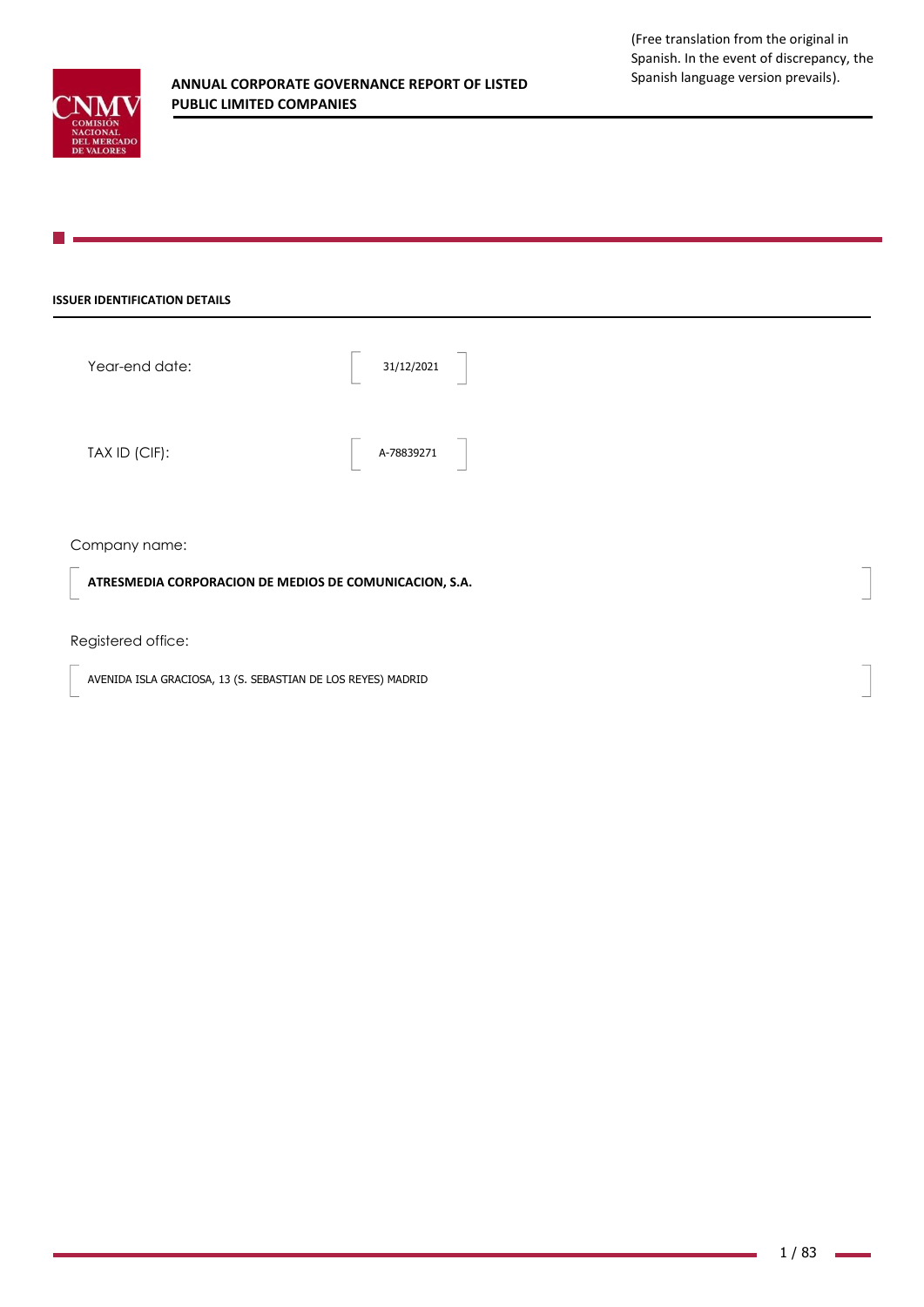

### **A. OWNERSHIP STRUCTURE**

A.1. Complete the following table on share capital and the attributed voting rights, including those corresponding to shares with a loyalty vote as of the closing date of the year, where appropriate:

Indicate whether company bylaws contain the provision of double loyalty voting:

[ ] Yes

 $\lceil \sqrt{ } \rceil$  No

| Date of last modification | Share capital (euros) | Number of<br>indirect | Number of voting<br>rights |
|---------------------------|-----------------------|-----------------------|----------------------------|
| 25 April 2012             | 169,299,600.00        | 225,732,800           | 225,732,800                |

Indicate whether there are different classes of shares with different associated rights:

[ ] Yes

 $[\sqrt{]}$  No

A.2. List the company's significant direct and indirect shareholders at year end, including directors with a significant shareholding:

| Name or company<br>name of shareholder    | % of voting rights<br>attached to the shares |                 |                                  | % of voting rights through<br>financial instruments | % of total voting |
|-------------------------------------------|----------------------------------------------|-----------------|----------------------------------|-----------------------------------------------------|-------------------|
|                                           | <b>Direct</b>                                | <b>Indirect</b> | <b>Indirect</b><br><b>Direct</b> |                                                     | rights            |
| <b>GRUPO PLANETA DE</b><br>AGOSTINI, S.L. | 0.00                                         | 41.70           | 0.00                             | 0.00                                                | 41.70             |
| RTL GROUP, S.A.                           | 0.00                                         | 18.65           | 0.00                             | 0.00                                                | 18.65             |

Breakdown of the indirect holding:

| Name or company<br>name of the indirect<br>owner | Name or company<br>name of the direct<br>owner | % of voting<br>rights attached<br>to the shares | % of voting rights<br>through financial<br><i>instruments</i> | % of total voting<br>rights |
|--------------------------------------------------|------------------------------------------------|-------------------------------------------------|---------------------------------------------------------------|-----------------------------|
| No data                                          |                                                |                                                 |                                                               |                             |

Indicate the most significant changes in the shareholder structure during the year:

### Most significant movements

There were no significant movements in 2021.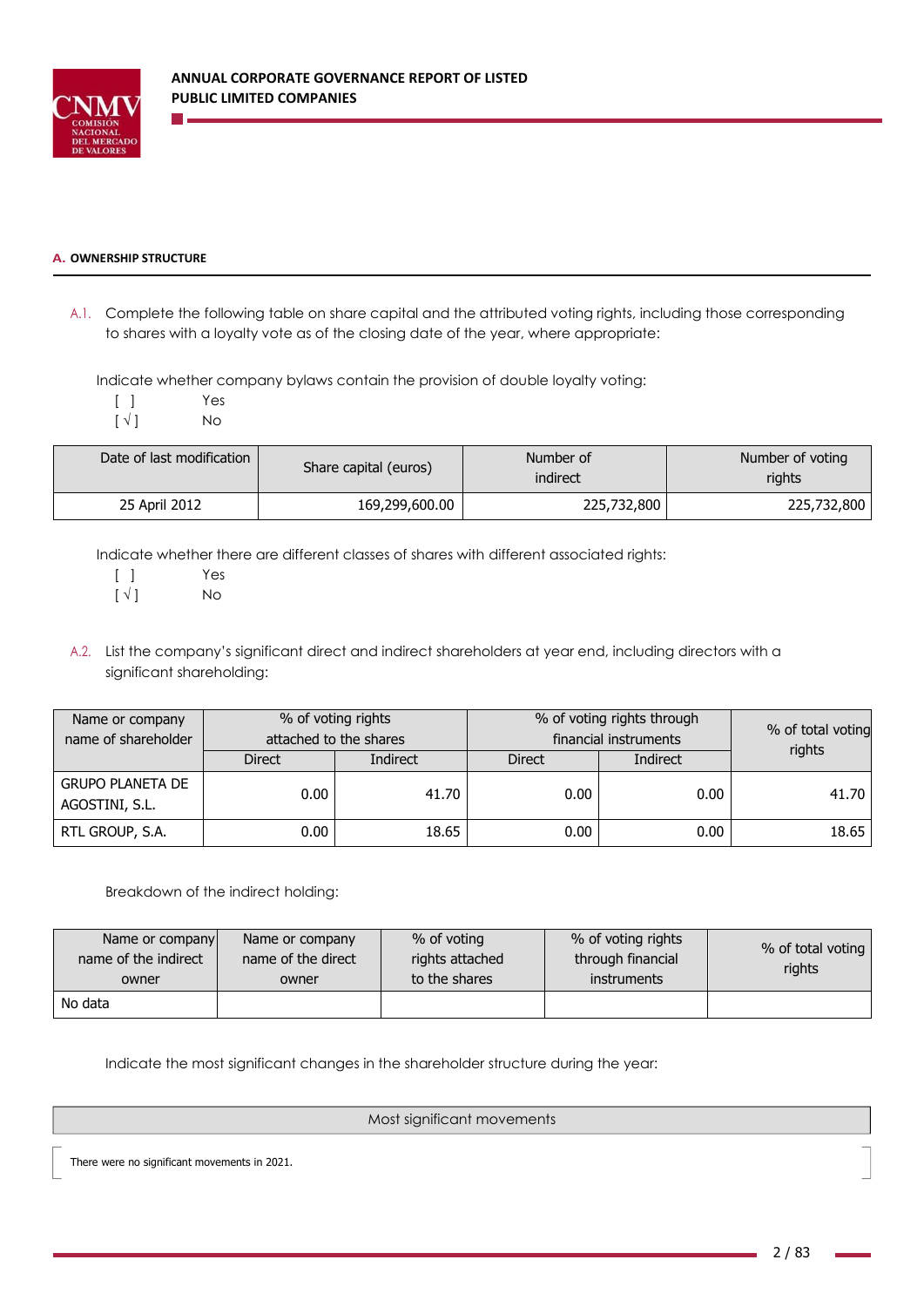

A.3. Give details of the participation at the close of the fiscal year of the members of the board of directors who are holders of voting rights attributed to shares of the company or through financial instruments, whatever the percentage, excluding the directors who have been identified in Section A2 above:

| Name or company<br>name of director                              | $\frac{0}{0}$<br><b>of</b><br>rights<br>to the shares | voting<br>attached |               | % of voting<br>rights through<br>financial<br>instruments | % of total voting<br>rights |               | % voting rights that<br>can be transmitted<br>through financial<br><b>instruments</b> |
|------------------------------------------------------------------|-------------------------------------------------------|--------------------|---------------|-----------------------------------------------------------|-----------------------------|---------------|---------------------------------------------------------------------------------------|
|                                                                  | <b>Direct</b>                                         | Indirect           | <b>Direct</b> | <b>Indirect</b>                                           |                             | <b>Direct</b> | Indirect                                                                              |
| JOSÉ<br><b>CREUHERAS</b><br><b>MARGENAT</b>                      | 0.02                                                  | 0.00               | 0.00          | 0.00                                                      | 0.02                        | 0.00          | 0.00                                                                                  |
| SILVIO GONZALEZ<br><b>MORENO</b>                                 | 0.03                                                  | 0.00               | 0.00          | 0.00                                                      | 0.03                        | 0.00          | 0.00                                                                                  |
| JAVIER BARDAJI<br><b>HERNANDO</b>                                | 0.01                                                  | 0.00               | 0.00          | 0.00                                                      | 0.01                        | 0.00          | 0.00                                                                                  |
| <b>CARLOS FERNÁNDEZ</b><br><b>SANCHIZ</b>                        | 0.00                                                  | 0.05               | 0.00          | 0.00                                                      | 0.05                        | 0.00          | 0.00                                                                                  |
| NICOLAS DE TAVERNOST                                             | 0.00                                                  | 0.00               | 0.00          | 0.00                                                      | 0.00                        | 0.00          | 0.00                                                                                  |
| Total percentage of voting rights held by the Board of Directors |                                                       |                    |               |                                                           |                             | 0.10          |                                                                                       |

Breakdown of the indirect holding:

| Name or company<br>name of director | Name or<br>company name<br>of the direct<br>owner | $\%$<br><b>of</b><br>voting<br>rights<br>attached<br>to the shares | % of voting rights<br>through financial<br><i>instruments</i> | % of total voting<br>rights | % voting rights<br>that can be<br>transmitted<br>through financial<br>instruments |
|-------------------------------------|---------------------------------------------------|--------------------------------------------------------------------|---------------------------------------------------------------|-----------------------------|-----------------------------------------------------------------------------------|
| No data                             |                                                   |                                                                    |                                                               |                             |                                                                                   |

List the total percentage of voting rights represented on the board:

| Total percentage of voting rights represented on the Board of Directors | 0.10 |
|-------------------------------------------------------------------------|------|
|-------------------------------------------------------------------------|------|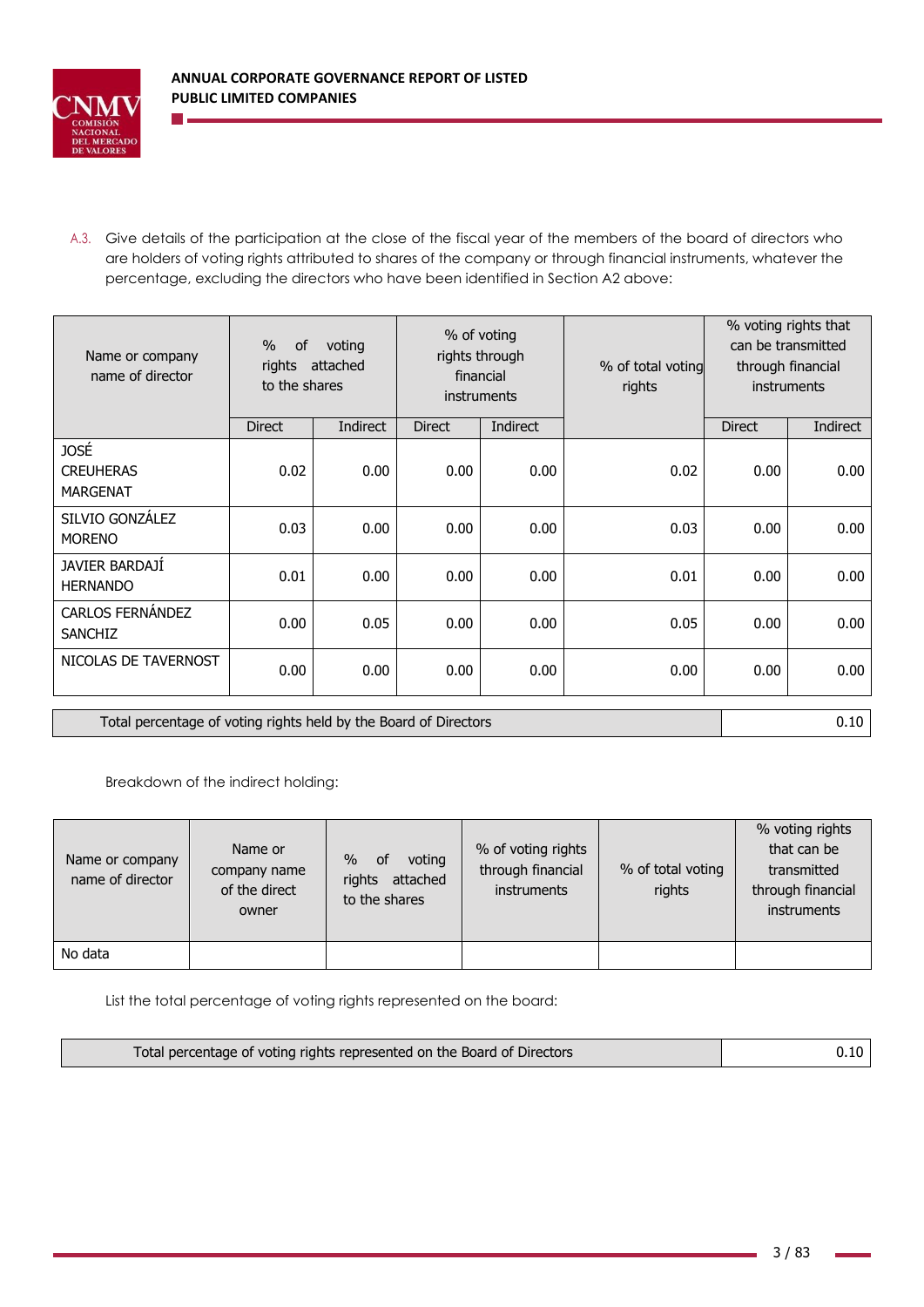

A.4. If applicable, indicate any family, commercial, contractual or corporate relationships that exist among significant shareholders to the extent that they are known to the company, unless they are insignificant or arise in the ordinary course of business, with the exception of those reported in section A.6:

| Name or company name of related party | Nature of relationship | Brief description |
|---------------------------------------|------------------------|-------------------|
| No data                               |                        |                   |

A.5. If applicable, indicate any commercial, contractual or corporate relationships that exist between significant shareholders and the company and/or its group, unless they are insignificant or arise in the ordinary course of business:

| Name or company name of related party | Nature of relationship | <b>Brief description</b> |
|---------------------------------------|------------------------|--------------------------|
| No data                               |                        |                          |

A.6. Unless insignificant for both parties, describe the relationships that exist between significant shareholders, shareholders represented on the Board and directors or their representatives in the case of directors that are legal persons.

Explain, if applicable, how the significant shareholders are represented. Specifically, indicate those directors appointed to represent significant shareholders, those whose appointment was proposed by significant shareholders, or who are linked to significant shareholders and/or companies in their group, specifying the nature of such relationships or ties. In particular, mention the existence, identity and post of any directors of the listed company, or their representatives, who are in turn members or representatives of members of the Board of Directors of companies that hold significant shareholdings in the listed company or in group companies of these significant shareholders:

| Name or company name of         | Name or company name of                   | Company name of the                       | Description of relationship/post                                                             |
|---------------------------------|-------------------------------------------|-------------------------------------------|----------------------------------------------------------------------------------------------|
| related director or             | related significant                       | group company of the                      |                                                                                              |
| representative                  | shareholder                               | significant shareholder                   |                                                                                              |
| <b>JOSÉ CREUHERAS</b>           | <b>GRUPO PLANETA DE</b>                   | <b>GRUPO PLANETA DE</b>                   | Director                                                                                     |
| MARGENAT                        | AGOSTINI, S.L.                            | AGOSTINI, S.L.                            |                                                                                              |
| <b>JOSÉ CREUHERAS</b>           | <b>GRUPO PLANETA DE</b>                   | PLANETA CORPORACION,                      | Chairman of the Board of                                                                     |
| <b>MARGENAT</b>                 | AGOSTINI, S.L.                            | S.R.L.                                    | Directors                                                                                    |
| MAURICIO CASALS ALDAMA          | <b>GRUPO PLANETA DE</b><br>AGOSTINI, S.L. | AUDIOVISUAL ESPAÑOLA<br>2000, S.A.        | Manager                                                                                      |
| <b>MARCO DRAGO</b>              | <b>GRUPO PLANETA DE</b>                   | <b>GRUPO PLANETA DE</b>                   | Deputy Chairman of the Board                                                                 |
|                                 | AGOSTINI, S.L.                            | AGOSTINI, S.L.                            | of Directors                                                                                 |
| <b>CARLOS FERNANDEZ SANCHIZ</b> | <b>GRUPO PLANETA DE</b><br>AGOSTINI, S.L. | <b>GRUPO PLANETA DE</b><br>AGOSTINI, S.L. | Chairman of the Board of<br>Directors (as<br>representative of PLANETA<br>CORPORACIÓN, S.L.) |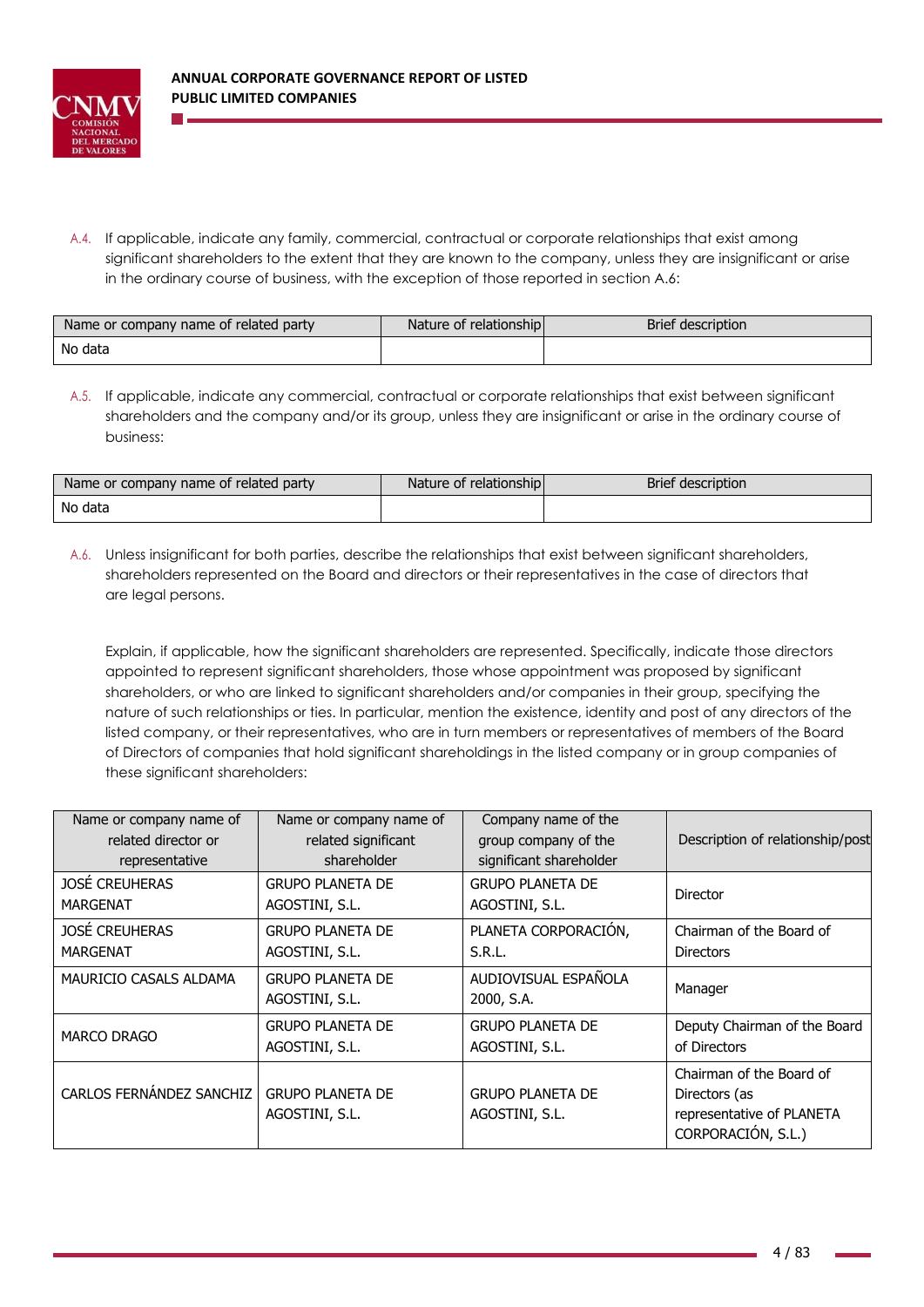

| Name or company name of<br>related director or<br>representative | Name or company name of<br>related significant<br>shareholder | Company name of the<br>group company of the<br>significant shareholder | Description of relationship/post                                 |
|------------------------------------------------------------------|---------------------------------------------------------------|------------------------------------------------------------------------|------------------------------------------------------------------|
| CARLOS FERNÁNDEZ SANCHIZ                                         | <b>GRUPO PLANETA DE</b><br>AGOSTINI, S.L.                     | PLANETA CORPORACIÓN,<br>S.R.L.                                         | Executive Deputy Chairman                                        |
| CARLOS FERNÁNDEZ SANCHIZ                                         | <b>GRUPO PLANETA DE</b><br>AGOSTINI, S.L.                     | DEA PLANETA, S.L.                                                      | Executive Chairman                                               |
| CARLOS FERNÁNDEZ SANCHIZ                                         | <b>GRUPO PLANETA DE</b><br>AGOSTINI, S.L.                     | EDITORIAL PLANETA DE<br>AGOSTINI, S.A.                                 | <b>Executive Chairman</b>                                        |
| <b>ELMAR HEGGEN</b>                                              | RTL GROUP, S.A.                                               | MÉTROPOLE TÉLÉVISION, S.A.<br>(M6)                                     | Chairman of the Supervisory<br>Board                             |
| <b>ELMAR HEGGEN</b>                                              | RTL GROUP, S.A.                                               | RTL GROUP, S.A.                                                        | Deputy Chief Executive<br>Officer and Chief Operating<br>Officer |
| <b>ELMAR HEGGEN</b>                                              | RTL GROUP, S.A.                                               | UFA FILM UND FERNSEH,<br><b>GMBH</b>                                   | General Manager                                                  |
| NICOLAS DE TAVERNOST                                             | RTL GROUP, S.A.                                               | MÉTROPOLE TÉLÉVISION, S.A.<br>(M6)                                     | Chairman of the Executive<br>Committee                           |
| NICOLAS DE TAVERNOST                                             | RTL GROUP, S.A.                                               | BERTELSMANN, A.G.                                                      | Member of the Executive<br>Committee                             |
| NICOLAS DE TAVERNOST                                             | RTL GROUP, S.A.                                               | RTL GROUP, S.A.                                                        | Member of the Operations<br>Management Committee                 |

See Section C.1.3 for the proprietary directors and the significant shareholder who proposed their appointment.

In the same section, the profile of each proprietary director includes information regarding all positions they hold in other companies of the significant shareholder's group not included in this section because of their scant importance.

Any posts held in other listed or unlisted companies no related to significant shareholders or their group are included in section C.1.11.

A.7. Indicate whether the company has been notified of any shareholders' agreements that may affect it, in accordance with the provisions of Articles 530 and 531 of the Spanish Corporate Enterprises Act. If so, describe them briefly and list the shareholders bound by the agreement:

| $[\sqrt{ } ]$ | Yes |
|---------------|-----|
| $[\quad]$     | No. |

| Parties to the<br>shareholders' agreement affected shares             | Percentage of | Brief description of the agreement                                                                                                                                                                                                                                                                                                                                                                                                                                                                                                                                                     | Date of termination of<br>agreement, if applicable |
|-----------------------------------------------------------------------|---------------|----------------------------------------------------------------------------------------------------------------------------------------------------------------------------------------------------------------------------------------------------------------------------------------------------------------------------------------------------------------------------------------------------------------------------------------------------------------------------------------------------------------------------------------------------------------------------------------|----------------------------------------------------|
| DE AGOSTINI<br>COMMUNICATION, S.A.,<br>PLANETA CORPORACIÓN,<br>S.R.L. |               | On 25 May 2005 Grupo Planeta de Agostini,<br>S.L. (then Kort Geding, S.L.) announced a<br>resolution to restructure the group, whereby<br>41.70   the shareholders: $(I)$ ratified the agreements<br>signed in May 2003 with RTL (UFA Film); (II)<br>stated their intention not to alter the<br>arrangements for representation on the Board<br>of Atresmedia individually through the<br>acquisition of new shares; and (iii) made<br>certain rules for adopting resolutions (proposed<br>appointments, non-competition undertaking,<br>steps to be taken in the event of any dispute | N/A                                                |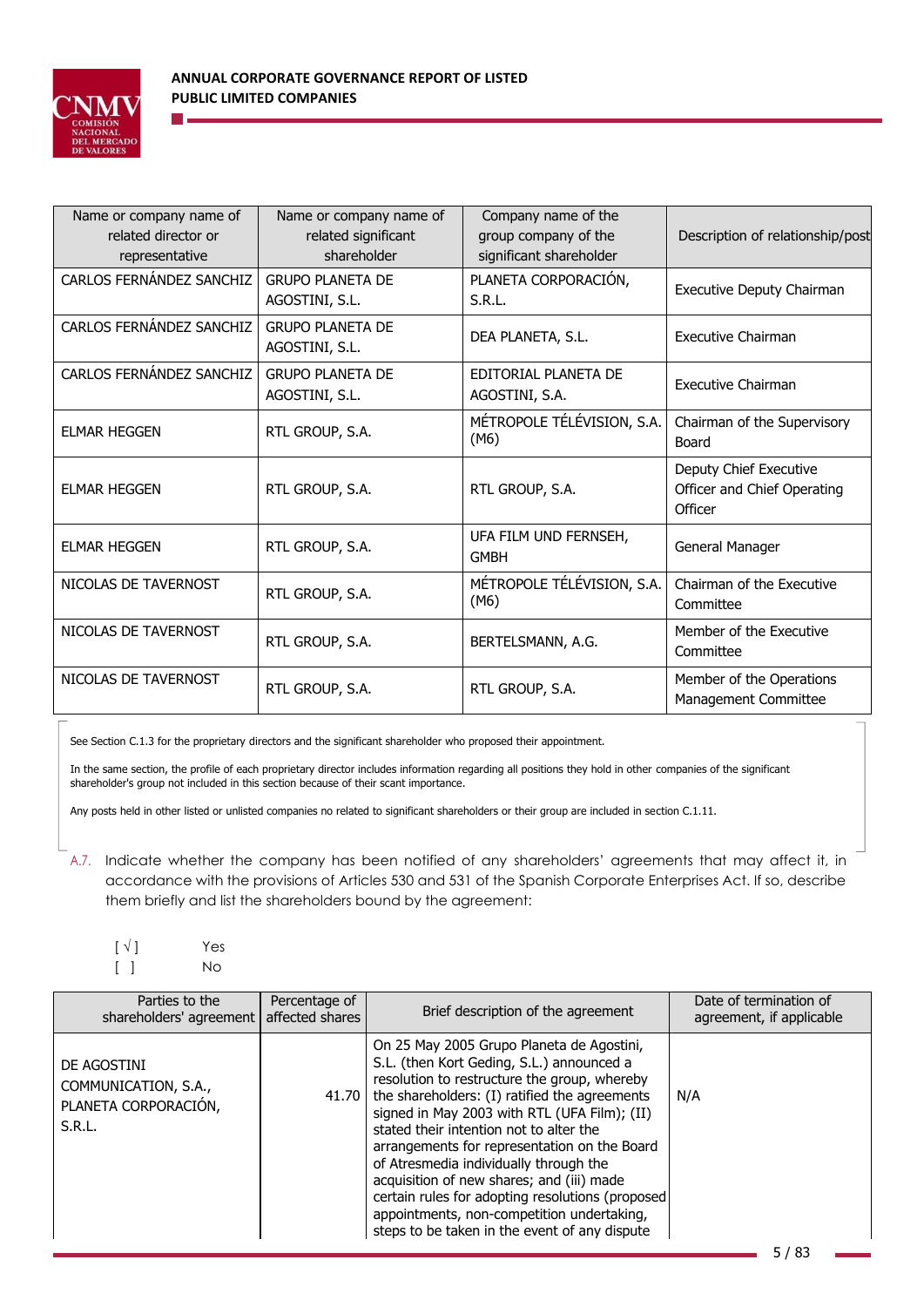

n.

| DE VALVAL.                                                    |       |                                                                                                                                                                                                                                                                                                                                                                                                                                                                                                                                                                                                                                                                                                                                                                                                                                                                                                                                                                                                                                                                                                                                       |     |
|---------------------------------------------------------------|-------|---------------------------------------------------------------------------------------------------------------------------------------------------------------------------------------------------------------------------------------------------------------------------------------------------------------------------------------------------------------------------------------------------------------------------------------------------------------------------------------------------------------------------------------------------------------------------------------------------------------------------------------------------------------------------------------------------------------------------------------------------------------------------------------------------------------------------------------------------------------------------------------------------------------------------------------------------------------------------------------------------------------------------------------------------------------------------------------------------------------------------------------|-----|
|                                                               |       | among the parties, etc.). On 20 December<br>2005 De Agostini Communications, S.A.<br>reported that De Agostini Invest, S.A. had been<br>spun off and dissolved. Title to the Grupo<br>Planeta-De Agostini, S.L. shares was<br>transferred to De Agostini Communications,<br>S.A. From 27 December 2016 onwards,<br>commitments originally acquired by Grupo<br>Planeta de Agostini, S.L. have been assumed<br>by its wholly owned subsidiary Grupo Pasa<br>Cartera, S.A.U.                                                                                                                                                                                                                                                                                                                                                                                                                                                                                                                                                                                                                                                            |     |
| UFA FILM UND FERNSEH,<br>GMBH, PLANETA<br>CORPORACIÓN, S.R.L. | 60.34 | On 29 October 2003, Grupo Planeta de<br>Agostini, S.L (Kort Geding, S.L.) disclosed its<br>shareholder agreement with RTL Group<br>Communications, S.R.L. (UFA FILMS) and RTL<br>Group, S.A. concerning:<br>(i) shareholder stability of Atresmedia;<br>(ii) granting of reciprocal rights to acquire<br>shares/equity units; (iii) covenants as to<br>control or otherwise of the company by third<br>parties; (iv) management, and variable pay<br>scheme and executive talent retention. On<br>27 June 2007, the parties signed an<br>addendum, under which they: (i) rendered<br>the shareholder agreement between them<br>of unlimited duration, although either party<br>may terminate from 30 June 2009 onwards,<br>and (ii) ratified the content of the<br>shareholder agreement, except clauses that<br>no longer apply by reason of lapse of time<br>or changes in the circumstances originally<br>warranting their insertion. From 27<br>December 2016 onwards, commitments<br>originally acquired by Grupo Planeta de<br>Agostini, S.L. have been assumed by its<br>wholly owned subsidiary Grupo Pasa<br>Cartera, S.A.U. | N/A |

 $\overline{\phantom{a}}$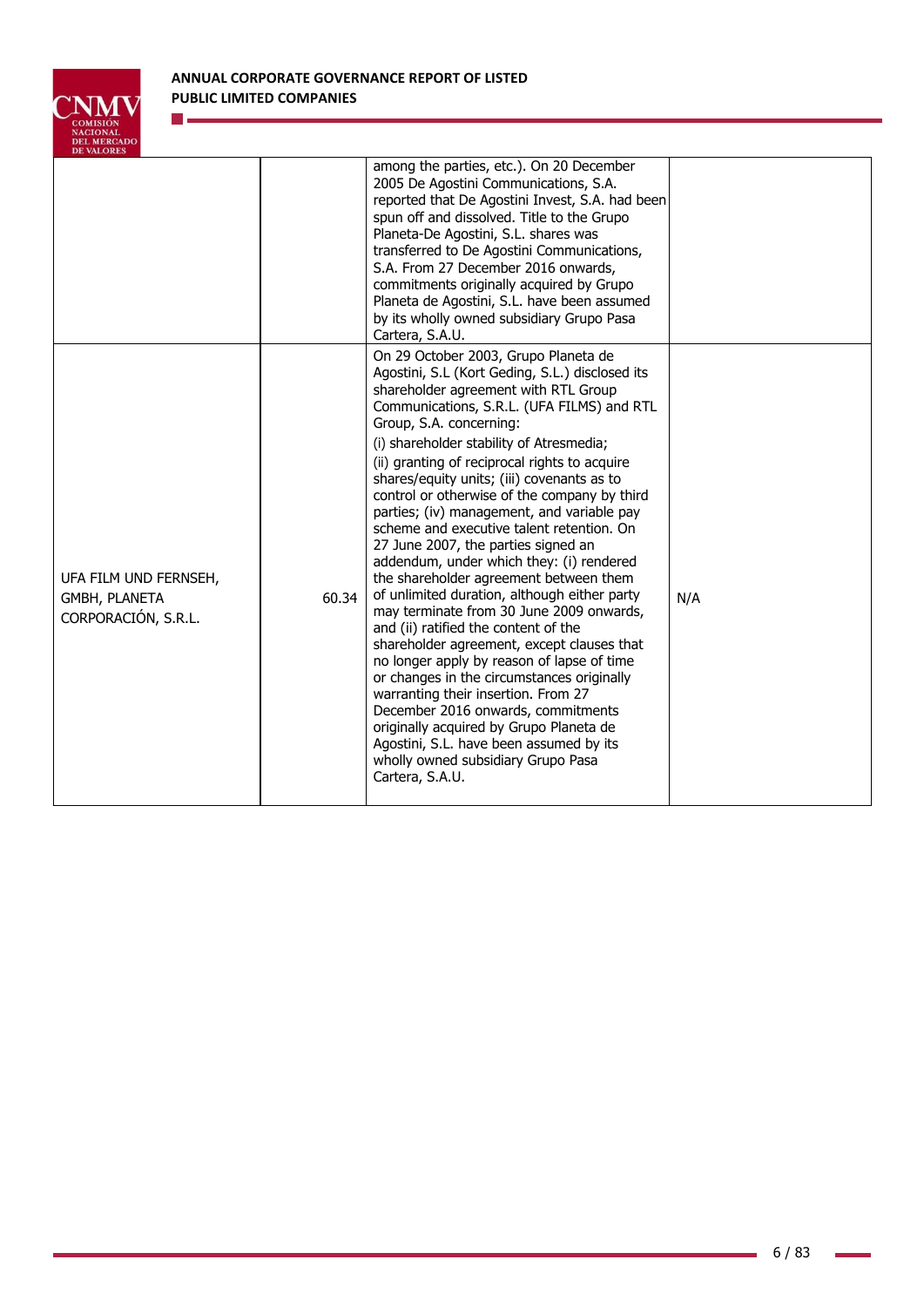

Indicate whether the company is aware of any concerted actions among its shareholders. If so, provide a brief description:

| $\lceil$ $\rceil$        | Yes |
|--------------------------|-----|
| $\lceil \sqrt{ } \rceil$ | No. |

If any of the aforementioned agreements or concerted actions have been amended or terminated during the year, indicate this expressly:

There has been no change.

A.8. Indicate whether any individual or company exercises or may exercise control over the company in accordance with Article 5 of the Securities Market Act. If so, identify them:

|                               | Yes |
|-------------------------------|-----|
| $\lceil \sqrt{\rceil} \rceil$ | No. |

A.9. Complete the following table with details of the company's treasury shares:

At the close of the year:

| Number of direct | Number of indirect | Total percentage of |
|------------------|--------------------|---------------------|
| shares           | shares $(*)$       | share capital       |
| 554,376          |                    | 0.25                |

(\*) Through:

| Name or company name of direct shareholder | Number of direct<br>shares |
|--------------------------------------------|----------------------------|
| No data                                    |                            |

Explain any significant changes during the year:

## Explain significant changes

There has been no change.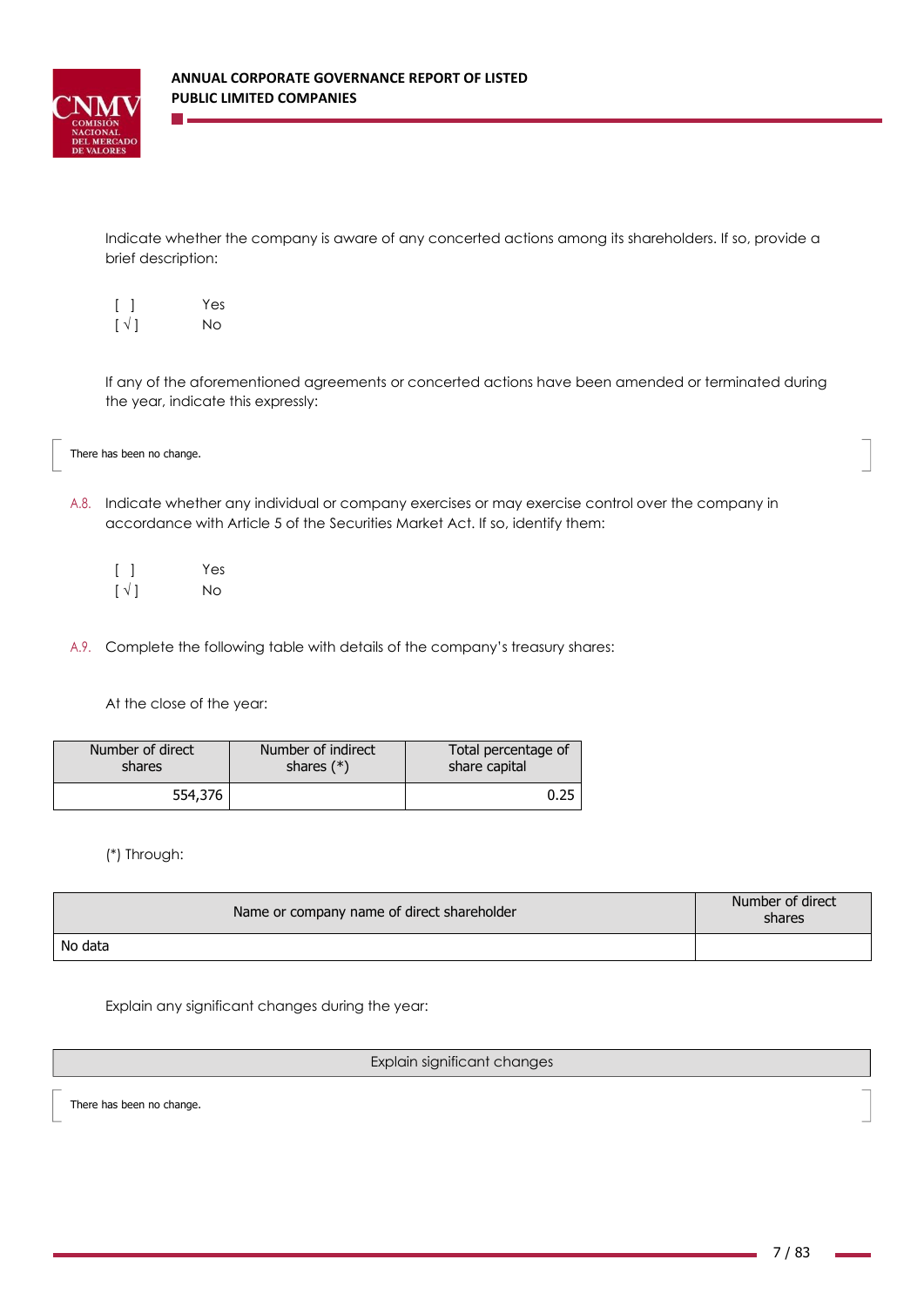

A.10. Provide a detailed description of the conditions and terms of the authority given to the Board of Directors to issue, repurchase, or dispose of treasury shares.

The resolution now in effect on this matter was passed at the General Meeting of 2020 and applies until 2025. The resolution reads as follows:

"Authorisation for the derivative acquisition of own shares by the Group directly or through Group companies.

To authorise the Company so that, directly or through any of its subsidiaries, it may acquire fully paid-up shares in Atresmedia Corporación de Medios de Comunicación, S.A. by any means allowed by law, including by means of a charge to profit for the year and/or to unrestricted reserves; and so that it may later dispose of such shares in accordance with articles 146, 509 and related items of the Spanish Corporate Enterprises Act (Ley de Sociedades de Capital). Delegation is made to the Board of Directors of the powers required to implement the resolutions adopted by the General Meeting in this respect.

The rules on acquisition of own shares are:

- The par value of shares acquired, combined with shares already held by Atresmedia Corporación de Medios de Comunicación, S.A. and its subsidiaries, may not exceed the statutory ceiling at the given time.

- No acquisition, comprising shares acquired earlier by the Company or by a person acting in his/her/its own name but on behalf of the Company, may bring equity to a figure below the sum of share capital and the legal reserve or reserves that are restricted under the Company's By-laws. For these purposes, "equity" is the amount characterised as equity under the criteria applied to produce the financial statements, less profit taken directly to equity, and increased by share capital subscribed for but not paid in or called up, and the par value and share premium of share capital subscribed for and recognised in the financial statements under liabilities.

- Acquired shares must be fully paid in.

- The acquisition price must be not less than par value or more than twenty percent (20%) of the quoted share price. Acquisition transactions must be compliant with the rules and practices of securities markets.

- The requirement of article 148 c) of the Corporate Enterprises Act requiring the Company to include in liabilities a restricted reserve equal to the sump of the parent company's shares recognised under assets, without decreasing capital, legal reserves or restricted by-law reserves. This reserve shall be maintained until the shares are disposed of.

- The management report to be issued by the Board of Directors shall include at least the information required in article 148 d) of the Corporate Enterprises Act. It is expressly authorised that the subsidiaries of the Company may purchase or otherwise acquire in return for payment the shares of the Company, subject to the same terms, conditions and restrictions as this resolution. It is also expressly authorised that shares acquired by the Company or its subsidiaries using this authority may be used, wholly or in part, as payment to beneficiaries of future remuneration schemes or as a result of the exercise of options for the benefit of staff, employees or directors of the Company. The purpose of this authorisation is stated expressly in accordance with article 146(1)(a) of the Corporate Enterprises Act.

The Board is given a power in the broadest terms to use the authority under this resolution and perform and implement it in full. The Board may delegate these powers to the Executive Committee, the Chief Executive Officer or any other person expressly authorised by the Board for that purpose, with such breadth as it thinks fit. Wherever appropriate, the Company's Internal Code of Conduct on Matters Relating to Securities Markets must apply.

The duration of this authorisation is five (5) years from the date of this General Meeting. The unperformed portion of the authorisation granted to the Board by the General Meeting of 22 April 2015 is left without effect."

A.11. Estimated float:

| <b>Estimated float</b> | 39.40 |
|------------------------|-------|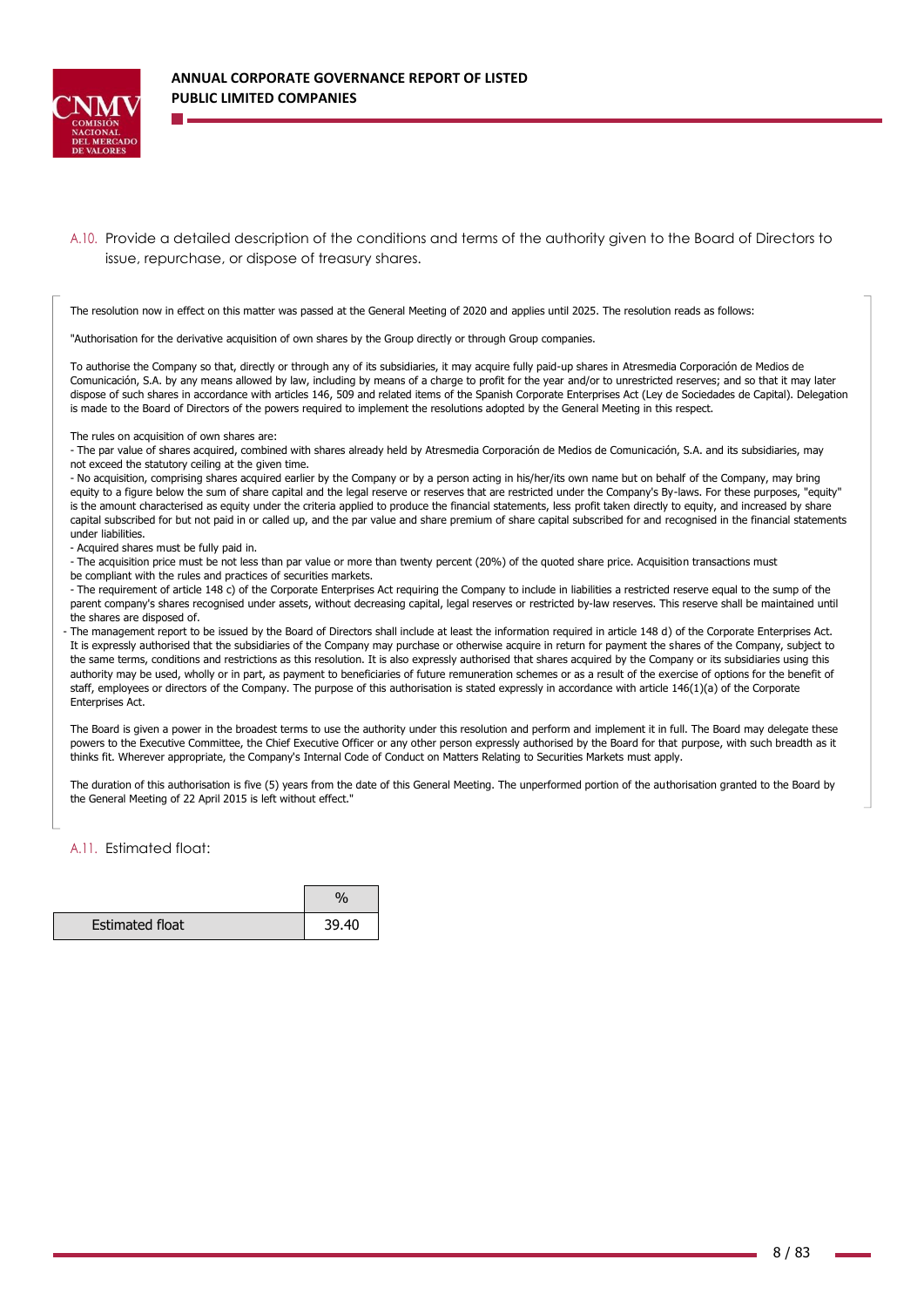

A.12. Indicate whether there are any restrictions (articles of incorporation, legislative or of any other nature) placed on the transfer of shares and/or any restrictions on voting rights. In particular, indicate the existence of any type of restriction that may inhibit a takeover of the company through acquisition of its shares on the market, as well as such regimes for prior authorisation or notification that may be applicable, under sector regulations, to acquisitions or transfers of the company's financial instruments.

| $\lceil \sqrt{ } \rceil$ | Yes |
|--------------------------|-----|
|                          | No. |

## Description of restrictions

The Company's By-laws contain no such restriction. However, article 36 of the Ley General de la Comunicación Audiovisual (Ley 7/2010 de 31 de marzo) ("Audiovisual Media Act") sets limits on ownership interests in more than one provider of audiovisual communication services so as to safeguard viewpoint diversity in the television market. In addition, the statute creates a system of authorisation for transactions involving the transfer of audiovisual communication licences coupled with a concession for exclusive radio spectrum use.

- A.13. Indicate whether the general shareholders' meeting has resolved to adopt measures to neutralise a takeover bid by virtue of the provisions of Law 6/2007.
	- [ ] Yes  $\lceil \sqrt{} \rceil$  No

If so, explain the measures approved and the terms under which such limitations would cease to apply:

- A.14. Indicate whether the company has issued shares that are not traded on a regulated EU market.
	- [ ] Yes  $[\sqrt{]}$  No

If so, indicate each share class and the rights and obligations conferred:

## **B. GENERAL SHAREHOLDERS' MEETING**

- B.1. Indicate whether there are any differences between the minimum quorum regime established by the Spanish Corporate Enterprises Act for General Shareholders' Meetings and the quorum set by the company, and if so give details:
	- [ ] Yes  $\lceil \sqrt{|} \rceil$  No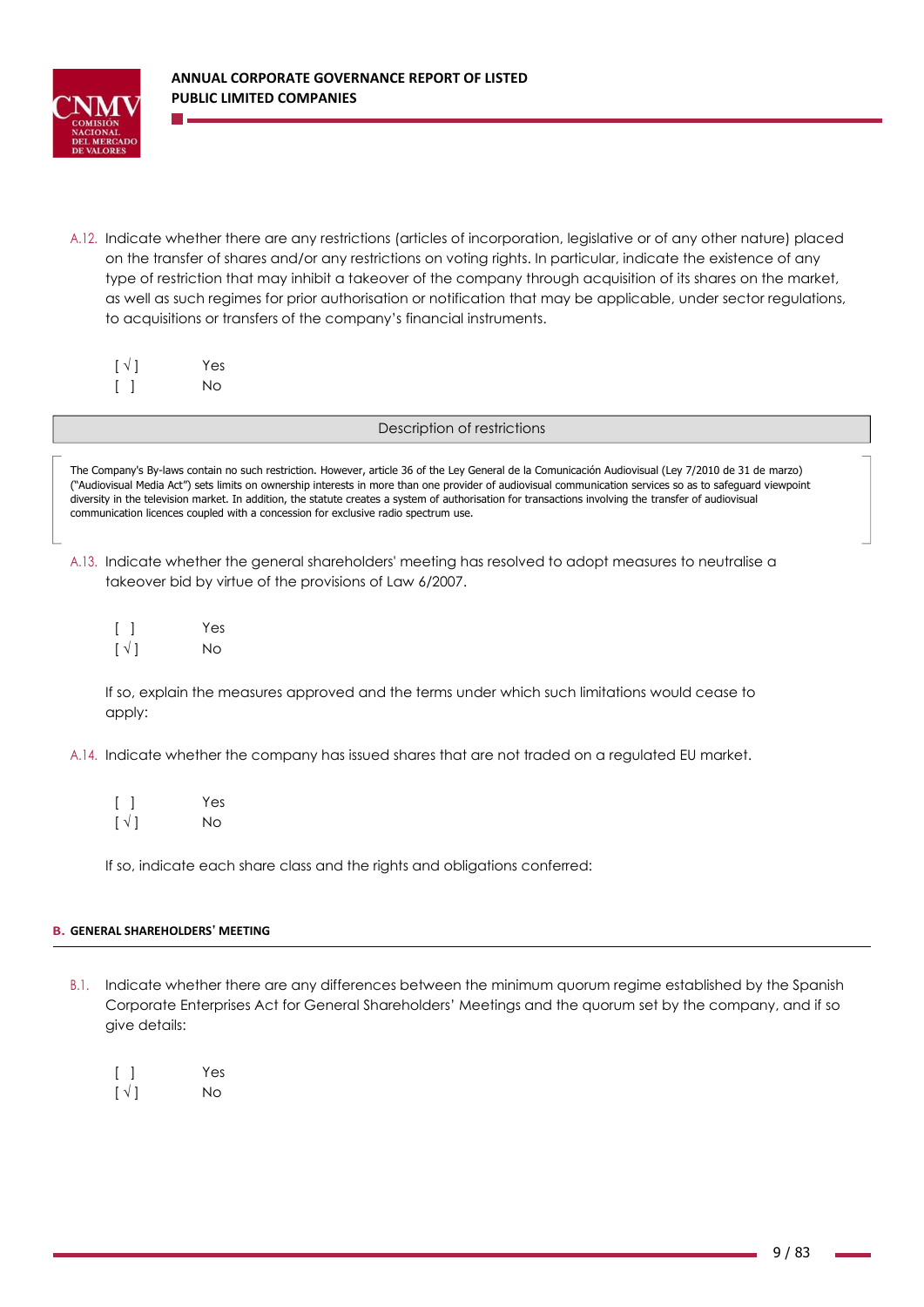

B.2. Indicate whether there are any differences between the company's manner of adopting corporate resolutions and the regime provided in the Spanish Corporate Enterprises Act and, if so, give details:

| $[\ ]$                   | Yes       |
|--------------------------|-----------|
| $\lceil \sqrt{ } \rceil$ | <b>No</b> |

B.3. Indicate the rules for amending the company's articles of incorporation. In particular, indicate the majorities required for amendment of the articles of incorporation and any provisions in place to protect shareholders' rights in the event of amendments to the articles of incorporation.

The Corporate By-laws may be amended only at the General Meeting (article 19 of the By-laws). Alteration of the By-laws is governed by the Corporate Enterprises Act only; no special terms have been introduced.

The Corporate Enterprises Act imposes these requirements for alteration:

- The directors or shareholders proposing the alteration must submit a paper stating the reasons for it.

- The notice convening the relevant general meeting must clearly state what is to be altered.

- The notice of meeting must make reference to the right of any shareholder to inspect, at the registered office, the full text of the proposed alteration and the statement of reasons for it, and to demand that such documents be delivered to him or her free of charge.

- The resolution must be passed at the general meeting in accordance with articles 194 and 201 of the Corporate Enterprises Act.

The resolution must be memorialised in a notarial act in public form, which in turn must be entered in the Registro Mercantil, Spain's Mercantile Register. After registration, the resolution will be published in the Boletín Oficial del Registro Mercantil, the gazette of the Mercantile Register.

B.4. Give details of attendance at General Shareholders' Meetings held during the reporting year and the two previous years:

|                         | Attendance data |              |                   |                   |              |
|-------------------------|-----------------|--------------|-------------------|-------------------|--------------|
| Date of General Meeting | % physical      | % present by |                   | % distance voting | <b>Total</b> |
|                         | presence        | proxy        | Electronic voting | Other             |              |
| 28/04/2021              | 0.00            | 57.98        | 0.05              | 18.88             | 76.91        |
| Of which float:         | 0.00            | 22.85        | 0.02              | 7.44              | 30.31        |

- B.5. Indicate whether any point on the agenda of the General Shareholders' Meetings during the year was not approved by the shareholders for any reason.
	- [ ] Yes  $\lceil \sqrt{|} \rceil$  No
- B.6. Indicate whether the articles of incorporation contain any restrictions requiring a minimum number of shares to attend General Shareholders' Meetings, or to vote remotely:

 $\lceil \sqrt{ } \rceil$  Yes [ ] No

| Number of shares required to attend General Meetings | 400 |
|------------------------------------------------------|-----|
| Number of shares required for voting remotely        |     |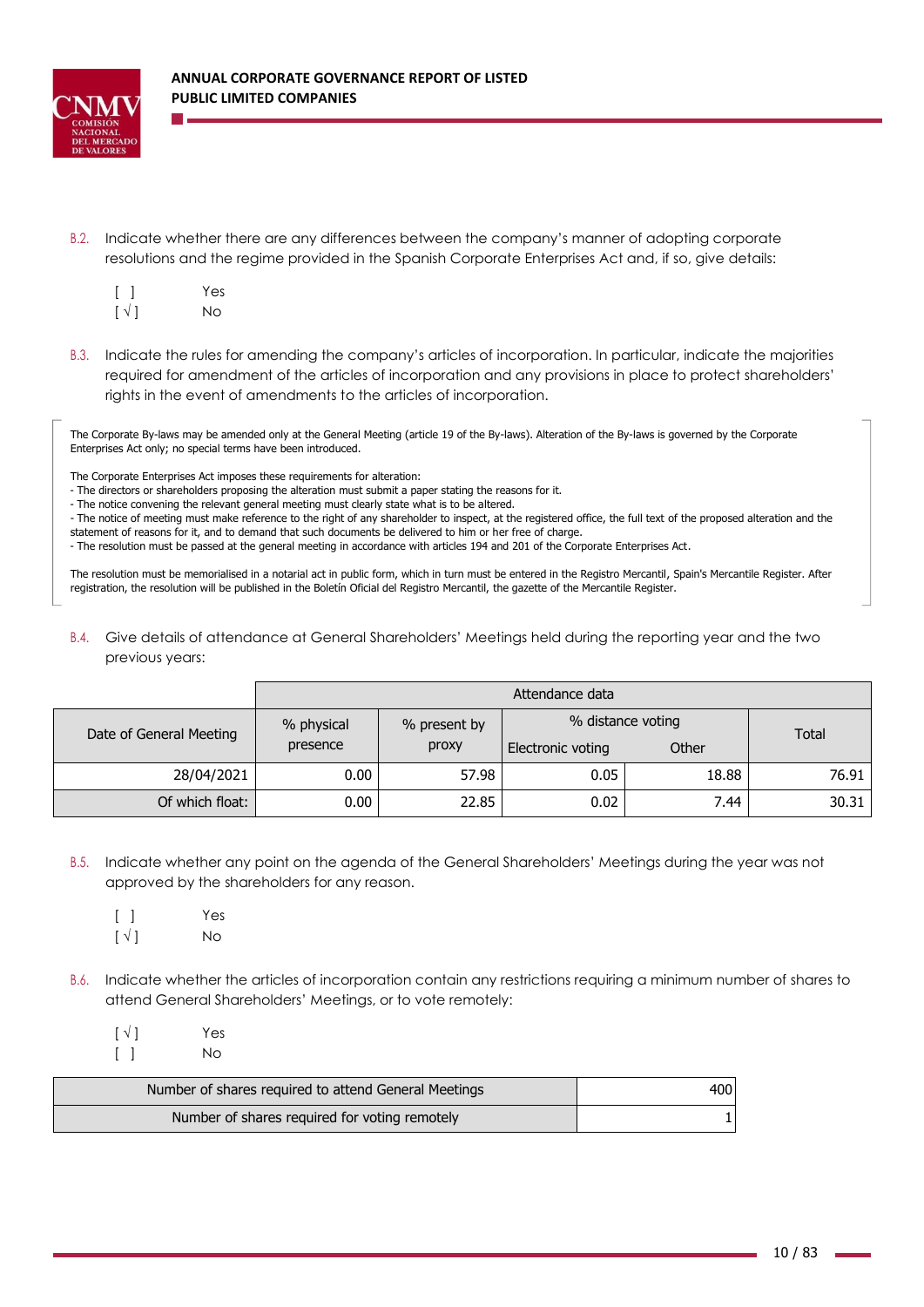

B.7. Indicate whether it has been established those certain decisions, other than those established by law, entailing an acquisition, disposal or contribution to another company of essential assets or other similar corporate transactions must be submitted for approval to the General Shareholders' Meeting.

| $\lceil$ $\rceil$        | Yes |
|--------------------------|-----|
| $\lceil \sqrt{ } \rceil$ | No  |

B.8. Indicate the address and manner of access on the company's website to information on corporate governance and other information regarding General Shareholders' Meetings that must be made available to shareholders through the company website.

[www.atresmediacorporacion.com. T](http://www.atresmediacorporacion.com/)he website can be accessed directly at the ur[l www.atresmediacorporación.com, w](http://www.atresmediacorporación.com/)here the Company's corporate website is hosted. The specific section "Shareholders and Investors" provides information on corporate governance and General Meetings. This website can also be accessed indirectly through the television content websites [www.antena3.com and www.lasexta.com o](http://www.antena3.com/)r the porta[l www.atresmedia.com.](http://www.atresmedia.com/)

In accordance with the Article 514 of the Corporate Enterprises Act, as amended by Law 11/2018, of 28 December, Atresmedia has made progress on compliance with the accessibility requirements of people with disabilities and senior citizens to guarantee equal treatment of shareholders. At the General Meeting held in April 2021, support measures were adopted as required by this law, expanding the information provided by the shareholder's office with a 24 hour telephone line to answer FAQs submitted by shareholders starting from the call of the meeting, also available on the corporate website. We also went to great lengths to make the proposed resolutions and other documents related to exercising shareholder rights available on the web in versions that were accessible by the visually impaired.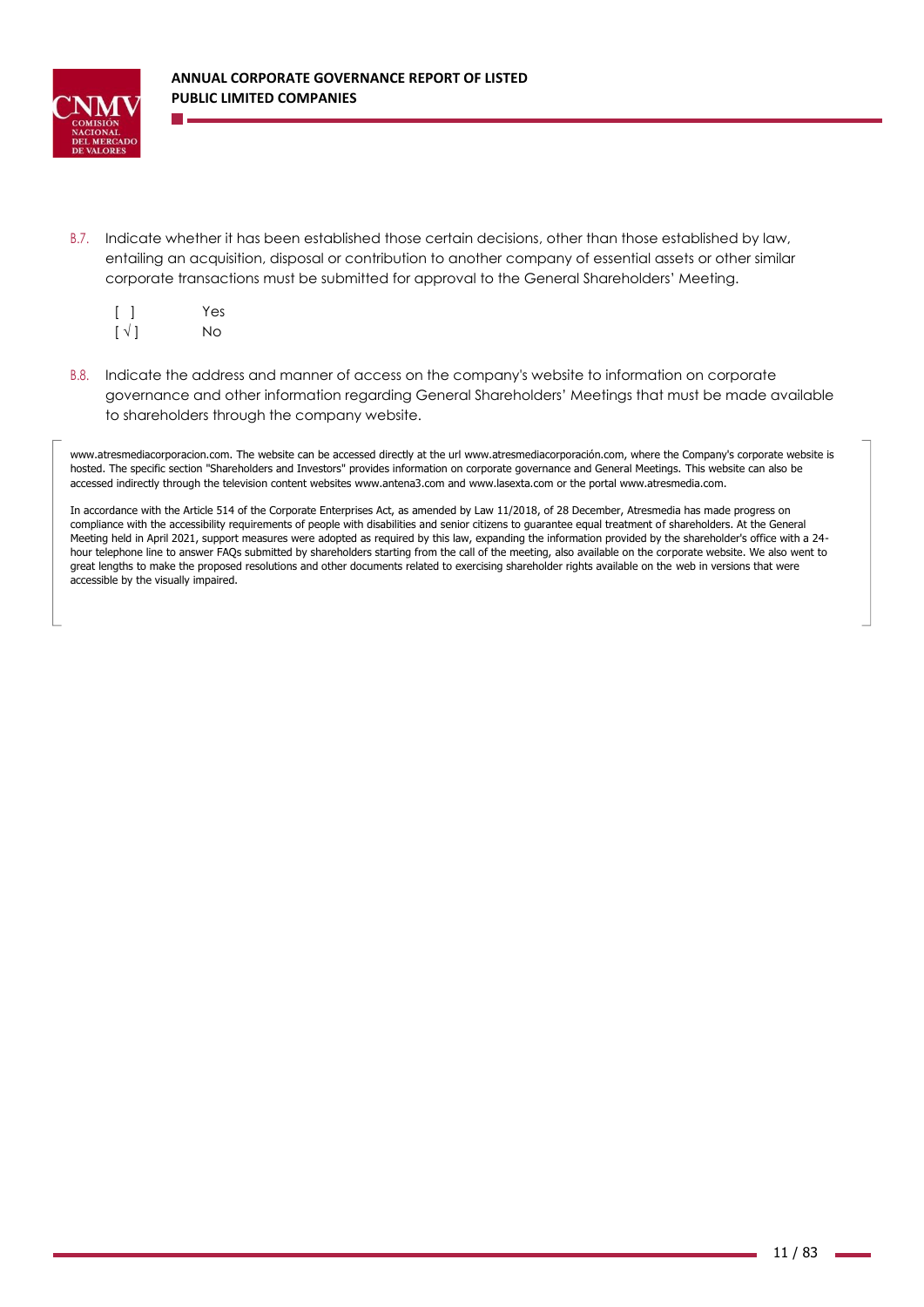

## **C. STRUCTURE OF THE COMPANY'S ADMINISTRATION**

**College** 

# C.1. Board of Directors

C.1.1 Maximum and minimum number of directors established in the articles of incorporation and the number set by the general meeting:

| Maximum number of directors                    |  |
|------------------------------------------------|--|
| Minimum number of directors                    |  |
| Number of directors set by the general meeting |  |

# C.1.2 Complete the following table on Board members:

| Name or<br>company name<br>of director             | Representative | Category of<br>director | Position on<br>the Board                           | Date first<br>appointed | Date of last<br>appointment | Election<br>procedure                                    |
|----------------------------------------------------|----------------|-------------------------|----------------------------------------------------|-------------------------|-----------------------------|----------------------------------------------------------|
| <b>JOSÉ</b><br><b>CREUHERAS</b><br><b>MARGENAT</b> |                | Executive               | <b>CHAIRMAN</b>                                    | 16/06/2003              | 24/04/2019                  | <b>RESOLUTION OF</b><br><b>GENERAL</b><br>MEETING        |
| <b>SILVIO</b><br>GONZÁLEZ<br><b>MORENO</b>         |                | Executive               | <b>CHIEF</b><br><b>EXECUTIVE</b><br><b>OFFICER</b> | 25/04/2007              | 24/04/2019                  | <b>RESOLUTION OF</b><br><b>GENERAL</b><br><b>MEETING</b> |
| JAVIER BARDAJI<br><b>HERNANDO</b>                  |                | Executive               | <b>DIRECTOR</b>                                    | 24/04/2019              | 24/04/2019                  | <b>RESOLUTION OF</b><br><b>GENERAL</b><br><b>MEETING</b> |
| <b>MAURICIO</b><br><b>CASALS</b><br><b>ALDAMA</b>  |                | Proprietary             | <b>DIRECTOR</b>                                    | 25/03/2009              | 27/04/2019                  | <b>RESOLUTION OF</b><br><b>GENERAL</b><br><b>MEETING</b> |
| <b>MARCO</b><br><b>DRAGO</b>                       |                | Proprietary             | <b>DIRECTOR</b>                                    | 16/06/2003              | 24/04/2019                  | <b>RESOLUTION OF</b><br><b>GENERAL</b><br><b>MEETING</b> |
| <b>PATRICIA</b><br><b>ESTANY PUIG</b>              |                | Independent             | <b>LEAD</b><br>INDEPENDENT<br><b>DIRECTOR</b>      | 22/04/2005              | 24/04/2019                  | <b>RESOLUTION OF</b><br><b>GENERAL</b><br><b>MEETING</b> |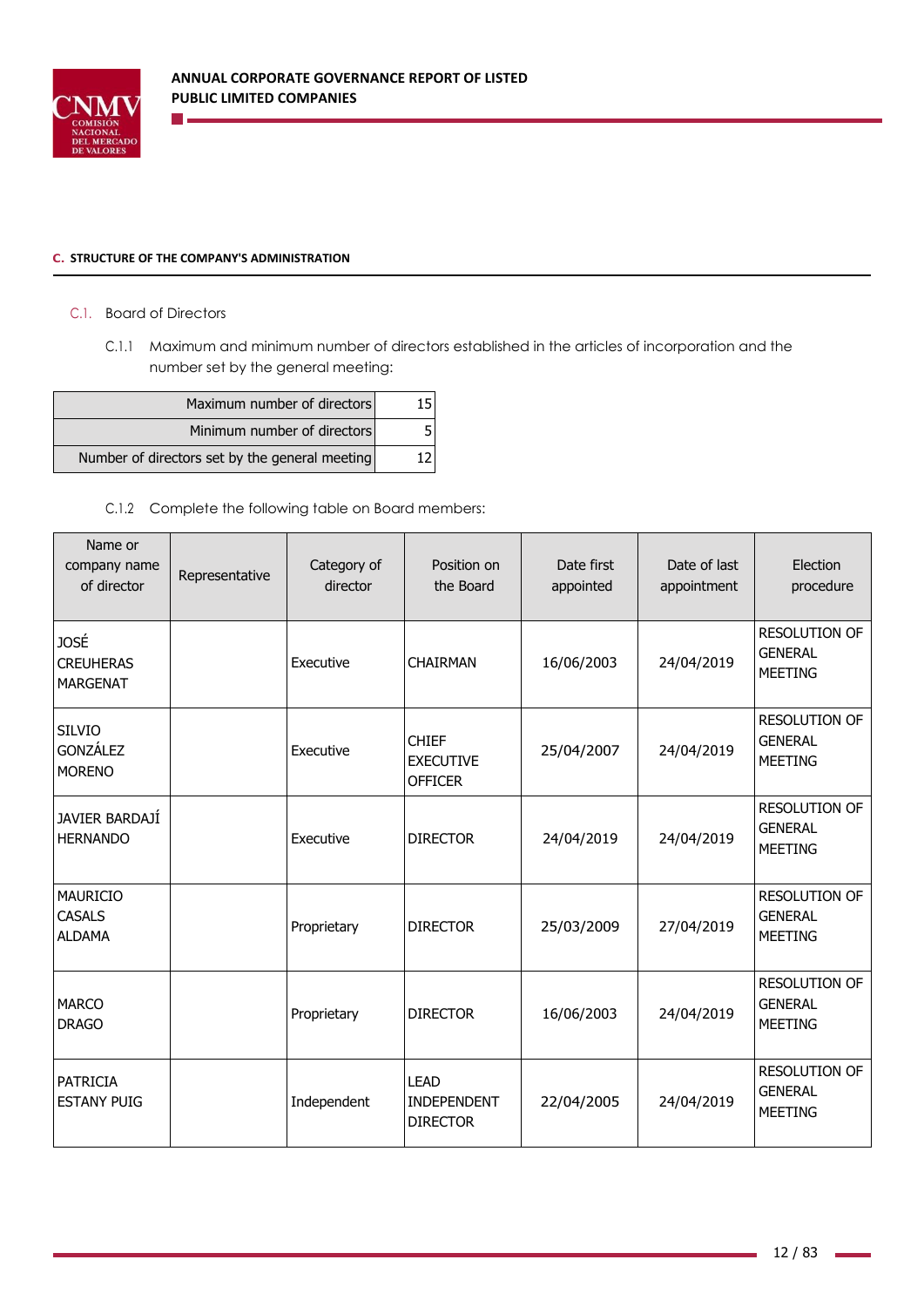

 $\mathcal{O}(\mathbb{R}^d)$ 

| Name or<br>company name<br>of director              | Representative            | Category of<br>director | Position on<br>the Board | Date first<br>appointed | Date of last<br>appointment | Election<br>procedure                                    |
|-----------------------------------------------------|---------------------------|-------------------------|--------------------------|-------------------------|-----------------------------|----------------------------------------------------------|
| <b>CARLOS</b><br><b>FERNÁNDEZ</b><br><b>SANCHIZ</b> |                           | Proprietary             | <b>DIRECTOR</b>          | 18/04/2018              | 18/04/2018                  | <b>RESOLUTION OF</b><br><b>GENERAL</b><br><b>MEETING</b> |
| ROSA MARÍA<br><b>LLEAL TOST</b>                     |                           | Independent             | <b>DIRECTOR</b>          | 28/04/2021              | 28/04/2021                  | <b>RESOLUTION OF</b><br><b>GENERAL</b><br><b>MEETING</b> |
| <b>ELMAR</b><br><b>HEGGEN</b>                       |                           | Proprietary             | <b>DIRECTOR</b>          | 21/12/2005              | 18/04/2018                  | <b>RESOLUTION OF</b><br><b>GENERAL</b><br><b>MEETING</b> |
| MÓNICA RIBÉ<br><b>SALAT</b>                         |                           | Independent             | <b>DIRECTOR</b>          | 20/04/2016              | 19/04/2020                  | <b>RESOLUTION OF</b><br><b>GENERAL</b><br><b>MEETING</b> |
| <b>BEATRIZ ROGER</b><br><b>TORRES</b>               |                           | Independent             | <b>DIRECTOR</b>          | 28/04/2021              | 28/04/2021                  | <b>RESOLUTION OF</b><br><b>GENERAL</b><br><b>MEETING</b> |
| NICOLAS DE<br><b>TAVERNOST</b>                      |                           | Proprietary             | <b>DIRECTOR</b>          | 29/10/2003              | 24/04/2019                  | RESOLUTION OF<br><b>GENERAL</b><br><b>MEETING</b>        |
|                                                     | Total number of directors |                         |                          | 12                      |                             |                                                          |

Indicate any cessations, whether through resignation or by resolution of the general meeting, that have taken place in the Board of Directors during the reporting period:

| Name or<br>company name<br>of director                 | Category of the<br>director at the time<br>of cessation | Date of last<br>appointment | Date of<br>cessation | Specialised<br>committees of<br>which he/she<br>was a member                                | Indicate whether<br>the director left<br>before the end of<br>his or her term of<br>office |
|--------------------------------------------------------|---------------------------------------------------------|-----------------------------|----------------------|---------------------------------------------------------------------------------------------|--------------------------------------------------------------------------------------------|
| <b>AURORA CATÁ</b><br><b>SALA</b>                      | Independent                                             | 24/04/2019                  | 28/04/2021           | <b>Audit and Control</b><br>Committee and<br>Appointments and<br>Remuneration<br>Committee. | <b>YES</b>                                                                                 |
| <b>MARIA</b><br><b>I ENTRECANALES</b><br><b>FRANCO</b> | Independent                                             | 24/04/2019                  | 28/04/2021           | <b>Audit and Control</b><br>Committee and                                                   | <b>YES</b>                                                                                 |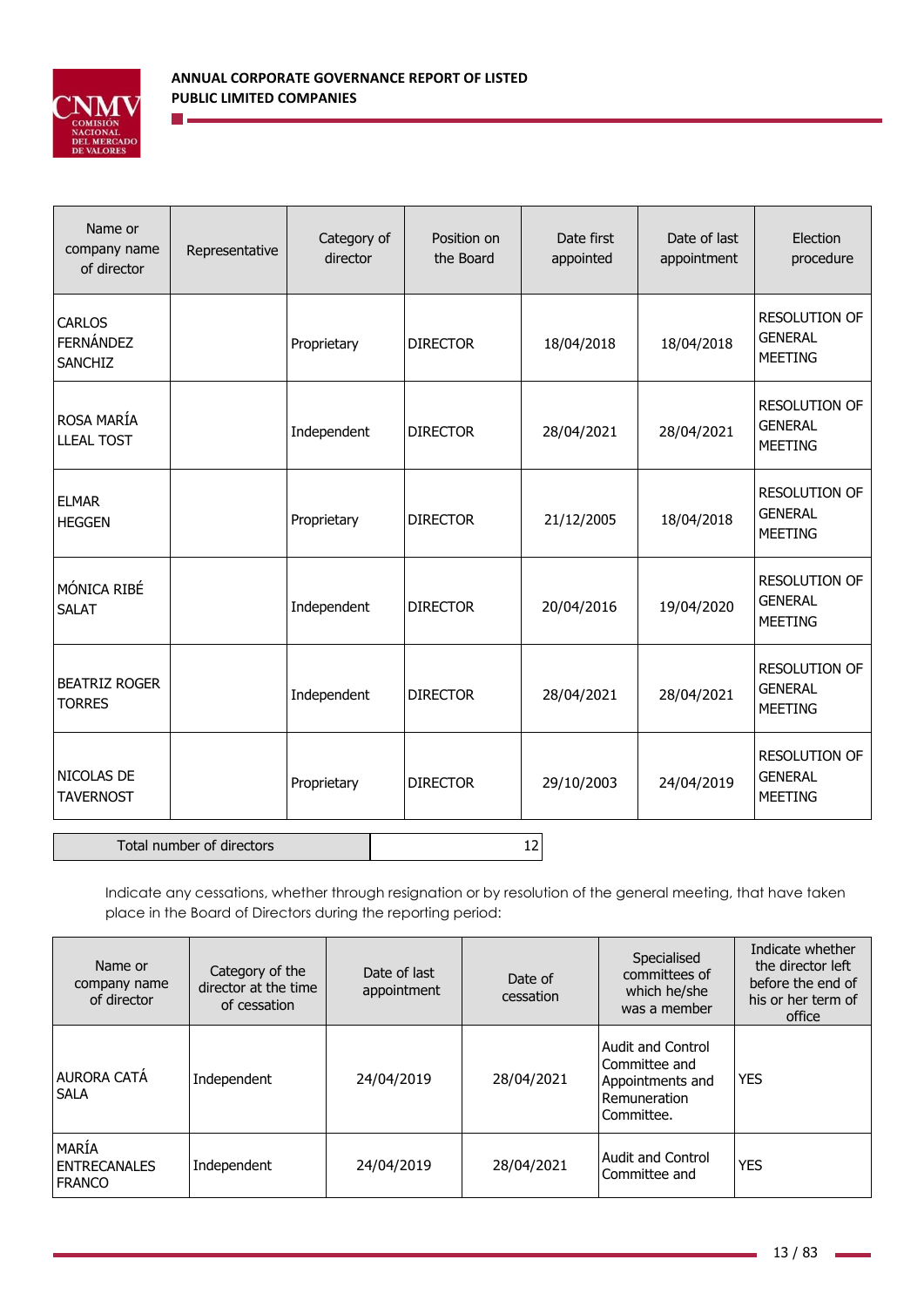

 $\sim$ 

| Name or<br>company name<br>of director | Category of the<br>director at the time<br>of cessation | Date of last<br>appointment | Date of cessation | Specialised<br>committees of<br>which he/she<br>was a member | Indicate whether<br>the director left<br>before the end of<br>his or her term of<br>office |
|----------------------------------------|---------------------------------------------------------|-----------------------------|-------------------|--------------------------------------------------------------|--------------------------------------------------------------------------------------------|
|                                        |                                                         |                             |                   | Appointments and                                             |                                                                                            |
|                                        |                                                         |                             |                   | Remuneration                                                 |                                                                                            |
|                                        |                                                         |                             |                   | Committee.                                                   |                                                                                            |

C.1.3 Complete the following tables on the members of the Board and their categories:

| <b>EXECUTIVE DIRECTORS</b>                         |                                                    |                                                                                                                                                                                                                                                                                                                                                                                                                                                                                                                                                                                                                                                                                                                                                                                                                                                                                                                                                                                                                                                                                                                                                                                                                                                                                                                                                                                                                                                                                                                                                                                                                                                     |  |
|----------------------------------------------------|----------------------------------------------------|-----------------------------------------------------------------------------------------------------------------------------------------------------------------------------------------------------------------------------------------------------------------------------------------------------------------------------------------------------------------------------------------------------------------------------------------------------------------------------------------------------------------------------------------------------------------------------------------------------------------------------------------------------------------------------------------------------------------------------------------------------------------------------------------------------------------------------------------------------------------------------------------------------------------------------------------------------------------------------------------------------------------------------------------------------------------------------------------------------------------------------------------------------------------------------------------------------------------------------------------------------------------------------------------------------------------------------------------------------------------------------------------------------------------------------------------------------------------------------------------------------------------------------------------------------------------------------------------------------------------------------------------------------|--|
| Name or company<br>name of director                | Post in<br>organisation<br>chart of the<br>company | Profile                                                                                                                                                                                                                                                                                                                                                                                                                                                                                                                                                                                                                                                                                                                                                                                                                                                                                                                                                                                                                                                                                                                                                                                                                                                                                                                                                                                                                                                                                                                                                                                                                                             |  |
| JOSÉ<br><b>CREUHERAS</b><br><b>MARGENAT</b>        | <b>CHAIRMAN</b>                                    | Born in Barcelona in 1957, he is the current Chairman of Grupo Planeta and<br>Atresmedia. He began his career at Grupo Planeta in 1984, where he held<br>various senior positions during the expansion of the publishing business under<br>the guidance of its founder, José Manuel Lara Hernández, and the then CEO,<br>Fernando Lara Bosch.<br>He played a key role in the design of the Group's growth and<br>diversification strategy set in motion by the Lara family in the late 1990s.<br>In 2003, the then Chairman, José Manuel Lara Bosch, appointed him<br>Deputy Chairman, which he remained until his appointment as Chairman<br>on 13 February 2015. He is also a director at GRUPO PLANETA-DE-<br>AGOSTINI, a joint venture created 30 years ago by GRUPO PLANETA and<br>GRUPO DEAGOSTINI for business projects in publishing and the<br>audiovisual field. He was formerly the chairman of EL TIEMPO CASA<br>EDITORIAL, Colombia's leading communications group. He is a member<br>of the executive committee of CÁMARA OFICIAL DE COMERCIO,<br>INDUSTRIA, SERVICIOS Y NAVEGACIÓN DE ESPAÑA (Spain's Chamber of<br>Commerce) and of the advisory boards of PATRONAL CATALANA FOMENT<br>DEL TREBALL and BARCELONA GLOBAL. In addition, he is a trustee of the<br>FUNDACIÓ CATALUNYA CULTURA, of the FERO FOUNDATION, founded<br>by Dr José Baselga to pursue cancer research, and of FUNDACIÓN<br>CAROLINA and FUNDACIÓN PRINCESA DE GIRONA. He is ATRESMEDIA's<br>representative at the FUNDACIÓN AMIGOS DEL MUSEO NACIONAL<br>CENTRO DE ARTE REINA SOFÍA and FAD (Spain's leading charity in the<br>fight against drug addiction). |  |
| <b>JAVIER</b><br><b>BARDAJÍ</b><br><b>HERNANDO</b> | General Manager of<br><b>Television</b>            | Born in Barcelona in 1966. He has a degree in Information Sciences and a PhD<br>in Communication from the University of Navarre. He completed the PDD<br>(1995) and PADE (2015) Management Programmes at IESE. Also at IESE, in<br>2019 he completed the Senior Management in Digital Transformation<br>Programme. He completed Strategic Marketing courses for senior managers at<br>ESADE (1991) and Accountancy and Finance at IESE (1993). Since March<br>2010, he holds the position of General Manager at Atresmedia TV, with<br>responsibilities in the audiovisual business (Antena 3, La Sexta, Neox, Nova,<br>Mega, Atresplayer Premium, and the audiovisual business in the AVOD and<br>SVOD areas and international content sales).                                                                                                                                                                                                                                                                                                                                                                                                                                                                                                                                                                                                                                                                                                                                                                                                                                                                                                     |  |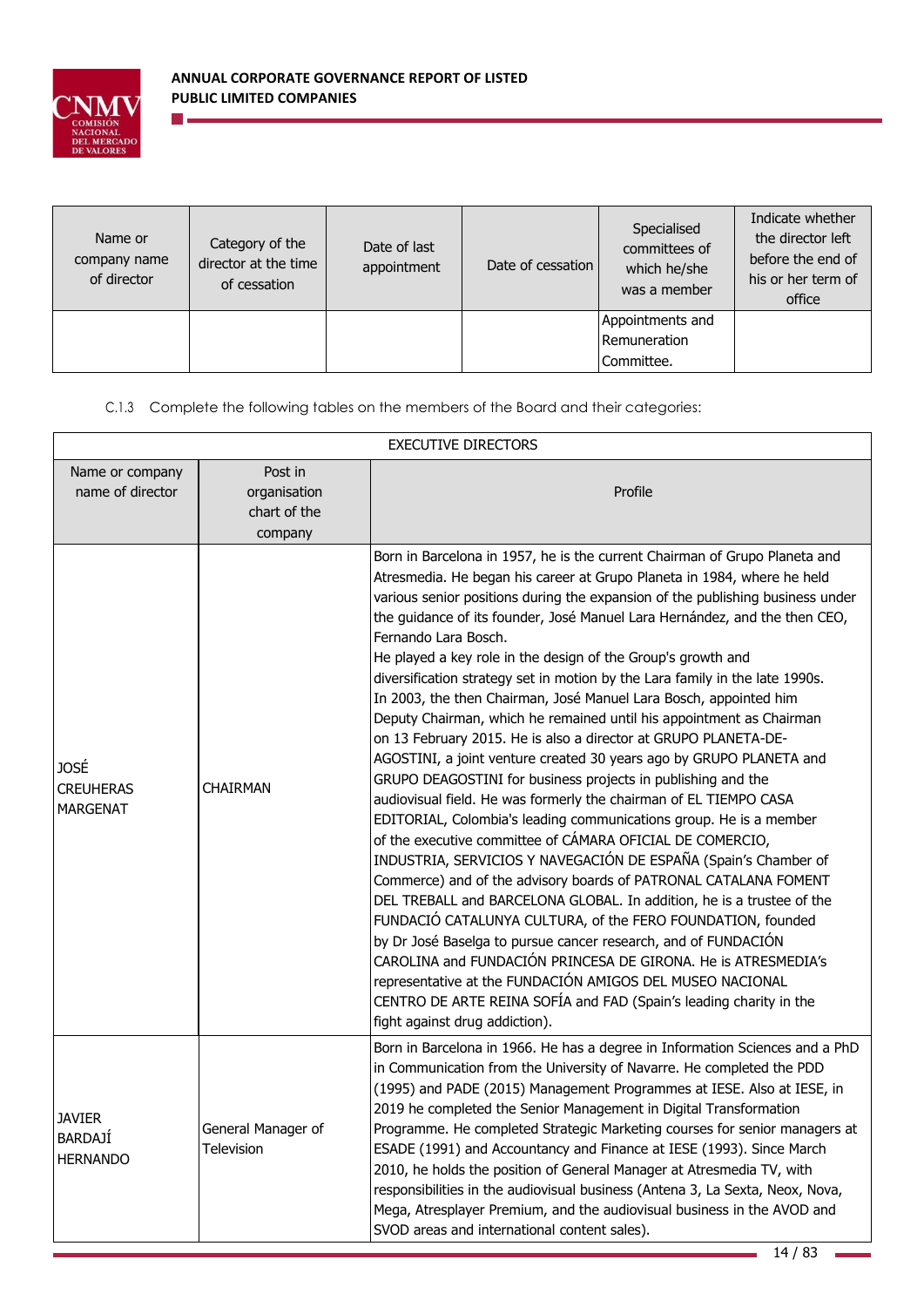

n e

| <b>EXECUTIVE DIRECTORS</b>                        |                                                    |                                                                                                                                                                                                                                                                                                                                                                                                                                                                                                                                                                                                                                                                                                                                                                                                                                                                                                                                                                                                                                                                                                                                                                                                                                                                                                                                                                                                                                                                                                                                                                                                                                                                                                                                                                                                                                                                                                                                                                                                                                                                                                                                                                                                                                                                                                                                                                                                                                                                                                                                                                                                                                                                                                                                                                                                                                                                                                             |  |
|---------------------------------------------------|----------------------------------------------------|-------------------------------------------------------------------------------------------------------------------------------------------------------------------------------------------------------------------------------------------------------------------------------------------------------------------------------------------------------------------------------------------------------------------------------------------------------------------------------------------------------------------------------------------------------------------------------------------------------------------------------------------------------------------------------------------------------------------------------------------------------------------------------------------------------------------------------------------------------------------------------------------------------------------------------------------------------------------------------------------------------------------------------------------------------------------------------------------------------------------------------------------------------------------------------------------------------------------------------------------------------------------------------------------------------------------------------------------------------------------------------------------------------------------------------------------------------------------------------------------------------------------------------------------------------------------------------------------------------------------------------------------------------------------------------------------------------------------------------------------------------------------------------------------------------------------------------------------------------------------------------------------------------------------------------------------------------------------------------------------------------------------------------------------------------------------------------------------------------------------------------------------------------------------------------------------------------------------------------------------------------------------------------------------------------------------------------------------------------------------------------------------------------------------------------------------------------------------------------------------------------------------------------------------------------------------------------------------------------------------------------------------------------------------------------------------------------------------------------------------------------------------------------------------------------------------------------------------------------------------------------------------------------------|--|
| Name or company<br>name of director               | Post in<br>organisation<br>chart of the<br>company | Profile                                                                                                                                                                                                                                                                                                                                                                                                                                                                                                                                                                                                                                                                                                                                                                                                                                                                                                                                                                                                                                                                                                                                                                                                                                                                                                                                                                                                                                                                                                                                                                                                                                                                                                                                                                                                                                                                                                                                                                                                                                                                                                                                                                                                                                                                                                                                                                                                                                                                                                                                                                                                                                                                                                                                                                                                                                                                                                     |  |
|                                                   |                                                    | He had been the General Manager of the Multimedia area until March 2010,<br>being in charge of the Digital area, and he had previously been the Manager of<br>Corporate Communications and Marketing, fostering for the first time the<br>establishment of Corporate Social Responsibility Policies within the Group, a<br>measure that obtained broad social recognition and became fully integrated with<br>the public and reputational image of the Group. He was Content Manager of<br>Atena 3 in 2003 and 2004, after the incorporation of Planeta de Agostini as<br>reference shareholder of the Company. Before 2004, he worked at Grupo<br>Vocento as Assistant General Manager of the Audiovisual Area, which included<br>the TV production companies, the regional channels, Net TV -a digital TV<br>network- and the radio station Punto Radio; he had also been the Publishing Co-<br>ordination and Institutional Relationships Manager of that publishing group. In<br>2002 he was appointed Executive Chairman and Chief Executive Officer of<br>ATLAS, company of MEDIASET Group in charge of the management of the news<br>programmes broadcast by Tele 5, which operated as an audiovisual<br>entertainment production company, as well as an audiovisual news agency for<br>third parties. Formerly, he had served as Assistant General Manager for<br>Corporate Affairs at MEDIASET, an area which encompassed the<br>Communications and Institutional relationships Division and the Surveys and<br>Research Department of the Channel. He joined El Mundo (Unidad Editorial) in<br>1990 as Marketing Manager, and became involved in the launching of this<br>newspaper, since its foundation and until 1995. He worked for a year in Italy, in<br>the marketing area of the RCS Group, which is the owner of EL MUNDO, on the<br>leading newspapers Corriere della Sera and Gazzetta dello sport, and in its<br>magazine division. He is a member of the Fundación Atresmedia's Board of<br>Trustees and advisor to Repscan, a digital start-up specialising in privacy and<br>the defence of people's digital rights. He is a member of the TV Academy,<br>member of the Advertising Academy's governing board, and has written several<br>works, including: "La gestión de la creatividad en TV: El caso Globomedia"<br>(Management of Creativity in TV: The Globomedia case") (Edit. Eunsa) and "De<br>Antena 3 a Atresmedia pasando por LaSexta" (from "Antena 3 to Atresmedia<br>through LaSexta" (Edit. Deusto). Mr Bardají is usually involved in educational<br>activities as associate lecturer of Audiovisual Companies at the School of<br>Communication of the University of Navarra and as lecturer of the Master's<br>Degree in Audiovisual Company Management, also in that university. He also<br>teaches Structure of Audiovisual Systems at Villanueva University. |  |
| <b>SILVIO</b><br><b>GONZÁLEZ</b><br><b>MORENO</b> | <b>Chief Executive Officer</b>                     | Born in Madrid in 1957 and graduated in Economics from the University of<br>Barcelona. He started his career in 1981 at SINTEL, a subsidiary of Telefónica,<br>and later joined the Cadena COPE radio broadcasting company in 1983, where<br>he worked as Finance Director and General Manager.                                                                                                                                                                                                                                                                                                                                                                                                                                                                                                                                                                                                                                                                                                                                                                                                                                                                                                                                                                                                                                                                                                                                                                                                                                                                                                                                                                                                                                                                                                                                                                                                                                                                                                                                                                                                                                                                                                                                                                                                                                                                                                                                                                                                                                                                                                                                                                                                                                                                                                                                                                                                             |  |

í.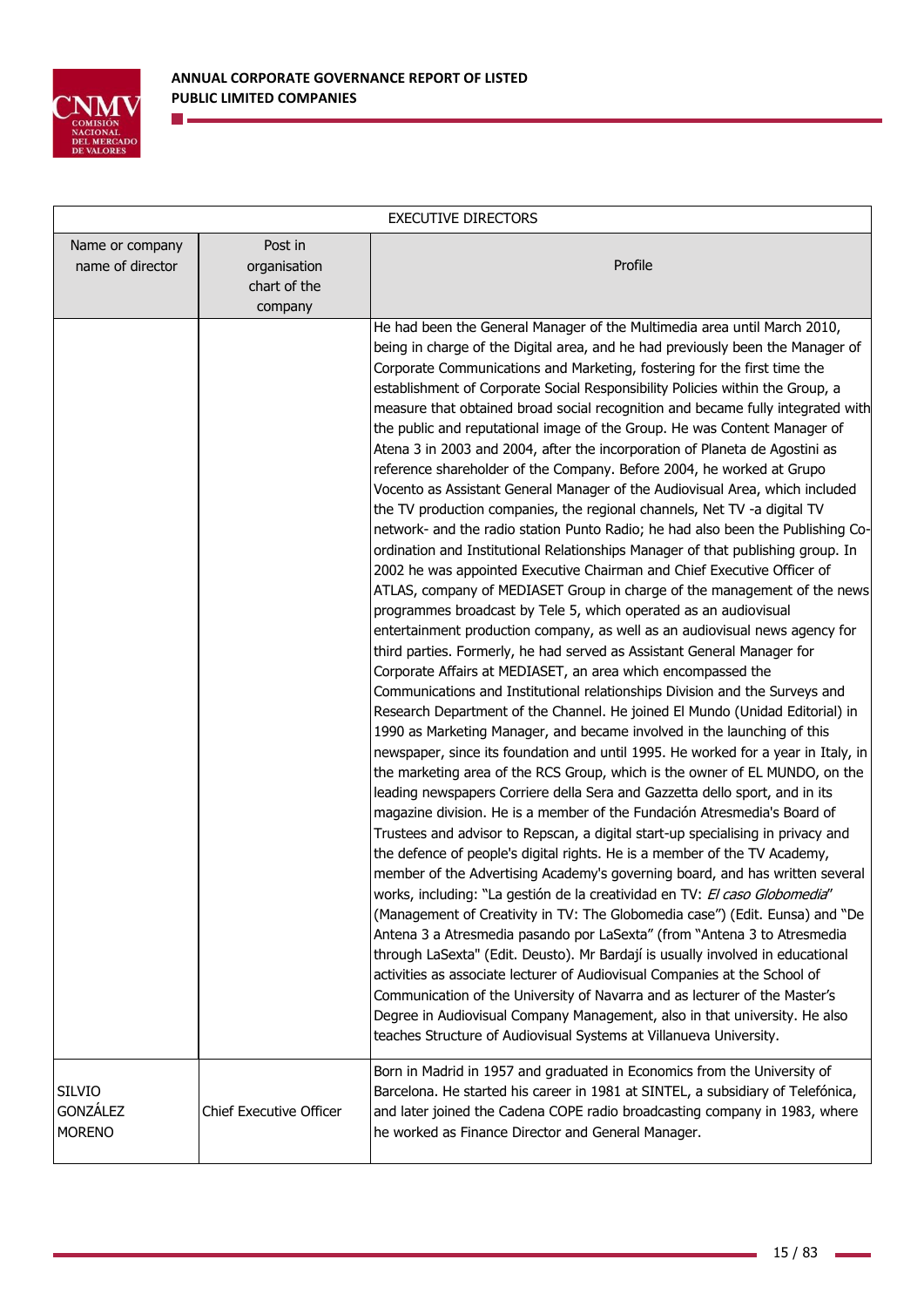

n l

|                                     | <b>EXECUTIVE DIRECTORS</b>                         |                                                                                                                                                                                                                                                                                                                                                                                                                                                                                                                                                                                                                                                                                                                                                                                 |  |  |
|-------------------------------------|----------------------------------------------------|---------------------------------------------------------------------------------------------------------------------------------------------------------------------------------------------------------------------------------------------------------------------------------------------------------------------------------------------------------------------------------------------------------------------------------------------------------------------------------------------------------------------------------------------------------------------------------------------------------------------------------------------------------------------------------------------------------------------------------------------------------------------------------|--|--|
| Name or company<br>name of director | Post in<br>organisation<br>chart of the<br>company | Profil<br>e                                                                                                                                                                                                                                                                                                                                                                                                                                                                                                                                                                                                                                                                                                                                                                     |  |  |
|                                     |                                                    | In 1986, he joined Cadena to SER as Finance Director and from 1989 to 1990<br>was the company's General Manager. In 1990, he joined CANAL+ as CEO. In<br>1992, he returned to Cadena COPE as CEO, where he remained until 1997. In<br>September of that year, he was appointed Deputy Director General of<br>TELEMADRID. In April 1998 he took up a new position as Director General of<br>ENTE PÚBLICO TELEVISIÓN MADRID, until February 2001, when he was<br>recruited by ONO as General Manager. In June 2003 he joined the<br>management team of ATRESMEDIA as General Manager. In July 2008 he was<br>appointed to his current position of Chief Executive Officer. He is a trustee of<br>FUNDACIÓN ATRESMEDIA and UNIPREX, S.A.U.'s (Onda Cero) representative<br>of FAD. |  |  |

| Total number of executive directors | ∽     |
|-------------------------------------|-------|
| Percentage of Board                 | 25.00 |

|                                     | PROPRIETARY DIRECTORS                                                                                                         |                                                                                                                                                                                                                                                                                                                                                                                                                                                                                                                                                                                                                                                                                                                                                                                                                                                                                                                                                                                                                                                                                                                                                                                                                               |  |  |
|-------------------------------------|-------------------------------------------------------------------------------------------------------------------------------|-------------------------------------------------------------------------------------------------------------------------------------------------------------------------------------------------------------------------------------------------------------------------------------------------------------------------------------------------------------------------------------------------------------------------------------------------------------------------------------------------------------------------------------------------------------------------------------------------------------------------------------------------------------------------------------------------------------------------------------------------------------------------------------------------------------------------------------------------------------------------------------------------------------------------------------------------------------------------------------------------------------------------------------------------------------------------------------------------------------------------------------------------------------------------------------------------------------------------------|--|--|
| Name or company<br>name of director | Name or company name<br>of the significant<br>shareholder represented<br>by the director<br>or that nominated<br>the director | Profile                                                                                                                                                                                                                                                                                                                                                                                                                                                                                                                                                                                                                                                                                                                                                                                                                                                                                                                                                                                                                                                                                                                                                                                                                       |  |  |
| NICOLAS DE<br><b>TAVERNOST</b>      | RTL GROUP, S.A.                                                                                                               | He was born in Villefranche-sur- Saône, France, in 1950. Graduated in<br>Law from the University of Bordeaux and in Political Science from the<br>Institut d'études politiques de Bordeaux. From 1974 to 1986, he was a<br>senior official at the Ministry of Foreign Trade and the Ministry of Post and<br>Telecommunications, and represented the French Chamber of Commerce<br>and Industry in Zurich. He also served at the General Authority of<br>Telecommunications and Public Services of the Video Communications<br>Delegation. In 1986 he took up his new appointment as Head of<br>Multimedia Operations at Lyonnaise des Eaux and, a year later, as General<br>Manager at M6 (MÉTROPOLE TELEVISIÓN, S.A.). He has been the<br>Chairman of M6 since 2000. He is a member of the Management<br>Committee at BERTELSMANN, A.G. and of the Operations Management<br>Committee at RTL GROUP, S.A. Other positions within the M6 and RTL<br>groups: A.- permanent representative of (a) MÉTROPOLE TÉLÉVISION in<br>his capacity as Chairman of M6 PUBLICITÉ S.A.S., IMMOBILIÈRE M6<br>S.A.S., M6 BORDEAUX S.A.S., M6 INTERATIONS, S.A.S., M6 FOOT SAS;<br>(b) MÉTROPOLE TÉLÉVISION as director of C. PRODUCTIONS S.A., |  |  |

ä

۳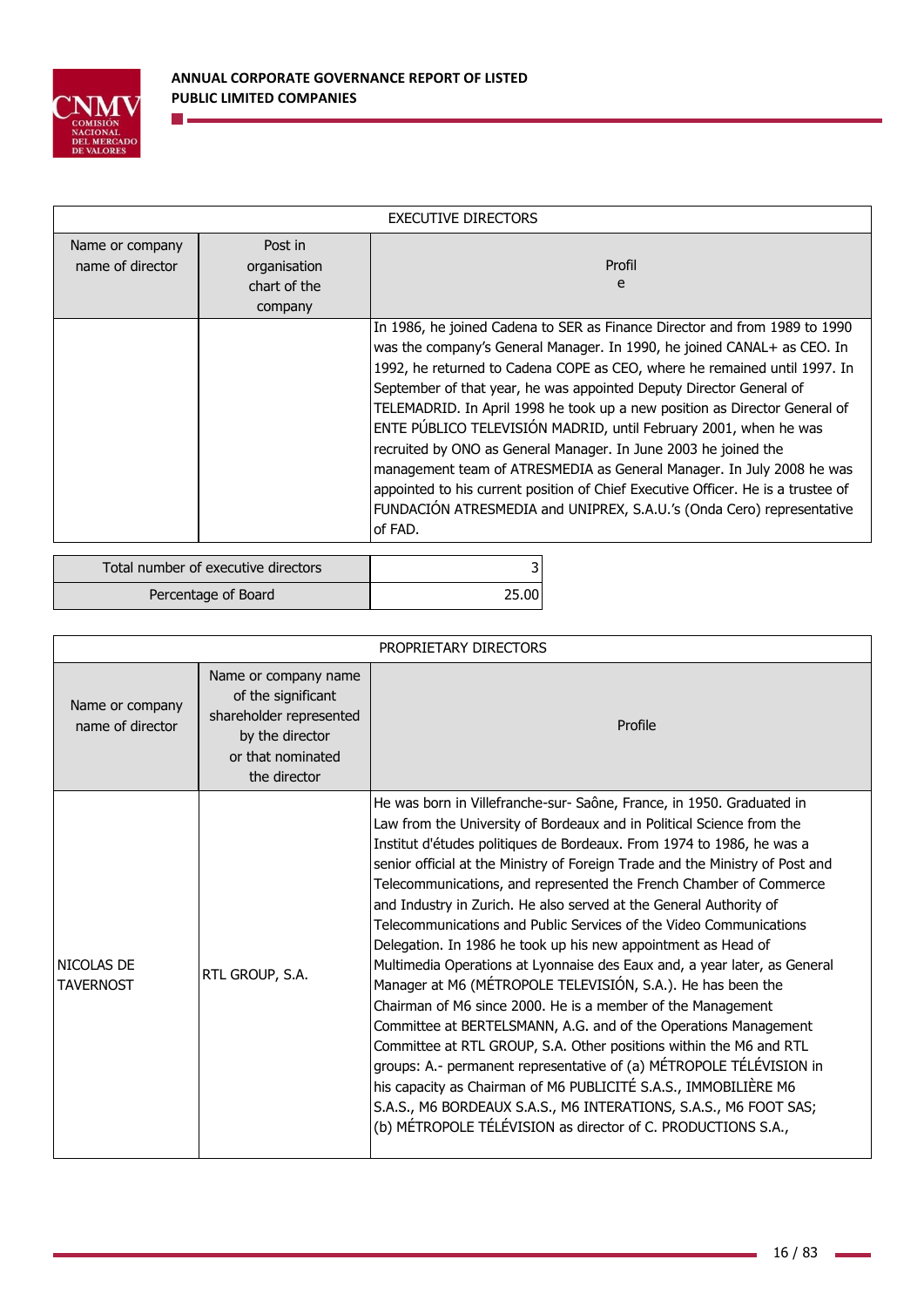

| PROPRIETARY DIRECTORS               |                                                                                                                               |                                                                                                                                                                                                                                                                                                                                                                                                                                                                                                                                                                                                                                                                                                                                                                                                                                                                                                                                                                                                                                                                                                                                                                                                                                                                                                                                                                                                                                                                                                                                                                                                                                                                                                                                                                                                                                                                                                                                                                                                                                                                         |  |
|-------------------------------------|-------------------------------------------------------------------------------------------------------------------------------|-------------------------------------------------------------------------------------------------------------------------------------------------------------------------------------------------------------------------------------------------------------------------------------------------------------------------------------------------------------------------------------------------------------------------------------------------------------------------------------------------------------------------------------------------------------------------------------------------------------------------------------------------------------------------------------------------------------------------------------------------------------------------------------------------------------------------------------------------------------------------------------------------------------------------------------------------------------------------------------------------------------------------------------------------------------------------------------------------------------------------------------------------------------------------------------------------------------------------------------------------------------------------------------------------------------------------------------------------------------------------------------------------------------------------------------------------------------------------------------------------------------------------------------------------------------------------------------------------------------------------------------------------------------------------------------------------------------------------------------------------------------------------------------------------------------------------------------------------------------------------------------------------------------------------------------------------------------------------------------------------------------------------------------------------------------------------|--|
| Name or company<br>name of director | Name or company name<br>of the significant<br>shareholder represented<br>by the director<br>or that nominated<br>the director | Profil<br>e                                                                                                                                                                                                                                                                                                                                                                                                                                                                                                                                                                                                                                                                                                                                                                                                                                                                                                                                                                                                                                                                                                                                                                                                                                                                                                                                                                                                                                                                                                                                                                                                                                                                                                                                                                                                                                                                                                                                                                                                                                                             |  |
|                                     |                                                                                                                               | EXTENSION TV S.A.S., SOCIÉTÉ D'EXPLOITATION RADIO CHIC-SERC S.A.<br>and SOCIÉTÉ DE DÉVELOPPEMENT de RADIO DIFFUSION-SODERA S.A.;<br>(c) MÉTROPOLE TÉLÉVISION as managing partner of SCI du 107, Avenue<br>Charles de Gaulle, (d) C. PRODUCTION S.A. as director of M6 FILMS, S.A.<br>(e) M6 PUBLICITÉ, S.A.S. cas director of M6 S.A., M6 DIFFUSION S.A., M6<br>S.A.; B- in his own name: Chairman of SOCIÉTÉ NOUVELLE DE<br>DISTRIBUTION S.A. Other positions outside the M6 and RTL groups:<br>independent director at GL EVENTS S.A. (listed in France); independent<br>director and Chairman of the Remuneration Committee of NATIXIS (listed<br>in France) and director of the endowment fund RAISE.                                                                                                                                                                                                                                                                                                                                                                                                                                                                                                                                                                                                                                                                                                                                                                                                                                                                                                                                                                                                                                                                                                                                                                                                                                                                                                                                                               |  |
| <b>ELMAR</b><br><b>HEGGEN</b>       | RTL GROUP, S.A.                                                                                                               | Born in 1968. He started his professional career in 1992, at the Felix<br>Schoeller Group, and subsequently became Deputy Chairman and General<br>Manager of Felix Schoeller Digital Imaging in the United Kingdom (1999). He<br>joined the RTL GROUP CORPORATE CENTRE in 2000 as Vice President in<br>charge of Mergers & Acquisitions. In 2003, he was appointed Vice President<br>of Control and Investments. From July 2003 to December 2005, he served<br>as Executive Vice President of Strategy and Control. Since 2006 he has been<br>a member of the Management Committee of the RTL Group and since<br>October of the same year until August 2019 he was Corporate CFO. In<br>January 2018, he was appointed Deputy Chief Executive Officer of RTL<br>Group, S.A., which still holding the position as CFO, and in April 2018 the<br>Chairman of Grupo M6's Supervisory Committee. Since 2019, he has held a<br>newly created post, Chief Operating Officer (COO), charged with<br>coordinating and optimising the Group's operations worldwide. As executive<br>director, he still has a seat on RTL Group's board of directors. He has been a<br>member of Bertelsmann Group's Management Committee since 2020. Other<br>positions held at RTL Group related parties: Chairman of the Board of<br>Directors of Broadcasting Center Europe S.A., Media Real State S.A., RTL<br>Belgium S.A., RTL Belux S.A., RTL Hrvastka D.O.O. Za Usluge and<br>Audiopresse Lux S.A.; member of the Advisory Board of RTL Nederland<br>Holding BV; director of CLT Ufa S.A., RTL Group Germany S.A., Style Haul<br>Inc, Cobelfra S.A., RTL AdConnect International, S.A., Audiopresse S.A., New<br>Contact, S.A., Radio H, S.A., S.A. D' Information d'Animation et de<br>Diffusion; Chairman of the Management Committee of Media Properties<br>SARL; Manager of RTL Group Services GMBH, RTL Group<br>Vermogensverwaltung GMBH, RTL Group GMBH and RTL Group Central and<br>Eastern Europe GMBH and member of the Management Committee of RTL<br>Group Holding, s.à.r.l. |  |

ä

÷,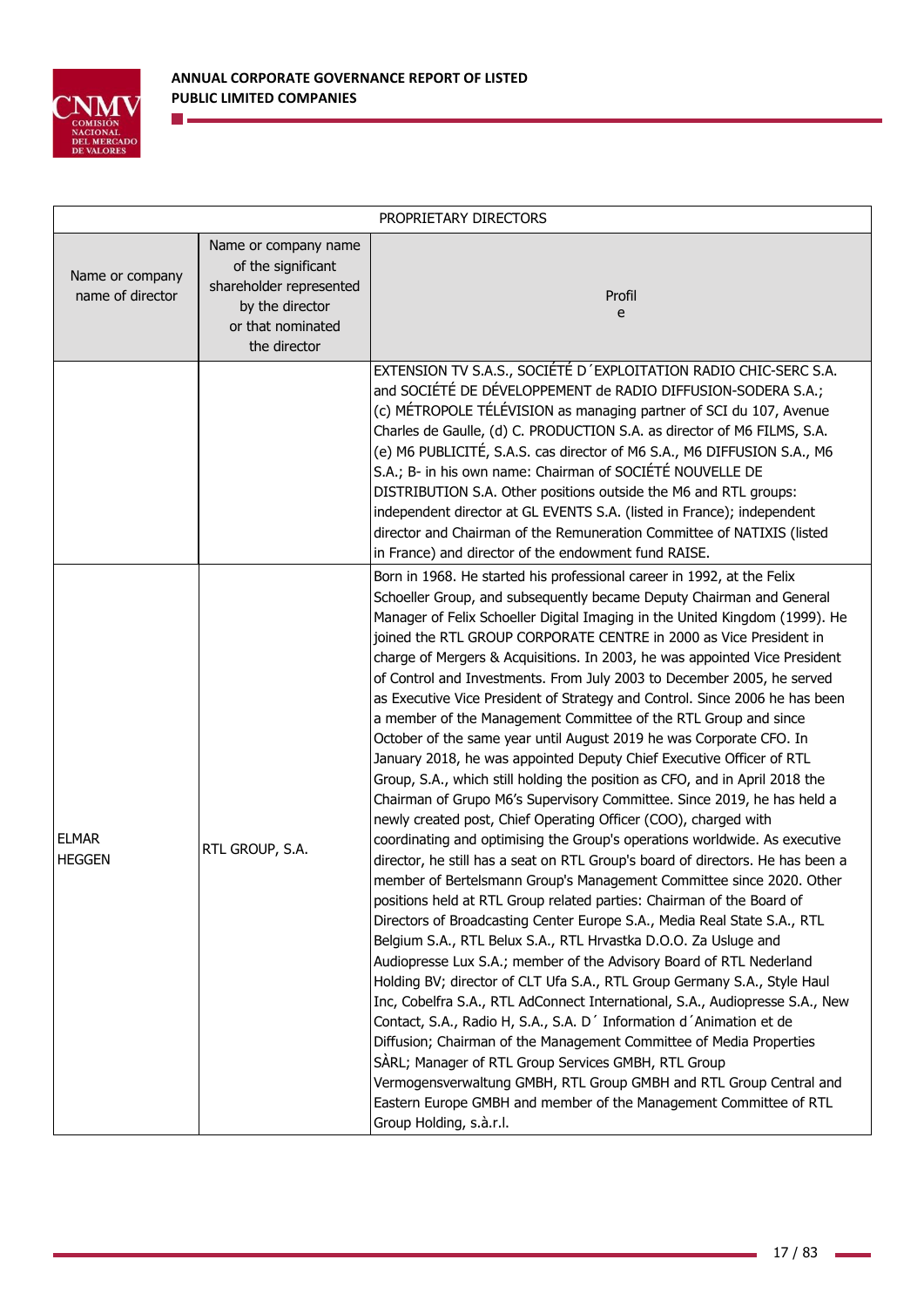

n e

| PROPRIETARY DIRECTORS                        |                                                                                                                               |                                                                                                                                                                                                                                                                                                                                                                                                                                                                                                                                                                                                                                                                                                                                                                                                                                                                                                                                                                                                                                                                                                                                                                                                                                                                                                                                                                                                                                                                       |  |
|----------------------------------------------|-------------------------------------------------------------------------------------------------------------------------------|-----------------------------------------------------------------------------------------------------------------------------------------------------------------------------------------------------------------------------------------------------------------------------------------------------------------------------------------------------------------------------------------------------------------------------------------------------------------------------------------------------------------------------------------------------------------------------------------------------------------------------------------------------------------------------------------------------------------------------------------------------------------------------------------------------------------------------------------------------------------------------------------------------------------------------------------------------------------------------------------------------------------------------------------------------------------------------------------------------------------------------------------------------------------------------------------------------------------------------------------------------------------------------------------------------------------------------------------------------------------------------------------------------------------------------------------------------------------------|--|
| Name or company<br>name of director          | Name or company name<br>of the significant<br>shareholder represented<br>by the director<br>or that nominated<br>the director | Profile                                                                                                                                                                                                                                                                                                                                                                                                                                                                                                                                                                                                                                                                                                                                                                                                                                                                                                                                                                                                                                                                                                                                                                                                                                                                                                                                                                                                                                                               |  |
| <b>MARCO</b><br><b>DRAGO</b>                 | <b>GRUPO PLANETA DE</b><br>AGOSTINI, S.L.                                                                                     | Marco Drago was born in Settimo Torinese, in the province of Turin, in 1946.<br>He graduated in Economics and Business Studies from Bocconi University in<br>Milan in 1969. Later that year, he began his professional career when he<br>joined the DE AGOSTINI GEOGRAPHICAL INSTITUTE. Since 1997 he has<br>been the Chairman of de AGOSTINI SpA, the parent of GRUPO DE AGOSTINI,<br>one of Italy's largest family-run corporate groups. As CEO of the Editorial<br>Group during the 80s and 90s, he was the driving force behind the company's<br>exceptional growth in Italy and especially abroad. Since 2000, as part of a<br>diversification strategy, he has led the Group's expansion in lotteries, games<br>and services with LOTTOMATICA-GETCH; in the media with GRUPO<br>ATRESMEDIA, in Spain (together with Grupo Planeta) and MIKADO FILM and<br>MAGNOLIA in Italy; in the insurance sector with Toro, later acquired by the<br>Generali Group; and in the financial sector with DEA CAPITAL. He is currently<br>a director at two listed companies: INFORMATION GAME TECHNOLOGY PLC<br>(New York) and DEA CAPITAL S.P.A. (Milan). Other positions: Chairman of<br>the Board of Directors of B&D HOLDING S.P.A; Sole Administrator of BLU<br>ACQUARIO PRIMA S.P.A; Deputy Chairman of GRUPO PLANETA DE<br>AGOSTINI; Chairman of DE AGOSTINI, S.p.A; and Director of AGOSTINI<br>EDITORE, S.p.A. SAN FAUSTIN, S.A., S.R.L. and CRESCITA HOLDING, S.R.L. |  |
| <b>CARLOS</b><br><b>FERNÁNDEZ</b><br>SANCHIZ | <b>GRUPO PLANETA DE</b><br>AGOSTINI, S.L.                                                                                     | Carlos Fernández was born in Barcelona in 1958. He holds a Degree in<br>Economics from the University of Barcelona. Professional Background: Sales<br>Manager of INFORCASA (1982-1984), General Manager of INFORCASA<br>(1984-1986), General Manager of RBA Revistas (1986-1991), General<br>Manager of the Collectables Division of EDITORIAL PLANETA DEAGOSTINI,<br>S.A. (1991-1993), General Manager of EDITORIAL PLANETA DEAGOSTINI,<br>S.A. (1993-1996), Chief Executive Officer of EDITORIAL PLANETA<br>DEAGOSTINI, S.A. (1996-2001), Chief Executive Officer of GRUPO PLANETA<br>DEAGOSTINI, S.L. (2001-2004) and Chief Executive Officer of PLANETA<br>CORPORACIÓN, S.R.L. (2004-2015). Since 2015 and currently he has been<br>Executive Vice Chairman of PLANETA CORPORACIÓN, S.R.L. while holding the<br>following positions in group companies: Chairman of GRUPO PLANETA DE<br>AGOSTINI, S.L. (as representative of PLANETA CORPORACIÓN, S.R.L.);<br>Executive Chairman of DEAPLANETA S.L and EDITORIAL PLANETA<br>DEAGOSTINI S.A.U; Chairman and CEO of PLANETA NATHAN BRASIL S.L.;                                                                                                                                                                                                                                                                                                                                                                     |  |

i.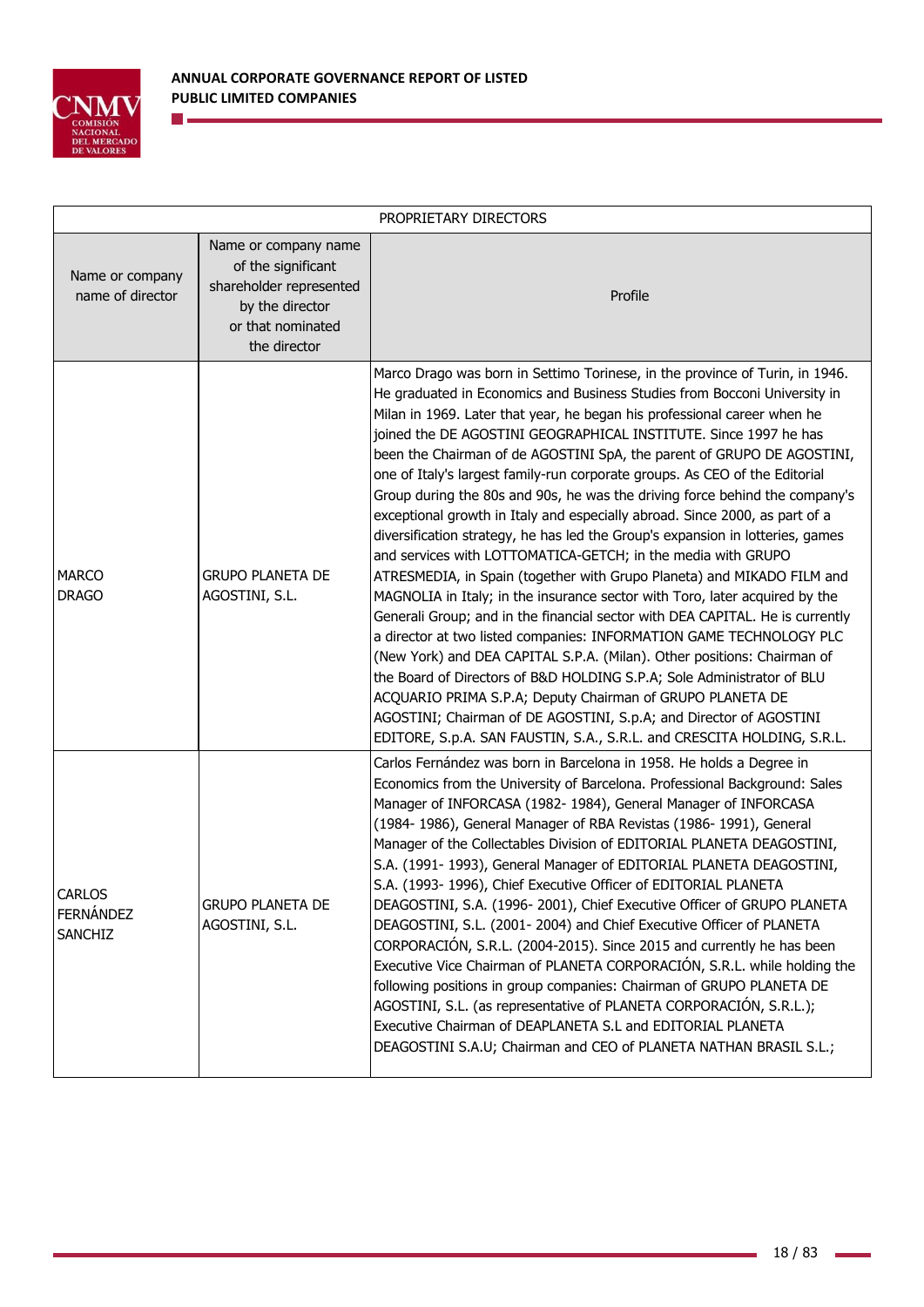

 $\mathcal{C}^{\mathcal{A}}$ 

Percentage of Board 41.67

|                                         | PROPRIETARY DIRECTORS                                                                                                         |                                                                                                                                                                                                                                                                                                                                                                                                                                                                                                                                                                                                          |  |  |  |
|-----------------------------------------|-------------------------------------------------------------------------------------------------------------------------------|----------------------------------------------------------------------------------------------------------------------------------------------------------------------------------------------------------------------------------------------------------------------------------------------------------------------------------------------------------------------------------------------------------------------------------------------------------------------------------------------------------------------------------------------------------------------------------------------------------|--|--|--|
| Name or company<br>name of director     | Name or company name<br>of the significant<br>shareholder represented<br>by the director<br>or that nominated<br>the director | Profile                                                                                                                                                                                                                                                                                                                                                                                                                                                                                                                                                                                                  |  |  |  |
|                                         |                                                                                                                               | joint director of PLANETA SISTEMAS FORMACION S.L., PLANETA FABRIK<br>VENTURES S.L., PROFESSIONAL DIRECT SALES SL., MIREN 2015 S.L.,<br>PLANETA DE AGOSTINI FORMACION INTERNACIONAL S.L., EAE EDP<br>EDIFORMACION S.L., CENTRO SUPERIOR DE ALTOS ESTUDIOS<br>INTERNACIONALES SL., EAEOSTELEA FORMACION ONLINE S.L., ULISES<br>INTERACTIVE S.L., ONTREO PLUS S.L., SERIAL READERS S.L., UNIVERSO<br>ESTELAR S.L., PLANETA JUNIOR S.L., CIRCULO DE LECTORES S.A.U., PRISMA<br>PUBLICACIONES 2002 S.L., PLANETA DE AGOSTINI FORMACION S.L.U.,<br>CENTRO LIBROS PAPF S.L. and director of LOGISTA LIBROS S.L. |  |  |  |
| <b>MAURICIO CASALS</b><br><b>ALDAMA</b> | <b>GRUPO PLANETA DE</b><br>AGOSTINI, S.L.                                                                                     | Mauricio Casals holds a Degree in Law from the Universidad Central de<br>Barcelona. He has developed his professional activities within the field of<br>consultancy. Currently he is the Chairman of La Razón, and since 2009 he is<br>also a member of the Board of Directors of Atresmedia Corporación and works<br>as advisor to Grupo Planeta. He is a trustee of Fundación ATRESMEDIA and<br>FUNDACIÓN TERESA DE ÁVILA and, as representative of LA RAZÓN, a<br>member of the Board of Trustees of FAD and of the ESCUELA SUPERIOR DE<br>MÚSICA REINA SOFÍA.                                        |  |  |  |
|                                         | Total number of proprietary directors                                                                                         | 51                                                                                                                                                                                                                                                                                                                                                                                                                                                                                                                                                                                                       |  |  |  |

|                                       | EXTERNAL INDEPENDENT DIRECTORS                                                                                                                                                                                                                                                                                                                                                                                                                                                                                                                                                                                                                                                                                                                                                                                                                                                                                                                                                                                                                                                                                                                                                                            |  |  |  |  |
|---------------------------------------|-----------------------------------------------------------------------------------------------------------------------------------------------------------------------------------------------------------------------------------------------------------------------------------------------------------------------------------------------------------------------------------------------------------------------------------------------------------------------------------------------------------------------------------------------------------------------------------------------------------------------------------------------------------------------------------------------------------------------------------------------------------------------------------------------------------------------------------------------------------------------------------------------------------------------------------------------------------------------------------------------------------------------------------------------------------------------------------------------------------------------------------------------------------------------------------------------------------|--|--|--|--|
| Name or company<br>name of director   | Profile                                                                                                                                                                                                                                                                                                                                                                                                                                                                                                                                                                                                                                                                                                                                                                                                                                                                                                                                                                                                                                                                                                                                                                                                   |  |  |  |  |
| <b>PATRICIA</b><br><b>ESTANY PUIG</b> | Patricia Estany was born in Barcelona in 1962. She holds a degree in business administration and an<br>MBA from ESADE, and also completed a PIM (International Management Program) at the HEC Paris<br>school, as well as an AMP (Advanced Management Program) at the Harvard Business School. She is the<br>current Managing Director of J.P. MORGAN, in the International Wealth Management division, in charge<br>of Business Development for Spain. She joined the company in Spain in 2010, after having worked for<br>J.P. MORGAN in London (1993-1996) in the investment banking area as Head of the Structured Financing<br>(Capital Markets) team for Spain, France, Belgium and Portugal. She has also been a member of AGBAR's<br>Advisory Board since April 2021. In the economic and society domain, she is a founder and the current<br>president of the QUIERO TRABAJO Foundation, whose purpose is to help women in vulnerable situations<br>return to work. She was vice-president (2003-2007) and member of the board (2000-2007) of ESADE<br>Alumni, and a trustee of Fundación ESADE (2014-2018). She has also served on the Board of Directors<br>of FOMENT DEL TREBALL (2014-2018). |  |  |  |  |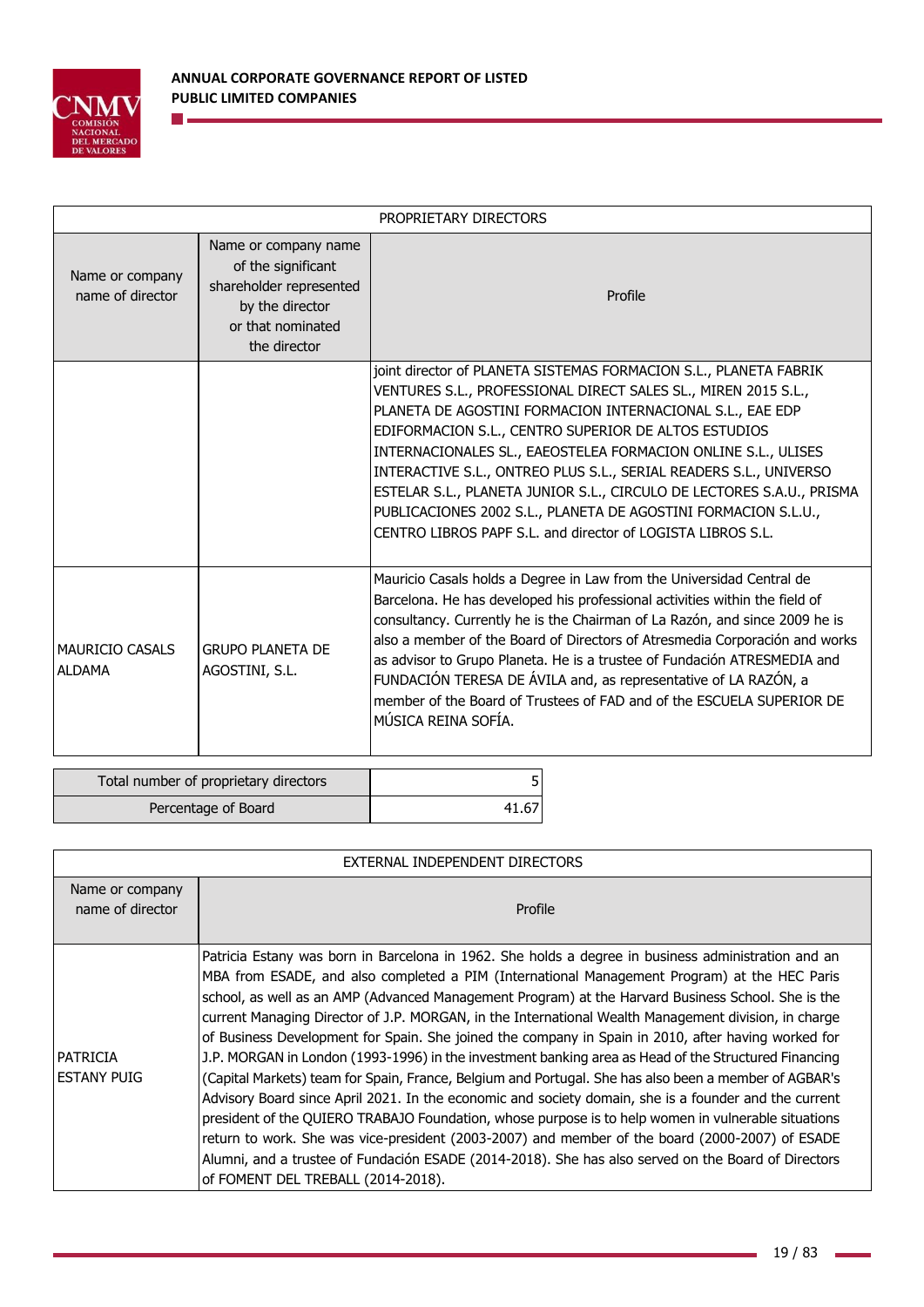

n e

| EXTERNAL INDEPENDENT DIRECTORS        |                                                                                                                                                                                                                                                                                                                                                                                                                                                                                                                                                                                                                                                                                                                                                                                                                                                                                                                                                                                                                                                                        |  |  |  |
|---------------------------------------|------------------------------------------------------------------------------------------------------------------------------------------------------------------------------------------------------------------------------------------------------------------------------------------------------------------------------------------------------------------------------------------------------------------------------------------------------------------------------------------------------------------------------------------------------------------------------------------------------------------------------------------------------------------------------------------------------------------------------------------------------------------------------------------------------------------------------------------------------------------------------------------------------------------------------------------------------------------------------------------------------------------------------------------------------------------------|--|--|--|
| Name or company<br>name of director   | Profile                                                                                                                                                                                                                                                                                                                                                                                                                                                                                                                                                                                                                                                                                                                                                                                                                                                                                                                                                                                                                                                                |  |  |  |
|                                       | She began her professional career at ANDERSEN CONSULTING, in their Paris office, in 1985. From 1997<br>to 2004, she led the internationalisation and restructuring of a range of family-owned businesses to<br>which she was related. She has 25 years of international experience in the financial sector, and has held<br>senior positions in different companies, including LOMBARD ODIER (2008-2010), CONSULNOR<br>CATALUNYA (2005-2008) and CREDIT LYONNAIS, both in New York and London (1988-1993).                                                                                                                                                                                                                                                                                                                                                                                                                                                                                                                                                             |  |  |  |
| MÓNICA RIBÉ<br><b>SALAT</b>           | She holds a degree in law from the Universidad de Barcelona and a master's degree in marketing from<br>ESADE. A qualified insurance broker, she has completed several postgraduate programmes, including<br>insurance management at Universidad Pompeu Fabra and BHPB (Building a High Performance Board) at<br>IESE, post-graduate executive education at INSEAD & HBS SERIES, and digital transformation programme<br>at Afi Escuela de Finanzas. She has more than 25 years of experience in the insurance industry. She is the<br>CEO of Ribé y Salat, the third largest insurance broker in Spain, and member of Zurich Advisory Board.<br>She has been a member of the Board of Directors of CBP Solutions Spain and a director and secretary to<br>the board at CBP Protección de Pagos. In the civil society domain, she is a member of the board of<br>ADECOSE, the Spanish association of insurance brokers. She is a member of YPO - Young President's<br>Organisation, a trustee of the Fundació Catalana de l'Esport and director of Círculo de Economía. |  |  |  |
| ROSA MARÍA LLEAL<br><b>TOST</b>       | She has a degree in Chemical Engineering from Instituto Químico de Sarriá (IQS) and a Masters in IESE<br>Business School from University of Navarre in the Corporate Senior Management Programme - PADE (2006-<br>2007). Since 2003, she has been CEO of LLeal, S.A., a company founded in 1874 engaged in the<br>construction, manufacture and marketing of capital goods for the chemical, cosmetics, food,<br>pharmaceutical, paint and pigment industries. She is the head of a holding company comprising Lleal, S.A.,<br>LLeal Internacional, S.L., LLeal System, S.A., Lleal Planta Solar, S.L., and Lleal Internacional Renovables and<br>Majiu, S.L. She is currently Deputy Chair of EXPOQUIMIA (Fira de Barcelona), a member of the Board of<br>Trustees of the Instituto Químico Sariá (IQS) and a member of the Board of Trustees of the Fundación<br>CONTIGO contract el Cáncer de Mujer.                                                                                                                                                                |  |  |  |
| <b>BEATRIZ ROGER</b><br><b>TORRES</b> | She studied Law at the University of Barcelona and graduated in Criminology and Criminal Policy from the<br>University of Barcelona. Ms Roger runs her own drug dependency centre, where she also works as a<br>therapist. In 2007, she began her career in this sector by joining INSTITUTO HIPÓCRATES, one of the main<br>reference clinics in Spain in the treatment of drug addiction, as a therapist, and subsequently founding and<br>managing different drug addiction centres, such as AZUL CONSULTING and SIETE GRUPO TERAPÉUTICO.<br>In 2020 she founded DESPIERTA, a centre of which she is the current manager. Previously she had worked<br>at TEASA, a company linked to the world of congresses and event organisation. She has written three<br>novels: "Marismas" (2022), "Claroscuro" (2018) and "Melangia" (2017).                                                                                                                                                                                                                                  |  |  |  |

| Number of independent directors |       |
|---------------------------------|-------|
| Percentage of Board             | 33.33 |

ä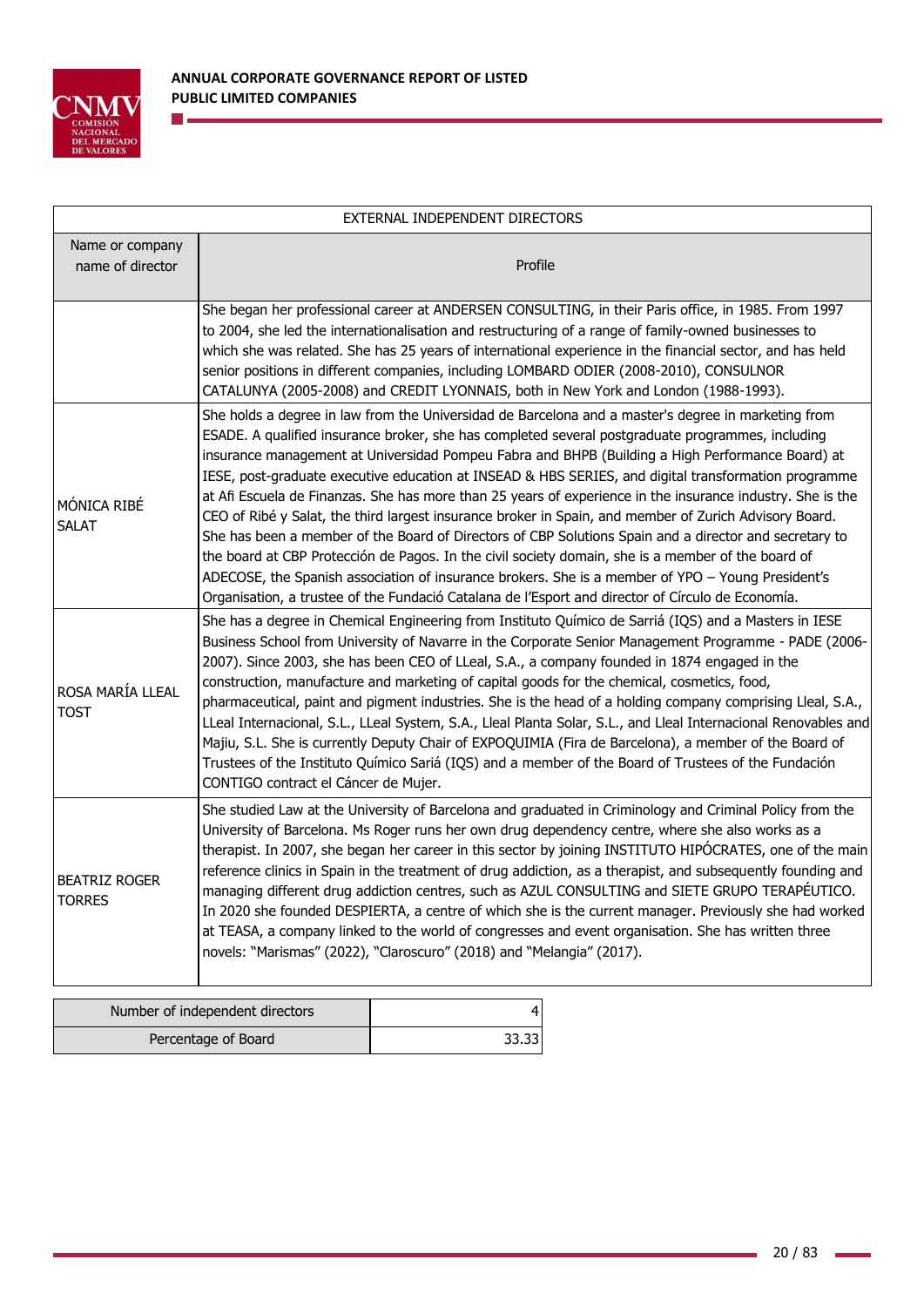

Indicate whether any director classified as independent receives from the company or any company in its group any amount or benefit other than remuneration as a director or has or has had a business relationship with the company or any company in its group during the past year, whether in his or her own name or as a significant shareholder, director or senior executive of a company that has or has had such a relationship.

If so, include a reasoned statement by the Board explaining why it believes that the director in question can perform his or her duties as an independent director.

| Name or company<br>name of director | Description of the relationship | Reasoned statement |
|-------------------------------------|---------------------------------|--------------------|
| No data                             |                                 |                    |

| OTHER EXTERNAL DIRECTORS                                                                                                                                                                                  |                                                                                              |  |  |  |  |
|-----------------------------------------------------------------------------------------------------------------------------------------------------------------------------------------------------------|----------------------------------------------------------------------------------------------|--|--|--|--|
| Identify the other external directors, indicate the reasons why they cannot be considered either proprietary or independent,<br>and detail their ties with the company or its management or shareholders: |                                                                                              |  |  |  |  |
| Name or company<br>name of director                                                                                                                                                                       | Company, manager or<br>shareholder to which<br>Profile<br>Reasons<br>the director is related |  |  |  |  |
| No data                                                                                                                                                                                                   |                                                                                              |  |  |  |  |

| Total number of other external directors | N/A |
|------------------------------------------|-----|
| Percentage of Board                      | N/A |

Indicate any changes that have occurred during the period in each director's category:

| Name or company name of<br>director | Date of change | Previous category | Current category |
|-------------------------------------|----------------|-------------------|------------------|
| No data                             |                |                   |                  |

C.1.4 Complete the following table with information relating to the number of female directors at the close of the past four years, as well as the category of each:

|                | Number of female directors |      |      | % of total directors for each category |        |        |        |        |
|----------------|----------------------------|------|------|----------------------------------------|--------|--------|--------|--------|
|                | 2021                       | 2020 | 2019 | 2018                                   | 2021   | 2020   | 2019   | 2018   |
| Executive      |                            |      |      |                                        | 0.00   | 0.00   | 0.00   | 0.00   |
| Proprietary    |                            |      |      |                                        | 0.00   | 0.00   | 0.00   | 0.00   |
| Independent    |                            |      | 4    | 4                                      | 100.00 | 100.00 | 100.00 | 100.00 |
| Other External |                            |      |      |                                        | 0.00   | 0.00   | 0.00   | 0.00   |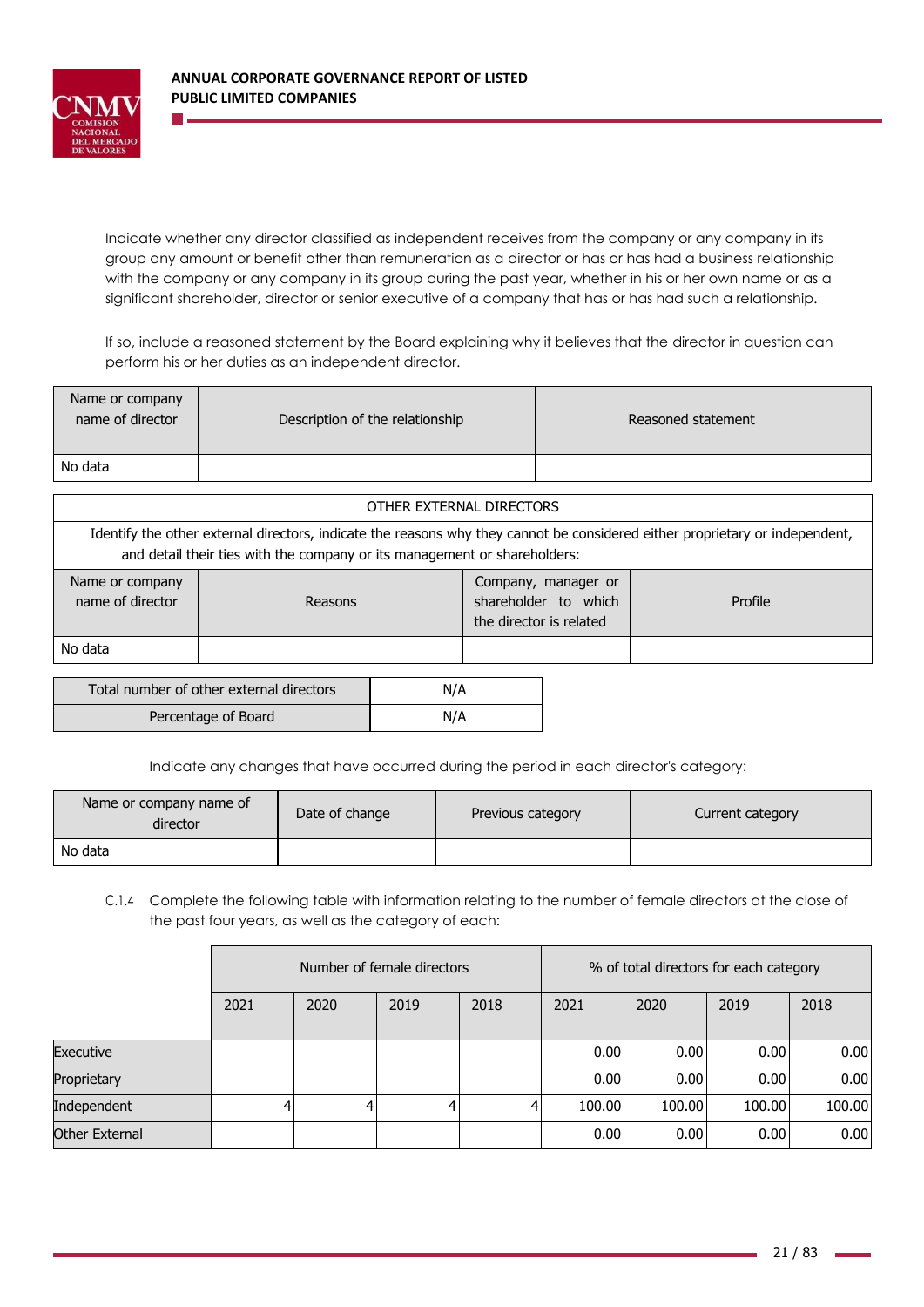

|              | Number of female directors |      |      |      |       | % of total directors for each category |       |       |
|--------------|----------------------------|------|------|------|-------|----------------------------------------|-------|-------|
|              | 2021                       | 2020 | 2019 | 2018 | 2021  | 2020                                   | 2019  | 2018  |
| <b>Total</b> |                            | 4    |      |      | 33.33 | 33.33                                  | 33.33 | 33.33 |

- C.1.5 Indicate whether the company has diversity policies in relation to its Board of Directors on such questions as age, gender, disability, education and professional experience. Small and medium-sized enterprises, in accordance with the definition set out in the Spanish Auditing Act, will have to report at least the policy that they have implemented in relation to gender diversity.
- $\lceil \sqrt{l} \rceil$ Yes
- [ ]  $N<sub>0</sub>$
- $\lceil$   $\rceil$ Partial policies

If so, describe these diversity policies, their objectives, the measures and the way in which they have been applied and their results over the year. Also indicate the specific measures adopted by the Board of Directors and the nomination and remuneration committee to achieve a balanced and diverse presence of directors.

If the company does not apply a diversity policy, explain the reasons why.

## Description of policies, objectives, measures and how they have been applied, and results achieved

The Director Selection Policy, approved by the Board of Directors within the regulatory framework of the Corporate Enterprises Act (article 529 bis), requires the Board of Directors to ensure that director selection processes encourage diversity of gender, experience and qualifications and are not tainted by implied biases that might lead to any form of discrimination. In particular, such processes must facilitate the selection of women directors and follow the guiding principles and recommendations of the Good Governance Code of Listed Companies.

In accordance with the Director Selection Policy, the Company looks to the following points: diversity of knowledge and experience of directors, their ability to dedicate sufficient time to doing their job, and their specialisation in specific key fields (finance, law, audiovisual management, etc.); absence of actual or potential conflicts of interest; and a personal commitment by each director to further the interests of the Company.

The first director selection and appointment policy, approved in 2015, set a target of 30% representation to be achieved by 2020. Women directors currently represent 33.3% of the total Board.

In 2021, the Board of Directors amended this policy to comply with recommendations 14 and 15 of the Good Governance Code after the reform approved in June 2020. Specifically, the new policy includes:

a) The criteria of diversity of age in the composition of the board.

b) The commitment to take measures that encourage an increase in the number of female senior managers.

c) A target of having the number of female directors accounting for at least 40% of the members of the board by the end of 2022.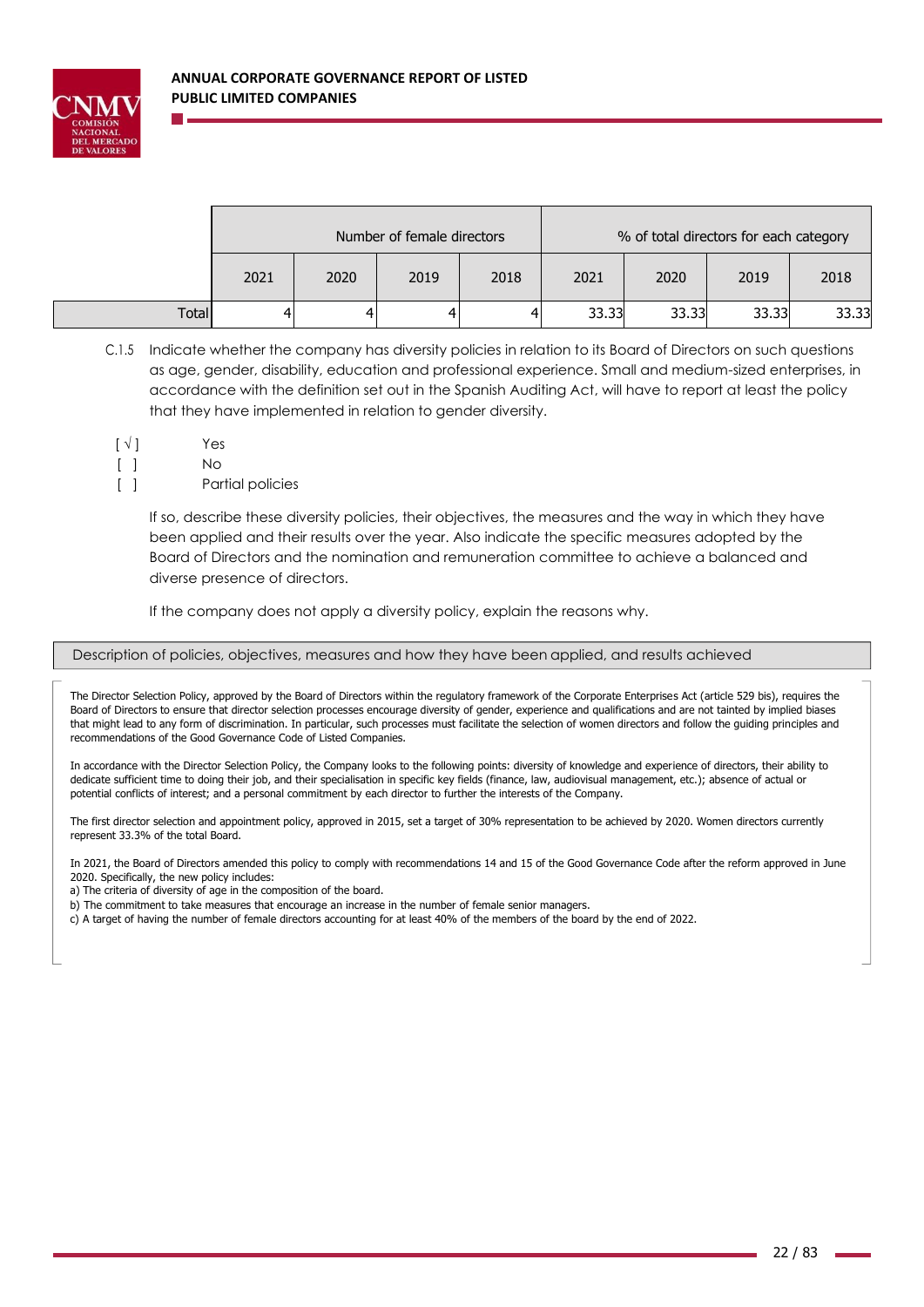

C.1.6 Describe the measures, if any, agreed upon by the nomination committee to ensure that selection procedures do not contain hidden biases which impede the selection of female directors and that the company deliberately seeks and includes women who meet the target professional profile among potential candidates, making it possible to achieve a balance between men and women. Also indicate whether these measures include encouraging the company to have a significant number of female senior executives:

#### Explanation of measures:

The Company applies the Director Selection Policy so that selection procedures do not obstruct the appointment of women directors and qualified women candidates are properly included. It now has a target for women directors to account for 40% of board members by the end of 2022.

A skills matrix has also been approved to help better identify the profiles and competences required of the Company's directors. Therefore, it includes a comprehensive assessment of the updated composition of Atresmedia's Board of Directors and Board committees taking into consideration the various director categories and the criteria used as a reference to assess their diversity -age, gender, training, knowledge and experience, disability, geographical origin and dedication- which are analysed, evaluated and recorded individually for each director and each candidate to achieve a balanced composition of the Board of **Directors** 

Atresmedia's new Director Selection Policy approved in 2021 also states that recruitment and internal promotion initiatives must adopt measures to increase the number of female senior managers at Atresmedia. As one of the first measures in this respect, Atresmedia aims to have at least a female candidate, where possible, when any senior management position vacancy arises.

> If in spite of any measures adopted there are few or no female directors or senior managers, explain the reason for this:

### Explanation of reasons

Because of the Group's size, it has had few senior managers with scarcely any turnover. One of its most recent additions was a woman, as Head of Corporate Affairs.

Atresmedia also has a large number of women managers with leading positions of maximum responsibility. This could favour the promotion of women in future internal promotion processes.

C.1.7 Explain the conclusions of the nomination committee regarding verification of compliance with the policy aimed at promoting an appropriate composition of the Board of Directors.

The Appointments and Remuneration Committee assessed the needs regarding the composition of the board of directors and board committees taking into account the Director Selection Policy and the skills matrix before submitting a proposal to the board for the appointment of two new independent female directors, and examined the skills, knowledge and experience of the candidates, engaging external advice for this process. It concluded that they met the personal and professional requirements for the position and their appointment would contribute the necessary profiles to achieve an appropriate and diverse board composition.

In its 2021 Non-financial statement, the Company included the results of applying the diversity principles of this policy, using standard indicators on the different types of director, age, gender, nationality, training and skills.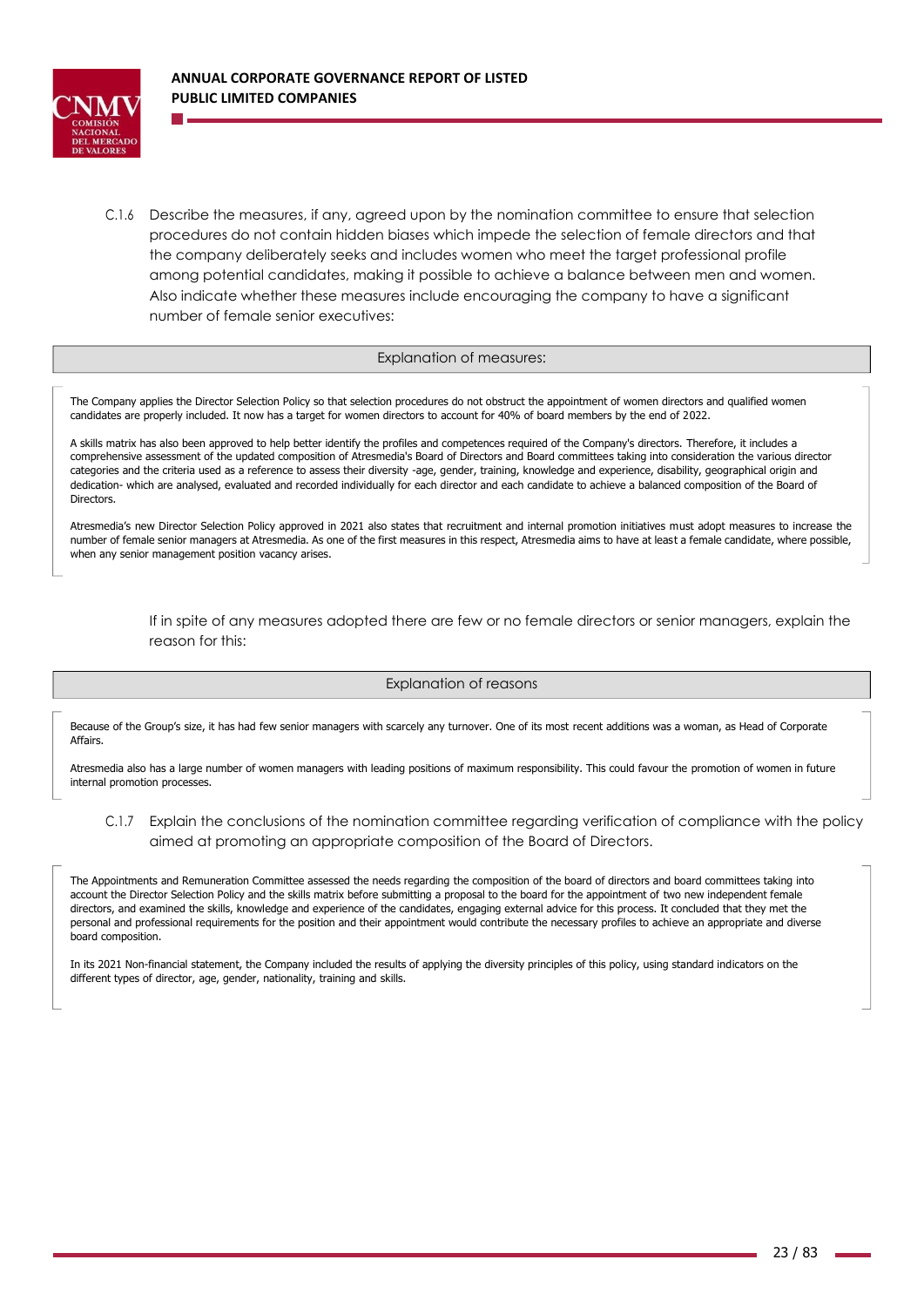

C.1.8 If applicable, explain the reasons for the appointment of any proprietary directors at the request of shareholders with less than a 3% equity interest:

| Name or company name of<br>shareholder | Reason |  |  |
|----------------------------------------|--------|--|--|
| No data                                |        |  |  |

Indicate whether the Board has declined any formal requests for presence on the Board from shareholders whose equity interest is equal to or greater than that of others at whose request proprietary directors have been appointed. If so, explain why the requests were not granted:

[ ] Yes

 $[\sqrt{}]$  No

C.1.9 Indicate the powers, if any, delegated by the Board of Directors, including those relating to the option of issuing or re-purchasing shares, to directors or board committees:

| Name or company name of<br>director or committee | Brief description                                                                                                                                                                                                                                                                                                                                                                                                                                                                                                                                                                                                                                                                                                                                                                                                                                                       |
|--------------------------------------------------|-------------------------------------------------------------------------------------------------------------------------------------------------------------------------------------------------------------------------------------------------------------------------------------------------------------------------------------------------------------------------------------------------------------------------------------------------------------------------------------------------------------------------------------------------------------------------------------------------------------------------------------------------------------------------------------------------------------------------------------------------------------------------------------------------------------------------------------------------------------------------|
| JOSÉ CREUHERAS MARGENAT                          | Powers of institutional representation.                                                                                                                                                                                                                                                                                                                                                                                                                                                                                                                                                                                                                                                                                                                                                                                                                                 |
| SILVIO GONZÁLEZ MORENO                           | All the powers vested in the Board except those that are non-delegable under the law or<br>the Company's by-laws.                                                                                                                                                                                                                                                                                                                                                                                                                                                                                                                                                                                                                                                                                                                                                       |
| <b>EXECUTIVE COMMITTEE</b>                       | The Board of Directors has delegated to the Executive Committee all the powers except<br>those that cannot be delegated by law or in accordance with the Corporate By-laws.<br>Atresmedia has a protocol governing the prior involvement of the Executive Committee in<br>matters other than those that expressly correspond to the Board of Directors exclusively<br>and without the possibility of delegation when certain decisions must be taken that are<br>considered to be of special relevance due to their amount, the potential impacts on the<br>Group's business or public image, their greater complexity, the strategic consideration of<br>their effects, their impact on financial markets, the involvement of directors or core<br>shareholders in the business to which the decision relates, the likely corporate impact of<br>what is decided, etc. |

C.1.10 Identify any members of the Board who are also directors, representatives of directors or managers in other companies forming part of the listed company's group:

| Name or company name of<br>director | Company name of the<br>group entity                             | Position                                            | Does the director have<br>executive powers? |
|-------------------------------------|-----------------------------------------------------------------|-----------------------------------------------------|---------------------------------------------|
| IJAVIER BARDAJI HERNANDO            | BUENDÍA PRODUCCIÓN, S.L.                                        | <b>Director</b>                                     | I NO                                        |
| SILVIO GONZALEZ<br><b>MORENO</b>    | ANTENA 3 TELEVISION<br>DIGITAL TERRESTRE DE<br>CANARIAS, S.A.U. | Representative of the<br>sole director<br>(UNIPREX) | <b>YES</b>                                  |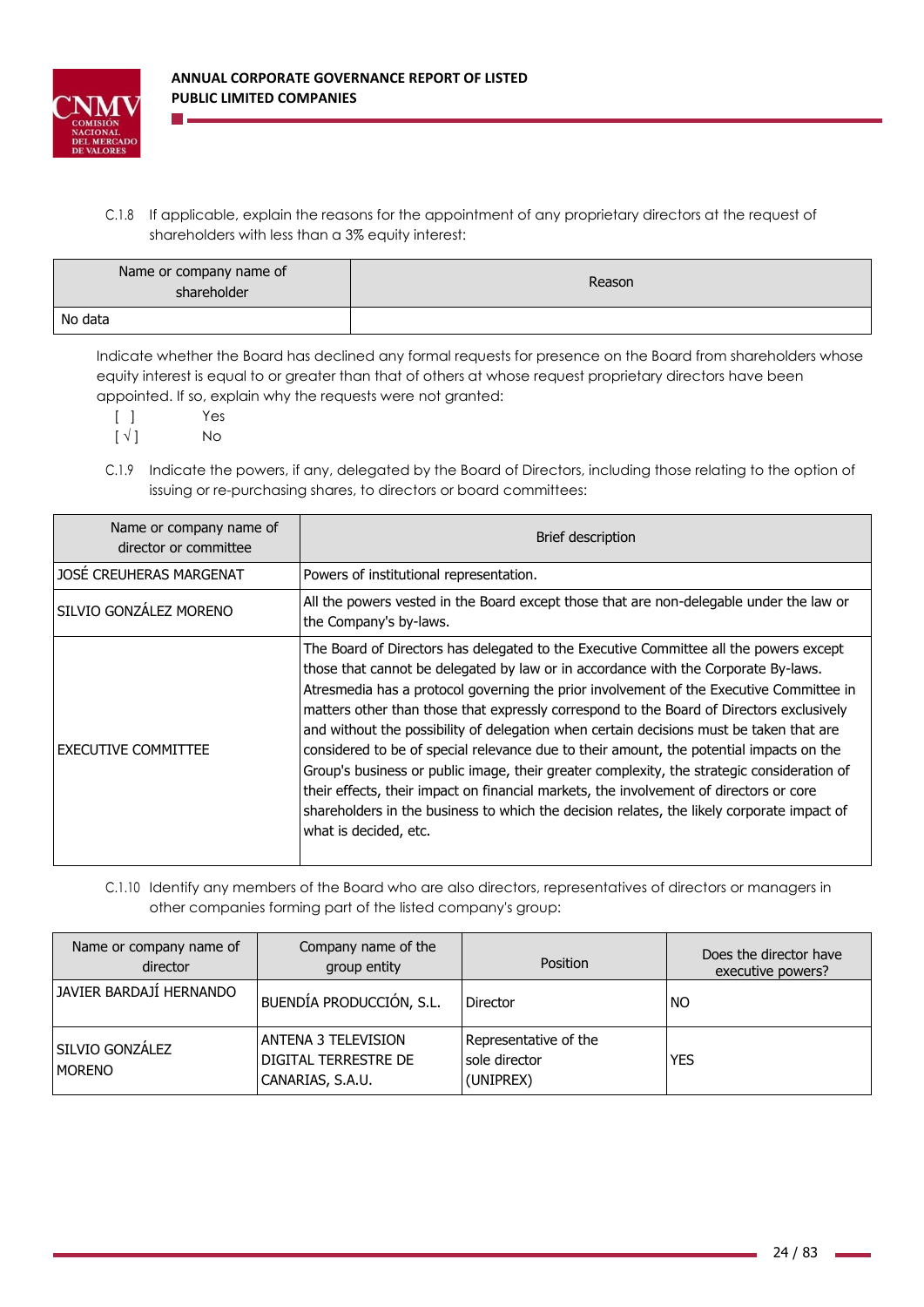

| Name or company name of<br>director | Company name of the<br>group entity                                         | Position                                                   | Does the director have<br>executive powers? |
|-------------------------------------|-----------------------------------------------------------------------------|------------------------------------------------------------|---------------------------------------------|
| SILVIO GONZÁLEZ<br><b>MORENO</b>    | ATRESMEDIA MÚSICA, S.L.U.                                                   | Representative of the<br>sole director<br>(ATRESMEDIA)     | <b>YES</b>                                  |
| SILVIO GONZÁLEZ<br><b>MORENO</b>    | UNIPREX, S.A.U.                                                             | Representative of the<br>sole director<br>(ATRESMEDIA)     | <b>YES</b>                                  |
| SILVIO GONZÁLEZ<br><b>MORENO</b>    | MÚSICA APARTE, S.A.U.                                                       | Representative of the<br>sole director<br>(ATRESMEDIA)     | <b>YES</b>                                  |
| SILVIO GONZÁLEZ<br><b>MORENO</b>    | BUENDÍA PRODUCCIÓN, S.L.                                                    | Deputy Chairman of the<br><b>Board of Directors</b>        | <b>NO</b>                                   |
| SILVIO GONZÁLEZ<br><b>MORENO</b>    | ATRESMEDIA STUDIOS,<br>S.L.U.                                               | Representative of the<br>sole director<br>(ATRESMEDIA)     | <b>YES</b>                                  |
| SILVIO GONZÁLEZ<br><b>MORENO</b>    | ATRESMEDIA CINE, S.L.U.                                                     | Representative of the<br>sole director<br>(ATRESMEDIA)     | <b>YES</b>                                  |
| SILVIO GONZÁLEZ<br><b>MORENO</b>    | ATRES ADVERTISING, S.L.U.                                                   | Representative of the<br>sole director<br>(ATRESMEDIA)     | <b>YES</b>                                  |
| SILVIO GONZÁLEZ<br><b>MORENO</b>    | ANTENA 3 MULTIMEDIA, S.L.U.                                                 | Representative of the<br>sole director<br>(ATRESMEDIA)     | <b>YES</b>                                  |
| SILVIO GONZÁLEZ<br><b>MORENO</b>    | UNIPREX TELEVISIÓN, S.L.U.                                                  | Representative of the<br>sole director<br>(UNIPREX)        | <b>YES</b>                                  |
| SILVIO GONZÁLEZ<br><b>MORENO</b>    | INVERSIÓN Y DISTRIBUCIÓN<br><b>GLOBAL DE CONTENIDOS,</b><br>S.L.U.          | Representative of the<br>sole director<br>(UNIPREX)        | <b>YES</b>                                  |
| SILVIO GONZÁLEZ<br><b>MORENO</b>    | UNIPREX TELEVISIÓN<br>DIGITAL TERRESTRE DE<br>ANDALUCÍA, S.L.               | Representative of the<br>sole director<br>(UNIPREX)        | <b>YES</b>                                  |
| SILVIO GONZÁLEZ<br><b>MORENO</b>    | SMARTCLIP HISPANIA, S.L.U.                                                  | Representative of the sole<br>director (ATRES ADVERTISING) | <b>YES</b>                                  |
| SILVIO GONZÁLEZ<br><b>MORENO</b>    | ANTENA 3 NOTICIAS, S.L.U.                                                   | Representative of the<br>sole director<br>(ATRESMEDIA)     | <b>YES</b>                                  |
| SILVIO GONZÁLEZ<br><b>MORENO</b>    | <b>6&amp;M PRODUCCIONES Y</b><br><b>CONTENIDOS</b><br>AUDIOVISUALES, S.L.U. | Representative of the<br>sole director<br>(ATRESMEDIA)     | <b>YES</b>                                  |

ä

ä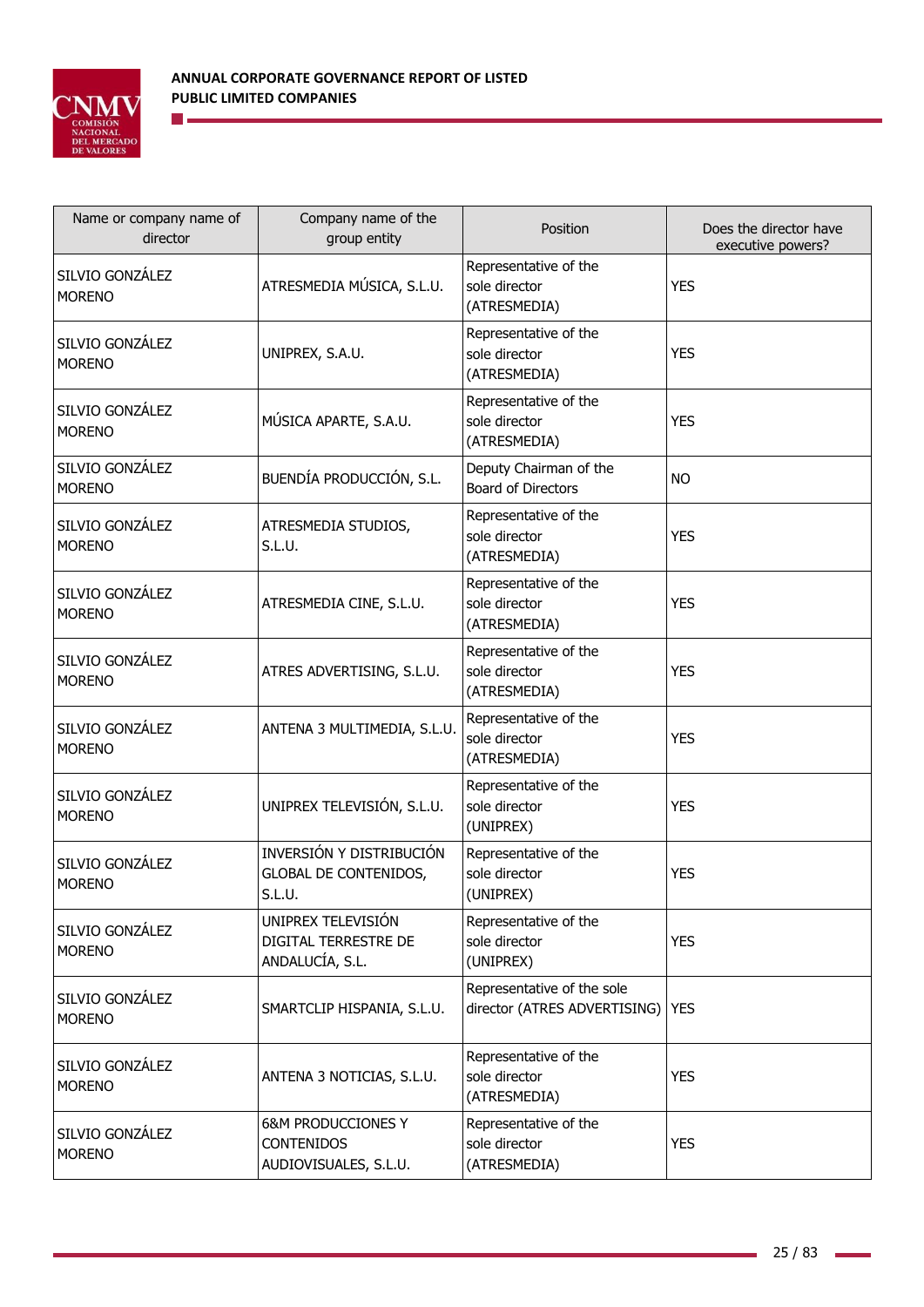

| Name or company name of<br>director | Company name of the<br>group entity | <b>Position</b>                                                  | Does the director have<br>executive powers? |
|-------------------------------------|-------------------------------------|------------------------------------------------------------------|---------------------------------------------|
| SILVIO GONZÁLEZ<br><b>MORENO</b>    | SMARTCLIP LATAM, S.L.               | Representative of the sole<br>director (ATRES ADVERTISING)   YES |                                             |
| SILVIO GONZÁLEZ<br><b>MORENO</b>    | ATRESMEDIA CAPITAL, S.L.U.          | Representative of the<br>sole director<br>(ATRESMEDIA)           | <b>YES</b>                                  |
| SILVIO GONZÁLEZ<br><b>MORENO</b>    | I3 TELEVISIÓN, S.L.U.               | Representative of the<br>sole director<br>(ATRESMEDIA)           | <b>YES</b>                                  |

C.1.11 List the positions of director, administrator or representative thereof, held by directors or representatives of directors who are members of the company's board of directors in other entities, whether or not they are listed companies:

| Identity of the director or<br>representative | Company name of the<br>listed or non-listed entity            | Position                |
|-----------------------------------------------|---------------------------------------------------------------|-------------------------|
| <b>MARCO DRAGO</b>                            | INFORMATION GAME TECHNOLOGIE, Plc.                            | <b>DIRECTOR</b>         |
| <b>MARCO DRAGO</b>                            | BLU ACQUARIO PRIMA S.p.A.                                     | <b>SOLE DIRECTOR</b>    |
| <b>MARCO DRAGO</b>                            | B&D HOLDING, S.p.A                                            | <b>CHATRMAN</b>         |
| <b>MARCO DRAGO</b>                            | DE AGOSTINI, S.p.A.                                           | <b>CHAIRMAN</b>         |
| <b>MARCO DRAGO</b>                            | DE AGOSTINI EDITORE, S.p.A.                                   | <b>CHAIRMAN</b>         |
| <b>MARCO DRAGO</b>                            | SAN FAUSTIN, S.A.                                             | <b>DIRECTOR</b>         |
| <b>MARCO DRAGO</b>                            | CRESCITA HOLDING, S.r.I.                                      | <b>DIRECTOR</b>         |
| ROSA MARÍA LLEAL TOST                         | LLEAL, S.A.                                                   | CHIEF EXECUTIVE OFFICER |
| ROSA MARÍA LLEAL TOST                         | MAJIU, S.L.                                                   | CHIEF EXECUTIVE OFFICER |
| ROSA MARÍA LLEAL TOST                         | LLEAL INTERNACIONAL, S.L.                                     | CHIEF EXECUTIVE OFFICER |
| ROSA MARÍA LLEAL TOST                         | JORANDRI, S.L.U.                                              | JOINT ADMINISTRATOR     |
| MÓNICA RIBÉ SALAT                             | RIBÉ SALAT BROKER CORREDURÍA DE<br>SEGUROS Y REASEGUROS, S.L. | CHIEF EXECUTIVE OFFICER |
| NICOLAS DE TAVERNOST                          | NATIXIS, S.A.                                                 | <b>DIRECTOR</b>         |
| NICOLAS DE TAVERNOST                          | GL EVENT, S.A.                                                | <b>DIRECTOR</b>         |
| INICOLAS DE TAVERNOST                         | <b>RAISE</b>                                                  | <b>DIRECTOR</b>         |

Mr. Drago is honorary chairman of De Agostini Editore, S.p.A., which is not included in the template for this report.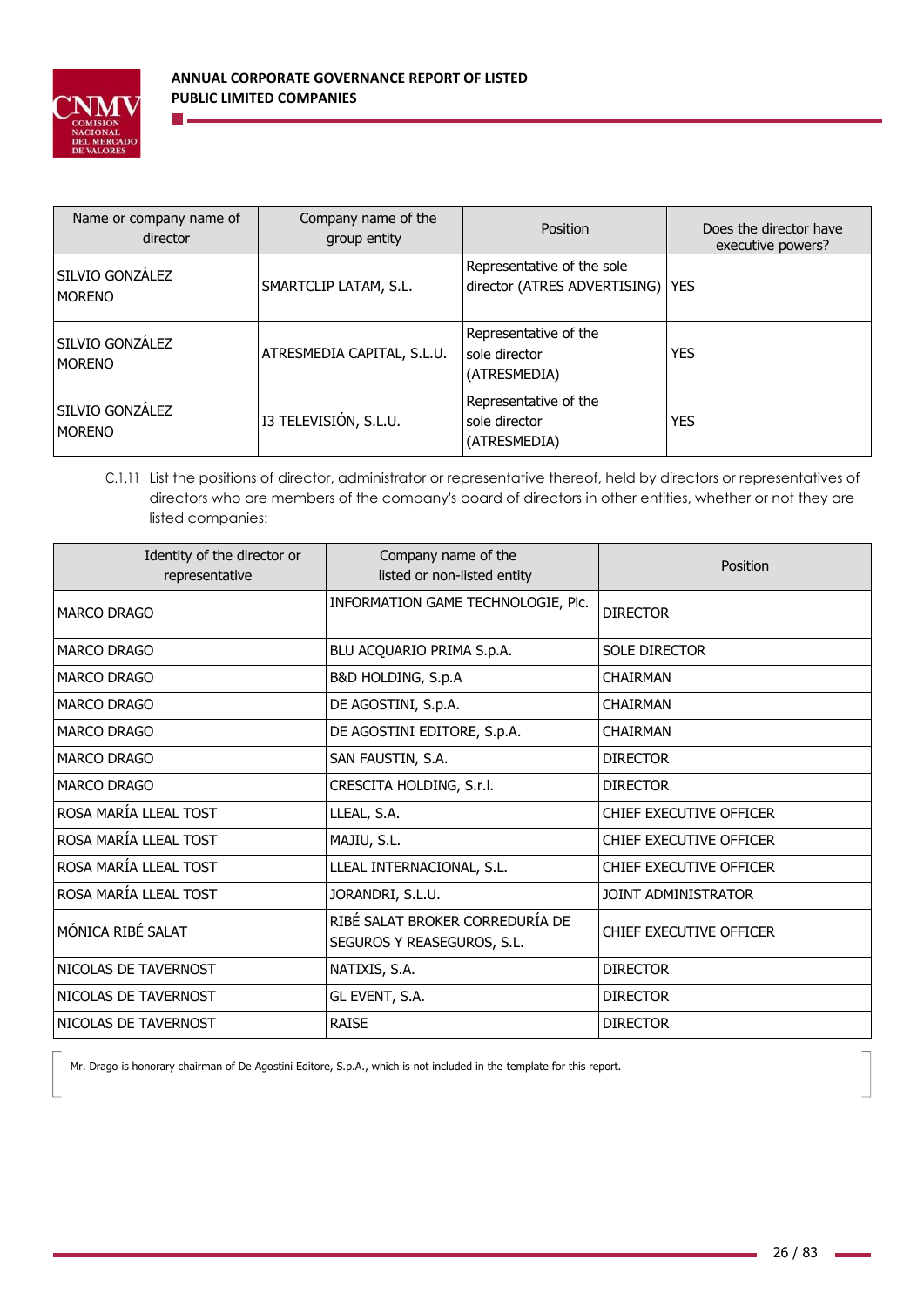

Indicate, where appropriate, the other remunerated activities of the directors or directors' representatives, whatever their nature, other than those indicated in the previous table.

| Identity of the director or representative | Other paid activities                                                                                                                                                                                               |
|--------------------------------------------|---------------------------------------------------------------------------------------------------------------------------------------------------------------------------------------------------------------------|
| JAVIER BARDAJI HERNANDO                    | Associate lecturer of Audiovisual Companies at the School of<br>Communication of the University of Navarra and as lecturer of<br>the Master's Degree in Audiovisual Company Management, also<br>in that university- |
| IPATRICIA ESTANY PUIG                      | Managing Director at JP Morgan.                                                                                                                                                                                     |
| <b>IBEATRIZ ROGER TORRES</b>               | Director and therapist at DESPIERTA, an addiction<br>and rehabilitation centre.                                                                                                                                     |

# C.1.12 Indicate whether the company has established rules on the maximum number of company boards on which its directors may sit, explaining if necessary and identifying where this is regulated, if applicable:

| $\lceil \sqrt{ } \rceil$        | Yes |
|---------------------------------|-----|
| $\begin{bmatrix} \end{bmatrix}$ | No. |

Explanation of the rules and identification of the document where this is regulated

The rules adopted by Atresmedia are set out in article 34 of the Regulations of the Board of Directors, and are as follows: no director may simultaneously be a director at more than four listed companies or eight companies in total (whether or not listed) which: (i) do not belong to the Atresmedia group or (ii) to the group of the shareholder that nominated him or her as a director of Atresmedia. The rules by which the maximum number of directorships that may be held is calculated are set out in detail in paragraph (3)(a) of that article.

However, based on a report produced by the Appointments and Remuneration Committee, the Board may authorise a director to hold additional executive positions beyond those limits if it can be shown that this does not prevent him or her from diligently performing his or her duties. The authorisation must be disclosed in the Annual Corporate Governance Report and on the Company's website.

C.1.13 Indicate the remuneration received by the Board of Directors as a whole for the following items:

| Remuneration accruing in favour of the Board of Directors in the financial year (thousands of euros)                             | 4.993 |
|----------------------------------------------------------------------------------------------------------------------------------|-------|
| Funds accumulated by current directors for long-term savings systems with consolidated economic<br>rights (thousands of euros)   |       |
| Funds accumulated by current directors for long-term savings systems with unconsolidated economic<br>rights (thousands of euros) |       |
| Pension rights accumulated by former directors (thousands of euros)                                                              |       |

C.1.14 Identify members of senior management who are not also executive directors and indicate their total remuneration accrued during the year:

| Name or company name               | Position(s)                              |
|------------------------------------|------------------------------------------|
| ARTURO LARRAINZAR GARIJO           | Head of Strategy                         |
| JOSE MIGUEL GARCIA- GASCO MARTINEZ | General Manager of Atresmedia Publicidad |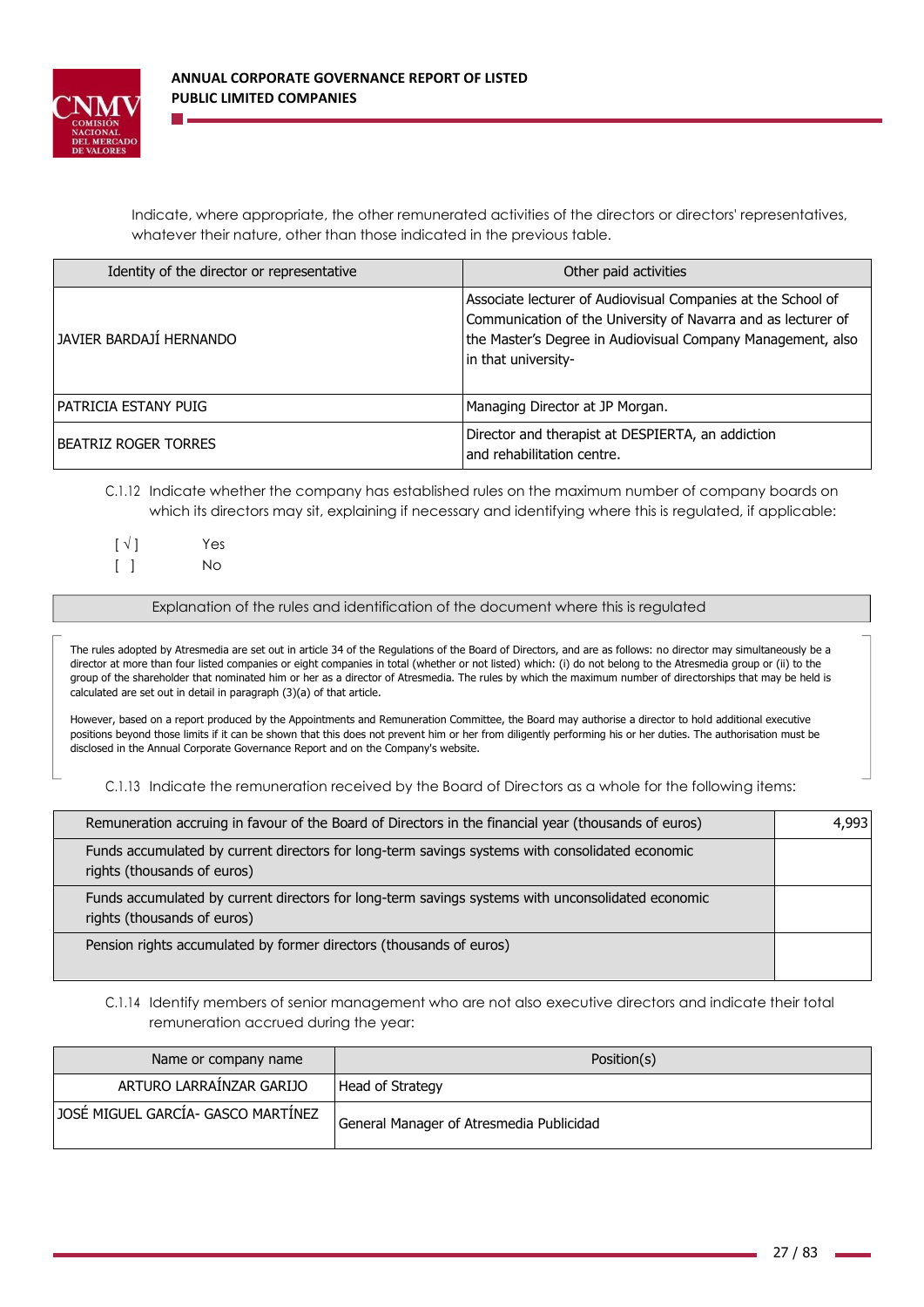

| Name or company name                         | Position(s)                                            |
|----------------------------------------------|--------------------------------------------------------|
| <b>PATRICIA PÉREZ GONZÁLEZ</b>               | Corporate General Manager                              |
| IMIGUEL LANGLE BARRASA                       | Head of Regulatory Affairs and Institutional Relations |
| MANUEL DE LA VIUDA FERNANDEZ DE<br>l HEREDIA | Head of Legal Affairs                                  |
| IRAMÓN OSORIO DE REBELLÓN VILLAR             | General Manager of Atresmedia Radio                    |
| IGNACIO MATA MAESO                           | Head of Communications and Public Relations            |
| JAVIER NUCHE SANZ                            | General Manager of Atresmedia Diversificación          |
| FERNANDO COSTI PEREZ                         | <b>Chief Financial Officer</b>                         |
| <b>VÍCTOR MARTÍNEZ MONGE</b>                 | Director of Internal Audit and Process Digitalisation  |

| Number of women in senior management  |          |
|---------------------------------------|----------|
| Percentage of total senior management | $0.00\,$ |
|                                       |          |

| Total remuneration of senior management (thousands of euros) |
|--------------------------------------------------------------|
|--------------------------------------------------------------|

This section includes the remuneration accrued by ANTONIO MANSO MARCOS to 20 June 2021, who was CFO of Atresmedia Studios until that date.

C.1.15 Indicate whether the Board regulations were amended during the year:

| $\lbrack \vee \rbrack$          | Yes |
|---------------------------------|-----|
| $\begin{bmatrix} \end{bmatrix}$ | No. |

Description of amendment(s)

At its meeting held on 15 December 2021, the Board of Directors approved a new set of Regulations to adapt content to the amendments introduced by Law 5/2021, of 12 April, which amends the revised text of the Corporate Enterprises Act, approved by Legislative Royal Decree 1/2010, of 2 July, and other financial regulations, as regards the encouragement of long-term shareholder engagement in listed companies, and to incorporate certain issues arising from the partial revision of the Good Governance Code of Listed Companies in June 2020.

Specifically, amendments were made to articles 8, 11, 12, 14, 15, 20, 22, 23, 24, 25, 26, 31, 32 and 37 and a restated text was approved, which was notified to the CNMV in accordance with article 529 of the Corporate Enterprises Act. The amended regulations are awaiting registration in the Mercantile Register and will be reported at the net General Meeting in accordance with article 528 of the Corporate Enterprises Act.

C.1.16 Specify the procedures for selection, appointment, re-election and removal of directors. List the competent bodies, steps to follow and criteria applied in each procedure.

Nominees to directorships must satisfy the requirements under the law and the Company's by-laws. They must be competent, skilled and reputable, and have the knowledge and expertise appropriate to the office. When selecting directors we apply the criteria set out in the director selection policy, which was adopted by the Board. The main objective of the policy is that the Board have a balanced composition in the light of detected requirements. The selection process is designed to favour diversity as to knowledge, experience, age and gender.

A director need not be a shareholder. The office of director is barred to persons who attract any of the prohibitions or conflicts of interest set out in laws and regulations or in the Board Regulations. Appointments to the Board rest with the shareholders at a General Meeting, in accordance with the Corporate Enterprises Act and the Company's by-laws.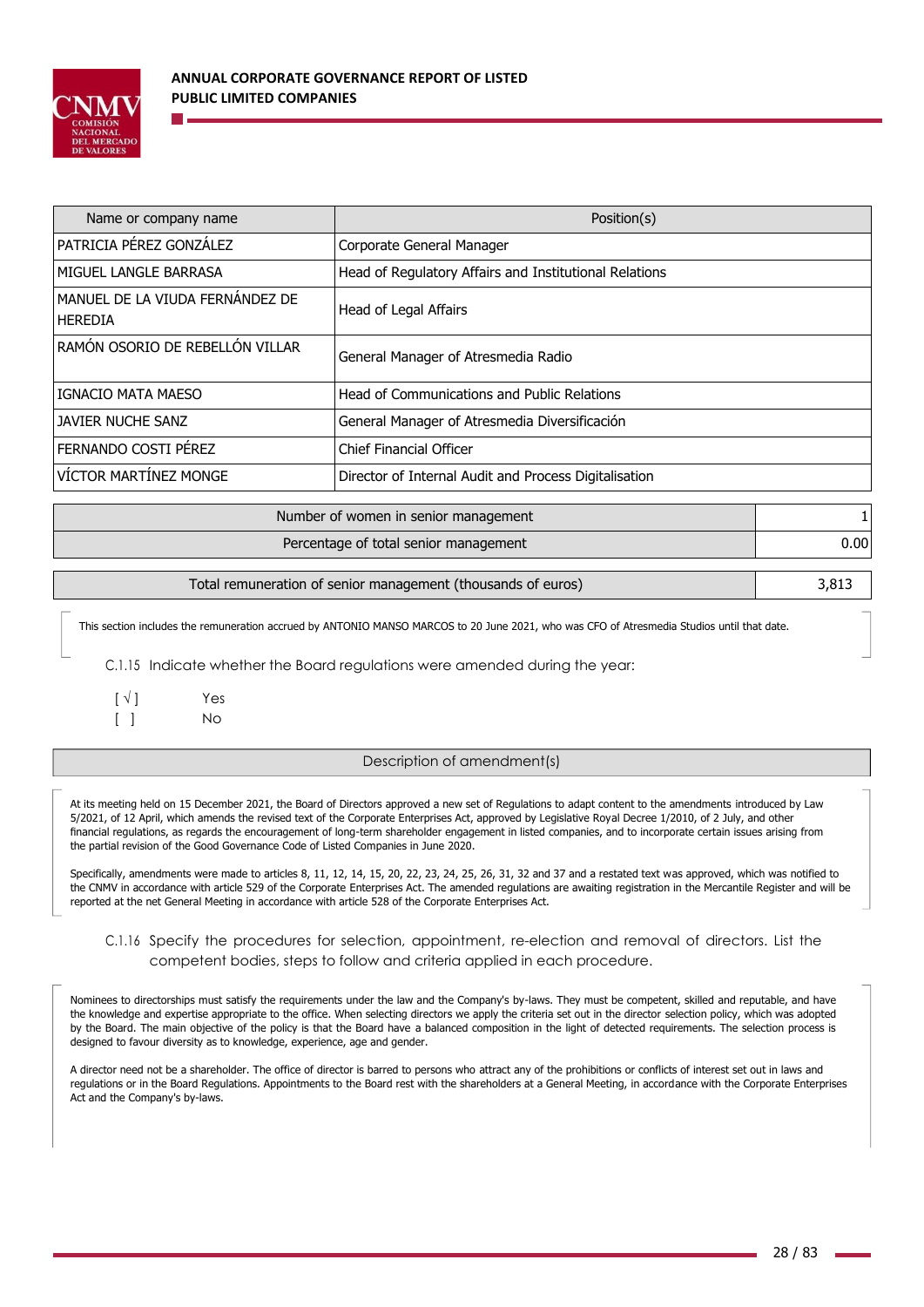

If any vacancy arises, the Board may use the co-optation system to appoint a person who is to fill the vacancy until the next General Meeting is held.

Directors may only be natural persons.

The proposal for the appointment or re-election of independent directors must be made by the Appointments and Remuneration Committee. In the remaining cases, the Board itself is tasked with making such proposals.

The proposal must be accompanied by a Board report stating the grounds of its decisions, assessing the aptitudes, experience and merits of the proposed candidate, and which will be attached to the minutes of the General Meeting or of the Board itself. The proposed appointment or re-election of any director must also be preceded by a report from the Appointments and Remuneration Committee.

Between the call of General Meeting and the date on which the meeting is held, the Company must publish, on an on-going basis, at least the following information on its website regarding the people proposed for appointment, ratification or re-election: a) identity and curriculum vitae; other remunerated activities performed; the director class for which such people are proposed, highlighting, where appropriate, the shareholder they represent; the date of their first appointment as director, and of any subsequent re-elections; shares of the Company, and share options held by them, and the appointment proposal and suitability report referred to earlier.

#### Re-election (Article 13(1) of the Regulations)

The directors shall exercise their duties during the period established in the Company's by-laws (four years), and may be re-elected one or more times for periods of equal duration.

#### Assessment (Article 15(2) of the Regulations)

The Chairman of the Board is responsible for organising and coordinating with the chairpersons of the related Committees the periodic assessment of the Board, and, where appropriate, that of the Chief Executive Officer or of the lead executive.

#### Removal (Article 14 of the Regulations)

1. Directors may be dismissed at any time, when so decided by the General Meeting, even if such dismissal is not included in the Agenda.

2. Directors must tender their resignation to the Board of Directors and, if the latter sees fit, resign in the cases detailed in section C.1.19 of this Report. 3. The Board of Directors will refrain from proposing the dismissal of any independent director before the end of the statutory term for which he/she was appointed, unless there are justified reasons, in the opinion of the Board and subject to a prior report from the Appointments and Remuneration Committee. Just cause is considered to exist if the director takes on new duties or commits to new obligations that would interfere with his or her ability to dedicate the time necessary for attention to the duties inherent to his or her post as a director, has failed to complete the tasks inherent to his or her post, or has been affected by

any of the circumstances which would prevent his or her classification as independent director, in accordance with applicable law. The Board of Directors will propose the dismissal of the remaining directors before the end of the statutory term for which they were appointed, when there are justified reasons, in the opinion of the Board, subject to a prior report from the Appointments and Remuneration Committee.

4. The removal of independent directors may also be proposed when a takeover bid, merger or similar corporate operation produces changes in the Company's shareholder structure, in order to meet the proportionality criterion set out article 11.1 of the Regulations of the Board of Directors.

5. When a director leaves his/her office, either due to resignation or a resolution of the General Meeting before the expiry of his/her tenure, he/she must set out in a letter to be sent to all other members of the Board, the reasons for their resignation or, in the case of non-executive directors, their opinion on the reasons for their dismissal by the General Meeting. All this must be disclosed in the Annual Corporate Governance Report. in addition, insofar as this is relevant to investors, the Company must disclose the dismissal as quickly as possible, adequately referring to the reasons or circumstances adduced by the director.

## C.1.17 Explain to what extent the annual evaluation of the Board has given rise to significant changes in its internal organisation and in the procedures applicable to its activities:

## Description of amendment(s)

The Company follows Recommendation 36 of the Good Governance Code and evaluates the performance of the governing bodies every three years with the assistance of an independent external advisor. The evaluation for 2021 was conducted internally by the Secretary of the Board of Directors. It was based on individual questionnaires filled out by the directors, on corporate documentation and on the Board of Directors' and Board committees' activity reports for 2021.

The key proposals of the Plan implemented in 2021 are as follows:

1. Efforts to improve corporate governance continued, adapting internal rules and regulations to the CNMV's revised Good Governance Code for Listed Companies (2020) and the Corporate Enterprises Act; amending corporate policies (April 2021); including environmental, social and corporate governance targets in the 2021-2024 long-term variable remuneration plan for directors and managers (April 2021); opening the whistleblowing channel to external third parties and implementing potential of anonymous whistleblowing (May 2021); amending the Regulations of the Board of Directors and the Internal Code of Conduct on Matters relating to the Securities Market and proposing amendments of the Corporate By-laws and the Regulations of Shareholders' General Meeting (December 2021).

2. Use of electronic means to ensure personal attendance by directors.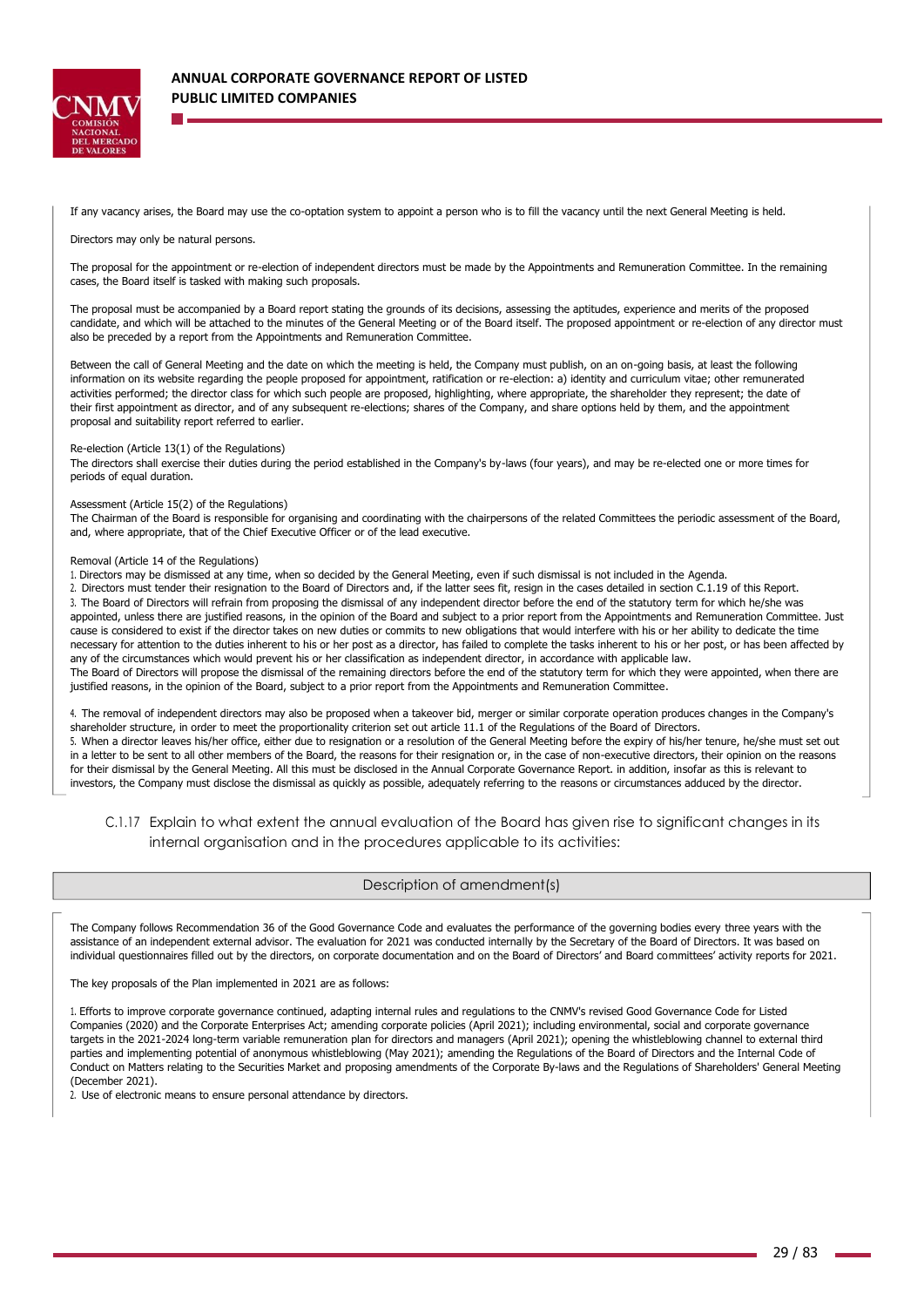

- 3. Inclusion of the electronic signature of documents.
- 4. Initiatives were undertaken to promote member participation at board meetings so that they report on matters within their remit and
- implementation of the strategy in their business division.

5. The Secretary of the Board sent regular notifications to directors regarding Atresmedia's Corporate Governance System and developments in legislation affecting it.

6. The director assistance and support programme was reviewed and applied for the inclusion of the two new female independent directors in April 2021, to help them quickly and effectively grasp the range of activities and business of lines of the Atresmedia Group, its organisational structure, management team and corporate governance system, thus facilitating the fulfilment of the duties and responsibilities inherent to the position.

> Describe the evaluation process and the areas evaluated by the Board of Directors with or without the help of an external advisor, regarding the functioning and composition of the Board and its committees and any other area or aspect that has been evaluated.

> > Description of the evaluation process and areas evaluated

The Company follows Recommendation 36 of the Good Governance Code and since 2016 evaluates the performance of the governing bodies every three years with the assistance of an independent external advisor.

The 2021 evaluation was conducted internally and overseen by the Chairman of the Board and the Secretary of the Board.

The evaluation scrutinises the operation, quality and efficiency of the Board as a collegial body, including its committees, the diversity of the Board's composition and skills, the performance of the Company's Chairman, the Chief Executive Officer and the Secretary to the Board, and the performance and contribution of each director, with a special focus on the chairs of the various Board committees.

The 2021 evaluation examined and considered:

- 1) The 2020 Report and the 2021 Action plan.
- 2) The documentation for 2021 (minutes, notices of meeting, delegations of powers, etc.)
- 3) The results of directors' individual evaluation questionnaires.

4) The preliminary reports on the activity of the Board of Directors and of the Board committees, prepared and approved by the bodies to which they refer, except that of the Board, which is prepared by the Appointments and Remuneration Committee and submitted to the Board for approval.

These reports are structured as follows: internal rules, powers and duties, membership, operation and key activities in the year. They specifically deal with the changes affecting each collegial body, regulatory developments, and the committees' activities, as embodied in their decisions and resolutions.

The results of the evaluation are set out in a comprehensive report which contains an Action Plan for 2022, with specific verifiable proposed measures, supported by an earlier report by the Appointments and Remuneration Committee and adopted on the day of this corporate governance report.

C.1.18 Provide details, for years in which the evaluation was carried out with the help of an external advisor, of the business relationships that the external advisor or company in its group maintains with the company or any company in its group.

In 2021, the evaluation was conducted internally.

C.1.19 Indicate the cases in which directors are obliged to resign.

According to article 14.2 of the Board Regulations, directors must tender their resignation to the Board and, if the latter sees it fit, resign in the following cases:

a) When executive directors no longer hold the executive or management offices to which their appointment as directors was linked;

b) When the shareholder represented by proprietary directors transfers its whole shareholding or reduces its shareholding to a threshold that requires a reduction

- in the number of its proprietary directors;
- c) When an independent director is affected by supervening circumstances that preclude his/her classification as independent director;

d) When any of the conflicts of interest or prohibitions set out by the legislation in force arise;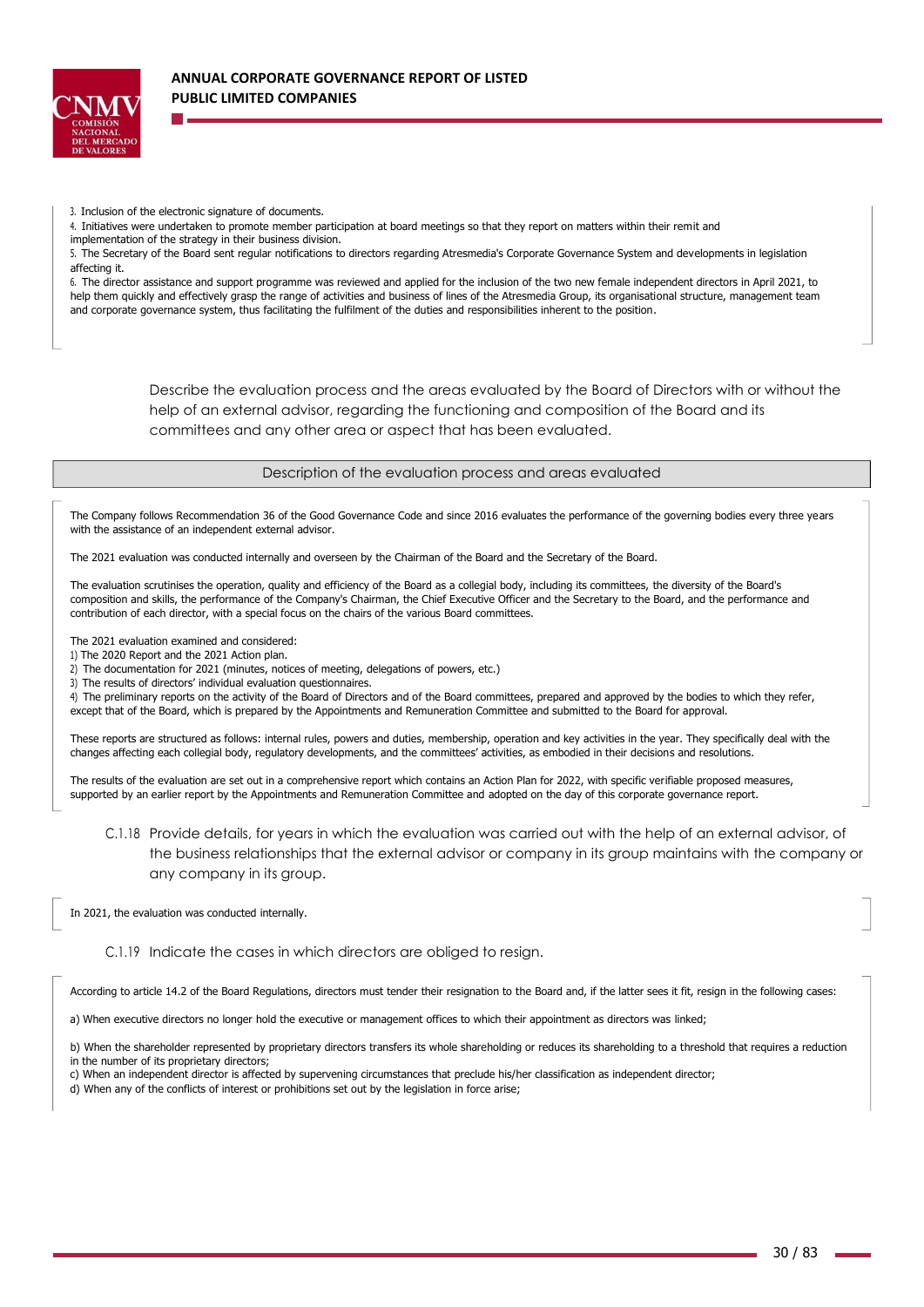

e) When directors are severely reprimanded by the Appointments and Remuneration Committee as a result of a breach of their director duties; f) When the circumstances of directors, whether or not related to their actions in the Company, might damage the Company's good standing and reputation. In such cases, the director must immediately inform the Board of any such situation and, especially, any criminal proceedings for which he or she is being investigated and of any later developments in court.

The Board, having been informed or becoming aware in any other manner of any of the situations mentioned in the preceding section, must investigate the case as quickly as possible and, depending on the specific circumstances, decide, based on a report from the Appointments and Remuneration Committee, whether or not any measure must be adopted, such as opening of an internal investigation, asking the director to resign or proposing that he or she be dismissed at the next General Meeting. This must be disclosed in the Annual Corporate Governance Report, unless there are any special reasons not to do so, which must also be noted in the minutes. This is without prejudice to the information that the Company must disseminate, if appropriate, at the time when the corresponding measures are implemented.

g) When a director is indicted or tried for a criminal offence, the Board will examine the matter as soon as possible and, in view of the particular circumstances, decide whether or not he or she should continue in office. The Board must disclose all such information, stating appropriate reasons where necessary, in the Annual Corporate Governance Report.

As an exception, the above will not apply in the events otherwise triggering resignation set out in (a), (b) and (c) if the Board, in response to a report from the Appointments and Remuneration Committee, believes there is reason for the director to remain in office, although the supervening circumstances may have some effect on the director's classification.

Section 2 f) of this article was amended in 2021 to include the content of Recommendation 22 of the Good Governance Code, as revised in June 2020.

C.1.20 Are qualified majorities other than those established by law required for any particular kind of decision?

|                          | Yes |
|--------------------------|-----|
| $\lceil \sqrt{l} \rceil$ | Νo  |

If so, describe the differences.

- C.1.21 Explain whether there are any specific requirements, other than those relating to directors, for being appointed as chairman of the Board of Directors.
- [ ] Yes

 $\lceil \sqrt{1} \rceil$  No

- C.1.22 Indicate whether the articles of incorporation or Board regulations establish any limit as to the age of directors:
- [ ] Yes
- $\lceil \sqrt{1} \rceil$  No
- C.1.23 Indicate whether the articles of incorporation or Board regulations establish any term limits for independent directors other than those required by law or any other additional requirements that are stricter than those provided by law:
- [ ] Yes
- $\lceil \sqrt{} \rceil$  No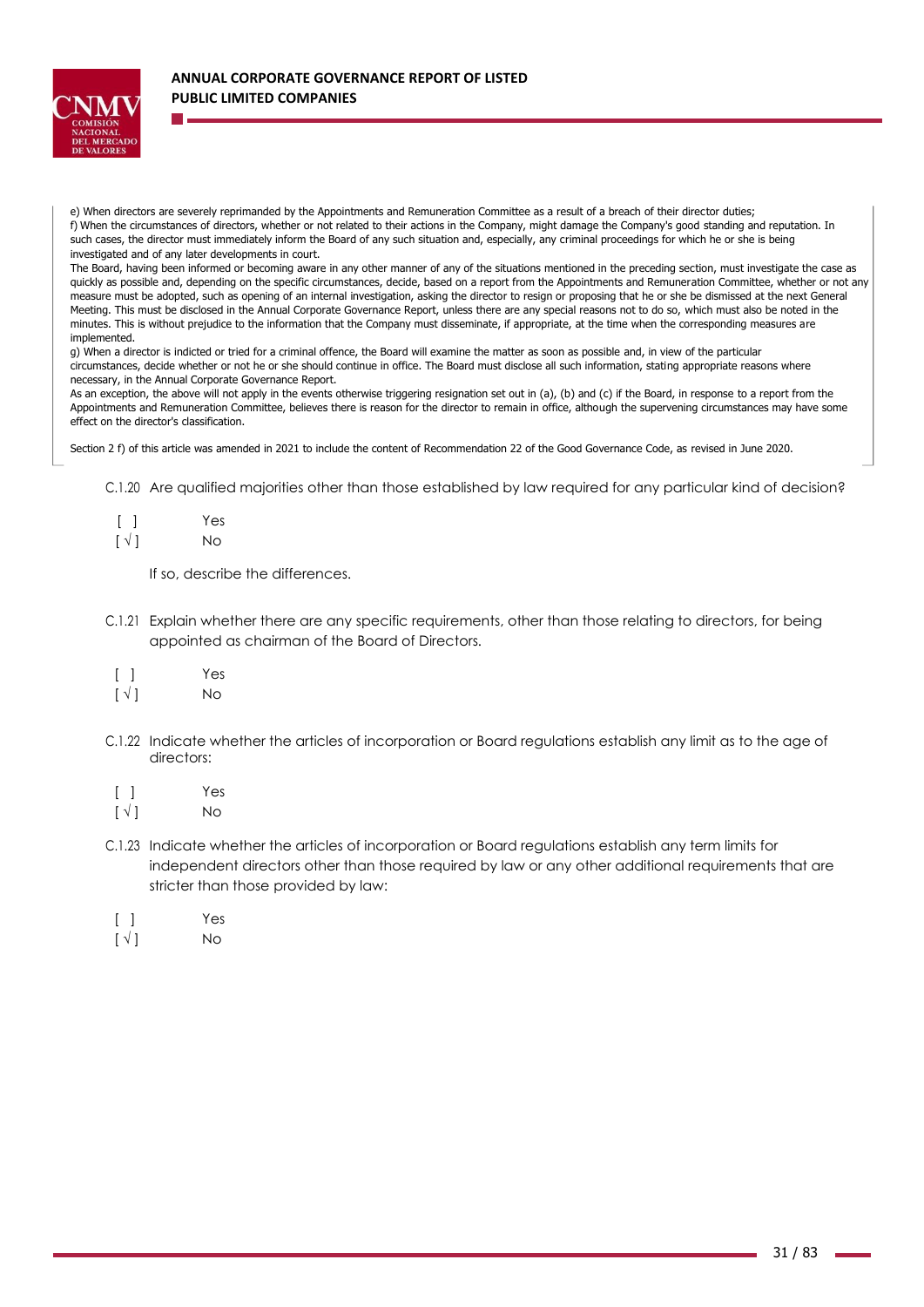

C.1.24 Indicate whether the articles of incorporation or Board regulations establish specific rules for appointing other directors as proxy to vote in Board meetings, if so the procedure for doing so and, in particular, the maximum number of proxies that a director may hold, as well as whether any limit has been established regarding the categories of director to whom votes may be delegated beyond the limits imposed by law. If so, briefly describe these rules.

Under article 28 of the Board Regulations, directors must attend all meetings unless absence is justified on reasonable grounds. When a director cannot attend a meeting, he or she may give a proxy to another director, in writing and for each meeting specifically, stating voting instructions. Non-executive directors may only give proxies to other non-executive directors. One and the same director may hold more than one proxy appointment. However, the office of the Secretary to the Board endeavours to ensure that appointments are not unduly concentrated with one director if several directors are unable to attend.

C.1.25 Indicate the number of meetings held by the Board of Directors during the year. Also indicate, if applicable, the number of times the Board met without the chairman being present. Meetings where the chairman gave specific proxy instructions are to be counted as attended.

| Number of Board meetings                                         |  |
|------------------------------------------------------------------|--|
| Number of board meetings held<br>without the chairman's presence |  |

Indicate the number of meetings held by the coordinating director with the other directors, where there was neither attendance nor representation of any executive director:

| Number of meetings |  |  |
|--------------------|--|--|
|--------------------|--|--|

Indicate the number of meetings held by each Board committee during the year:

| No data |  |
|---------|--|
|---------|--|

C.1.26 Indicate the number of meetings held by the Board of Directors during the year with member attendance data.

| Number of meetings at which at least 80% of the directors were present in person                           |        |
|------------------------------------------------------------------------------------------------------------|--------|
| Attendance in person as a % of total votes during the year                                                 | 95.45  |
| Number of meetings with attendance in person or proxies given with specific instructions, by all directors | 11     |
| Votes cast in person and by proxies with specific instructions, as a % of total votes during the year      | 100.00 |

- C.1.27 Indicate whether the individual and consolidated financial statements submitted to the Board for issue are certified in advance:
	- [ ] Yes
	- $\lceil \sqrt{|} \rceil$  No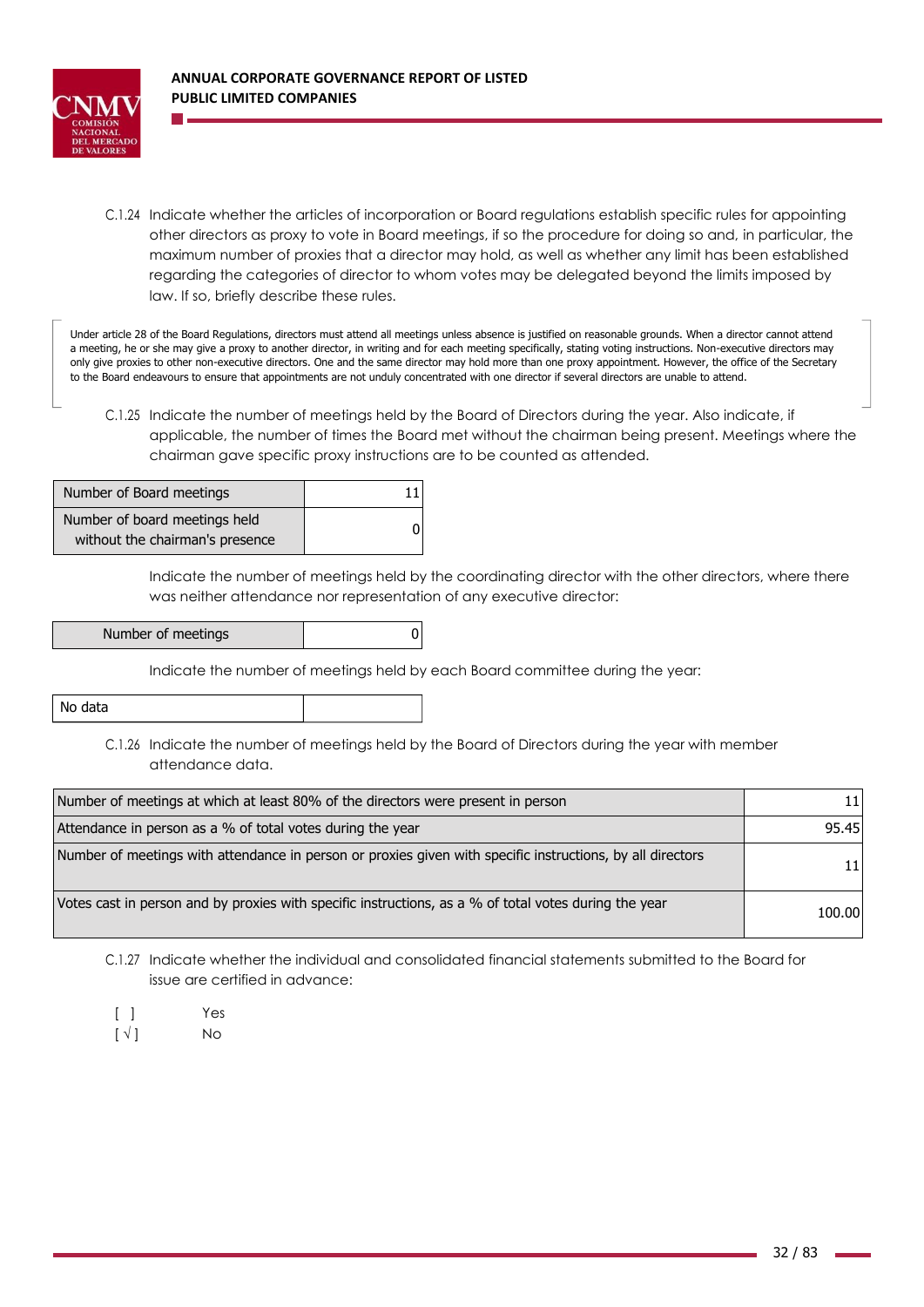

Identify, if applicable, the person(s) who certified the individual and consolidated financial statements of the company for issue by the Board:

C.1.28 Explain the mechanisms, if any, established by the Board of Directors to ensure that the financial statements it presents to the General Shareholders' Meeting are prepared in accordance with accounting regulations.

The Regulations of the Board of Directors (article 23) tasks the Audit and Control Committee with the following: in section a) keeping the General Shareholders' Meeting informed about any issues raised regarding the outcome of the audit, explaining how this has contributed to the integrity of the financial information, and section e) supervising the process for preparing and presenting financial and non-financial information on the Company and submitting to the Board of Directors any recommendations or proposals aimed at safeguarding the completeness of the information, noting that within the scope of this function, the Committee reviews compliance with regulatory requirements, the proper definition of the companies included in the consolidation and the correct application of accounting criteria, and in section f) ensuring that the financial statements prepared by the Board of Directors are in conformity with accounting standards, so that they are presented to the General Meeting without reservations, restrictions or qualifications in the auditors' report. In those exceptional circumstances where any reservations, limitations or qualifications arise, the Chair of the Audit and Control Committee shall clearly explain to shareholders the Committee's opinion on the content and scope of the qualification, making a summary of this opinion available to them when the General Meeting is called.

This article of the Regulations of the Board of Directors was amended in 2021 to expressly reflect the content of Recommendations 8 and 42 of the Good Governance Code as revised in 2020. The new Regulations have yet to be reported to the General Meeting and placed on file at the Mercantile Register.

The Audit and Control Committee is regularly attended by the Chief Finance Officer and the Director of Internal Audit and Process Digitalisation who can thus directly address all queries from directors regarding matters dealt with by the Committee. Moreover, the Committee regularly requires the presence of representatives of external auditors at some of the meetings scheduled in the year - with the adequate level of responsibility and representativeness of the audit firm - and in any case, with respect to the half-yearly review and the conclusions of the preliminary and final audit work, the risks uncovered and the main recommendations. At these meetings, the conclusions reached by the external auditors as a consequence of their engagement are announced in advance and analysed, to take the required measures and to avoid the need to include any potential reservation, mention or qualification in the auditors' report. Members of the Audit and Control Committee receive relevant information on the auditor's findings and are able to raise questions and engage in such discussion as they think fit with the external auditor.

The Chair of the Audit and Control Committee immediately informs the Board of the content of its meetings. After the meetings, all directors receive a copy of the Committee minutes.

In 2021, the external auditor attended a Board meeting to expand upon the information provided to directors on the review and audit engagement they had conducted and their main findings, and the main regulatory developments regarding financial auditing. Directors were then able to perform an analysis and pose questions to the external auditor as they thought fit.

C.1.29 Is the secretary of the Board also a director?

 $\lceil$   $\rceil$  $\lceil \sqrt{l} \rceil$ Yes No

If the secretary is not a director, complete the following table:

| Name or company name of the secretary    | Representative |
|------------------------------------------|----------------|
| IMANUEL DE LA VIUDA FERNANDEZ DE HEREDIA |                |

C.1.30 Indicate the specific mechanisms established by the company to safeguard the independence of the external auditors, and any mechanisms to safeguard the independence of financial analysts, investment banks and rating agencies, including how legal provisions have been implemented in practice.

According to article 23 of the Regulations of the Board of Directors, the Audit and Control Committee is tasked with establishing appropriate relations with the external auditor so it can receive information, examine the audit plan and oversee all matters related to the audit process and those that may pose a threat to its independence.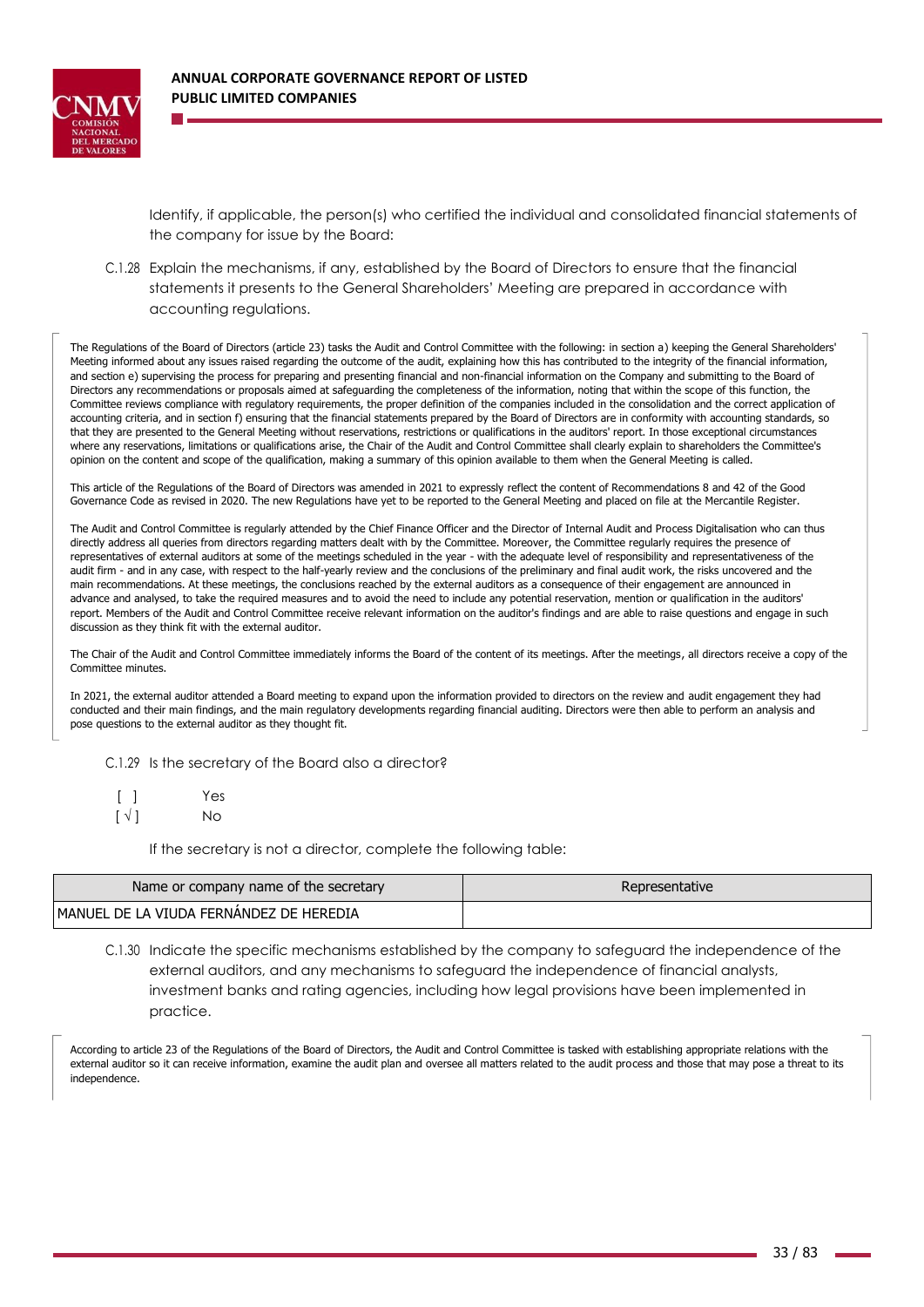

This Committee also grants the required authorisation, when necessary, for the auditor to provide services other than those prohibited and oversees that the required communications are made in accordance with auditing standards and that management takes into consideration the auditor's recommendations.

In any event, the Audit and Control Committee:

a. Establishes relations with the external auditor to receive all the information that may potentially represent a threat to its independence.

b. Receives annually a declaration from the external auditors regarding their independence vis-à-vis the Company or entities directly or indirectly related to it, together with detailed, itemised information on additional services of any kind and the related fees received from these entities, by the external auditor or by persons or entities related to them, in accordance with the audit laws and regulations then prevailing.

c. Has taken steps to ensure compliance with current rules on the provision of non-audit services, audit business concentration limits and the rest of rules in place to assure auditor independence.

d. The Company discloses any change of auditor as relevant information filed with CNMV, Spain's securities market regulator. Where applicable, the Company attaches to that filing a statement on any disagreement with the outgoing auditor.

e. It has the power to examine the circumstances that motivated the external auditor to resign, in the event this occurs.

On an annual basis, the Audit and Control Committee issues a report to the Board of Directors in which it expresses an opinion on whether the independence of the auditor has been compromised. The report contains a reasoned assessment of all additional services provided, considered individually and as a whole, other than statutory audit, placed in relation to the rules on independence and the laws, regulations and standards governing account auditing.

The notes to the financial statements and this Corporate Governance Report provide information on the audit and other non-audit services provided by the external auditor in the year. The Company follows Recommendation 6 of the Good Governance Code and publishes the report on auditor independence on its website well in advance of the General Meeting.

To preserve the independence of financial analysts, investment banks and rating agencies, Atresmedia engages with them through the Investor Relations Department, which reports to the Finance Department. The Board of Directors amended its policy on communication with shareholders in 2021 to incorporate the criteria for disclosing financial, non-financial and corporate information, according to the content of Recommendations 4 and 54 of the Good Governance Code, which also refer to monitoring the implementation of these policies by a board committee. In Atresmedia Corporación's case, this is the Audit and Control Committee.

The Investor Relations Department is tasked with publicising Atresmedia's activity in financial markets with comprehensive information and the appropriate technical level for professional dialogue. It holds a conference call on earnings releases, usually with participation of the CEO and CFO, which is open to any interested investor and analyst upon request. Any relevant information to be shared with investors and analysts has always been disclosed to the market first through the CNMV. It maintains ongoing contact and dialogue with proxy advisors, addressing their queries regarding proposed resolutions to be submitted to the General Shareholders' Meeting, and monitors and assesses the policies and recommendations of these proxy advisors, in conjunction with the Secretary of the Board of Directors, taking as a reference international trends in corporate governance.

- C.1.31 Indicate whether the company changed its external auditor during the year. If so, identify the incoming and outgoing auditors.
- $\lceil$   $\rceil$ Yes
- $\lceil \sqrt{l} \rceil$ No

If there were any disagreements with the outgoing auditor, explain their content:

- $\lceil$   $\rceil$  $\lceil \sqrt{l} \rceil$ Yes  $N<sub>0</sub>$
- C.1.32 Indicate whether the audit firm performs any non-audit work for the company and/or its group and, if so, state the amount of fees it received for such work and express this amount as a percentage of the total fees invoiced to the company and/or its group for audit work:
- [ ] Yes
- $\lceil \sqrt{ } \rceil$  No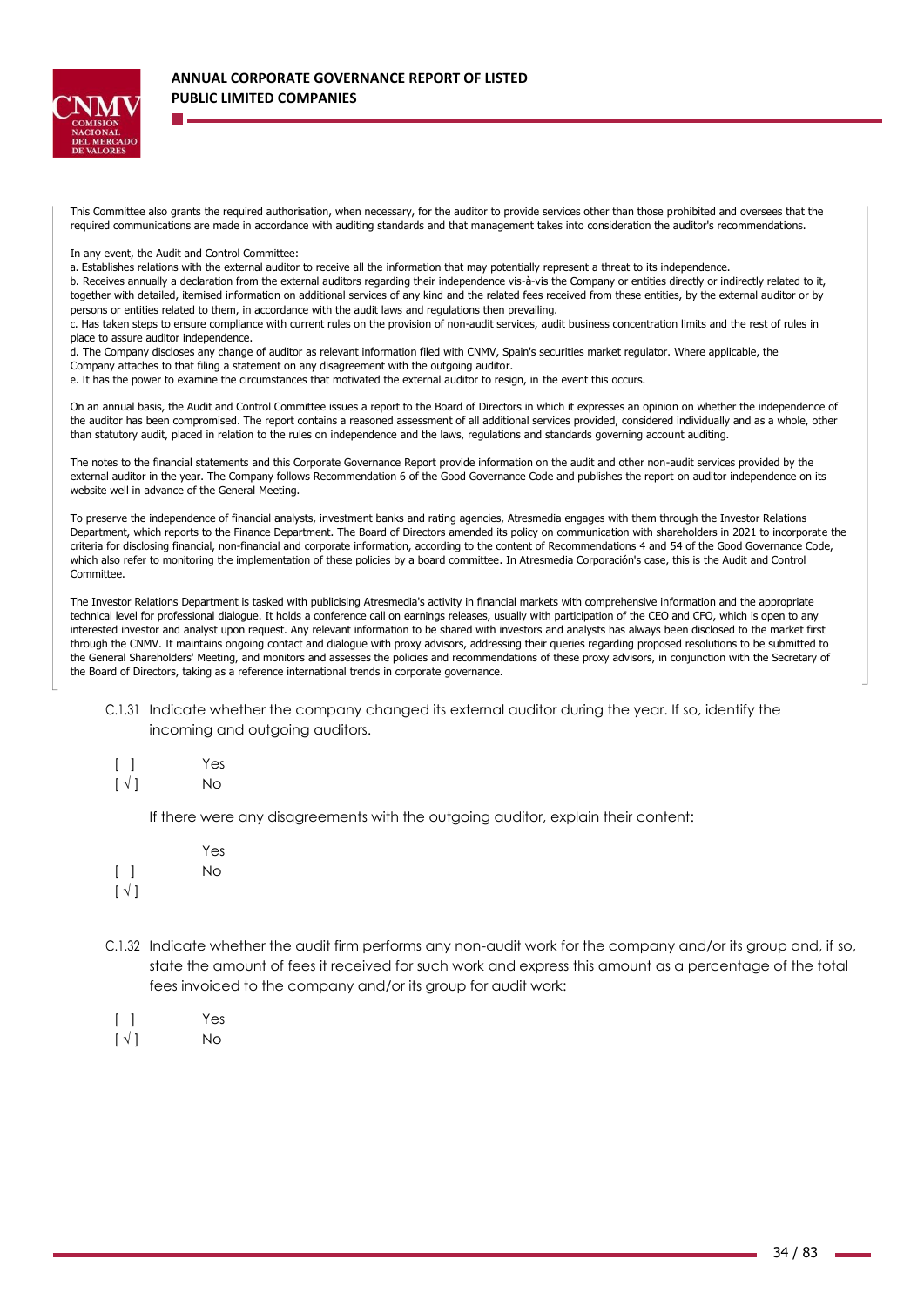

C.1.33 Indicate whether the auditors' report on the financial statements for the preceding year contains a qualified opinion or reservations. If so, indicate the reasons given to shareholders at the general meeting by the chairman of the audit committee to explain the content and extent of the qualified opinion or reservations.

| $\lceil$ $\rceil$        | Yes |
|--------------------------|-----|
| $\lceil \sqrt{ } \rceil$ | No. |

C.1.34 Indicate the number of consecutive years for which the current audit firm has been auditing the company's individual and/or consolidated financial statements. Also, indicate the number of years audited by the current audit firm as a percentage of the total number of years in which the financial statements have been audited:

|                                                                                                                | Individual | Consolidated |
|----------------------------------------------------------------------------------------------------------------|------------|--------------|
| Number of consecutive years                                                                                    |            | 6            |
|                                                                                                                | Individual | Consolidated |
|                                                                                                                |            |              |
| Number of years audited by the current audit firm/number of years in which the<br>company has been audited (%) | 19.35      | 19.35        |

C.1.35 Indicate whether there is a procedure for directors to be sure of having the information necessary to prepare the meetings of the governing bodies with sufficient time; provide details if applicable:

 $\lceil \sqrt{ } \rceil$  Yes

[ ] No

## Details of the procedure

Under the procedure set out in article 27(4) of the Board Regulations, each director receives the agenda proposed by the Chairman, with an appropriately detailed statement of the business to be dealt with. The notice of meeting must include the documents to be submitted at the Board meeting, except when, in the Chairman's opinion, in exceptional cases and for security reasons, it is more appropriate that such documentation be examined only at Company headquarters.

Furthermore, article 33(3) of the Board Regulations specifies that it is each director's obligation to obtain all the information that he or she deems necessary or advisable at the time for the proper performance of his/her duties. Specifically, every director must diligently keep him or herself informed about the Company's progress and affairs. For this purpose, each director is invested with extensive powers to demand information on any aspect of the Company to the extent he/she deems necessary or advisable for the proper exercise of his/her functions. This right to information extends to subsidiaries within the Atresmedia Group and must be exercised in good faith.

For these purposes, the Company will also provide the support required for new directors to acquire prompt and sufficient knowledge of the Company and of its corporate governance rules. An orientation programme has been introduced for this purpose (see C.1.20). Likewise, the Company may establish refresher programmes aimed at directors when the circumstances so advise.

The Secretary to the Board regularly drafts notices on regulatory developments and legal matters of interest to directors: insurance coverage, directors' liability, corporate governance, etc.

In order not to disrupt the Company's normal course of business, directors' right to information must be channelled through the Chairman, or the Secretary to the Board, who will deal with the requests, directly providing them with information or putting them in touch with the Company officers or employees considered appropriate for each case.

Likewise, the Secretary of the Board must adopt the necessary measures to ensure that the Board is always aware of the matters dealt with and the decisions made by the Executive Committee and the other Committees. Accordingly, the Secretary must ensure that all directors receive copies of the minutes of Executive Committee and other Committee meetings.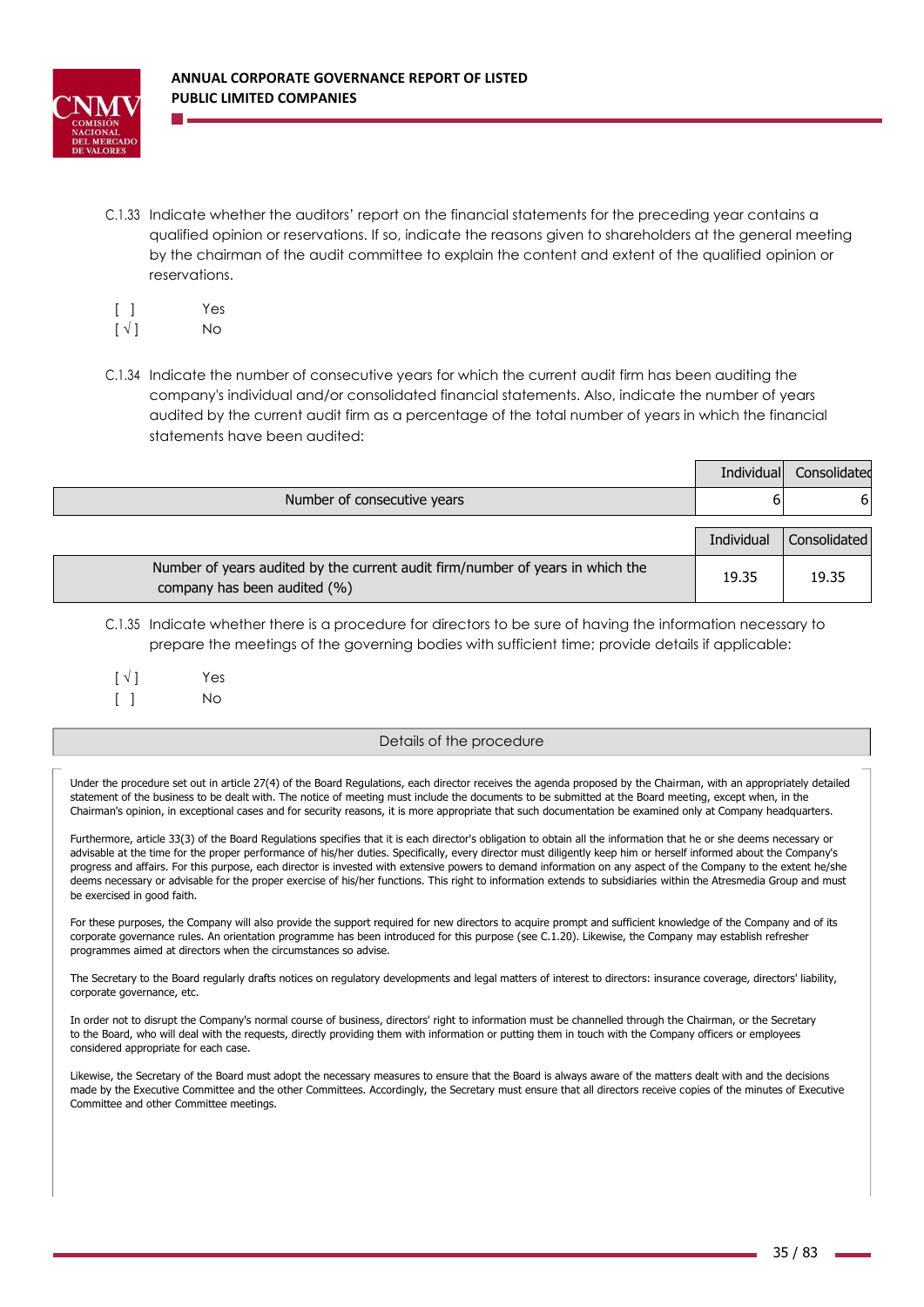

Finally, so as to be properly informed in aid of the suitable exercise of their office, directors regularly receive information on significant changes in shareholder structure and the opinions of major shareholders, investors and credit rating agencies about the Company and its Group, press releases and internal notes on key matters to be addressed at meetings.

C.1.36 Indicate whether the company has established rules obliging directors to inform the Board of any circumstances, whether or not related to their actions in the company itself, that might harm the company's standing and reputation, tendering their resignation where appropriate. If so, provide details:

| $\lceil \sqrt{ } \rceil$ | Yes |
|--------------------------|-----|
|                          | No. |

### Explain the rules

As explained in section C.1.19 of this report, Article 14 2. of the Regulations of the Board of Directors lists the situations in which a director must tender their resignation:

- When the circumstances of directors, whether or not related to their actions in the Company, might damage the Company's good standing and reputation. In such cases, the director must immediately inform the Board of any such situation and, especially, any criminal proceedings for which he or she is being investigated and of any later developments in court.

The Board, having been informed or becoming aware in any other manner of any of the situations mentioned in the preceding section, must investigate the case as quickly as possible and, depending on the specific circumstances, decide, based on a report from the Appointments and Remuneration Committee, whether or not any measure must be adopted, such as opening of an internal investigation, asking the director to resign or proposing that he or she be dismissed at the next General Meeting. This must be disclosed in the Annual Corporate Governance Report, unless there are any special reasons not to do so, which must also be noted in the minutes. This is without prejudice to the information that the Company must disseminate, if appropriate, at the time when the corresponding measures are implemented (section f).

This last paragraph was introduced in the reform approved in 2021 to incorporate the content of Recommendation 22 of the Good Governance Code, as amended by the CNMV in June 2020, regarding situations affecting directors that might harm the Company's name or reputation and the measures the Board of Directors should take in this respect.

- When a director is indicted or tried for a criminal offence, the Board will examine the matter as soon as possible and, in view of the particular circumstances, decide whether or not he or she should continue in office. The Board must disclose all such information, stating appropriate reasons where necessary, in the Annual Corporate Governance Report. (Section g).

- C.1.37 Indicate whether, apart from such special circumstances as may have arisen and been duly minuted, the Board of Directors has been notified or has otherwise become aware of any situation affecting a director, whether or not related to his or her actions in the company itself, that might harm the company's standing and reputation:
- [ ] Yes
- $\lceil \sqrt{|} \rceil$  No
- C.1.38 Detail any material agreements entered into by the company that come into force, are modified or are terminated in the event of a change in control of the company following a public takeover bid, and their effects.

None.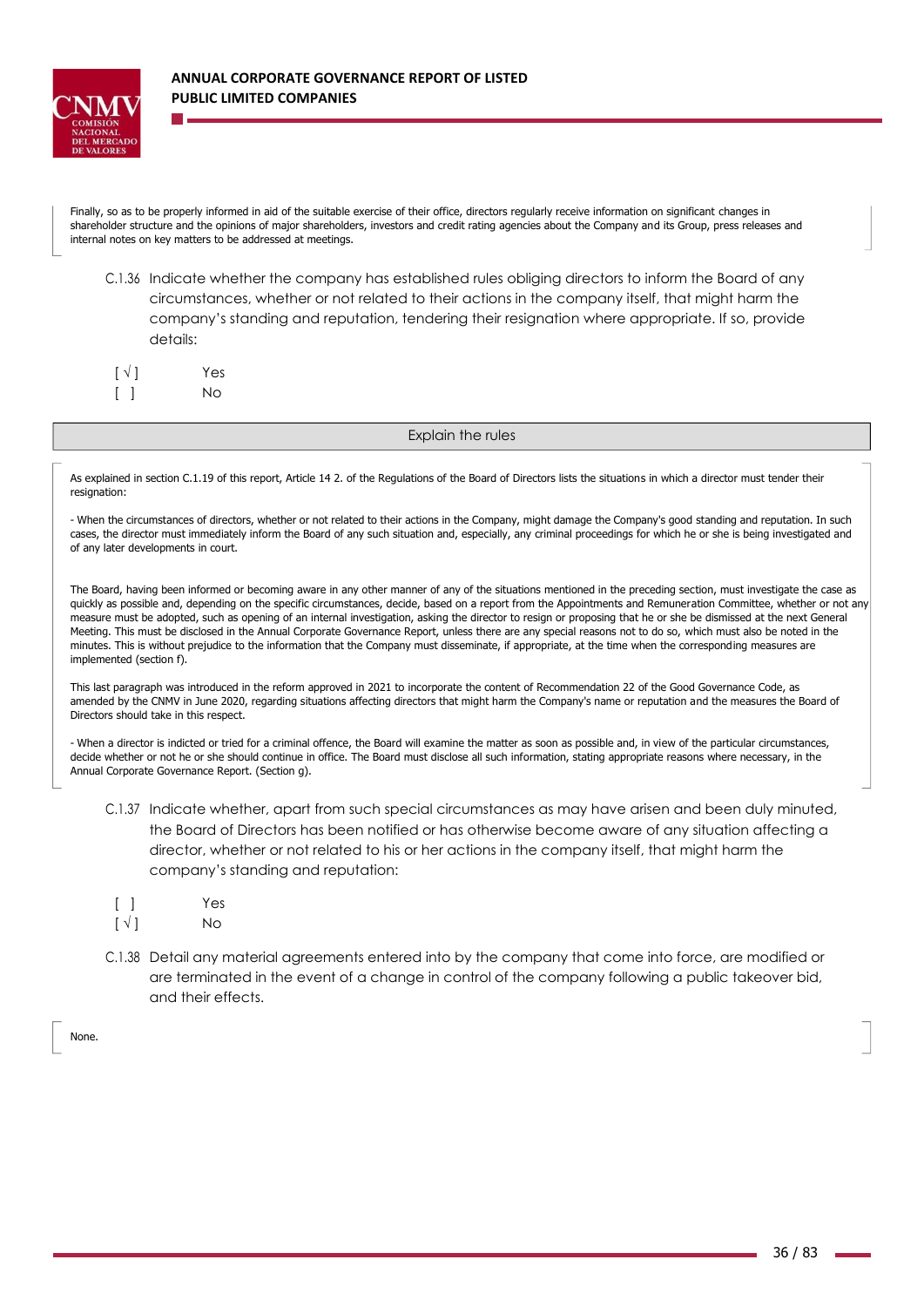

C.1.39 Identify individually as regards directors, and in aggregate form in other cases, and provide details of any agreements between the company and its directors, executives or employees containing indemnity or golden parachute clauses in the event of resignation or dismissal without due cause or termination of employment as a result of a takeover bid or any other type of transaction.

| Number of beneficiaries                      | 2                                                                                                                                                                                                                                                                                                                                                                                                                                                                                                                                                                                                                                                                                                                                                                                                                                                                                                                                                                                                                                                                                                                                                                                                                                                                                                                                                                                                                                                                                                                                                                                                                                                                                                                                                                                            |
|----------------------------------------------|----------------------------------------------------------------------------------------------------------------------------------------------------------------------------------------------------------------------------------------------------------------------------------------------------------------------------------------------------------------------------------------------------------------------------------------------------------------------------------------------------------------------------------------------------------------------------------------------------------------------------------------------------------------------------------------------------------------------------------------------------------------------------------------------------------------------------------------------------------------------------------------------------------------------------------------------------------------------------------------------------------------------------------------------------------------------------------------------------------------------------------------------------------------------------------------------------------------------------------------------------------------------------------------------------------------------------------------------------------------------------------------------------------------------------------------------------------------------------------------------------------------------------------------------------------------------------------------------------------------------------------------------------------------------------------------------------------------------------------------------------------------------------------------------|
| Type of beneficiary                          | Description of agreement                                                                                                                                                                                                                                                                                                                                                                                                                                                                                                                                                                                                                                                                                                                                                                                                                                                                                                                                                                                                                                                                                                                                                                                                                                                                                                                                                                                                                                                                                                                                                                                                                                                                                                                                                                     |
| Executive directors, directors and employees | The contracts of the Chief Executive Officer and the executive director who<br>holds the position of General Manager of Television contain indemnity<br>clauses for the directors in the event of voluntary termination of<br>employment by the Company and termination at the request of the<br>executive director, in the event of (a) serious breach by the Company; (b)<br>a significant change in the duties of the executive director or, (c) change<br>of control of the Company. The amount of severance pay would be equal<br>to two years' total monetary remuneration (fixed and variable<br>remuneration received during the period of twenty-four (24) months<br>before the date of termination of the contract). The Company may also<br>apply a post-contractual non-competition agreement for one (1) year from<br>termination of the contract for which they may receive a gross amount<br>equivalent to one (1) gross year of total salary received in the last twelve<br>(12) months. The 2021-2023 remuneration policy approved by<br>shareholders at the 2021 General Meeting and published on the corporate<br>website sets out these terms and conditions. Managers and employees:<br>This type of clause is not widespread. In exceptional cases, following<br>individual negotiation and driven by the special interest the employer<br>might have in hiring a specific professional, a special indemnity regime<br>may be established, that can be temporary or permanent, and in which the<br>particular circumstances of the contract and its future termination are<br>taken into account and assessed. As a rule, a public takeover bid is never<br>in itself a ground for termination of the director's employment, and thus<br>does not trigger indemnities. |

Indicate whether, beyond the cases established by legislation, these agreements have to be communicated and/or authorised by the governing bodies of the company or its group. If so, specify the procedures, the cases concerned and the nature of the bodies responsible for their approval or communication:

|                                                                        | Board of Directors | General Shareholders'<br>Meeting |
|------------------------------------------------------------------------|--------------------|----------------------------------|
| Body authorising the severance<br>clauses                              |                    |                                  |
|                                                                        | Yes                | <b>No</b>                        |
| Are these clauses notified to<br>the General Shareholders'<br>Meeting? |                    |                                  |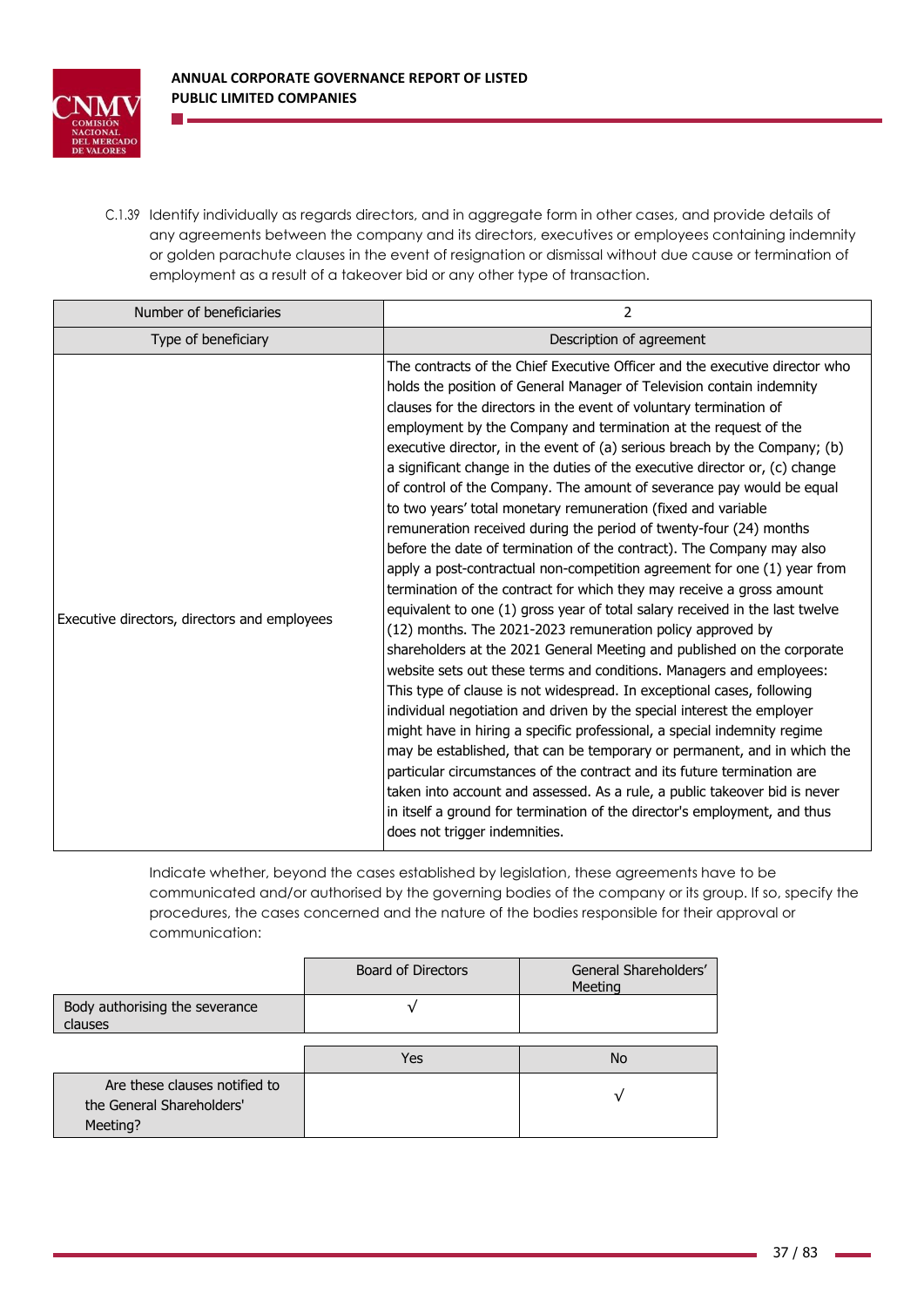

# C.2. Committees of the Board of Directors

C.2.1 Provide details of all committees of the Board of Directors, their members, and the proportion of executive, proprietary, independent and other external directors forming them:

| AUDIT AND CONTROL COMMITTEE |                        |             |  |  |  |  |
|-----------------------------|------------------------|-------------|--|--|--|--|
| <b>Name</b>                 | <b>Position</b>        | Category    |  |  |  |  |
| IMÓNICA RIBÉ SALAT          | <b>CHAIRMAN</b>        | Independent |  |  |  |  |
| lelmar heggen               | <b>DEPUTY CHAIRMAN</b> | Proprietary |  |  |  |  |
| CARLOS FERNÁNDEZ SANCHIZ    | <b>MEMBER</b>          | Proprietary |  |  |  |  |
| ROSA MARÍA LLEAL TOST       | l MEMBER               | Independent |  |  |  |  |
| IBEATRIZ ROGER TORRES       | <b>MEMBER</b>          | Independent |  |  |  |  |

| % of executive directors      |       |
|-------------------------------|-------|
| % of proprietary directors    | 40.00 |
| % of independent directors    | 60.00 |
| % of other external directors |       |

On the date of approval of this report, the Audit and Control Committee appointed independent director Rosa M<sup>a</sup> Lleal Tost as Chair following the conclusion of Mónica Ribé Salat's term of office, which she held continuously since February 2018.

> Explain the functions assigned to this committee, including where applicable those that are additional to those prescribed by law, and describe the rules and procedures for its organisation and functioning. For each of these functions, briefly describe its most important actions during the year and how it has exercised in practice each of the functions assigned to it by law, in the articles of incorporation or in other corporate resolutions.

Its existence is envisaged in the Company's by-laws (article 42), which also establish the composition, functioning and powers and duties, as further specified by the Board Regulations (article 23).

The main duties of the Committee are: to report to the shareholders at General Meeting on the matters within its scope of concern; to supervise the effectiveness of the Company's internal control, internal audit and risk management systems, and to discuss with the auditor any significant weaknesses in the internal control system identified during the performance of the audit; to supervise the functions of the internal control and risk management division; to supervise and monitor the internal audit unit; to supervise the preparation and presentation of financial and non-financial information on the Company and its Group; to review compliance with regulatory requirements, the proper definition of the companies included in the consolidation and the correct application of accounting criteria; to ensure that the Board of Directors submits the accounts to the General Meeting without reservations, restrictions or qualifications in the auditors' report; to submit to the Board the selection, appointment, re-election and replacement proposals regarding the external auditor; to establish the appropriate relations with the external auditor to receive information on the audit plan and its independence; to inform the Board of all matters envisaged by law, the Company's articles and the Board Regulations and, in particular, with respect to: interim financial reporting; acquisition of holdings in special purpose vehicles or in tax havens; related party transactions; annual corporate governance report; to establish and supervise a mechanism enabling employees to notify irregularities, especially of a financial and accounting nature; and to supervise compliance with the corporate governance rules, codes of conduct and the corporate social responsibility policy.

#### Rules of organisation and procedure:

The Committee comprises at least three and no more than five non-executive directors, appointed by the Board, having regard to the accounting and/or auditing expertise of at least one of the directors. Most of its members must be independent. They cease to be Committee members when they cease to be directors, or following a resolution of the Board of Directors. The Chairman of the Audit and Control Committee is independent and his/her term of office is four years. He or she may be re-elected one year after his/her departure. The Committee's Secretary can be the Secretary to the Board or the Deputy Secretary to the Board. In the event of absence, this role falls to the Committee member appointed by those present at the meeting.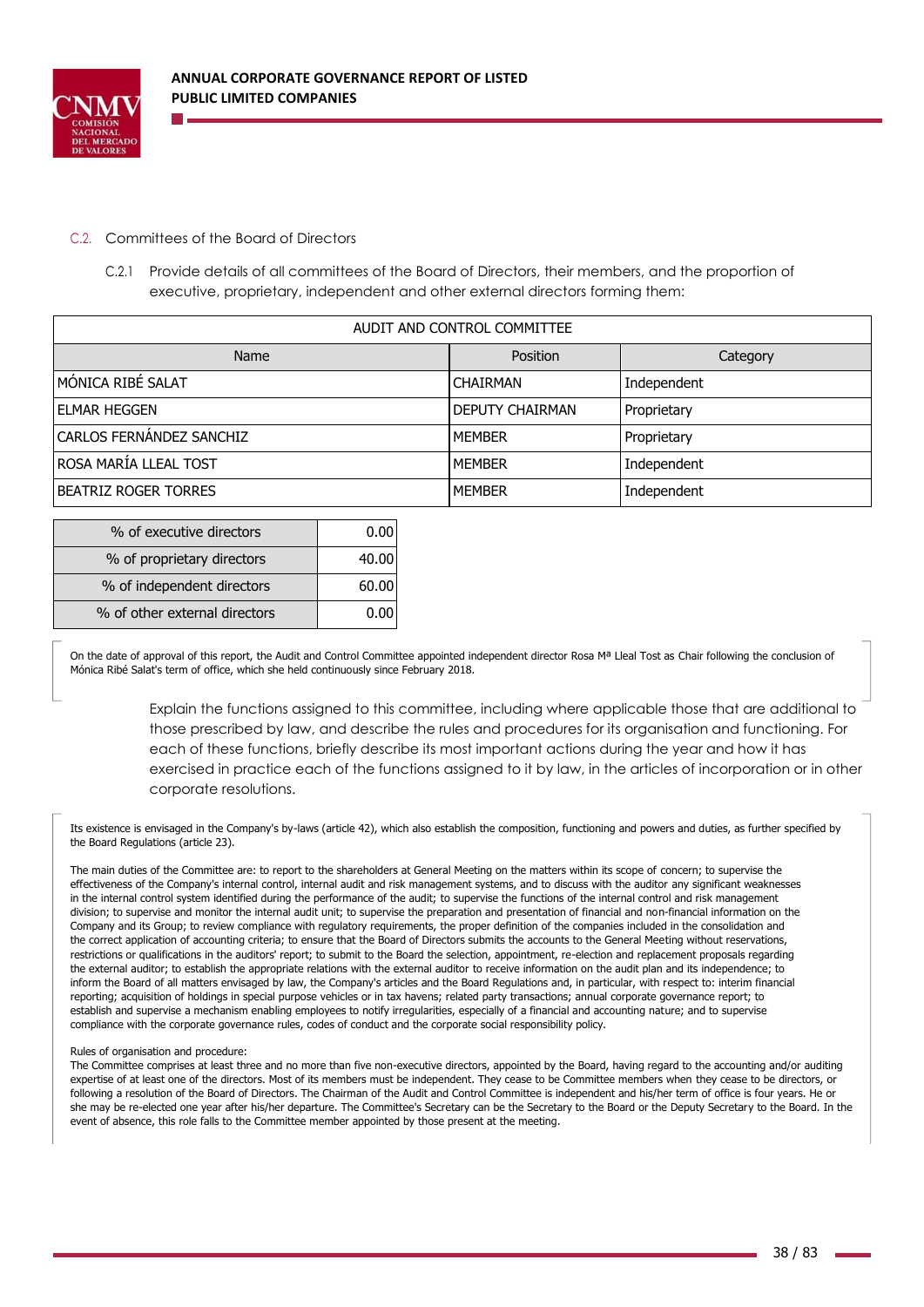

The Committee meets when called by the Chairman once every quarter and whenever requested by three or more Committee members, by the Chairman of the Board or by the Chief Executive Officer. The Committee is validly constituted if the number of members present in person or by proxy exceeds those absent. Resolutions are passed by a simple majority of those present. The Chairman has the casting vote.

Executive directors may attend Committee meetings when so agreed by its members and any Company employee or executive may also be convened to a meeting. Committee meetings are regularly attended by the Chief Financial Officer and the Director of Internal Audit and Process Digitalisation, who brief directors on the matters within their remit. The Head of Corporate Affairs and Chief Compliance Officer also attend regularly to report on implementation of the corporate responsibility strategy and on the Compliance Committee's activity and other matters related to the Compliance and Crime Prevention Model (e.g. whistleblowing channel, claims, conflicts of interest, cyber security, market abuse, privacy), respectively.

An authorised representative of the external auditor also attends meetings when the Committee considers it necessary and, in any case, for the presentation of half-yearly results and the authorisation for issue of the annual financial statements.

The Committee may engage external professionals for advice on matters within its remit.

The Chairman reports to the Board on the business dealt with at meetings. All directors receive copies of the minutes of this Committee.

Activity in 2021 focused mainly on the following oversight duties, followed, where appropriate, by a report prior to the adoption of resolutions by the Board of Directors: internal audit function (execution of the 2020-2021 Plan and presentation of the 20212022 Plan); effectiveness of internal controls over financial reporting; compliance and crime prevention; re-appointment of the external auditor (suitability assessment); external auditor engagements for the annual audit and limited review of half-yearly information; external auditor independence; approval of non-audit services provided to the Company and the Group, including significant shareholders; the annual financial statements (separate and consolidated); interim financing reports (quarterly and half-yearly); related party transactions; Annual Corporate Governance Report; Non-financial statement (NFS); update of the risk and control model; impact of the revised Good Governance Code on internal rules and regulations; report on the Committee's own activity; and planning of its activity for 2022.

> Identify the directors who are members of the audit committee and have been appointed taking into account their knowledge and experience in accounting or audit matters, or both, and state the date on which the Chairperson of this committee was appointed.

| Name of directors with                    | MÓNICA RIBÉ SALAT / ELMAR      |
|-------------------------------------------|--------------------------------|
| experience                                | HEGGEN / ROSA MARÍA LLEAL TOST |
| Date of appointment of the<br>chairperson | 18/02/2018                     |

| APPOINTMENTS AND REMUNERATION COMMITTEE |                        |             |  |  |  |  |
|-----------------------------------------|------------------------|-------------|--|--|--|--|
| Name<br>Position<br>Category            |                        |             |  |  |  |  |
| IBEATRIZ ROGER TORRES                   | <b>CHAIRMAN</b>        | Independent |  |  |  |  |
| INICOLAS DE TAVERNOST                   | <b>DEPUTY CHAIRMAN</b> | Proprietary |  |  |  |  |
| IMAURICIO CASALS ALDAMA                 | <b>MEMBER</b>          | Proprietary |  |  |  |  |
| ROSA MARÍA LLEAL TOST                   | <b>MEMBER</b>          | Independent |  |  |  |  |
| MÓNICA RIBÉ SALAT                       | <b>MEMBER</b>          | Independent |  |  |  |  |

| % of executive directors      |       |
|-------------------------------|-------|
| % of proprietary directors    | 40.00 |
| % of independent directors    | 60.00 |
| % of other external directors |       |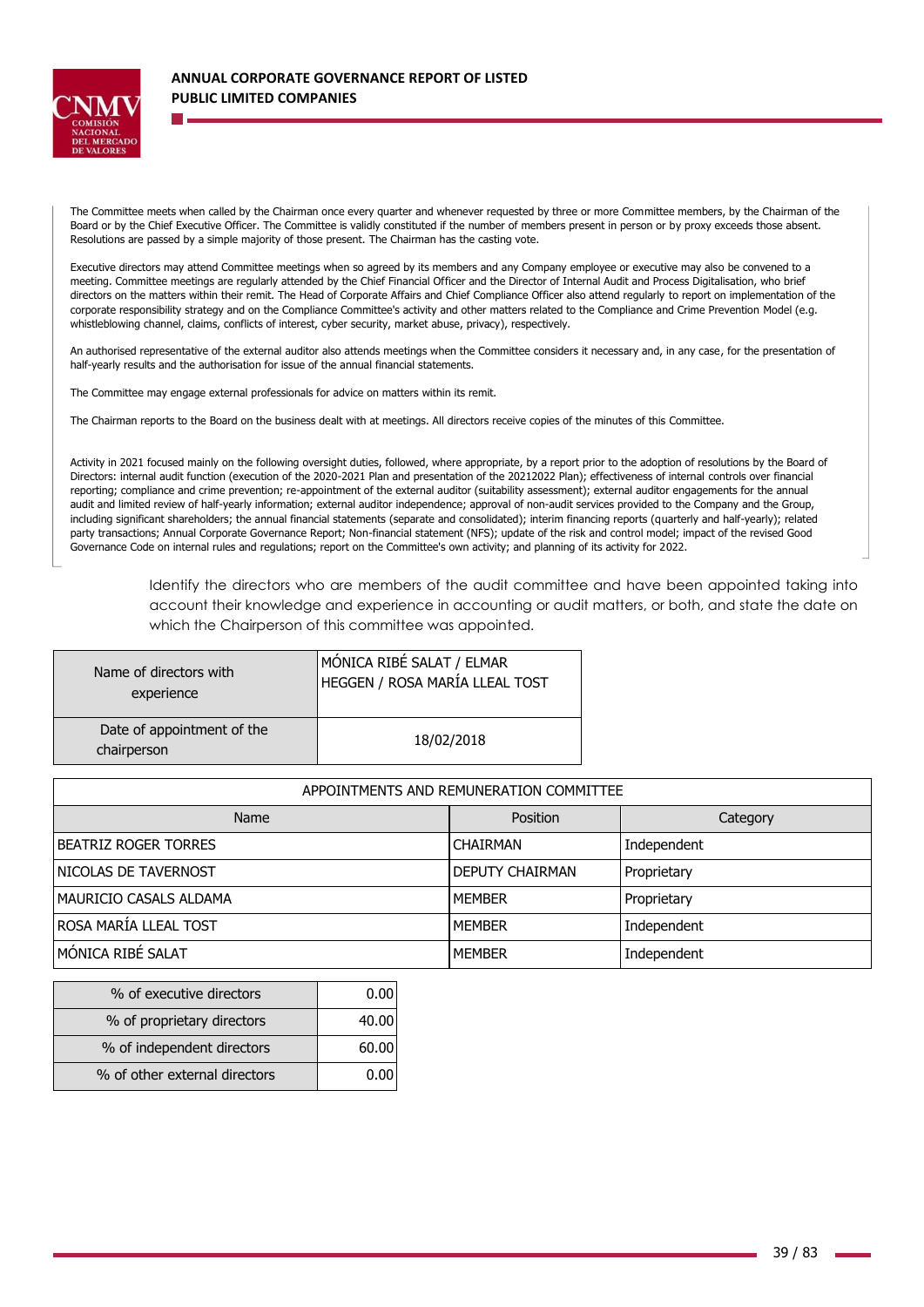

Explain the functions assigned to this committee, including where applicable those that are additional to those prescribed by law, and describe the rules and procedures for its organisation and functioning. For each of these functions, briefly describe its most important actions during the year and how it has exercised in practice each of the functions assigned to it by law, in the articles of incorporation or in other corporate resolutions.

The existence of the Committee is required by article 43 of the Company's by-laws, which prescribes the rules of membership, operation and powers and duties, as implemented by the Board Regulations (article 25).

Its remit is as follows:

- Submit to the Board of Directors any proposals for the appointment of independent directors and report on nominations of the rest of directors.
- Report on the Board's requirements in the direct selection policy.
- Assess competences and experience with a view to appointment to the Board.
- Set a target for the under-represented gender on the Board and create guidance on how to fulfil that target.

- Make provision for the succession of the Company's Chairman and chief executive and, as appropriate, submit proposals to the Board in aid of an orderly and planned succession.

- Report on the rules and standards that govern the activities of the management organs.
- Report on proposed appointments and terminations in senior management and the respective contracts.
- Propose to the Board a policy on remuneration of directors and senior management
- Report on and propose the individual remuneration and contract terms of executive directors.
- Review the remuneration policy applicable to directors and senior executives.
- Endeavour to ensure that the external advice provided to the Committee is independent.
- Verify the information on remuneration to directors and senior executives reported in corporate documents.
- Brief the Board on the annual report on director remuneration.
- Select the external advisor who is to conduct an evaluation of the Board.

As for its organisation and operation:

- The Committee shall comprise at least three and a maximum of five directors, all non-executive, appointed by the Board from among its members with regard to their knowledge and experience and the Committee's own remit.

- The majority of its members are independent.

- The Chairman of the Committee must be an independent director and is appointed for a term of no more than four years, although he or she may be re-

- elected for further four-year terms. The Secretary must be the Secretary or the Deputy Secretary to the Board.
- If the Secretary is absent from a meeting, the office falls to the Committee member appointed by those present.

- The Committee is properly constituted if the number of members present in person or by proxy is greater than those absent. The Chairman has the casting vote.

- Committee meetings may be attended by executive directors and any Company employee or executive if expressly so decided by the members. The Committee annually calls upon the Corporate General Manager so that he or she may brief the members on the implementation of the policy on variable pay to executives and directors.

- The Committee meets when convened by the Chairman when he or she thinks fit, and when so requested by at least three of its members, or by the Chairman of the Board, or the Chief Executive Officer.

- The Chairman reports to the Board on the business dealt with at meetings. All directors receive copies of the minutes of this Committee.

The following matters were addressed in 2021, in relation to which the Committee carried out preparation and supervision tasks and reported on or presented proposals to the Board of Directors prior to the adoption of the related resolutions: re-election of an independent director: evaluation report for 2020 and action plan for 2021; verification of the enforcement of the Director Selection Policy; Report on director remuneration (2020 ARDR); proposed appointment of two female independent directors; appointment of directors; appointment of the Chairman of the Committee; verification of financial and non-financial indicators related to variable remuneration of executive directors and managers; review of the conditions required of female independent directors to retain that status, as well as the category of directors for inclusion in the 2020 Annual Corporate Governance Report (AGCR); amendment to the Director Remuneration Policy; 2021- 2024 long-term variable remuneration plan for directors and managers; amendment of the Regulations of the Board of Directors and the Internal Code of Conduct on Matters relating to the Securities Market; proposed amendments to the Corporate By-laws and the Regulations of the Shareholders' General Meeting; approval of the Report on the Committee's own activity; and preparation of the report on the activities of the Board of Directors in 2021 for approval by the Board

### EXECUTIVE COMMITTEE

| Name                        | Position        | Category    |  |  |  |  |
|-----------------------------|-----------------|-------------|--|--|--|--|
| JOSE CREUHERAS MARGENAT     | <b>CHAIRMAN</b> | Executive   |  |  |  |  |
| SILVIO GONZÁLEZ MORENO      | <b>IMEMBER</b>  | Executive   |  |  |  |  |
| IMARCO DRAGO                | <b>IMEMBER</b>  | Proprietary |  |  |  |  |
| <b>PATRICIA ESTANY PUIG</b> | <b>IMEMBER</b>  | Independent |  |  |  |  |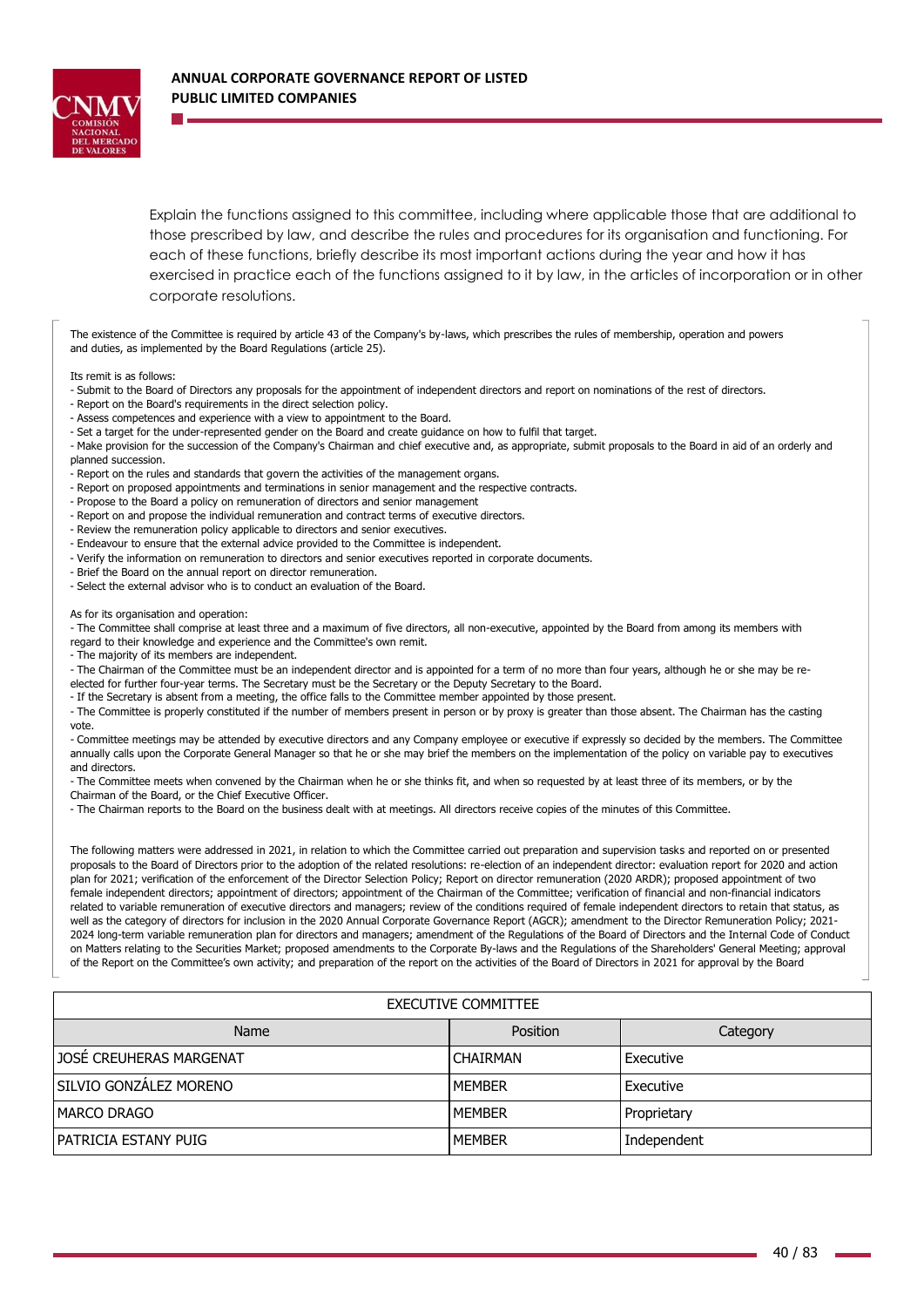

| <b>EXECUTIVE COMMITTEE</b>   |               |             |  |  |  |
|------------------------------|---------------|-------------|--|--|--|
| Position<br>Name<br>Category |               |             |  |  |  |
| INICOLAS DE TAVERNOST        | <b>MEMBER</b> | Proprietary |  |  |  |

| % of executive directors      | 40.00 |
|-------------------------------|-------|
| % of proprietary directors    | 40.00 |
| % of independent directors    | 20.00 |
| % of other external directors |       |

Explain the functions delegated or assigned to this committee, other than those that have already been described in Section C.1.9 and describe the rules and procedures for its organisation and functioning. For each of these functions, briefly describe its most important actions during the year and how it has exercised in practice each of the functions assigned to it by law, in the articles of incorporation or in other corporate resolutions.

The Executive Committee was created under article 39 of the Company's by-laws, which also specifies the rules on the membership, operation and powers and duties of the Committee, which are described in further detail in articles 20 and 21 of the Board Regulations. As with the remaining Board committees, where nothing is specifically prescribed for the Executive Committee, the rules of operation of the Board apply to the extent they are compatible with its type and function.

As a general rule, the Executive Committee meets on the same day as the Board of Directors but earlier, since its main activity consists of preparing the Board of Directors' meetings. Only exceptionally does the Committee adopt resolutions in exercise of the powers delegated to it or as part of the process outlined in the intervention protocol on matters of special importance to be approved by the Board of Directors, without prejudice to the generic delegation of powers to the Chief Executive Officer.

A qualified majority of two thirds of directors is required to be appointed and dismissed as a member of the Executive Committee, under article 39 of the Company's articles and article 20 of the Board Regulations. Such members are appointed by the Board of Directors from among the Company's directors.

The Committee must be formed by no fewer than three (3) and no more than nine (9) directors, pursuant to article 20 of the Board Regulations. The exact number of members integrating this Committee at each moment will be determined by the Board, considering its size, optimum operability and the maximum effectiveness of the Executive Committee and the number of members of the remaining Committees.

Due to their position, Executive Committee members include the Chairman of the Board (who is also its Chairman, as stipulated in section 3 of article 20) and the Chief Executive Officer. On 14 December 2016, independent director Patricia Estany Puig joined the Executive Committee. Since that date, she has occupied the post of Lead Independent Director, to which she was appointed under article 15(3) of the Board Regulations and article 529 septies of the Corporate Enterprises Act, following the change of director class of the Chairman, who currently has the status of executive director (besides being a proprietary director).

The Committee Secretary is the Secretary to the Board, or, in his/her absence, the Deputy Secretary, who does not have voting rights, unless he/she is also a director and member of the Executive Committee.

The Executive Committee must meet, subject to notice given by its chairman, when so required in the interests of the Company, and, regularly, once a month, unless the Chairman does not consider it necessary.

The Committee is validly constituted if a majority of members are present in person or by proxy. The Committee adopts its resolutions by a simple majority of members present in person or by proxy. Proxies may be given only to other members of the Executive Committee. In the case of a tie, the Chairman will have the casting vote.

The main task of the Executive Committee performed in 2021 was the preparation of Board meetings.

All directors receive copies of the approved minutes of Executive Committee meetings.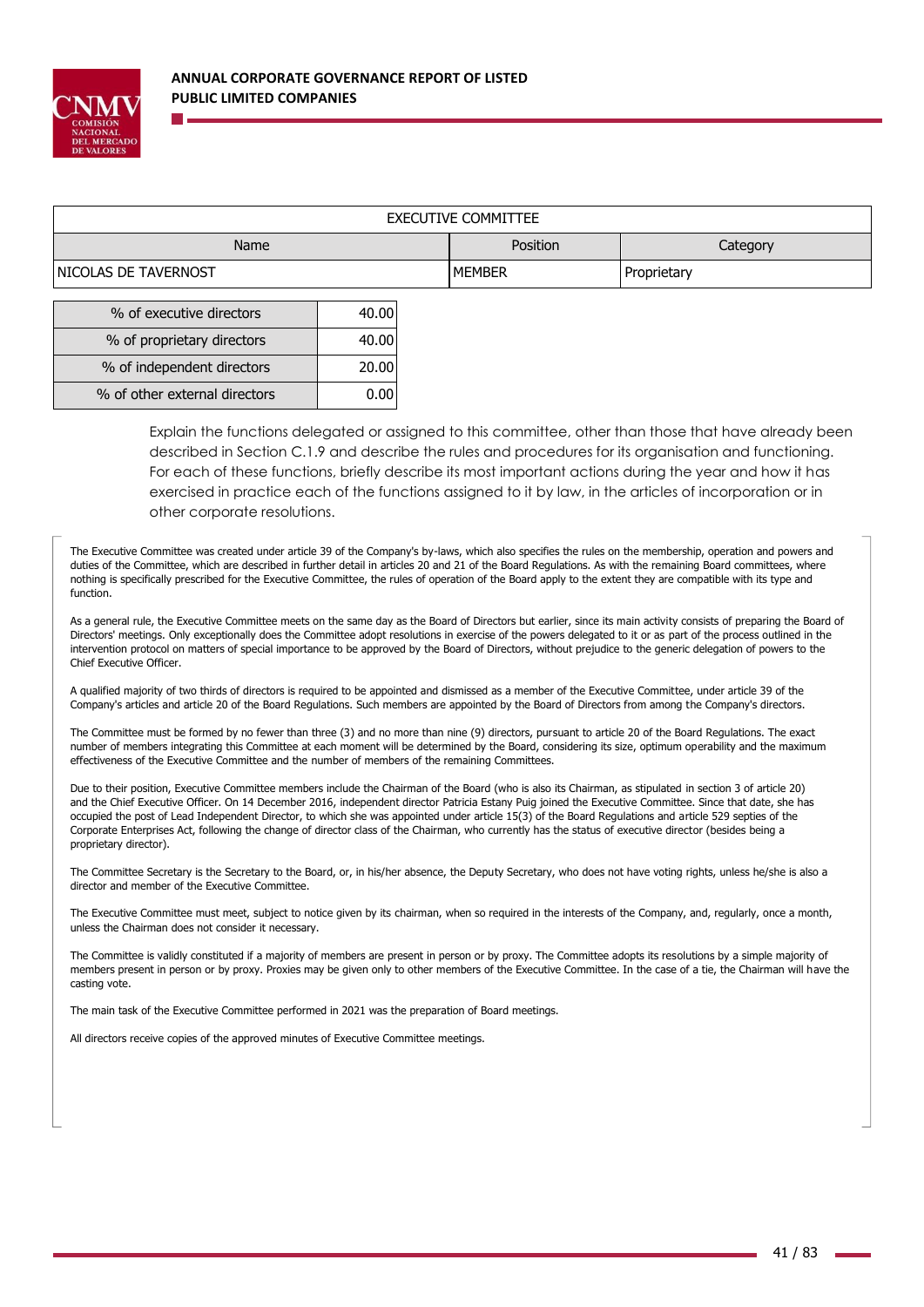

C.2.2 Complete the following table with information regarding the number of female directors who were members of Board committees at the close of the past four years:

|                                                             | Number of female<br>directors |               |         |       |                         |       |        |       |
|-------------------------------------------------------------|-------------------------------|---------------|---------|-------|-------------------------|-------|--------|-------|
|                                                             | 2021<br>2020<br>2019          |               |         |       |                         | 2018  |        |       |
|                                                             | Number                        | $\frac{0}{0}$ | Numberl | $\%$  | $\frac{0}{0}$<br>Number |       | Number | $\%$  |
| <b>AUDIT AND</b><br><b>CONTROL</b><br><b>COMMITTEE</b>      | 3                             | 60.00         | 3       | 60.00 | 3                       | 60.00 | 3      | 60.00 |
| APPOINTMENTS AND<br><b>REMUNERATION</b><br><b>COMMITTEE</b> | 3                             | 60.00         | 3       | 60.00 | 3                       | 60.00 | 3      | 60.00 |
| <b>EXECUTIVE</b><br><b>COMMITTEE</b>                        |                               | 20.00         |         | 16.67 |                         | 16.67 | 0      | 0.00  |

C.2.3 Indicate, where applicable, the existence of any regulations governing Board committees, where these regulations are to be found, and any amendments made to them during the year. Also indicate whether any annual reports on the activities of each committee have been voluntarily prepared.

No specific regulations exist with respect to Board committees. Such rules are included in the Board Regulations, which establish the powers and duties, membership, etc. of such committees, and which are available for consultation on the CNMV website and on the corporate website.

In the areas relating to the organisation and operation of the committees that are not expressly envisaged in the Board Regulations, as stated therein, the rules established in relation to the Board are applied, provided that they are compatible with the nature and function of the committee in question.

Each Board committee annually approves a report on its membership, operation and activity during the year, and subsequently briefs the Board of Directors. The reports are published on the corporate website and are taken as reference for the Board of Directors' evaluation of the committees.

The Audit and Control Committee, in line with the recommendations of the CNMV Guide on Audit Committees, and the Appointments and Remuneration Committee approve their Annual Plan in December each year, which will allow them to monitor the fulfilment of their tasks and the performance of their duties and responsibilities.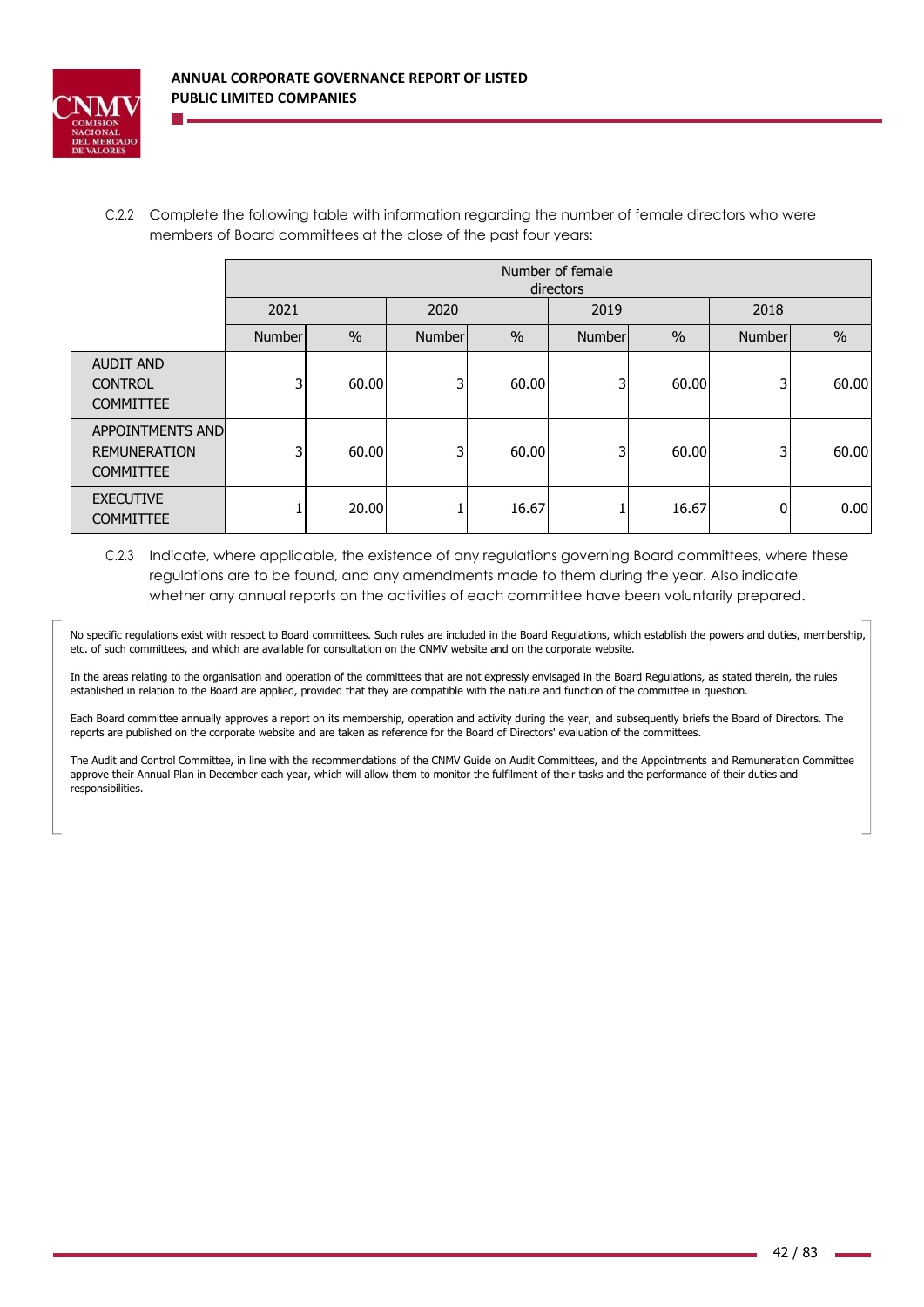

### **D. RELATED PARTY AND INTRAGROUP TRANSACTIONS**

D.1. Explain, where appropriate, the procedure and competent bodies relating to the approval of transactions with related and intragroup parties, indicating the criteria and general internal rules of the entity that regulate the abstention obligations of the affected director or shareholders. Detail the internal information and periodic control procedures established by the company in relation to those related party transactions whose approval has been delegated by the board of directors.

Article 529 duovicies of the Corporate Enterprises Act sets out the rules for approving related party transactions. It was amended along with the rest of the provisions affecting these transactions by Law 2/2021 of 12 April.

In December 2021, Atresmedia adapted article 8.3 c) of its Regulations of the Board of Directors, which sets out the rules applicable to related party transactions regarding procedure, competent bodies for approval and the duty of abstaining from deliberation and voting of the directors affected or related to the shareholders affected, and article 23 m) regarding the prior report that the Audit and Control Committee must issue before their approval.

Atresmedia has a Protocol in place for assessing and approving related party transactions, which details the internal procedure and its various phases: analysis by the management area or officer area responsible for contracting and by the Internal Audit and Process Digitalisation Department; report by the Audit and Control Committee; approval by the competent body (General Meeting or Board of Directors); and, where appropriate, publication.

Atresmedia has not identified any transactions with the characteristics described in article 529 duovicies 4 of the Corporate Enterprises Act whereby approval can be delegated by the Board of Directors. Therefore, no internal procedure has been established for regular reporting and control of transactions approved by delegation.

D.2. Give individual details of operations that are significant due to their amount or of importance due to their subject matter carried out between the company or its subsidiaries and shareholders holding 10% or more of the voting rights or who are represented on the board of directors of the company, indicating which has been the competent body for its approval and if any affected shareholder or director has abstained. In the event that the board of directors has responsibility, indicate if the proposed resolution has been approved by the board without a vote against the majority of the independents:

|     | Name or company<br>name of the<br>shareholder or any<br>of its subsidiaries | $\%$<br>shareholding | Name or company<br>name of the<br>company or entity<br>within its group | Amount<br>(thousands)<br>of euros) | Approving body               | Identity of the<br>significant<br>shareholder or<br>director who<br>has abstained                            | The proposal to<br>the board, if<br>applicable, has<br>been approved<br>by the board<br>without a vote<br>against the<br>majority of<br>independents |
|-----|-----------------------------------------------------------------------------|----------------------|-------------------------------------------------------------------------|------------------------------------|------------------------------|--------------------------------------------------------------------------------------------------------------|------------------------------------------------------------------------------------------------------------------------------------------------------|
| (1) | <b>GRUPO PLANETA</b><br>DE AGOSTINI,<br>S.L.                                | 41.70                | <b>ATRES</b><br>ADVERTISING, S.L.                                       | 2,100                              | Board of<br><b>Directors</b> | Proprietary<br>directors<br>nominated by<br>the significant<br>shareholder<br>affected by the<br>transaction | <b>YES</b>                                                                                                                                           |
| (2) | <b>GRUPO PLANETA</b><br>DE AGOSTINI,<br>S.L.                                |                      | <b>ATRESMEDIA</b><br>41.70 CORPORACIÓN<br>DE MEDIOS DE                  | 1,984                              | Board of<br><b>Directors</b> | Proprietary<br>directors<br>nominated by                                                                     | <b>YES</b>                                                                                                                                           |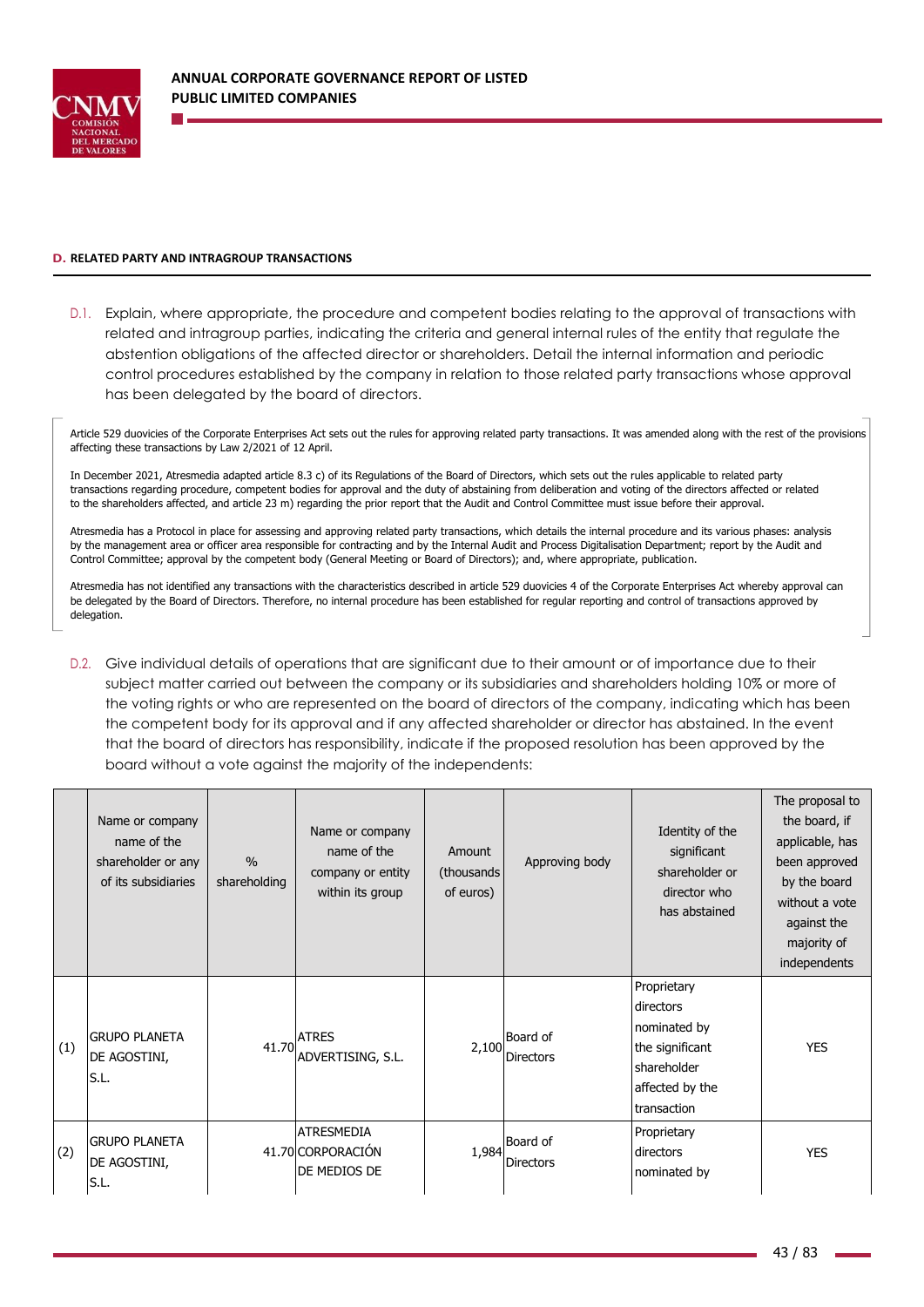

n e

|     | Name or company<br>name of the<br>shareholder or<br>any of its<br>subsidiaries | $\%$<br>shareholding | Name or company<br>name of the<br>company or entity<br>within its group  | Amount<br>(thousands<br>of euros) | Approving body               | Identity of the<br>significant<br>shareholder or<br>director who has<br>abstained                            | The proposal to<br>the board, if<br>applicable, has<br>been approved<br>by the board<br>without a vote<br>against the<br>majority of<br>independents |
|-----|--------------------------------------------------------------------------------|----------------------|--------------------------------------------------------------------------|-----------------------------------|------------------------------|--------------------------------------------------------------------------------------------------------------|------------------------------------------------------------------------------------------------------------------------------------------------------|
|     |                                                                                |                      | COMUNICACIÓN,<br>S.A.                                                    |                                   |                              | the significant<br>shareholder affected<br>by the transaction                                                |                                                                                                                                                      |
| (3) | <b>GRUPO PLANETA</b><br>DE AGOSTINI,<br>S.L.                                   |                      | 41.70 UNIPREX, S.A.U.                                                    | 150                               | Board of<br><b>Directors</b> | Proprietary<br>directors<br>nominated by<br>the significant<br>shareholder<br>affected by the<br>transaction | <b>YES</b>                                                                                                                                           |
| (4) | <b>UFA FILM UND</b><br>FERNSEH, GMBH                                           | 18.65                | <b>ATRES</b><br>ADVERTISING, S.L.                                        | 2                                 | Board of<br><b>Directors</b> | Proprietary<br>directors<br>nominated by<br>the significant<br>shareholder<br>affected by the<br>transaction | <b>YES</b>                                                                                                                                           |
| (5) | UFA FILM UND<br>FERNSEH, GMBH                                                  | 18.65                | ATRESMEDIA CINE,<br>S.L.U.                                               | 120                               | Board of<br><b>Directors</b> | Proprietary<br>directors<br>nominated by<br>the significant<br>shareholder<br>affected by the<br>transaction | <b>YES</b>                                                                                                                                           |
| (6) | UFA FILM UND<br>FERNSEH, GMBH                                                  |                      | ATRESMEDIA<br>CORPORACIÓN DE<br>18.65 MEDIOS DE<br>COMUNICACIÓN,<br>S.A. | 8,349                             | Board of<br><b>Directors</b> | Proprietary<br>directors<br>nominated by<br>the significant<br>shareholder<br>affected by the<br>transaction | <b>YES</b>                                                                                                                                           |
| (7) | UFA FILM UND<br>FERNSEH, GMBH                                                  |                      | SMARTCLIP<br>18.65 MÉXICO, S.A.P.I. DE<br>C.V.                           | 53                                | Board of<br><b>Directors</b> | Proprietary<br>directors<br>nominated by<br>the significant<br>shareholder<br>affected by the<br>transaction | <b>YES</b>                                                                                                                                           |

i.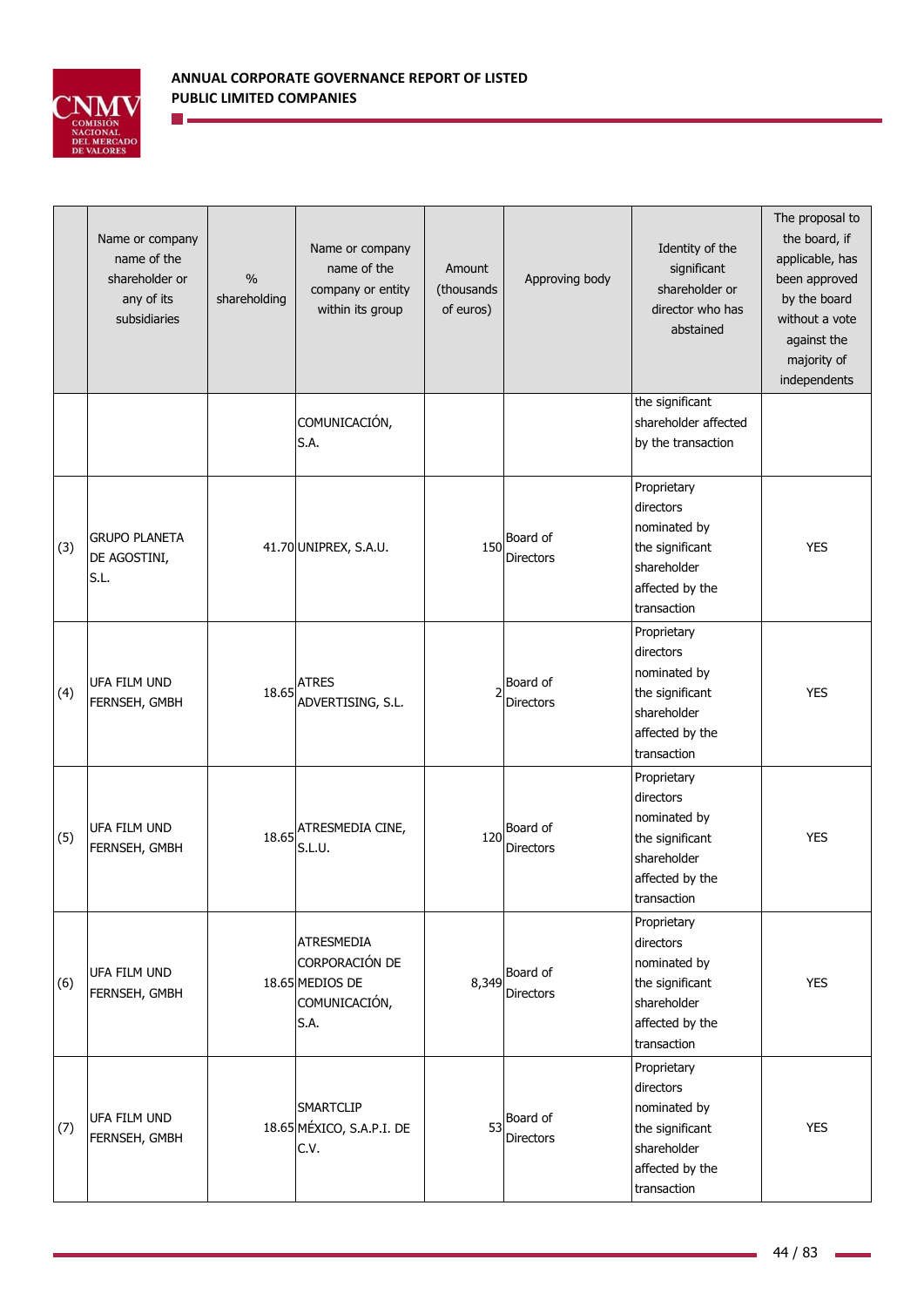

n e

|      | Name or company<br>name of the<br>shareholder or any<br>of its subsidiaries | $\%$<br>shareholding | Name or company<br>name of the<br>company or entity<br>within its group  | Amount<br>(thousands<br>of euros) | Approving body                       | Identity of the<br>significant<br>shareholder or<br>director who has<br>abstained                             | The proposal to<br>the board, if<br>applicable, has<br>been approved<br>by the board<br>without a vote<br>against the<br>majority of<br>independents |
|------|-----------------------------------------------------------------------------|----------------------|--------------------------------------------------------------------------|-----------------------------------|--------------------------------------|---------------------------------------------------------------------------------------------------------------|------------------------------------------------------------------------------------------------------------------------------------------------------|
| (8)  | UFA FILM UND<br>FERNSEH, GMBH                                               | 18.65                | SMARTCLIP<br>HISPANIA, S.L.U.                                            | 1,669                             | Board of<br><b>Directors</b>         | Proprietary<br>directors<br>nominated by<br>the significant<br>shareholder<br>affected by the<br>transactions | <b>YES</b>                                                                                                                                           |
| (9)  | <b>GRUPO PLANETA</b><br>DE AGOSTINI,<br>S.L.                                | 41.70                | <b>ATRES</b><br>ADVERTISING, S.L.U.                                      | 828                               | Board of<br><b>Directors</b>         | Proprietary<br>directors<br>nominated by<br>the significant<br>shareholder<br>affected by the<br>transaction  | <b>YES</b>                                                                                                                                           |
| (10) | <b>GRUPO PLANETA</b><br>DE AGOSTINI,<br>S.L.                                | 41.70                | <b>ATRES</b><br>ADVERTISING, S.L.U.                                      | 1,264                             | Board of<br><b>Directors</b>         | Proprietary<br>directors<br>nominated by<br>the significant<br>shareholder<br>affected by the<br>transaction  | <b>YES</b>                                                                                                                                           |
| (11) | <b>GRUPO PLANETA</b><br>DE AGOSTINI,<br>S.L.                                |                      | ATRESMEDIA<br>CORPORACIÓN DE<br>41.70 MEDIOS DE<br>COMUNICACIÓN,<br>S.A. |                                   | $1,330$ Board of<br><b>Directors</b> | Proprietary<br>directors<br>nominated by<br>the significant<br>shareholder<br>affected by the<br>transaction  | <b>YES</b>                                                                                                                                           |
| (12) | <b>GRUPO PLANETA</b><br>DE AGOSTINI,<br>S.L.                                |                      | 41.70 UNIPREX, S.A.U.                                                    | 103                               | Board of<br>Directors                | Proprietary<br>directors<br>nominated by<br>the significant<br>shareholder<br>affected by the<br>transaction  | <b>YES</b>                                                                                                                                           |
| (13) | UFA FILM UND<br>FERNSEH, GMBH                                               |                      | $18.65$ ATRES<br>ADVERTISING, S.L.                                       | 1,134                             | Board of<br>Directors                | Proprietary directors<br>nominated by the<br>significant<br>shareholder affected<br>by the transaction        | <b>YES</b>                                                                                                                                           |

i.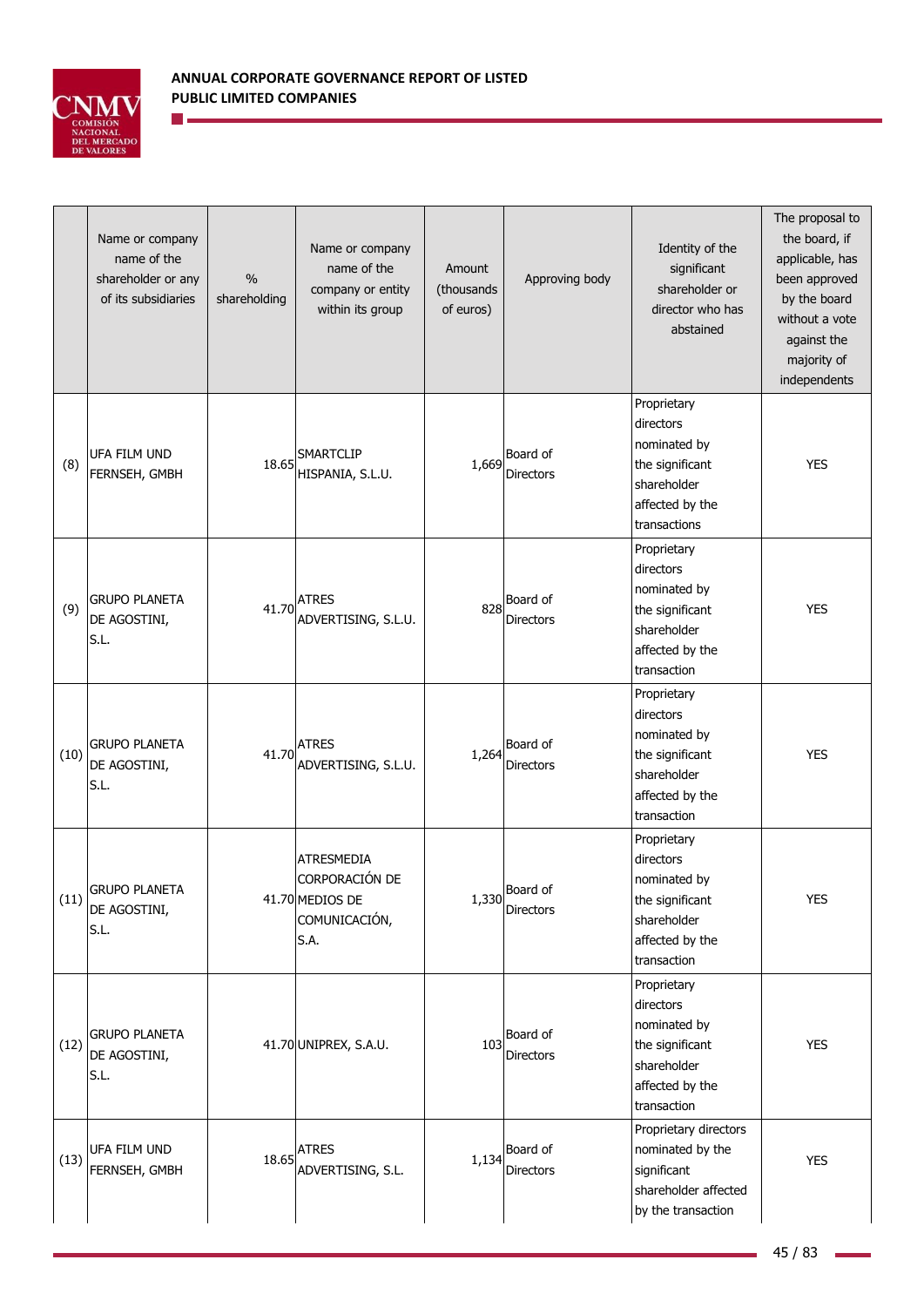

n e

|      | Name or company<br>name of the<br>shareholder or<br>any of its<br>subsidiaries | $\frac{0}{0}$<br>shareholding | Name or company<br>name of the<br>company or entity<br>within its group         | Amount<br>(thousands)<br>of euros) | Approving body               | Identity of the<br>significant<br>shareholder or<br>director who has<br>abstained                            | The proposal to<br>the board, if<br>applicable, has<br>been approved<br>by the board<br>without a vote<br>against the<br>majority of<br>independents |
|------|--------------------------------------------------------------------------------|-------------------------------|---------------------------------------------------------------------------------|------------------------------------|------------------------------|--------------------------------------------------------------------------------------------------------------|------------------------------------------------------------------------------------------------------------------------------------------------------|
| (14) | UFA FILM UND<br>FERNSEH, GMBH                                                  |                               | <b>ATRESMEDIA</b><br>CORPORACIÓN DE<br>18.65 MEDIOS DE<br>COMUNICACIÓN,<br>S.A. | 139                                | Board of<br><b>Directors</b> | Proprietary<br>directors<br>nominated by<br>the significant<br>shareholder<br>affected by the<br>transaction | <b>YES</b>                                                                                                                                           |
| (15) | UFA FILM UND<br>FERNSEH, GMBH                                                  | 18.65                         | SMARTCLIP<br>HISPANIA, S.L.U.                                                   | 5,069                              | Board of<br><b>Directors</b> | Proprietary<br>directors<br>nominated by<br>the significant<br>shareholder<br>affected by the<br>transaction | <b>YES</b>                                                                                                                                           |
| (16) | <b>UFA FILM UND</b><br>FERNSEH, GMBH                                           |                               | <b>SMARTCLIP</b><br>18.65 MÉXICO, S.A.P.I. DE<br>C.V.                           | 3,037                              | Board of<br><b>Directors</b> | Proprietary<br>directors<br>nominated by<br>the significant<br>shareholder<br>affected by the<br>transaction | <b>YES</b>                                                                                                                                           |

|     | Name or company<br>name of the<br>shareholder or any of<br>its subsidiaries                         | Nature of the<br>relationship | Type of operation and other information required for its evaluation |
|-----|-----------------------------------------------------------------------------------------------------|-------------------------------|---------------------------------------------------------------------|
| (1) | <b>GRUPO PLANETA</b><br>' DE AGOSTINI, S.L.                                                         | Contractual                   | Receipt of services                                                 |
|     | <b>GRUPO PLANETA</b><br>$(2)$ DE AGOSTINI, S.L.                                                     | Contractual                   | Receipt of services                                                 |
|     | $\left(\begin{array}{c} \text{GRUPO PLANETA} \\ \text{(3)} \end{array}\right)$<br>DE AGOSTINI, S.L. | Contractual                   | Receipt of services                                                 |
| (4) | <b>UFA FILM UND</b><br><b>FERNSEH, GMBH</b>                                                         | Contractual                   | Receipt of services                                                 |

i.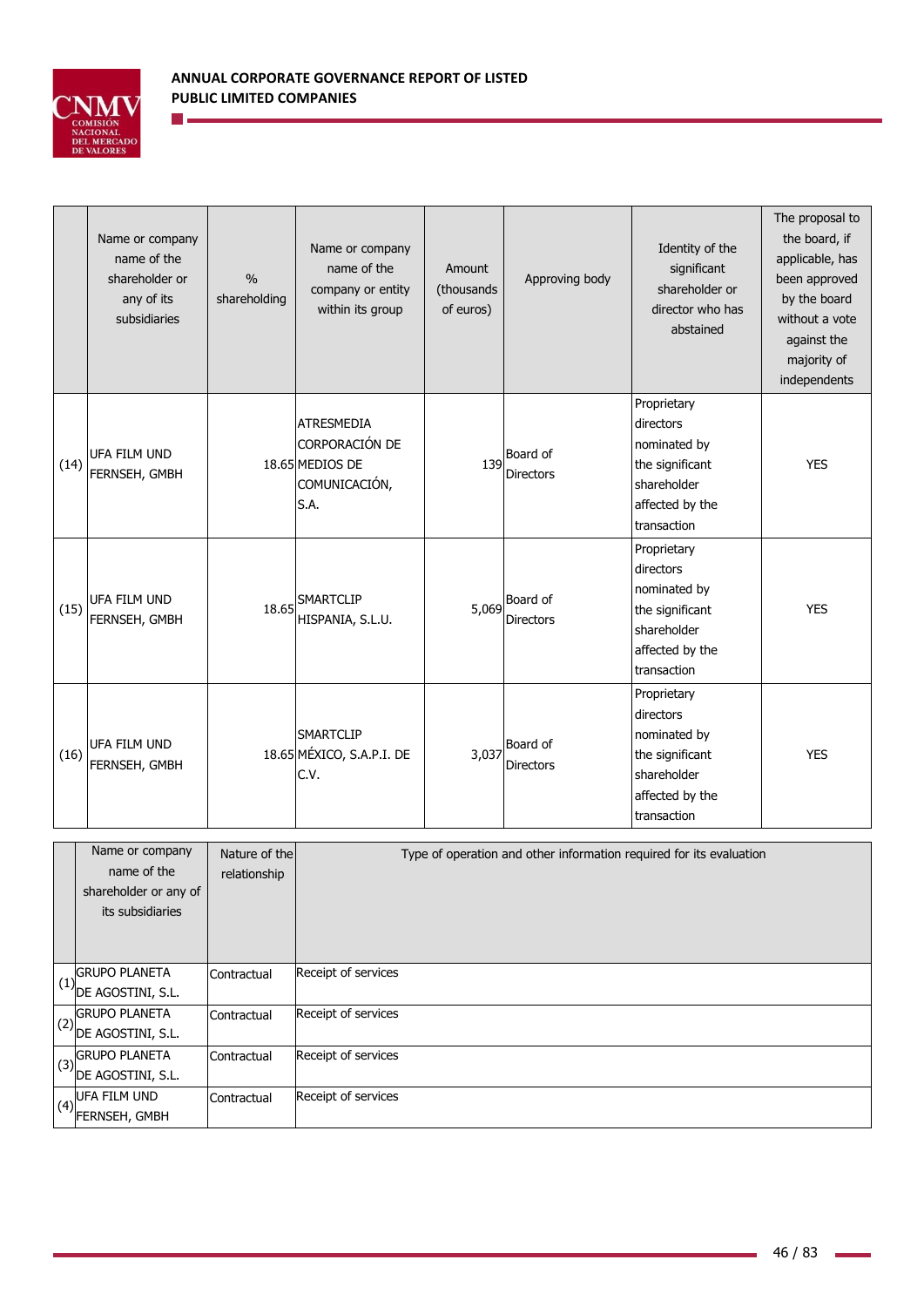

|      | Name or company<br>name of the<br>shareholder or any of<br>its subsidiaries | Nature of the<br>relationship | Type of operation and other information required for its evaluation |
|------|-----------------------------------------------------------------------------|-------------------------------|---------------------------------------------------------------------|
| (5)  | <b>UFA FILM UND</b><br>FERNSEH, GMBH                                        | Contractual                   | Receipt of services                                                 |
| (6)  | <b>UFA FILM UND</b><br>FERNSEH, GMBH                                        | Contractual                   | Receipt of services                                                 |
| (7)  | <b>UFA FILM UND</b><br>FERNSEH, GMBH                                        | Contractual                   | Receipt of services                                                 |
| (8)  | UFA FILM UND<br>FERNSEH, GMBH                                               | Contractual                   | Receipt of services                                                 |
| (9)  | <b>GRUPO PLANETA</b><br>DE AGOSTINI, S.L.                                   | Commercial                    | Rendering of services                                               |
| (10) | <b>GRUPO PLANETA</b><br>DE AGOSTINI, S.L.                                   | Contractual                   | Rendering of services                                               |
| (11) | <b>GRUPO PLANETA</b><br>DE AGOSTINI, S.L.                                   | Contractual                   | Rendering of services                                               |
| (12) | <b>GRUPO PLANETA</b><br>DE AGOSTINI, S.L.                                   | Contractual                   | Rendering of services                                               |
| (13) | UFA FILM UND<br>FERNSEH, GMBH                                               | Commercial                    | Rendering of services                                               |
| (14) | UFA FILM UND<br>FERNSEH, GMBH                                               | Contractual                   | Rendering of services                                               |
| (15) | UFA FILM UND<br>FERNSEH, GMBH                                               | Commercial                    | Rendering of services                                               |
| (16) | UFA FILM UND<br>FERNSEH, GMBH                                               | Commercial                    | Rendering of services                                               |

The Company did not carry out any operations in 2021 that were significant due to their amount or relevant due to their subject matter. However, it elected to disclose in this section the amounts of transactions approved during the year by the Board of Directors based on a report by the Audit and Control Committee as provided for in the Corporate Enterprises Act both before and after the amendment introduced by Law 5/2021 of 12 April to the regime applicable to related party transactions became effective.

Approval of these transactions did not exceed the thresholds outlined in articles 529 unvicies and 529 diovicies of the Corporate Enterprises Act for their approval by the Shareholders' General Meeting.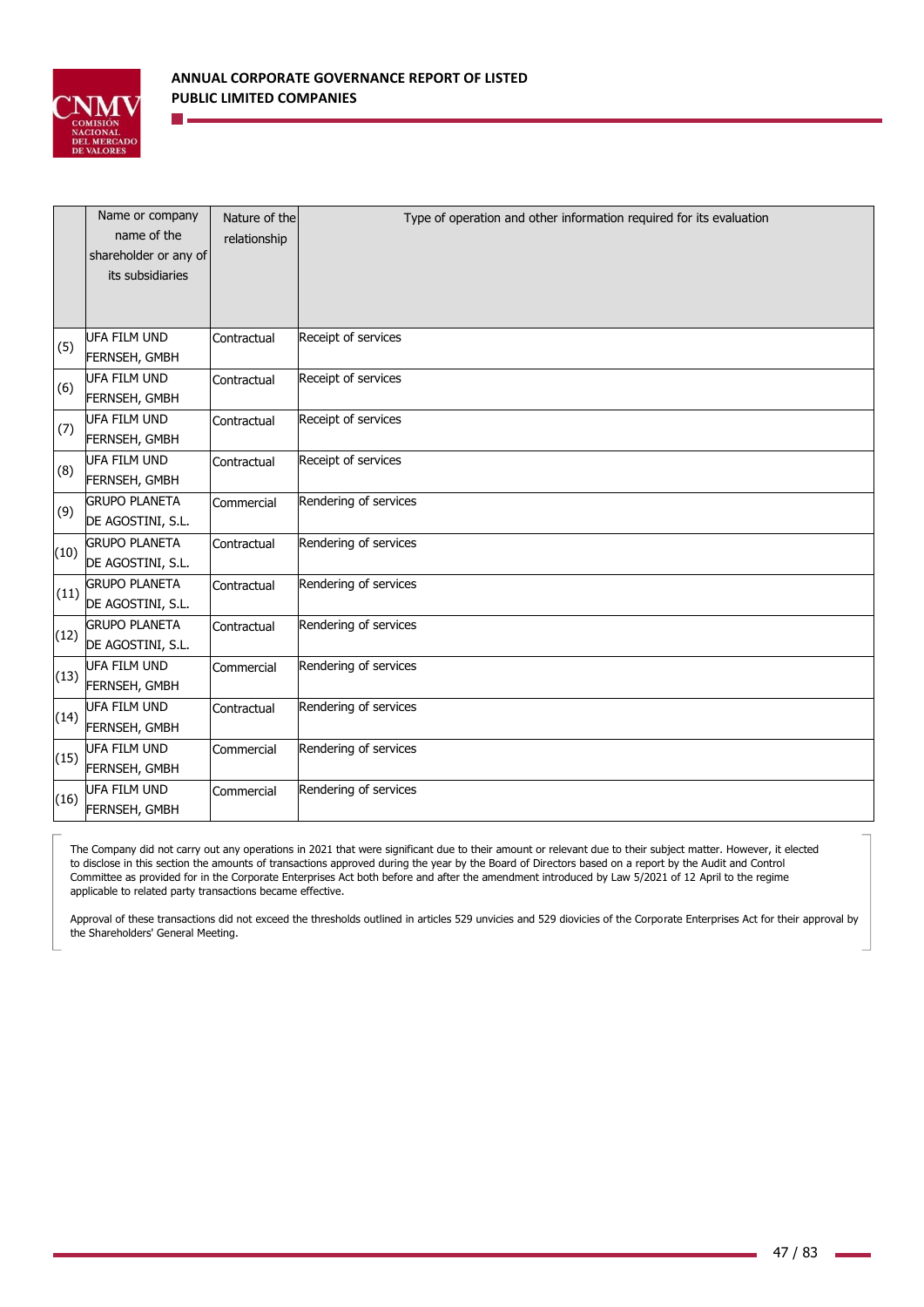

D.3. Give individual details of the operations that are significant due to their amount or relevant due to their subject matter carried out by the company or its subsidiaries with the administrators or managers of the company, including those operations carried out with entities that the administrator or manager controls or controls jointly, indicating the competent body for its approval and if any affected shareholder or director has abstained. In the event that the board of directors has responsibility, indicate if the proposed resolution has been approved by the board without a vote against the majority of the independents:

| Name or<br>company name of<br>the administrators<br>or managers or<br>their controlled or<br>jointly controlled<br>entities | Name or<br>company name<br>of the company<br>or entity within<br>its group         | Relationship | Amount<br>(thousands)<br>of euros) | Approving body                      | Identity of the<br>significant<br>shareholder or<br>director who has<br>abstained | The proposal to<br>the board, if<br>applicable, has<br>been approved by<br>the board without<br>a vote against by<br>the majority of<br>independents |
|-----------------------------------------------------------------------------------------------------------------------------|------------------------------------------------------------------------------------|--------------|------------------------------------|-------------------------------------|-----------------------------------------------------------------------------------|------------------------------------------------------------------------------------------------------------------------------------------------------|
| $(1)$ ALDAMA                                                                                                                | ATRESMEDIA<br>MAURICIO CASALS CORPORACIÓN DE<br>MEDIOS DE<br>COMUNICACIÓN,<br>S.A. | Director     | 593                                | <b>Board of</b><br><b>Directors</b> | Only the person<br>affected by the<br>transaction                                 | <b>YES</b>                                                                                                                                           |

| Name or<br>company name of<br>the administrators<br>or managers or<br>their controlled or<br>jointly controlled<br>entities | Nature of the operation and other information necessary for its evaluation |
|-----------------------------------------------------------------------------------------------------------------------------|----------------------------------------------------------------------------|
| <b>MAURICIO</b><br>(1) CASALS ALDAMA                                                                                        | Contractual (advisory services)                                            |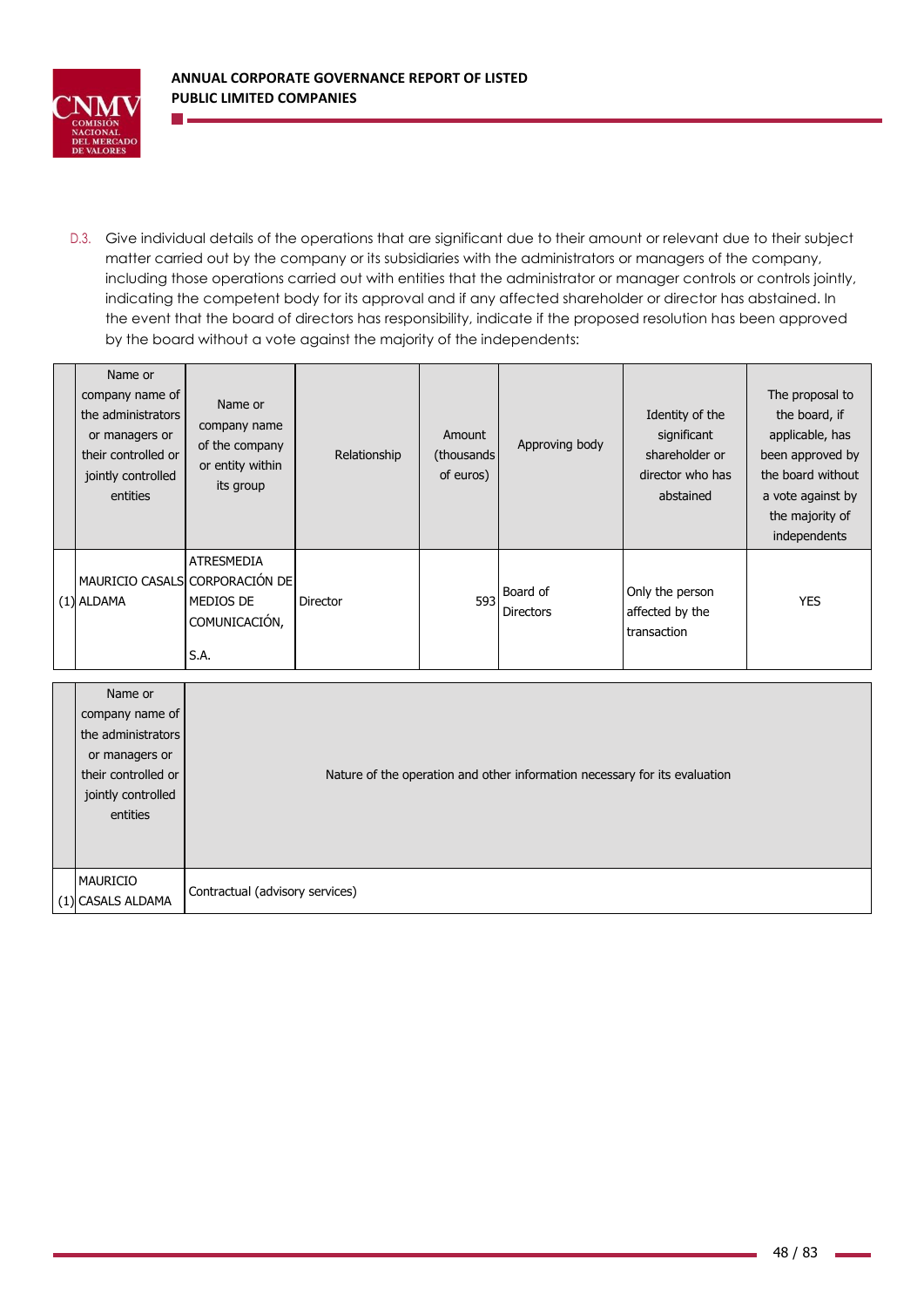

D.4. Report individually on intra-group transactions that are significant due to their amount or relevant due to their subject matter that have been undertaken by the company with its parent company or with other entities belonging to the parent's group, including subsidiaries of the listed company, except where no other related party of the listed company has interests in these subsidiaries or that they are fully owned, directly or indirectly, by the listed company.

In any case, report any intragroup transaction conducted with entities established in countries or territories considered as tax havens:

| of the entity<br>within the | Brief description of the operation and other information<br>necessary for its evaluation | Amount<br>(thousands of |
|-----------------------------|------------------------------------------------------------------------------------------|-------------------------|
| group                       |                                                                                          | euros)                  |
| No data                     |                                                                                          |                         |

D.5. Give individual details of the operations that are significant due to their amount or relevant due to their subject matter carried out by the company or its subsidiaries with other related parties pursuant to the international accounting standards adopted by the EU, which have not been reported in previous sections.

| Company name<br>of the related<br>party | Brief description of the operation and other information<br>necessary for its evaluation | Amount<br>(thousands of<br>euros) |
|-----------------------------------------|------------------------------------------------------------------------------------------|-----------------------------------|
| No data                                 |                                                                                          |                                   |

D.6. Give details of the mechanisms in place to detect, determine and resolve potential conflicts of interest between the company and/or its group and its directors, senior management, significant shareholders or other associated parties.

The mechanisms relating to conflicts of interest of directors are regulated by the Board Regulations, specifically in article 34(3). The Regulations state that directors must notify the Board of any direct or indirect conflict with Company interests.

Should such conflict be the consequence of a transaction between the director and the Company, this transaction may only be performed with the prior authorisation of the Board itself, which, in turn, will have required a decision to have been made in this connection by the Appointments and Remuneration Committee.

In the event of conflict, the director involved will abstain from intervening in the deliberation and decision-making process on the transaction generating the conflict. The directors affected by the conflict of interest may not delegate their vote at the relevant Board meeting and must be absent from the meeting room when the Board votes on and discusses the matter. The Annual Corporate Governance Report will disclose all the conflicts of interest in which the Company's directors are involved.

The directors must also notify any actual or potential conflict of interest that they or their related parties (as defined in article 231 of the Corporate Enterprises Act) may have with the Company. This information must be included in the notes to the financial statements of each year. Annually and before the authorisation for issue of the annual financial statements, the Secretary of the Board must obtain a signed statement by directors declaring that there were no conflicts of interest during the related reporting period or, if there were, their existence and a description.

As for significant shareholders, article 8(2) of the Board Regulations gives the Board the power to approve transactions between the Company and significant shareholders or shareholders represented on the Board or their related parties with directors or related parties in accordance with International Accounting Standards. Approval by the Board of a related party transaction must be endorsed by a favourable report issued by the Audit and Control Committee, which must assess the transaction in accordance with the terms provided in article 529 duovicies of the Corporate Enterprises Act.

If the potential conflict of interest involves a manager or a person related to him/her, the mechanism applicable is set out in article 7.4 of the Code of Conduct, approved by the Board of Directors. Situations that may be considered conflicts of interest must be notified to the Compliance Committee for appropriate assessment.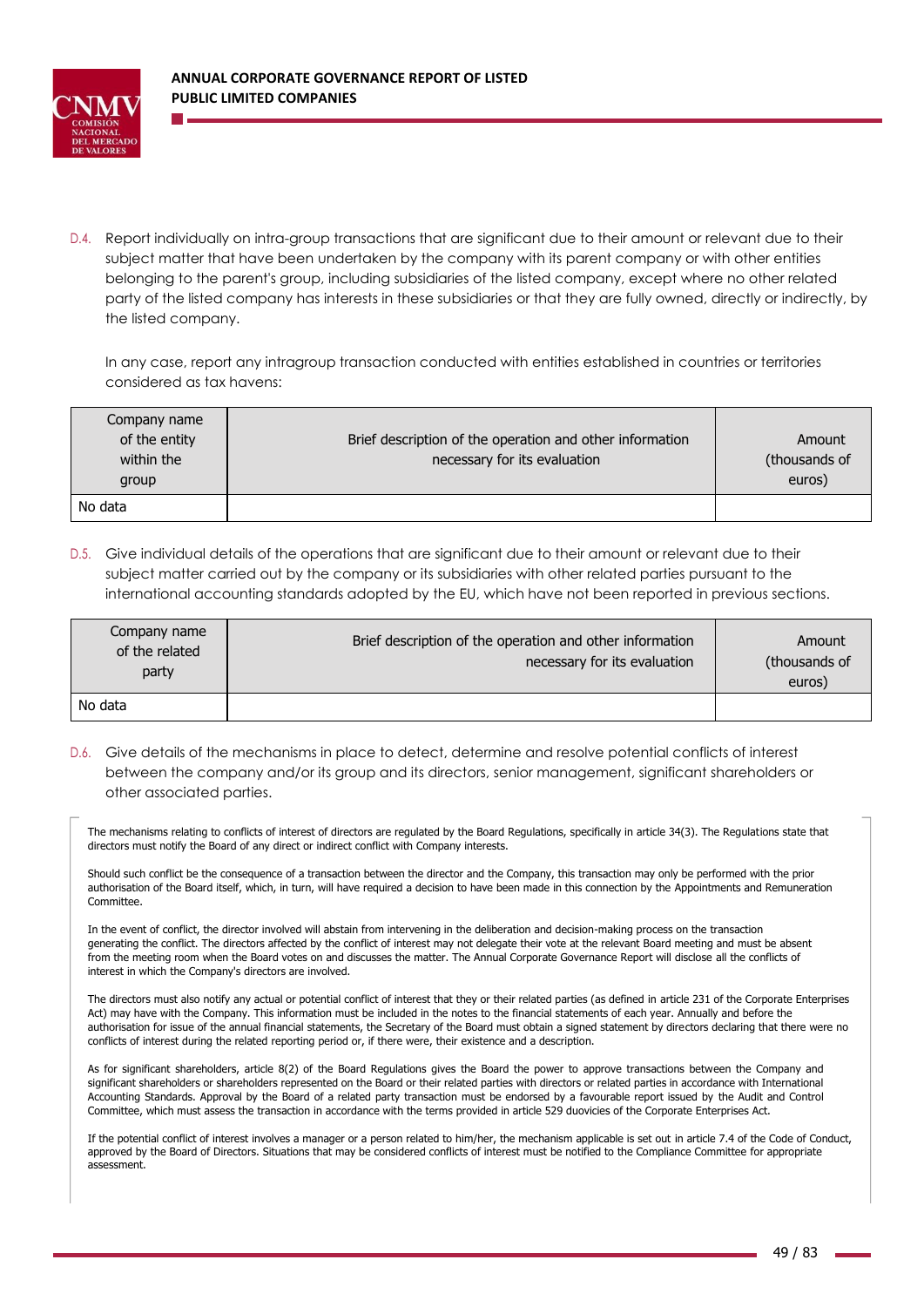

In 2021, a new procedure was implemented whereby each year all the Group's senior and middle managers must fill out a questionnaire containing questions regarding the existence of conflicts of interest. The aim is to request that this questionnaire be filled out annually.

D.7. Indicate whether the company is controlled by another entity in the meaning of Article 42 of the Commercial Code, whether listed or not, and whether it has, directly or through any of its subsidiaries, business relationships with said entity or any of its subsidiaries (other than the listed company) or carries out activities related to those of any of them.

|                          | Yes |
|--------------------------|-----|
| $\lceil \sqrt{ } \rceil$ | No  |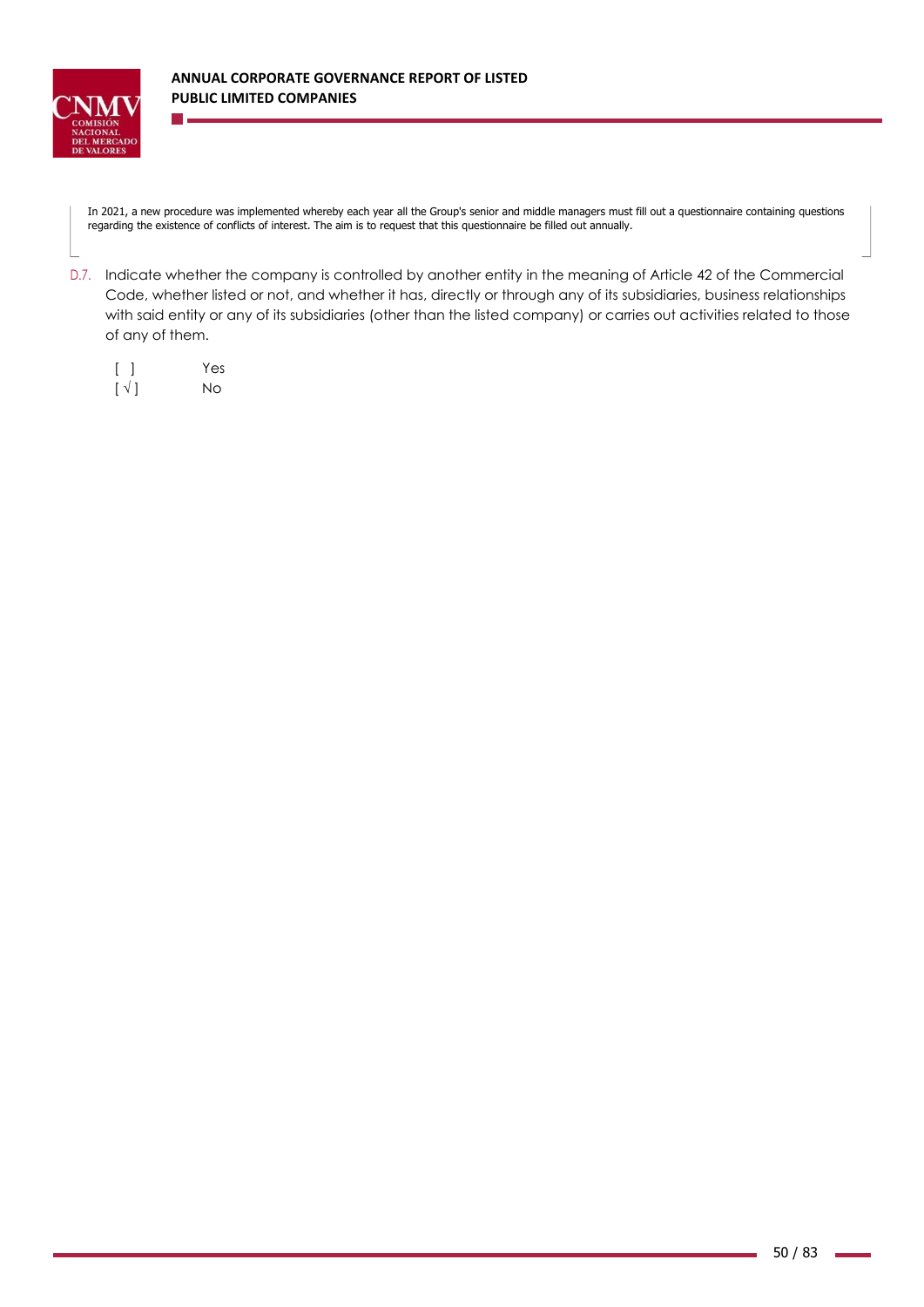

#### **E. RISK MANAGEMENT AND CONTROL SYSTEMS**

# E.1. Explain the scope of the company's financial and non-financial risk management and control system, including tax risk.

The Atresmedia Group's corporate risk management and control system is reviewed and updated regularly in response to how the Group's businesses perform, to risks that actually materialise, to changes in laws, and to how the organisation itself changes and evolves.

Atresmedia's Risk Management and Control System, which is under the ultimate oversight of the Board, is a tool that assists Management in its decision-making processes. It also to address risk effectively by identifying and implementing controls and action plans targeting the risks considered; this enhances the ability to create value and minimises the impact of any risk that actually materialise.

Risk analysis and control touches on all the Group's activities and involves all our organisational units. This means that risk management is a corporate system in which the entire organisation is on alert. The system is headed and overseen by the Board, yet some of its functions are delegated to the Audit and Control Committee. Risk management also brings into play the coordinating role of the Compliance Committee, and support from the Legal Affairs, Internal Audit and Finance.

The main aim of the Risk Management and Control System is to identify risks, perform frequent assessments and define and apply specific control procedures to mitigate such risks.

The system's specific objectives are:

1) ensure consistency and uniformity when specifying, identifying and measuring risks in all the Group's businesses;

2) apply suitable controls in accordance with a testing schedule, measure their effectiveness and document the outcome;

3) continuously improve the system by evaluating controls and identifying new potential risks on a scheduled basis. The controls required for the new risks are then specified and implemented;

4) define and communicate policies, protocols and procedures to Group business units, while offering users guidelines issued by the Group's control and governing bodies;

5) comply with laws, regulations and standards applicable to the Group's activities.

Based on the general objectives defined for Atresmedia's Risk Management and Control System, the system's key components are:

i. Setting targets: annually reviewing and setting new targets for the Group and for each of its business units, as well as an acceptable risk level, based on the Group's overall strategy and on internal and external events.

ii. Internal control environment: re-assessing the risk system regularly to verify, on the one hand, the manner in which Group employees perceive risks, and checking the efficiency and functioning of the controls that mitigate the risks and the implementation of action plans and, on the other hand, reviewing the procedural environment. An assessment is performed of the effectiveness and design of the controls implemented in order to put into place new controls or mitigate impacts. The risks are frequently re-assessed to verify that they are effectively controlled.

iii. Compliance: the Atresmedia Group has created a Compliance System that ensures compliance with all applicable laws, regulations and standards, both internal (policies, protocols and procedures) and external. The System supervises compliance with such regulations through specific controls. It periodically assesses the publication of new regulations or regulatory changes that may affect one or more of the Group's businesses and their impact, and puts in place controls - where necessary, new controls will be added - to ensure compliance.

iv. Processes: the main processes and sub-processes of the different businesses of the Atresmedia Group are specified to identify the risks having the greatest impact on each business process, the existing controls, and the improvement requirements for each of the processes and subprocesses.

v. Organisation: risks and controls affecting the entire Group are specified, as well as risks and controls that affect only certain organisational units. The heads of each organisational unit monitor the risks and controls specific to their organisation.

With regard to tax risks, aside from the controls inherent in the Risk Management and Control System, in 2015, a Corporate Tax Policy was approved by the Board of Directors, subject to review and approval of the Compliance Committee and of the Audit and Control Committee, which regulates the basic principles that govern Atresmedia's corporate tax policy, as well as best practices applied to tax matters. These practices consist of compliance with all applicable regulations, collaboration with the tax authorities when required, and avoiding opaque structures and transactions or use of tax havens. In 2021, the Board of Directors amended the General risk policy to define the Group's overall risk management framework and reflect the integration of ESG risks into the risk map.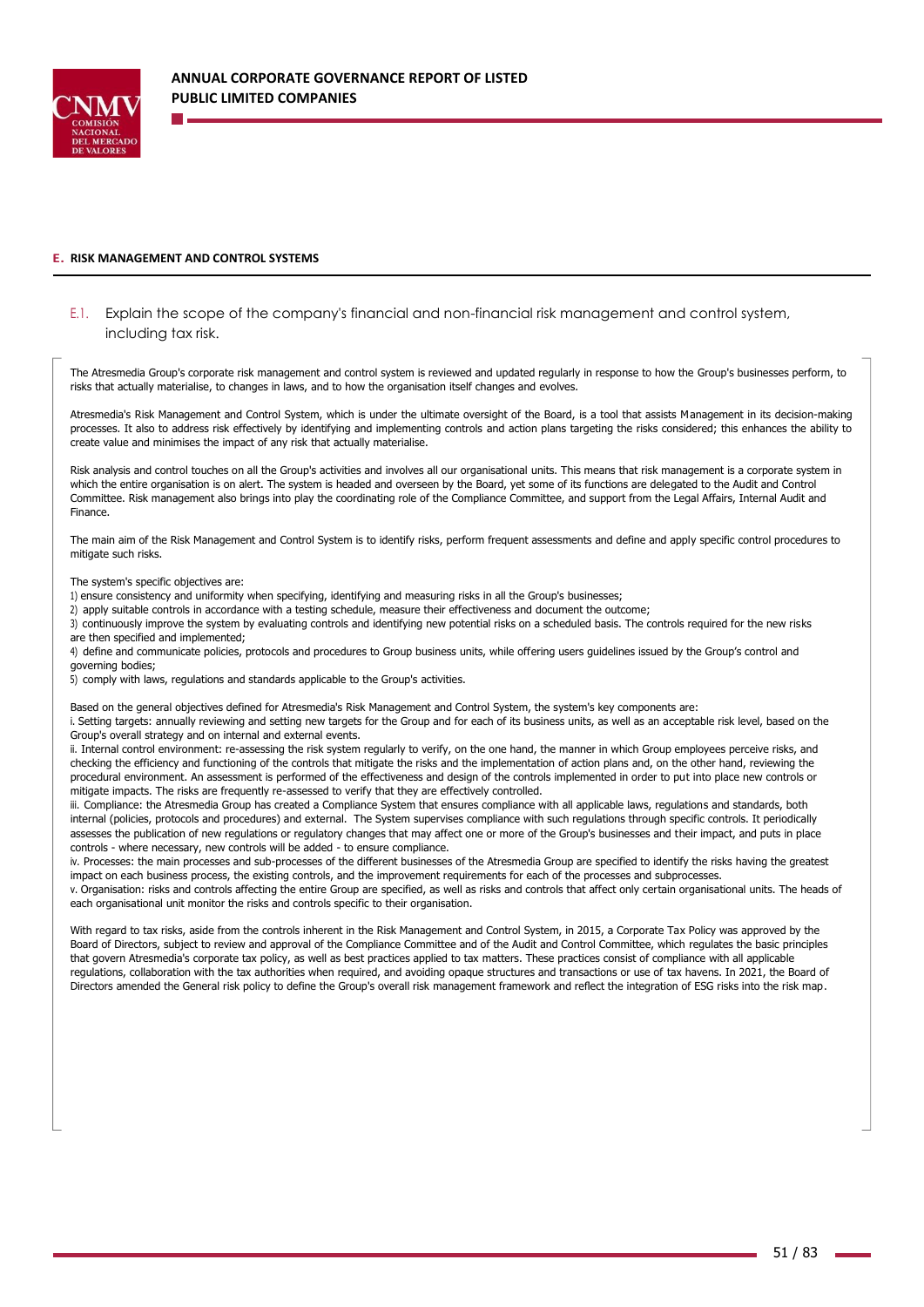

E.2. Identify the bodies within the company responsible for preparing and executing the financial and nonfinancial risk management and control system, including tax risk.

The Risk Management and Control System is a corporate system in which the whole of the Atresmedia Group participates, with different levels of responsibility and participation. Through control assessments, all organisational and business units are actively involved in the System.

Atresmedia's key responsibilities relating to the risk management and control system are: BUSINESS UNITS AND CORPORATE UNITS

- Responsible for controls, assessment and oversight.
- Must comply with external and internal laws, regulations, codes and standards (policies, standards and procedures).

#### FINANCE DEPARTMENT

- Responsible for most financial controls and for the system of internal control over financial reporting (ICFR)
- Compliance with policies and standards relating to budgets, financial statements, accounting and financial reporting
- Responsible for controls over tax risks.

LEGAL AFFAIRS/OFFICE OF THE SECRETARY TO THE BOARD

#### - Responsible for the compliance and corporate governance controls

#### INTERNAL AUDIT

- Coordinates and manages the risk management and control system.
- Regularly reviews identified risks and coordinates their assessment by the relevant officers.
- Designs policies and procedures and identifies the need for new controls.
- Verifies application of controls and reports to the Audit and Control Committee.

#### COMPLIANCE COMMITTEE

- Collegial body that oversees the Group's compliance with laws and regulations
- Responsible for overseeing the Code of Conduct, the Whistleblower Channel and the Internal Code of Conduct on the Securities Market
- Chaired by a qualified and independent professional

#### COMPLIANCE OFFICER

- Responsible for implementing and monitoring the Group's crime prevention compliance system.
- Responsible for providing advice to managers and directors on all issues that could have criminal consequences.

#### AUDIT AND CONTROL COMMITTEE

- The Audit and Control Committee oversees the functioning of the system, the assessment of new risks, and the information to be disclosed in annual and halfyearly financial statements on the Corporate Risk and Control Model.

- The Audit and Control Committee is also the body responsible for reporting to the Board on the risk management and control system

BOARD OF DIRECTORS

- Management and ultimate responsibility for the Corporate Risk and Controls System

- Approves or alters action plans, sets in motion new measures to be implemented and oversees assessment of risks
- E.3. Indicate the main financial and non-financial risks, including tax risks, as well as those deriving from corruption (with the scope of these risks as set out in Royal Decree Law 18/2017), to the extent that these are significant and may affect the achievement of business objectives.

Atresmedia has a complete risk map that enables all risks to be identified, both from the surroundings, and those relating to the activity and business performed and others specific to the Company.

The system covers all risks:

- External (from external factors) and internal (inherent to the business);

- Financial and non-financial (strategic, operational, IT, legal, social, environmental, reputational and data protection).

It also establishes, where applicable, the regulations for each and the controls and procedures that prevent and/or reduce the possibility of materialisation of these risks. The entire prevention and response mechanism is reflected in Atresmedia's risk map.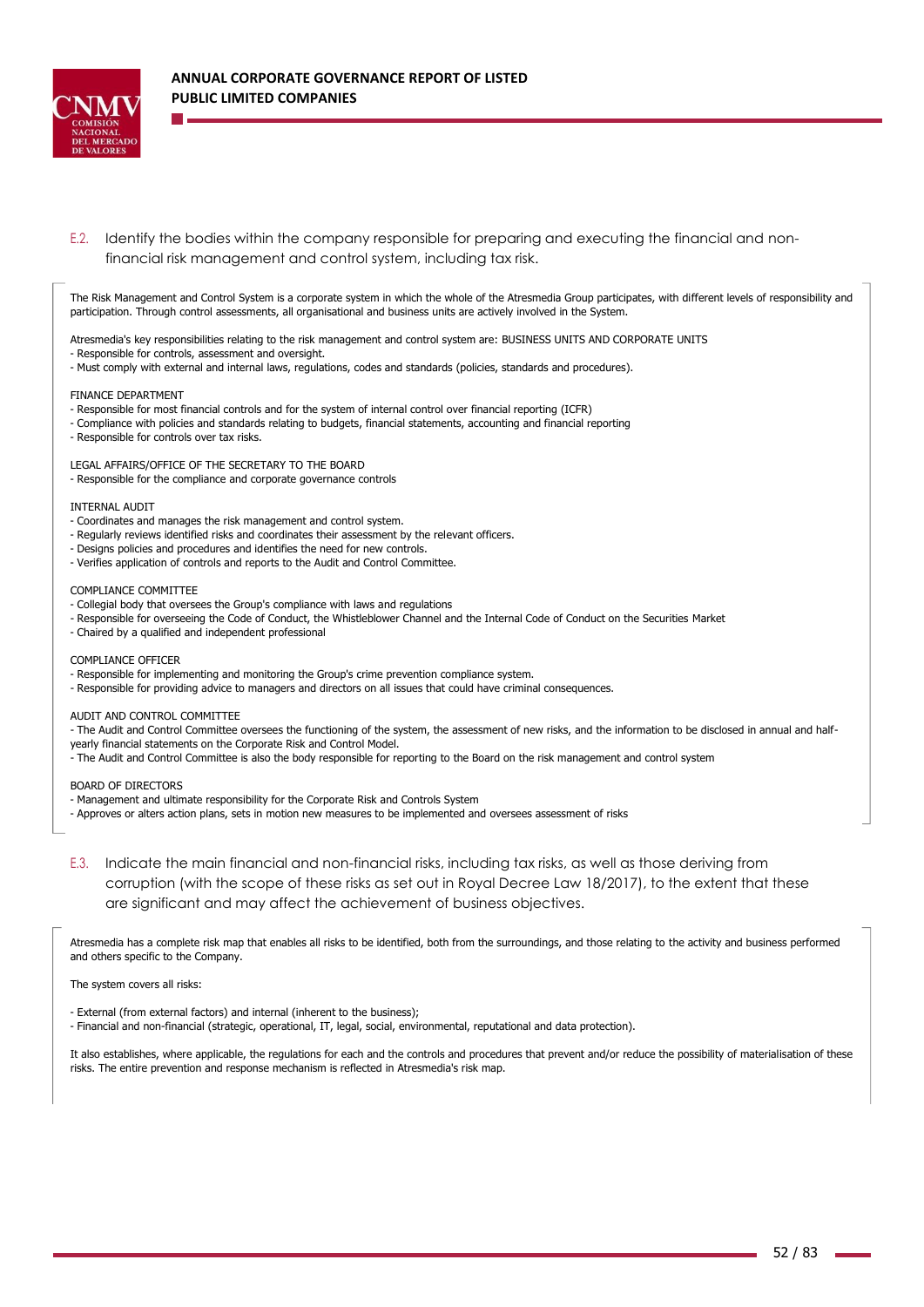

(Continued in the Appendix to this report).

### E.4. Indicate whether the entity has risk tolerance levels, including for tax risk.

Atresmedia has set a risk tolerance level within the Risk Management and Control System in each business, based on two main criteria: process potentially affected by the risk;

level of affected operations/performance.

The system regularly assesses the extent to which specified processes and organisations are exposed to identified risks. Risks are assessed on the following basis:

- Inherent risk: the risk that exists in the absence of any action to modify its probability or impact.

- Residual risk: the risk that remains even after adoption and implementation of a response to that risk.

We then assess all risks on the basis of estimated impact probability, having regard to two criteria:

Impact: categorised on the basis of the economic impact that materialisation of the risk would have on business performance or continuity. There are different scales for measuring the impact.

Probability: we assess the likelihood that the risk will materialise independently of whether or not controls are adequate and reduce the risk to acceptable levels. Different risk materialisation probability assessment scales are put in place; probability is assessed using a number of criteria that determine the probability of occurrence of each of risk type.

Based on our regularly reviewed risk assessment criteria, risks are classified using risk matrices based on their classification by impact and probability.

The risk assessment process goes through the following stages:

- 1) Determining the level of risk tolerance. The level is determined for each risk.
- 2) Assessing the level of risk exposure. The level depends on whether the risk is residual or inherent. Inherent risks are those that exist in the absence of actions

to control their probability of occurrence and impact, while residual risks are those that remain even after the controls have been accounted for.

3) Assessing risk based on their impact (in view of the economic impact the risk would have were it to materialise) and probability (probability of occurrence is estimated independently of the controls).

4) Once the assessment has been completed, in the light of the results the system sets in motion an additional and exhaustive monitoring process for any risks that finally materialise or are more likely to do so.

The Atresmedia Group has created a series of response plans for the different risks identified which are taken based on the measurement of each risk model.

### E.5. Indicate which financial and non-financial risks, including tax risks, have materialised during the year.

The main risks that materialised in previous years remained in 2021, particularly those involving litigation and disputes related to:

- The Comisión nacional de los mercados y la competencia (CNMC, Spain's competition watchdog) regarding disciplinary proceedings S/DC/0617/17 Atresmedia/Mediaset. Both operators, Atresmedia and Mediaset, were fined, and barred from specified courses of conduct considered anti-competition. Atresmedia challenged the decision by filing an application for judicial review with the Administrative Chamber of Spain's National Court (Audiencia Nacional). Processing of this appeal is still in the beginning stage, with the parties presenting arguments.

In keeping with maximum prudence Atresmedia amended its commercial policy and the conduct that led to the CNMC proceedings before the appeal was processed. As a result, its commercial activity is now fully in line with the CNMC's appealed ruling.

- Criminal proceedings relating to SGAE, Spain's collective rights management entity for music and audiovisual IP. In 2020, Central Examining Court 2 of the National Court decided to investigate Atresmedia in the same proceedings of 2017 against certain natural and legal persons for alleged criminal activities that could include alleged business corruption as provided for and punishable in article 286 bis of the Criminal Code. There were significant developments in 2021 in relation to this judicial proceeding worth highlighting.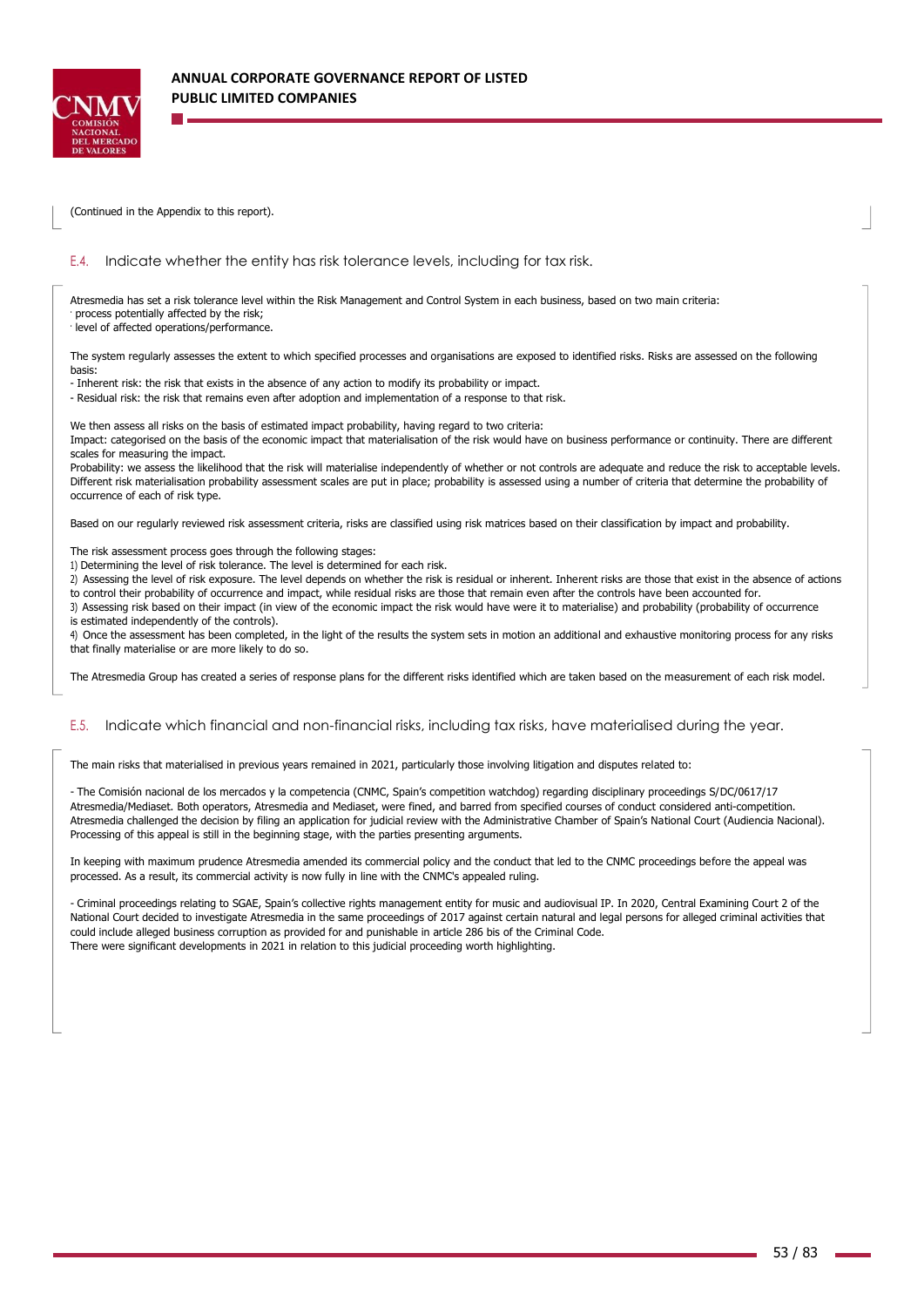

E.6. Explain the response and oversight plans for the company's main risks, including tax risks, as well as the procedures followed by the company in order to ensure that the Board of Directors responds to any new challenges that arise.

The Atresmedia Group has created a series of response plans for the different risks identified.

Risks that materialise or are more likely to materialise are covered by an additional exhaustive monitoring process by the management of the organisational or business unit and by the senior management of the Group. Existing alerts are monitored to identify any threat that might raise the criticality of identified risks. There is a specific action plan for each risk that materialised to reduce the potential impact on the Company's activity or business.

Responses to existing risks are generally classified into four areas:

- Avoid

- Accept

- Reduce

- Share

Based on the analysis of the risk response adopted, and on the degrees of materialisation of the risks arising, action plans are implemented that define the measures to be taken based on the scenario envisaged when the risk materialises. Action plans are undertaken by the Group's business areas, and the entire organisation is involved in managing the risks faced by the Group.

These scenarios emerge from a range of forecasts in the following domains:

- Regulatory environment
- Competition
- Advertising market
- Technology
- Business
- Trends among communities and users

- Wider economic environment

We have in place a range of operational and supervisory committees to create alerts and support close interdepartmental communication so as to identify risks promptly and create action plans immediately when more than one organisational area is affected.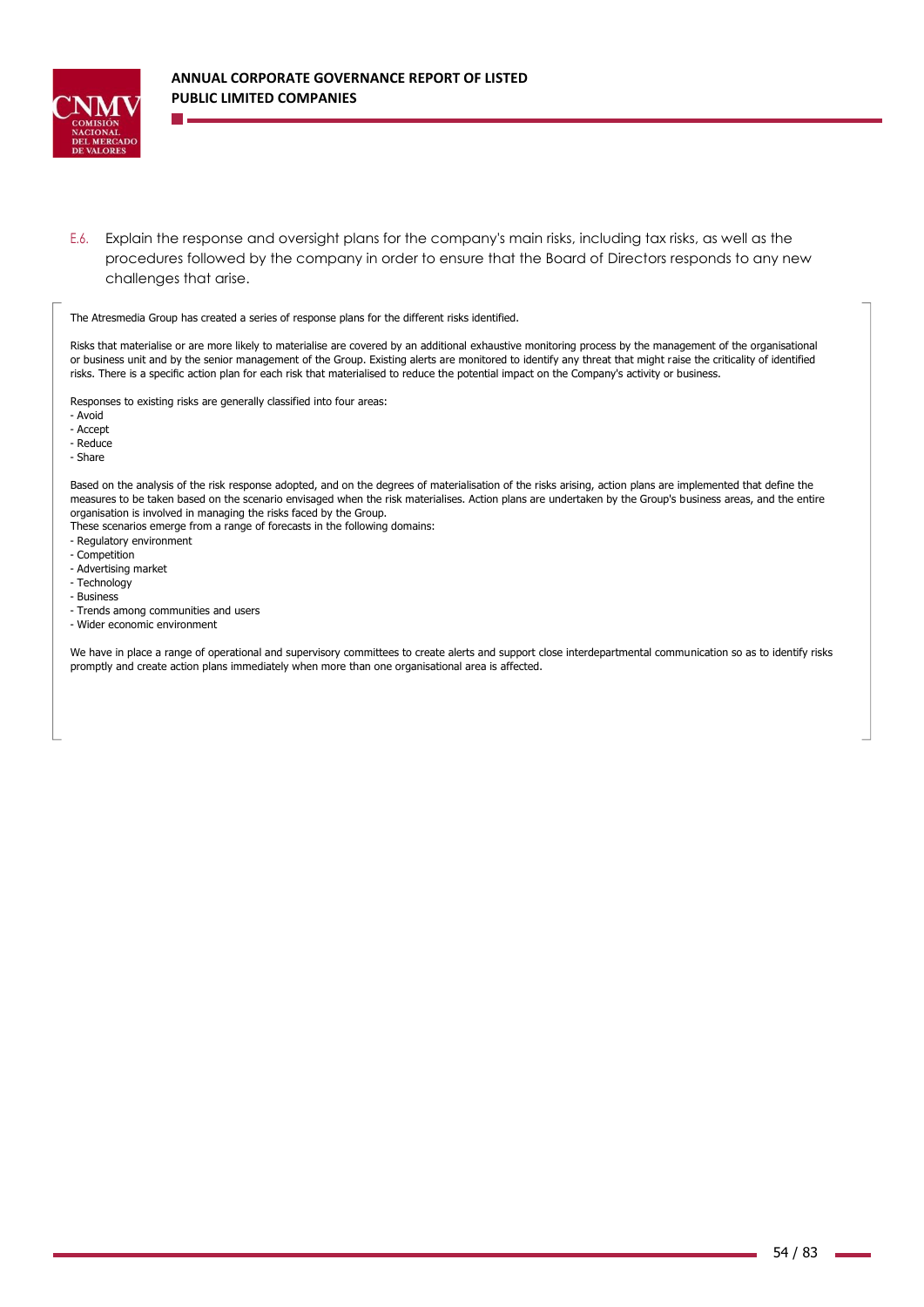

#### **F. INTERNAL RISK MANAGEMENT AND CONTROL SYSTEMS RELATING TO THE PROCESS OF PUBLISHING FINANCIAL INFORMATION (ICFR)**

Describe the mechanisms forming your company's Internal Control over Financial Reporting (ICFR) system.

#### F.1. **The entity's control environment.**

Report on at least the following, describing their principal features:

F.1.1 The bodies and/or departments that are responsible for: (i) the existence and maintenance of an adequate and effective ICFR system; (ii) its implementation; and (iii) its supervision.

Atresmedia's internal control system is applied uniformly throughout the entire organisation and encompasses a duly documented normative environment.

The body responsible for the supervision of the Internal Control over Financial Reporting (ICFR) system is the Audit and Control Committee, which has the support of the Internal Audit and Process Control Division and the Finance Department for implementation and maintenance.

In 2012, new Board Regulations were approved to adapt their content to the legal reforms in relation to the powers, duties and functioning of Board Committees. In 2016, amendment of the Regulations was approved, specifically, articles 22 and 23, to adapt them to the modification of article 529 quaterdecies of the Corporate Enterprises Act, which entered into force in June 2016, introduced by Ley 22/2015, Spain's statute on account auditing.

The scheme of powers, duties and structure of the Audit and Control Committee in relation to ICFR was updated. Specifically, the Audit and Control Committee's powers and duties in respect of ICFR include:

- Supervising the integrity, preparation and presentation of the regulated financial reporting relating to the Company and, where appropriate, to the Group, reviewing compliance with regulatory requirements, adequate definition of the consolidation scope and correct application of accounting policies. - Supervising, on a regular basis, the internal control and risk management systems, in order that the main risks are adequately identified, managed and notified, discussing with the auditor or audit firm any significant weaknesses of the risk control system detected in the course of the audit.

- Overseeing the independence and effectiveness of the internal audit function; proposing the selection, appointment, re-election and removal of the chief audit executive, and the estimate for that service; receiving regulation information on its activities; and verifying whether senior management has taken into account the conclusions and recommendations of its reports.

- Establishing and supervising a mechanism that allows employees to report confidentially and, if appropriate, anonymously, any irregularities with important consequences, especially those of a financial or accounting nature, that they observe in the company (whistleblowing channel).

In addition, the Compliance Committee assumes, among other functions, that of providing support and coordination in conjunction with Internal Audit and Process Control in the monitoring and supervision of Internal Control over Financial Reporting (ICFR) rules, enforcing the Code of Conduct and monitoring of the functioning of the Whistleblowing Channel.

The Finance Department is responsible for implementing ICFR through the Accounting and Consolidation, Billing, and Management and Administration Control areas. These areas use information from other areas and management systems, and must ensure correct transfer of information among different management systems and adequate accounting record entry in the financial management system (SAP).

Likewise, the Investor Relations area specifically ensures that all information sent to the markets and to investors is clear and understandable and coincides despite differences of presentation - with the financial information in the related financial statements.

Internal Audit and Process Digitalisation works with the Financial Department on supervising the correct functioning of ICFR and on defining and implementing the controls required to ensure and guarantee the reliability of the information.

To implement this entire model, numerous controls have been defined in Atresmedia's Risk Management and Control System relating to system of Internal Control over Financial Reporting (ICFR), which are regularly assessed by the pertinent organisational areas.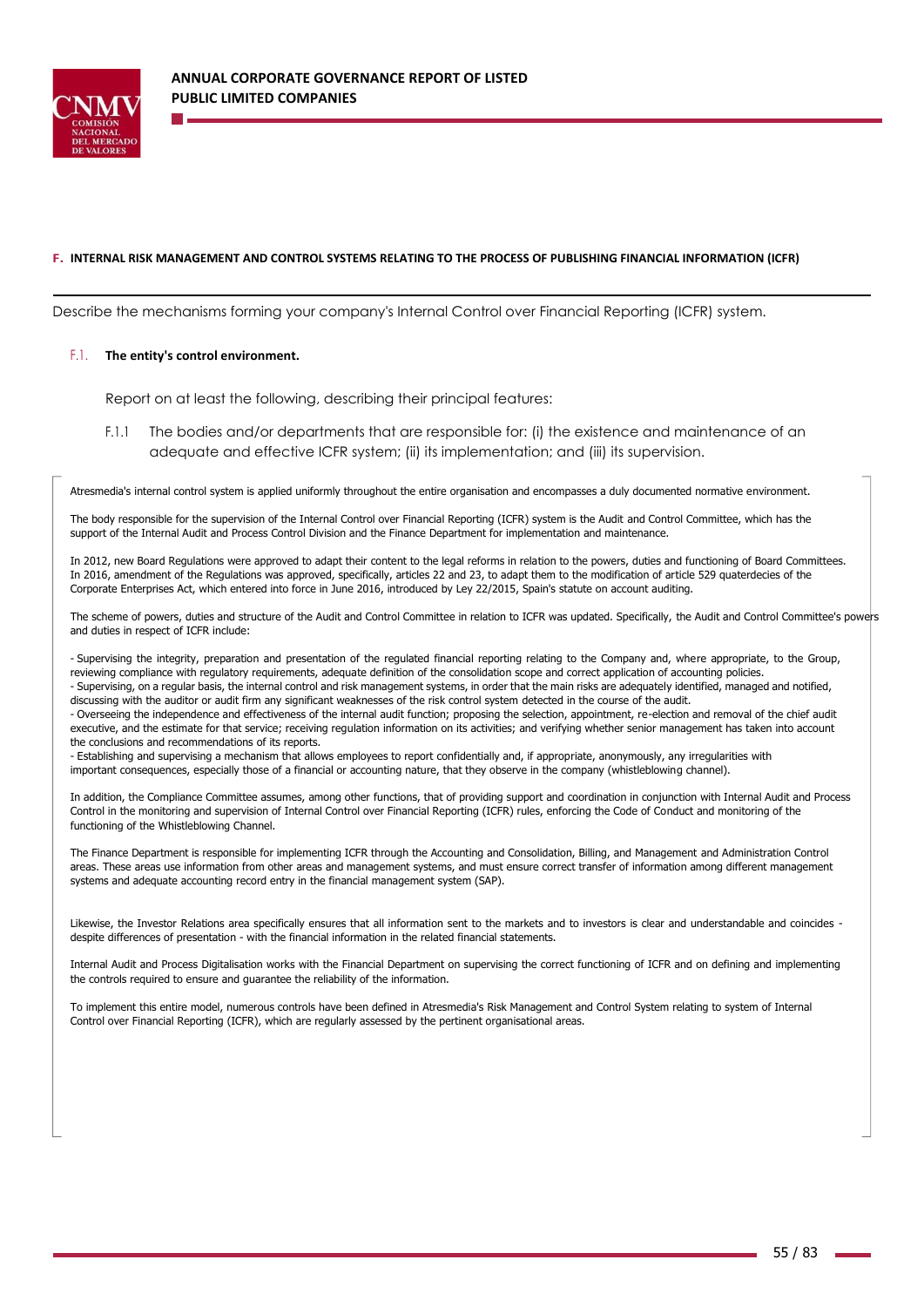

- F.1.2 Indicate whether the following exist, especially in relation to the drawing up of financial information:
- · Departments and/or mechanisms in charge of: the design and review of the organisational structure; (ii) clear definition of lines of responsibility and authority with an appropriate distribution of tasks and functions; and (iii) ensuring that adequate procedures exist for their proper dissemination throughout the entity.

The organisational structure of the Atresmedia Group is proposed by the CEO when it affects the first executive level, and is approved by the Appointments and Remuneration Committee.

General managers and the heads of each organisational unit/business unit define the organisation of the remaining executive levels and resources of each unit, in coordination with the Group's Corporate Management (Human Resources area).

The lines of authority of the Atresmedia Group in the different processes for the preparation of financial reporting are shown in the organisation chart of the Group, as are the different organisational areas/business units.

The main responsibility for financial reporting rests with the Finance Department of the media Group, which is structured as follows:

- Accounting, Administration and Consolidation
- Management Control
- Cash Management, Billing and Collections
- Investor Relations

The Internal Audit and Legal Affairs areas are responsible for defining the main processes, protocols and procedural steps at the Atresmedia Group, and for notifying them, subject to the supervision and approval of the Compliance Committee, to the whole organisation for compliance.

The organisational changes and, where appropriate, new employee recruitments at top executive level are notified by Corporate Management to the whole organisation through specific email notices.

Code of conduct, the body approving this, degree of dissemination and instruction, principles and values covered (stating whether there is specific mention of record keeping and preparation of financial information), body charged with analysing breaches and proposing corrective actions and sanctions.

The Code of Conduct is one of the rules comprising the Group's Corporate Governance System. It was approved by the Board, after review by the Compliance Committee and the Audit and Control Committee. The Board of Directors is responsible for directing and supervising all matters related to effective compliance with this code, as well as for the obligation to adopt and implement the measures that may be necessary to align the Code with the rest of the regulatory and procedural elements of corporate governance, with which it shares the same values and objectives.

The Code of Conduct contains the general guidelines that should be followed by all Atresmedia employees relating to basic principles of behaviour, relations with and between employees, internal control and prevention of fraud and commitment to the market, the Company and the community.

With respect to the preparation and publication of financial reporting, article 7.4.3 of the Code of Conduct stipulates Atresmedia's undertaking to provide information transparency, understood as a commitment to transmit reliable information to markets and to the Company, which enables them to form a true and fair view of its activities, strategy and economic, social and environmental performance. Likewise, it is bound to immediately communicate any information that is relevant for investors using the channels established by the CNMV.

This regulation stipulates that Atresmedia's employees must report the information in a true, complete and understandable manner. In no case will they knowingly provide incorrect, untrue or inaccurate information that may mislead the person receiving it. Likewise, the Code of Conduct includes the obligation to reflect all Atresmedia transactions clearly and accurately in the Company's accounting records. Specifically, all accounts must be correctly reflected in these records, together with the transactions performed and all the expenses incurred. In general, the Code stipulates that Atresmedia's employees will abstain from any practice could jeopardise the clarity and accuracy of the transactions reflected in Atresmedia's records, and the Company will take special care in terms of the reliability of the information entered into Atresmedia's IT systems.

Likewise, in article 7.4 on Transparency and Confidentiality, it is stated that the obligations and rigour in the processing of personal and business data constitutes necessary support to obtain a climate of mutual trust through the adequate protection and safekeeping of the information held and the permanent commitment to inform customers, employees and external partners, the market and the Company in a complete, objective and true manner. It also states that the deliberate falsification, manipulation or use of false information constitutes fraud.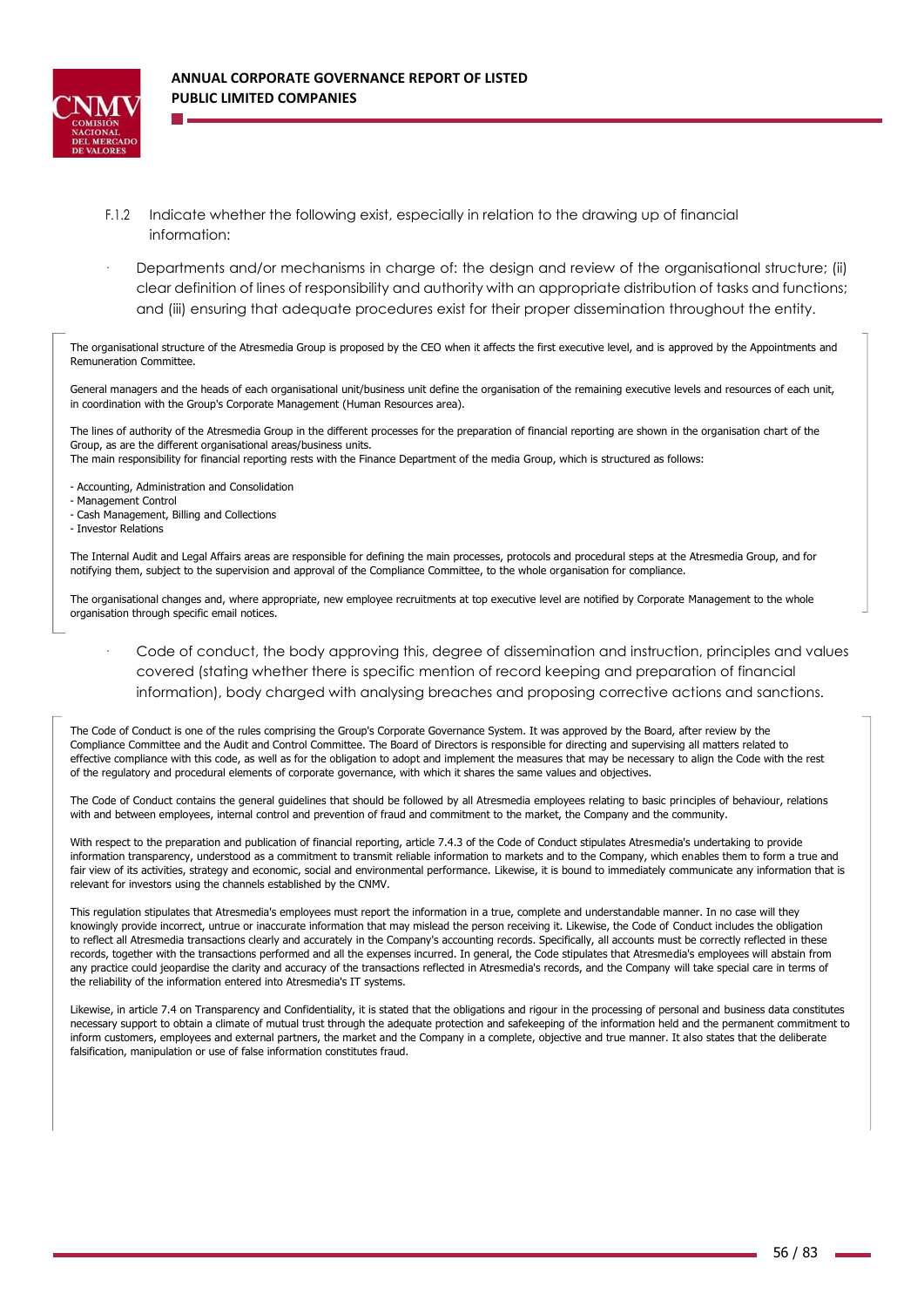

The ultimate responsibility with regard to the interpretation and application of the Code of Conduct rests with the Compliance Committee. This Committee is, inter alia, responsible for managing and supervising compliance, for supporting Internal Audit in the management of the Internal Control over Financial Reporting (ICFR) system, and for coordinating management of the specific communication channel that was implemented at Atresmedia to receive the communications of employees in the areas relating to the effective and correct comprehensive application of all these regulations within the Group and third parties: Whistleblowing Channel.

Whistleblowing Channel. In the hierarchy, the Compliance Committee is accountable to the Board of Directors, although some information is submitted to the Audit and Control Committee (for the matters that specifically relate to this Committee) or to the Chief Executive Officer (for matters related with management).

The duties of the Chief Compliance Officer, appointed by the Board of Directors on the recommendation of the Audit and Control Committee, include monitoring and controlling the effectiveness of the rules contained in the Code of Conduct, and proposing potential areas of improvement where new risks are detected.

Atresmedia Group's Code of Conduct is communicated to all new Group employees through a specific notification, in which all the main aspects and the obligations that must be met by all the Group employees in relation to the Code and to other rules and regulations, and the compliance and criminal prevention model tools, are outlined and explained. Employees are also duly informed of any developments affecting the model.

The Code of Conduct is also published on the corporate website: [www.atresmediacorporacion.com,](http://www.atresmediacorporacion.com/) and on the Group Intranet within the Compliance and Control section, so that it is available for reference at any time to Group employees and related parties.

· • Whistleblower channel allowing notifications to the audit committee of irregularities of a financial and accounting nature, in addition to potential breaches of the code of conduct and unlawful activities undertaken in the organisation, indicating whether this channel is confidential.

Atresmedia Group has a Whistleblowing Channel that enables all Group employees to report, easily and confidentially and, where appropriate, anonymously any action which they believe to be inappropriate in the light of the Code of Conduct or any other applicable laws, regulations or standards.

The Whistleblowing Channel can also be used if irregularities are detected in financial reporting processes or significant weaknesses come to light in the Internal Control over Financial Reporting (ICFR) system, or to report discrimination or workplace or sexual harassment or any other form of conduct that is illegal or otherwise contrary to the policies and values of Atresmedia.

In 2020, the Audit and Control Committee decided to change the channel and adapt it to the recommendations of the Good Governance Code of Listed Companies after it the revision approved during the year. In the first quarter of 2021, a form was included on the corporate website [www.atresmediacorporacion.com, fo](http://www.atresmediacorporacion.com/)r anonymous reporting, with which employees (of any Group company) and any external party (e.g. suppliers, customers, collaborators) can easily and anonymously lodge any complaint or submit any query related to the compliance and criminal prevention model and any matters covered by it (e.g. ICFR, workplace or sexual harassment).

The Compliance Committee is the collegial body responsible for managing the channel.

- The Chief Compliance Officer and Chairman of the Compliance Committee, who is a duly qualified professional, with professional experience and prestige, and independent from the Group's hierarchical and executive structure. This position is currently held by Pedro Ramón y Cajal Agüeras. - Head of Corporate Affairs

- Chief Financial Officer

- Director of Internal Audit and Process Digitalisation
- Head of Legal Affairs and Chief Compliance Officer

- Head of Regulatory Affairs and Institutional Relations

The Whistleblowing Channel is monitored on an operational basis by the Chief Compliance Officer and by the Compliance Officer on a joint basis.

The Compliance Committee must report regularly to the Audit and Control Committee on issues identified and investigated by means of the Whistleblowing Channel.

· Training and periodic refresher programmes for staff involved in the preparation and revision of financial information, as well as assessment of the ICFR (Internal Control System for Financial Information), that covers at least accounting rules, audits, internal control and risk management.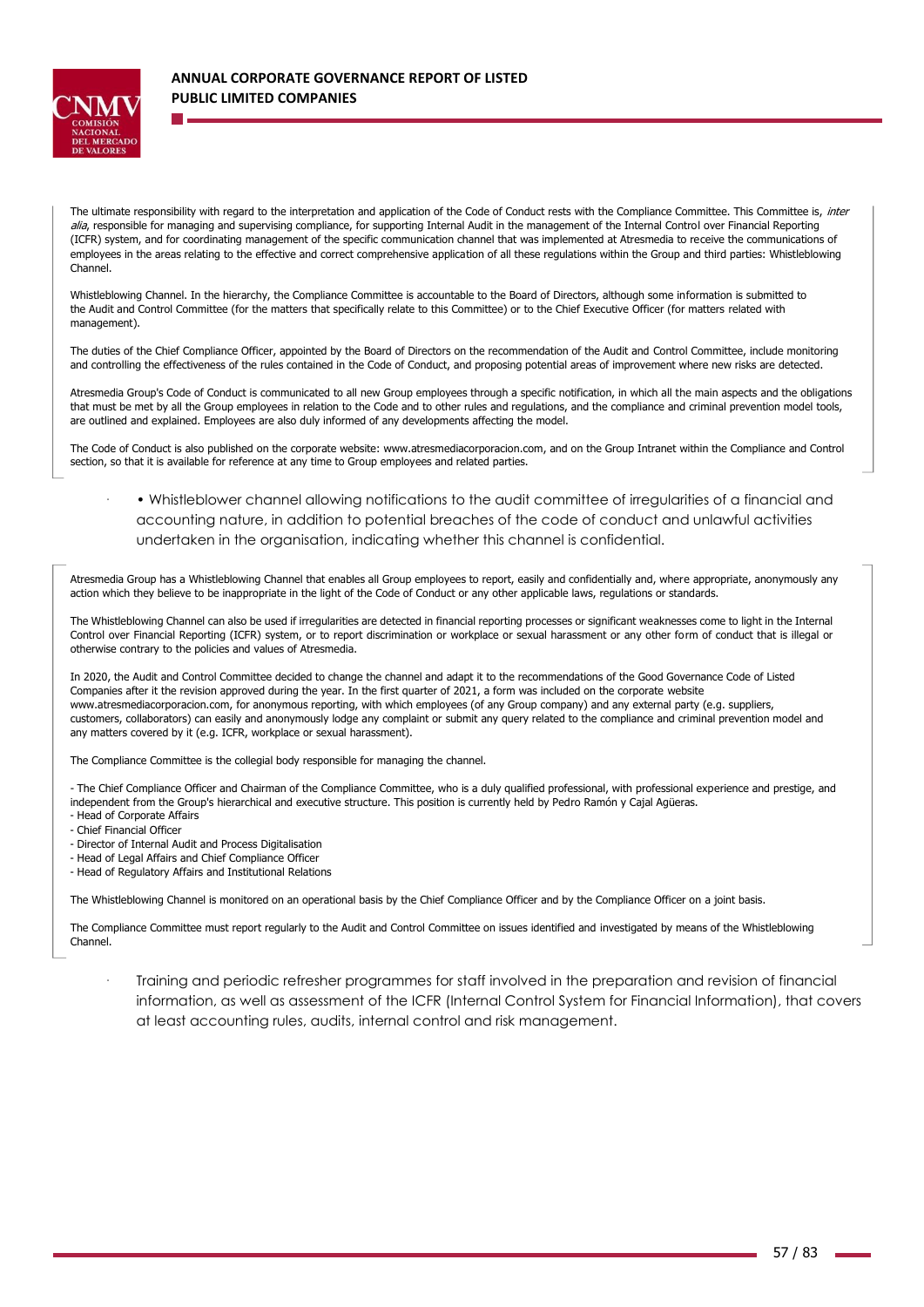

The Atresmedia Group regularly provides the employees involved in the preparation and review income reporting with the necessary training for the proper

performance of their duties through a series of training schemes designed for this purpose.

All employee training plans are integrated within the Atresmedia Group's Training Plan, which is prepared and reviewed annually by Human Resources, based on the general training objectives defined at Group level by each organisational area/business unit, depending on the specific training requests and needs identified. The training plan is updated annually and tailored to the specific needs of the various corporate areas and those identified by the Training area.

On an annual basis the Finance Department staff members in charge of income and ICFR assessment undertake fresh training in accounting practices and standards, new developments in tax regulations, and risks and controls. Specialised courses are run on the new financial reporting rules in application of IFRS.

Regular communication and refresher actions are carried out facing all employees on new developments and matters of interest in connection with the Risk Management and Control System and the Compliance and Crime Prevention Model.

#### F.2. **Assessment of risks in financial reporting.**

Report on at least the following:

- F.2.1 The main characteristics of the risk identification process, including risks of error and fraud, as regards:
- Whether the process exists and is documented.

The Atresmedia Group has in place a risk identification system and a system of related controls throughout the entire process of financial information production and reporting.

The Group thus has review mechanisms in place that reduce the risk that financial information is misstated to the market. Consequently, a process does exist to identify reporting errors or fraud, but it is established with regard to each of the processes related with the Internal Control over Financial Reporting (ICFR) system.

In this regard, all the processes that may have an effect on any of the Group's financial statement items were identified, establishing a scale of impacts for the most significant items of such financial statements. The following processes have been identified as having the highest impact on ICFR:

- Advertising sales
- Outside production
- In-house production
- Billing and collections
- Procurement/payments and expenditure
- Financial management

- Reports and reporting: analysis of accounting standards and commercial and reporting rules, production of separate financial statements, consolidation

and production of consolidated financial statements - Corporate processes (HR and Information Systems)

Risks relating to financial reporting in connection with these processes have been identified, as have the controls put in place to mitigate them. Accordingly, Atresmedia has developed a risk identification system in financial reporting and a series of controls enabling these risks related with the ICFR to be mitigated.

Whether the process covers all the objectives of financial reporting, (existence and occurrence; completeness; valuation; presentation; disclosure and comparability; and rights and obligations), whether it is updated and if so how often.

Atresmedia's Internal Control over Financial Reporting (ICFR) system, with reference to risks and controls related to preparing and publishing all financial information.

Risks are assessed annually as to the following contingent errors:

- Cut-off

- Existence

- Completeness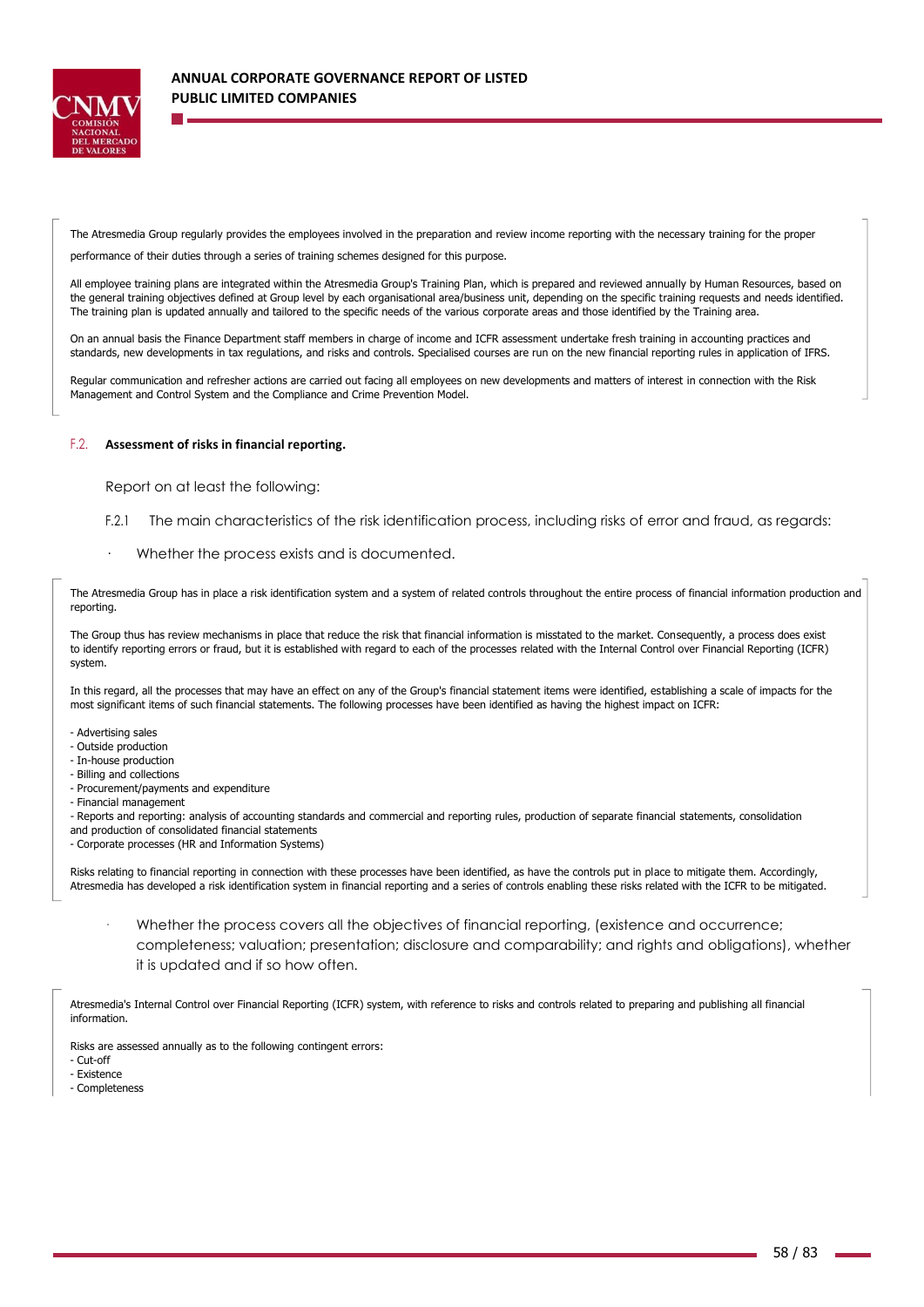

#### - Presentation

- Records

# - Validity

- Measurement

The controls identified for each of the risks related with ICFR are classified on the basis of whether they are designed identify or detect errors and fraud in income reporting. The controls are regularly assessed during the year.

To determine the significance and probability of the risk of material misstatement in financial reporting, the Atresmedia Group examines the following parameters:

- Complexity of transactions and the applicable rules and standards
- Transaction volume and quantitative significance of affected items
- Complexity of calculation

- Need to use estimates or projections

- Need to use expert judgement

- Qualitative significance of the information

The existence of a process for identifying the scope of consolidation, taking into account, among other factors, the possible existence of complex corporate structures or special purpose vehicles.

In the case of the Atresmedia consolidated group, the companies within the scope of consolidation for the consolidated financial statements of the Atresmedia Group are identified. However, a specific company identification process does not exist due to the absence of complexity in the Group's corporate organisation.

Any change in the scope of consolidation due to an investment, disposal or alteration is made known on a timely basis to the Finance Department, the Legal Affairs Department and the Internal Audit and Process Digitalisation Department. The information on the Atresmedia Group corporate structure is updated at each reporting date to assess whether any change has occurred.

In addition, in connection with shareholdings that are consolidated with the Atresmedia Group, a procedure is in place whereby account movements at Group companies are reported to the Finance Department:

- For investees controlled by Atresmedia, via the reporting and consolidation processes carried out by the Finance Department. - For investees not controlled by Atresmedia, via the reporting and information supply processes agreed by those entities with the Group's Finance Department.

· Whether the process takes into account the effects of other types of risk (operational, technological, financial, legal, tax, reputational, environmental, etc.) to the extent that they affect the financial statements.

The process for preparing financial reporting takes into account all risks related to the process in terms of completeness and accuracy of the information to the extent that all disclosures in financial statements must be complete and comply with regulations on the preparation and publication of this information.

The governing body within the company that supervises the process.

The ICFR system is supervised by the Audit and Control Committee. To perform such supervision, it has the assistance of the Compliance Committee and, in particular, of the Finance Department and of the Internal Audit and Process Digitalisation Department, which have performed the identification work and assessed the risks associated with ICFR.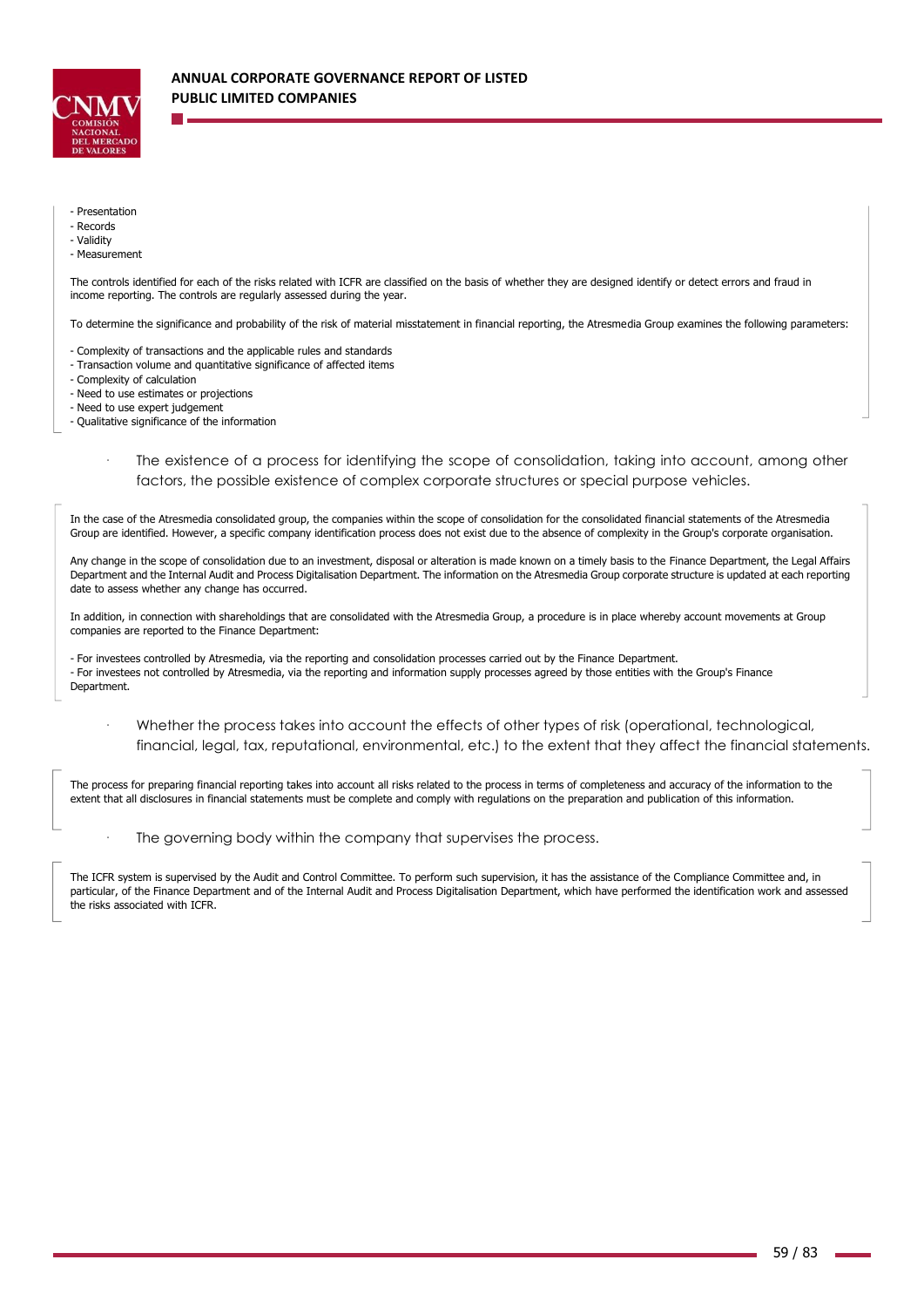

### F.3. **Control activities.**

Report on whether the company has at least the following, describing their main characteristics:

F.3.1 Review and authorisation procedures for financial information published by the stock markets and a description of the ICFR, indicating those responsible, as well as documentation describing the flow of activity and controls (including those relating to the risk of fraud) of the various types of transactions which may materially affect the financial statements, including financial closing procedures and the specific review of judgements, estimates, valuations and relevant forecasts.

Within the GRC System, a series of specific controls related to IFRS are in place and fully identified. Different people are responsible for the preparation and oversight of all financial reporting.

These controls ensure that each of the officers must perform a series of control actions that ensure the comprehensive and integrated correction of all information published at the given time. Control activities are mainly aimed at preventing, detecting, mitigating, compensating for, and correcting contingent errors or errors that have been discovered on time before the reporting and publication of the financial information.

Atresmedia Group also has a series of procedures in place for the preparation and review of the financial statements and the accounting close. The Finance Department has established a series of steps and procedures that must be complied with by the areas concerned in order to perform the accounting close and prepare the financial statements.

In addition, a series of procedures and protocols have been defined at Group level, which aim to minimise any risk related with ICFR and ensure the published information is reliable. The main related procedures and protocols are:

- Management of the procurement of goods and services
- Customer management: troubleshooting, non-performing accounts, customer blocking and unblocking
- Operation of the Procurement Committee
- Operation of the Investment Committee
- Power of attorney management
- IT Security
- Protocol for approving and filing inside information notifications and other relevant information to the CNMV
- Protocol for presenting financial results to the CNMV
- Protocol for producing online files containing Group companies' financial statements and submitting them to the Mercantile Register

The Finance Department reviews and checks each month-end accounting close before reporting it to Senior Management and the Chief Executive Officer, who review and approve the figures ahead of submission to the Executive Committee and/or the Audit and Control Committee.

On a quarterly basis, with the assistance of the Finance Department and Internal Audit and Process Digitalisation Department, the Audit and Control Committee oversees the process and sends its conclusions to the Board, which is the body responsible for approving the financial statements before disclosure to the Comisión Nacional del Mercado de Valores (CNMV, Spain's securities market regulator); this process is conducted through the Secretary of the Board of Directors.

F.3.2 Internal IT control policies and procedures (access security, control of changes, system operation, operational continuity and segregation of duties, among others) which support significant processes within the company relating to the preparation and publication of financial information.

Many of the functions that support the relevant steps in the preparation of financial information are semi-automated in the management and reporting systems mainly SAP R3 - implemented at the Group.

A range of procedures are in place to control and review all transfers of information among the Group's management systems so as to ensure suitable integration with the SAP transactional financial system. The application of the controls and the related documentary evidence are recorded in the GRC System.

On a monthly basis, all the information transfers between systems are specifically reviewed and are specifically reconciled by Finance if any incident arises in the automatic transfer of information between systems.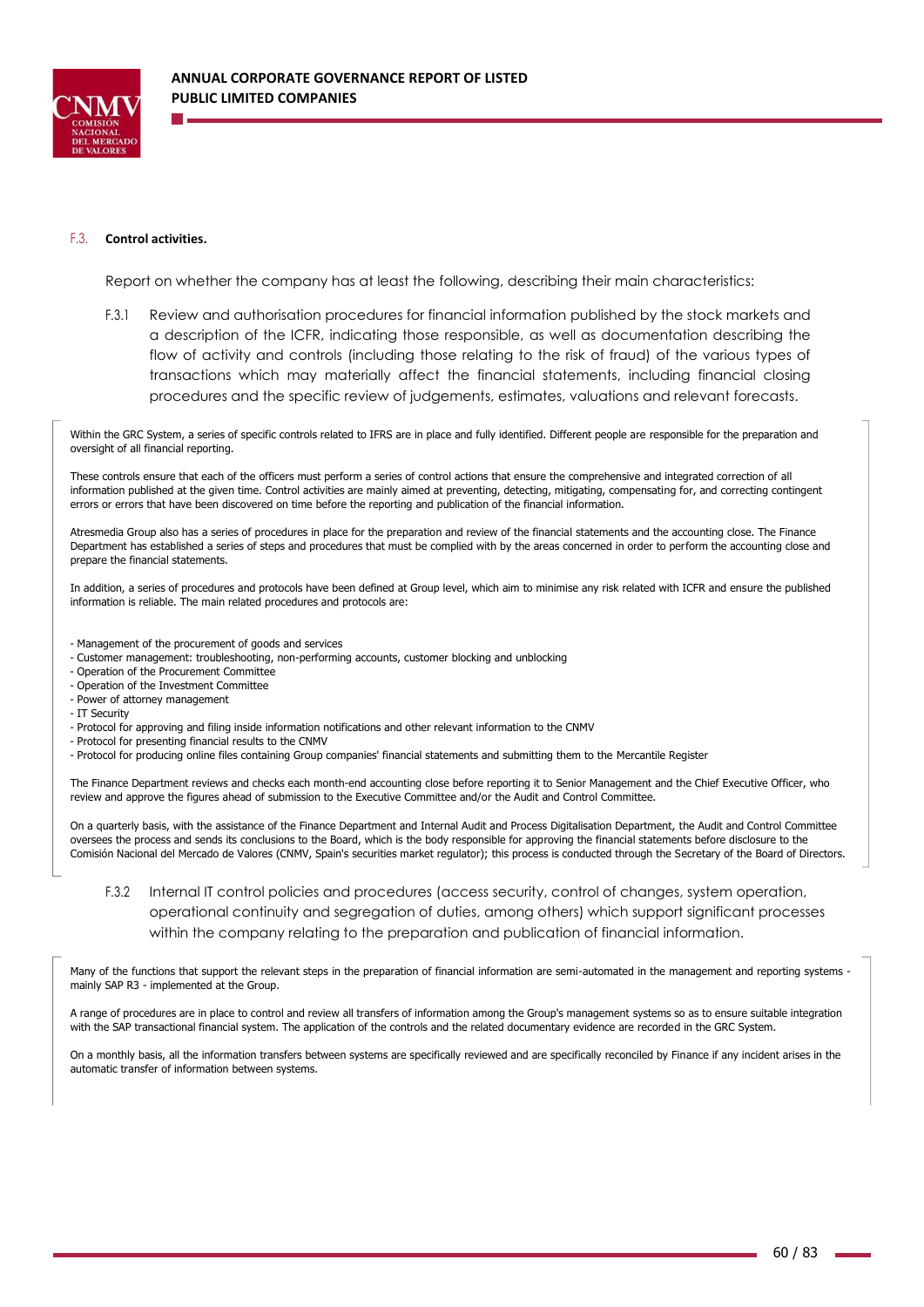

Controls have also been designed and put in place regarding access and user profiles for the IT and communication systems that have an impact on income reporting and accounting closes, which guarantee security of access to data and programs, control over changes, correct operation of changes and continuity. An IT security corporate policy exists which guarantees secure access to management and reporting systems and monitors any error and/or problem that may arise.

A policy involving Profile and segregation of functions has been defined, which is reviewed periodically by the Systems Department, the Finance Department, Internal Audit and Process Digitalisation.

F.3.3 Internal control policies and procedures for overseeing the management of activities subcontracted to third parties, as well as of those aspects of assessment, calculation or valuation entrusted to independent experts, which may materially affect financial statements.

Atresmedia Group has defined a procedure for acquiring goods and services, and a Procurement Committee, which regulates the arrangement of services with third parties. These controls ensure that independence exists with regard to the supplier engaged and that the service is arranged at market prices.

The Atresmedia Group has internal control policies and procedures in place to supervise the management of the activities outsourced to third parties.

Specifically in relation to the preparation of financial reporting, although the preparation of financial information is not outsourced, the administrative management of certain transactions reflected in the financial statements is subcontracted under a service level agreement between Atresmedia Group and a third party. The Group has several controls and oversight mechanisms in place both for daily monitoring and through specific monitoring committees of all activity performed by subcontractors. There are also protections and safeguards in place in the service level agreement signed between the two companies.

#### F.4. **Information and communication.**

Report on whether the company has at least the following, describing their main characteristics:

F.4.1 A specifically assigned function for defining and updating accounting policies (accounting policy area or department) and resolving doubts or conflicts arising from their interpretation, maintaining a free flow of information to those responsible for operations in the organisation, as well as an up-to-date accounting policy manual distributed to the business units through which the company operates.

The Audit and Control Committee is the body charged with analysing, discussing and presenting the most significant accounting policies and methods. In the Atresmedia Group, these methods are mainly related with:

- Consumption of rights and programmes
- Recognition of provisions for contingent liabilities
- Measurement of financial investments and assets
- Measurement of goodwill

Furthermore, once they are analysed for any potential specific impact on the Group, all regulatory changes relating to accounting, auditing and corporate risk management are communicated to the Audit and Control Committee by the Internal Audit and Process Digitalisation and the Finance Departments so they can affect the potential impact of any new regulation or specific rule that applies to the Group.

The external auditor, the Finance Department and the Internal Audit and Process Digitalisation Department maintain constant and smooth communication that enables any accounting, tax or other development to be analysed that may have an impact on the financial statements, as well as any potential doubts to be anticipated and dealt with regarding accounting entries arising from the interpretation of accounting policies and methods. Any new accounting standards are assessed and their impact evaluated prior to the preparation of the corresponding financial statements.

F.4.2 Mechanisms for capturing and preparing financial information in standardised formats for application and use by all units of the entity or group, and support its main financial statements and notes, as well as disclosures concerning ICFR.

Atresmedia Group has mechanisms for capturing and preparing financial information in standardised formats for application and use throughout the Group. The two main applications used for financial reporting, SAP-R3 (Accounting) and Controller (Consolidation), are used by all Group units and subsidiaries.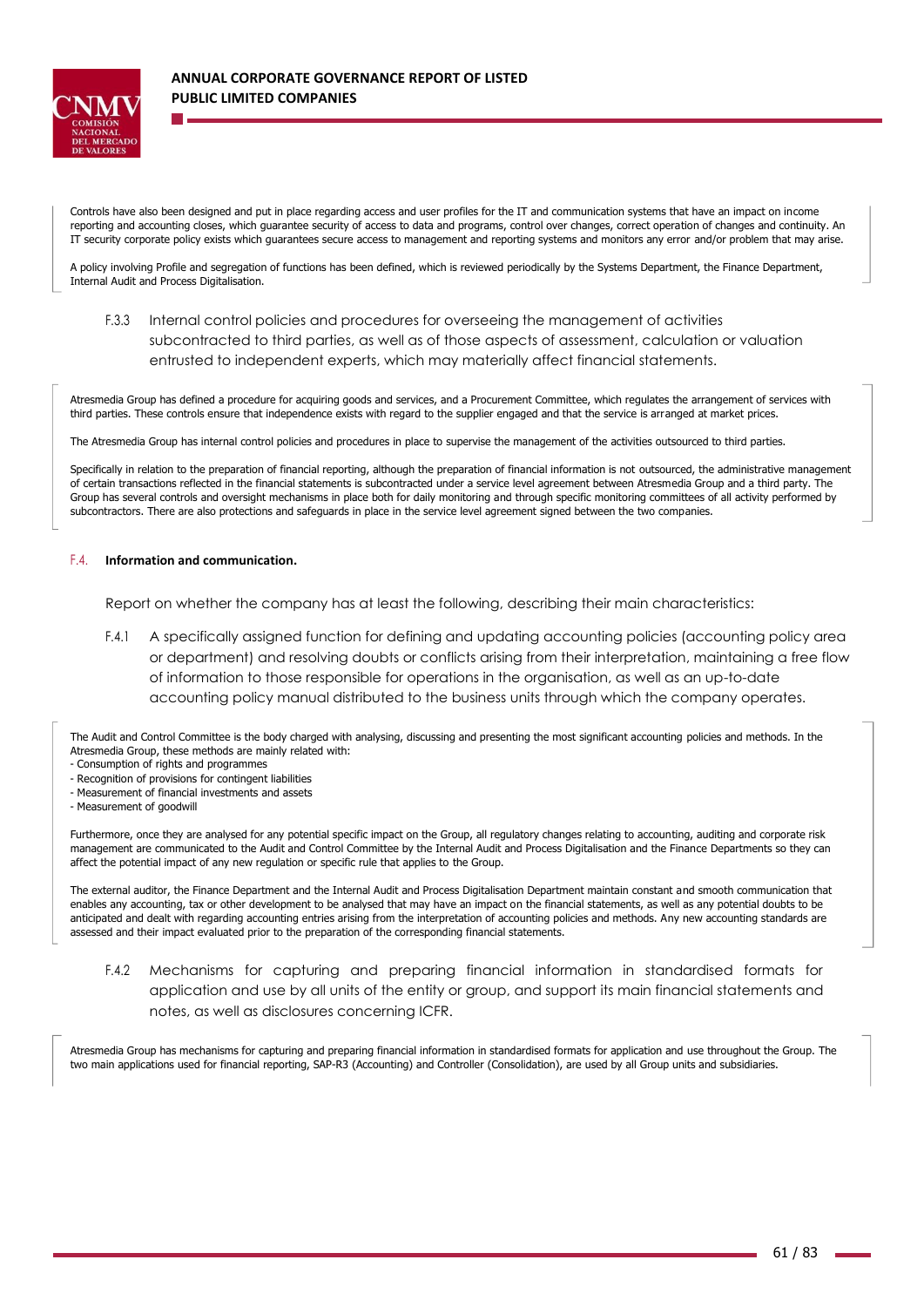

Furthermore, the different business units use management systems that are integrated in SAP R3, in such a way that the upload of information is performed via interfaces and clearly defined processes - many of which are automated; the necessary controls are in place and supervisory and review processes are carried out by the Group's Finance Department. The interfaces and information integrations between systems are subject to period specific reviews. Reconciliations are made -in the event of any differences- and the correctness of the entire process of sending information between corporate management systems is checked.

### F.5. **Supervision of the functioning of the system.**

Report on at least the following, describing their principal features:

F.5.1 The activities of the audit committee in overseeing ICFR as well as whether there is an internal audit function one of the responsibilities of which is to provide support to the committee in its task of supervising the internal control system, including ICFR. Additionally, describe the scope of ICFR assessment made during the year and the procedure through which the person responsible prepares the assessment reports on its results, whether the company has an action plan describing possible corrective measures, and whether its impact on financial reporting is considered.

As described in earlier sections, the Audit and Control Committee is the body responsible for the supervision of the policies and procedures, the preparation and completeness of the financial information, adequate determination of the consolidation scope and correct application of accounting principles. Therefore, it is the body responsible for ICFR.

The powers and duties of the Audit and Control Committee regarding this topic are to:

- Supervise the integrity, preparation and presentation of the regulated financial reporting.
- Regularly check internal control and risk management systems.
- Oversee the independence and effectiveness of the internal audit function.
- Approve the internal audit plan, which includes ICFR review objectives.
- Supervise the Risk Management and Control Model and, in particular, the GRC System, the tool used by the Atresmedia Group to manage its model.
- Review, analyse and discuss financial reporting with internal staff in charge of producing and reviewing the information and with external auditors).
- Supervise the overall ICFR model and ensure that it functions properly so that the financial information reported is correct.

- Oversee the ongoing assessment of the ICFR system.

To perform these activities the Audit and Control Committee has the support of the Internal Audit and Process Digitalisation and the Finance departments.

The Internal Audit and Process Digitalisation area has been given the function of supervising the internal control system by the Audit and Control Committee. This area carries out periodic reviews of business cycles at Group and subsidiary level, and proposes corrective action plans that are communicated to the Atresmedia Group's Senior Management and to the Audit and Control Committee.

Certain evaluations and measurements of assets, mainly related to the recovery of long-term assets (goodwill, intangible assets, tax assets) that, due to their complexity, require specific and separate consideration and which are analysed in detail by the Audit and Control Committee. When the measurement of such assets calls for financial projections, assumptions and judgements, the Audit and Control Committee discusses the matter before communicating its conclusions to the Board of Directors on how these values should be stated in financial reporting.

F.5.2 Whether there is a discussion procedure whereby the auditor (as defined in the Spanish Technical Audit Standards), the internal auditor and other experts can report to senior management and the audit committee or directors of the company any significant weaknesses in internal control identified during the review of the annual financial statements or any others they have been assigned. Additionally, state whether an action plan is available for correcting or mitigating any weaknesses detected.

The external auditor, the Finance Department and the Internal Audit and Process Digitalisation Division meet, in accordance with the meetings schedule established and/or if any relevant matter exists, with the Audit and Control Committee and informs it of the main aspects detected in the review area and of the functions commissioned to each of these departments.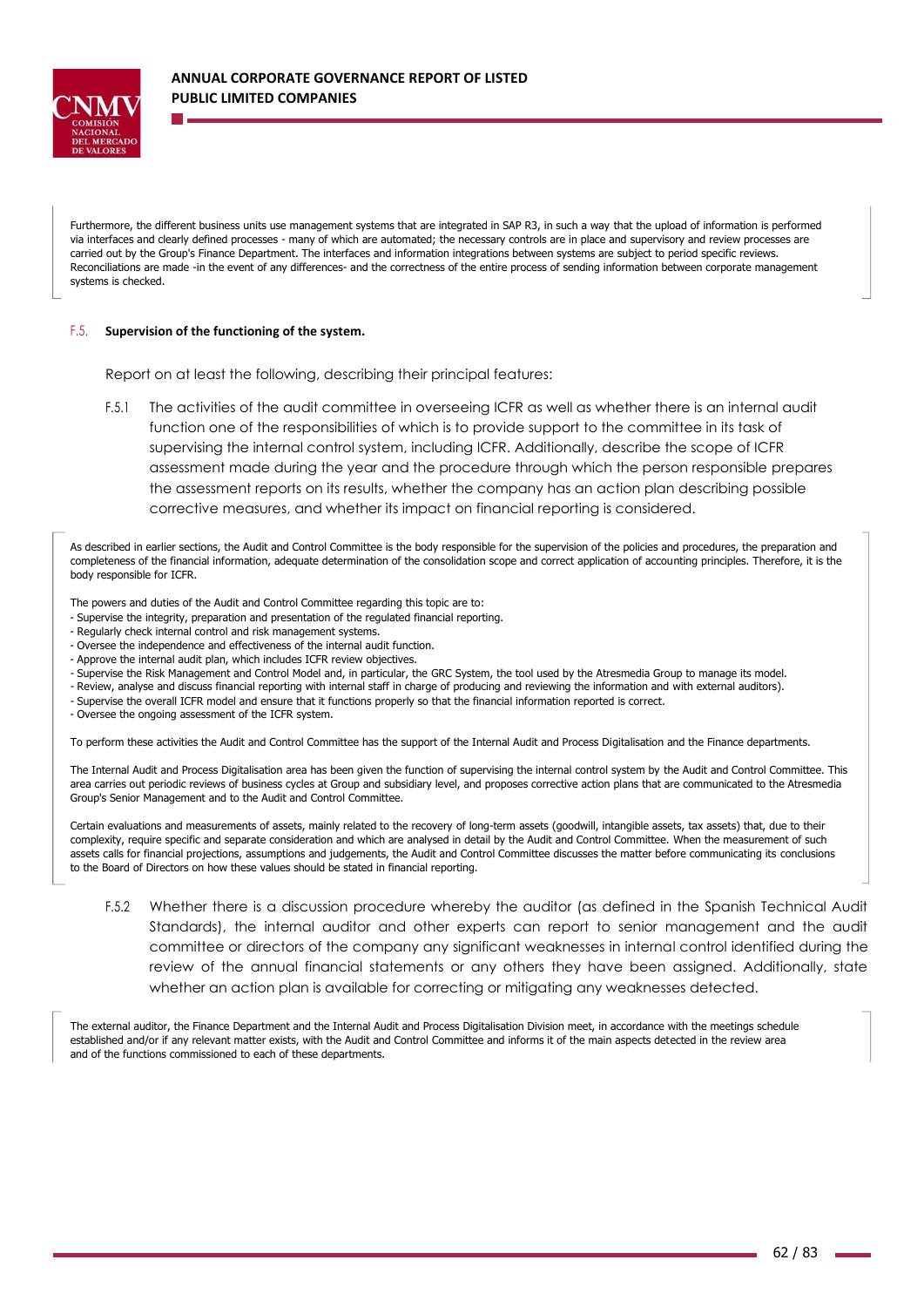

The external auditor attends Audit Committee meetings at least three times a year to submit the results of its review engagement for the relevant period and to discuss with Committee members the main findings of the audit.

The external auditor's conclusions identify any weaknesses in the Group's internal control system and provide an assessment of their materiality. The auditor also reports on the action plans set in motion to resolve identified weaknesses and states whether these remain significant or have been definitively rectified by means of modified or newly introduced control procedures.

In 2021, the external auditor was invited to attend a Board meeting to present and discuss with directors the key findings of its review of financial reporting and the related recommendations and suggested improvement plans. The work done in the course of the auditing process throughout the year is also reviewed.

The auditor also reports on the main regulatory developments in auditing of accounts and the most relevant aspects that members of the Board of Directors must consider in the preparation and approval of the related financial statements.

## F.6. **Other relevant information.**

All relevant information is provided in the previous sections.

#### F.7. **External auditor´s report.**

# Report:

F.7.1 Whether the ICFR information sent to the markets has been subjected to review by the external auditor, in which case the entity should include the corresponding report as an attachment. If not, reasons why should be given.

The ICFR information is not covered by the external auditors' report.

However, the external auditor has access to the Group's Risk and Control System and accordingly, to all the ICFR mechanisms, so it may assess its functioning to the extent required for its audit work and to obtain its conclusions.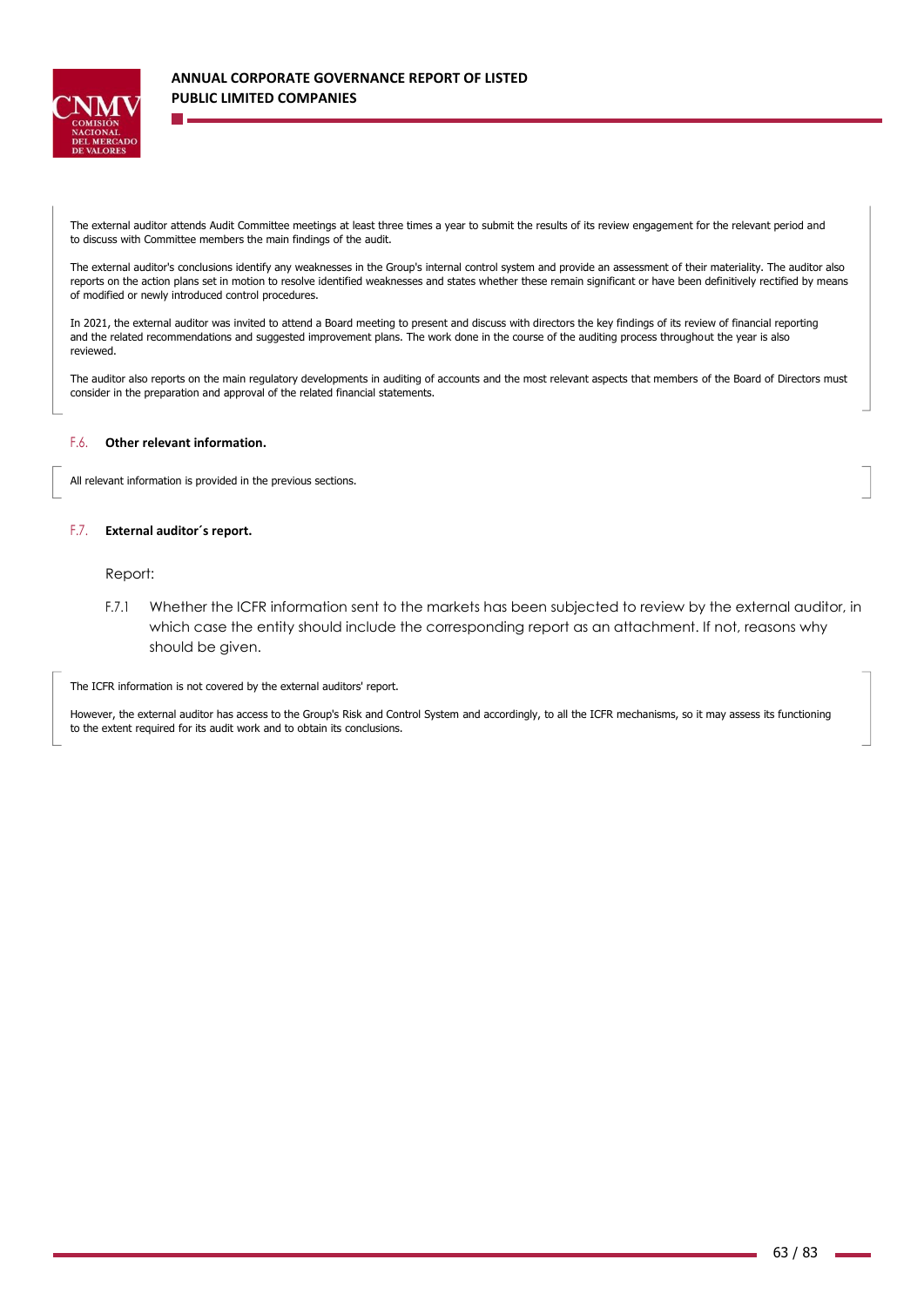

# **G. DEGREE OF COMPLIANCE WITH CORPORATE GOVERNANCE RECOMMENDATIONS**

Specify the company's degree of compliance with recommendations of the Good Governance Code for listed companies.

In the event that a recommendation is not followed or only partially followed, a detailed explanation of the reasons must be included so that shareholders, investors and the market in general have enough information to assess the company´s conduct. General explanations are not acceptable.

1. That the articles of incorporation of listed companies should not limit the maximum number of votes that may be cast by one shareholder or contain other restrictions that hinder the takeover of control of the company through the acquisition of its shares on the market.

Complies [ X ] Explain [ ]

- 2. That when the listed company is controlled by another entity in the meaning of Article 42 of the Commercial Code, whether listed or not, and has, directly or through its subsidiaries, business relations with said entity or any of its subsidiaries (other than the listed company) or carries out activities related to those of any of them it should make accurate public disclosures on:
	- a) The respective areas of activity and possible business relationships between the listed company or its subsidiaries and the parent company or its subsidiaries.
	- b) The mechanisms in place to resolve any conflicts of interest that may arise.

Complies [ ] Complies partially [ ] Explain [ ] Not applicable [ X ]

- 3. That, during the ordinary General Shareholders' Meeting, as a complement to the distribution of the written annual corporate governance report, the chairman of the Board of Directors should inform shareholders orally, in sufficient detail, of the most significant aspects of the company's corporate governance, and in particular:
	- a) Changes that have occurred since the last General Shareholders' Meeting.
	- b) Specific reasons why the company has not followed one or more of the recommendations of the Code of Corporate Governance and the alternative rules applied, if any.

Complies [X] Complies partially [ ] [ [ ] Explain [ ]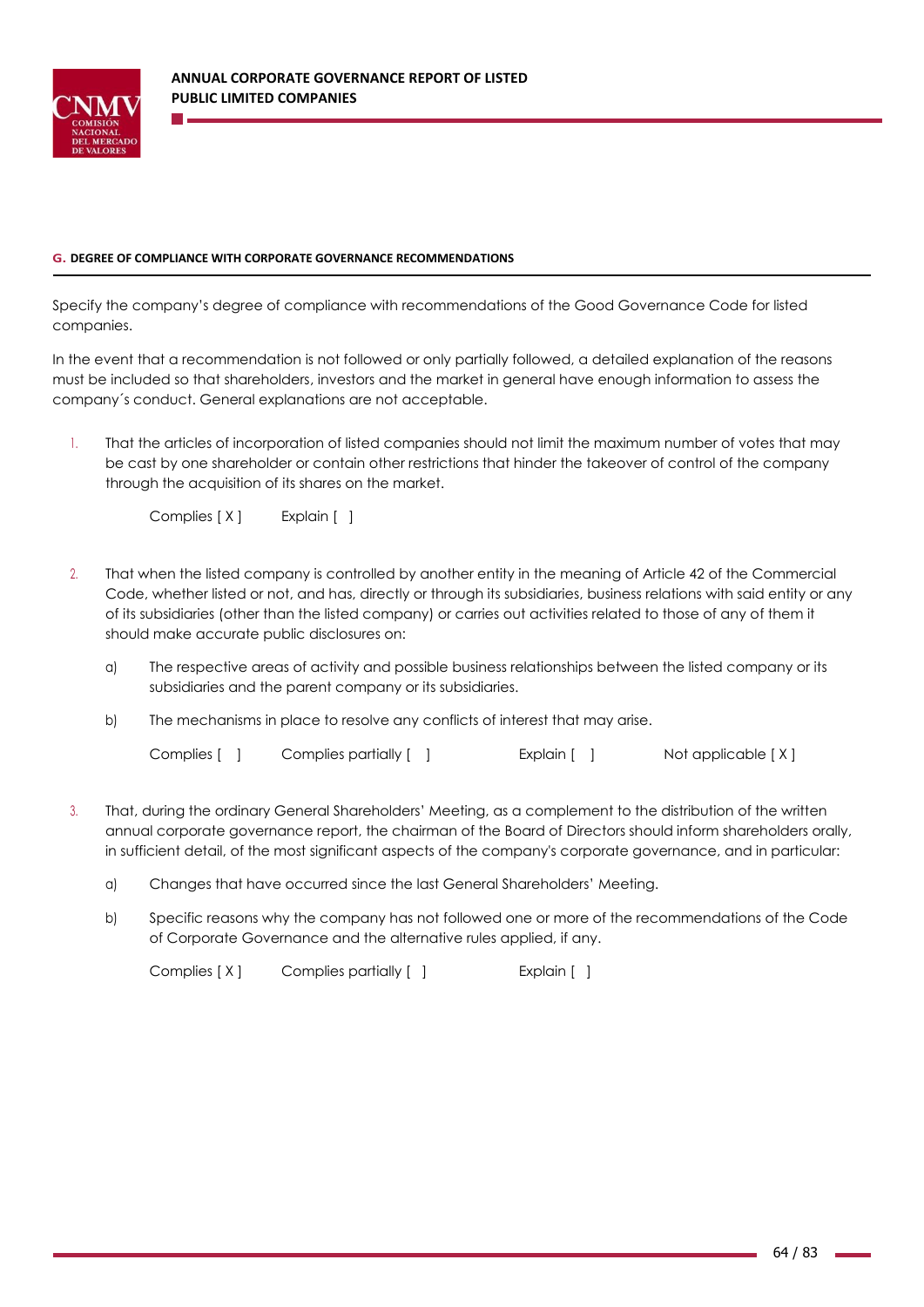

4. That the company should define and promote a policy on communication and contact with shareholders and institutional investors, within the framework of their involvement in the company, and with proxy advisors that complies in all aspects with rules against market abuse and gives equal treatment to similarly situated shareholders. And that the company should publish this policy on its website, including information on how it has been put into practice and identifying the contact persons or those responsible for implementing it.

And that, without prejudice to the legal obligations regarding dissemination of inside information and other types of regulated information, the company should also have a general policy regarding the communication of economic-financial, non-financial and corporate information through such channels as it may consider appropriate (communication media, social networks or other channels) that helps to maximise the dissemination and quality of information available to the market, investors and other stakeholders.

Complies [ X ] Complies partially [ ] [ [ ] Explain [ ]

5. That the Board of Directors should not submit to the General Shareholders' Meeting any proposal for delegation of powers allowing the issue of shares or convertible securities with the exclusion of pre-emptive rights in an amount exceeding 20% of the capital at the time of delegation.

And that whenever the Board of Directors approves any issue of shares or convertible securities with the exclusion of pre-emptive rights, the company should immediately publish the reports referred to by company law on its website.

Complies [ X ] Complies partially [ ] [ [ ] Explain [ ]

- 6. That listed companies that prepare the reports listed below, whether under a legal obligation or voluntarily, should publish them on their website with sufficient time before the General Shareholders' Meeting, even if their publication is not mandatory:
	- a) Report on the auditor's independence.
	- b) Reports on the workings of the audit and nomination and remuneration committees.
	- c) Report by the audit committee on related party transactions.

Complies [X] Complies partially [ ] [ [ ] Explain [ ]

7. That the company should transmit in real time, through its website, the proceedings of the General Shareholders' Meetings.

And that the company should have mechanisms in place allowing the delegation and casting of votes by means of data transmission and even, in the case of large-caps and to the extent that it is proportionate, attendance and active participation in the General Meeting to be conducted by such remote means.

Complies [ X ] Complies partially [ ] [ [ ] Explain [ ]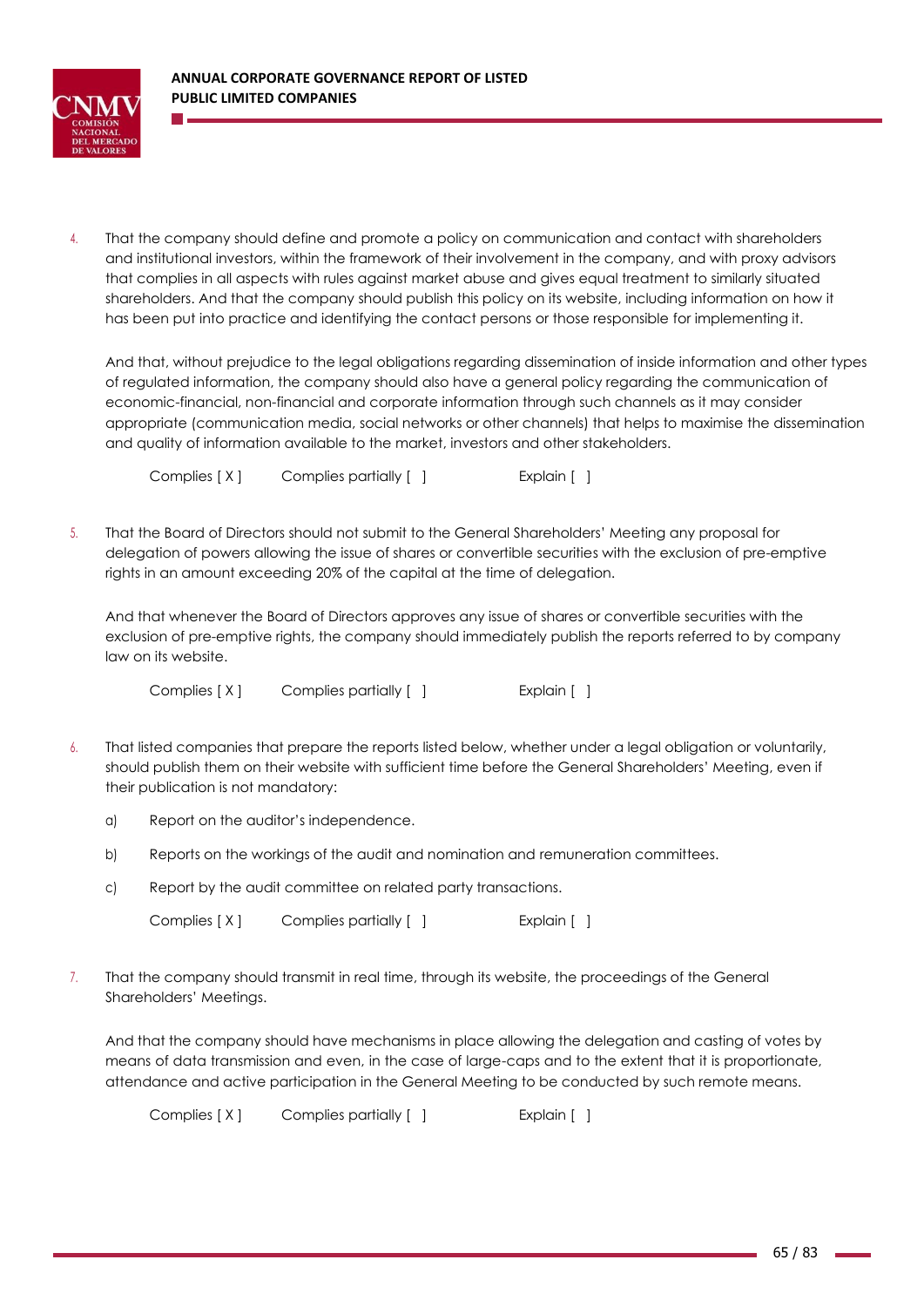

8. That the audit committee should ensure that the financial statements submitted to the General Shareholders' Meeting are prepared in accordance with accounting regulations. And that in cases in which the auditor has included a qualification or reservation in its audit report, the chairman of the audit committee should clearly explain to the general meeting the opinion of the audit committee on its content and scope, making a summary of this opinion available to shareholders at the time when the meeting is called, alongside the other Board proposals.

Complies [ X ] Complies partially [ ] [ ] [ Explain [ ]

9. That the company should permanently publish on its website the requirements and procedures for certification of share ownership, the right of attendance at the General Shareholders' Meetings, and the exercise of the right to vote or to issue a proxy.

And that such requirements and procedures promote attendance and the exercise of shareholder rights in a non-discriminatory fashion.

Complies [ X ] Complies partially [ ] [ ] [ Explain [ ]

- 10. That when a duly authenticated shareholder has exercised his or her right to complete the agenda or to make new proposals for resolutions in advance of the General Shareholders' Meeting, the company:
	- a) Should immediately distribute such complementary points and new proposals for resolutions.
	- b) Should publish the attendance, proxy and remote voting card specimen with the necessary changes such that the new agenda items and alternative proposals can be voted on in the same terms as those proposed by the Board of Directors.
	- c) Should submits all these points or alternative proposals to a vote and apply the same voting rules to them as to those formulated by the Board of Directors including, in particular, assumptions or default positions regarding votes for or against.
	- d) That after the General Shareholders' Meeting, a breakdown of the voting on said additions or alternative proposals be communicated.

Complies [ X ] Complies partially [ ] [ [ ] Explain [ ] Not applicable [ ]

11. That, if the company intends to pay premiums for attending the General Shareholders' Meeting, it should establish in advance a general policy on such premiums and this policy should be stable.

Complies [ ] Complies partially [ ] Explain [ ] Not applicable [X]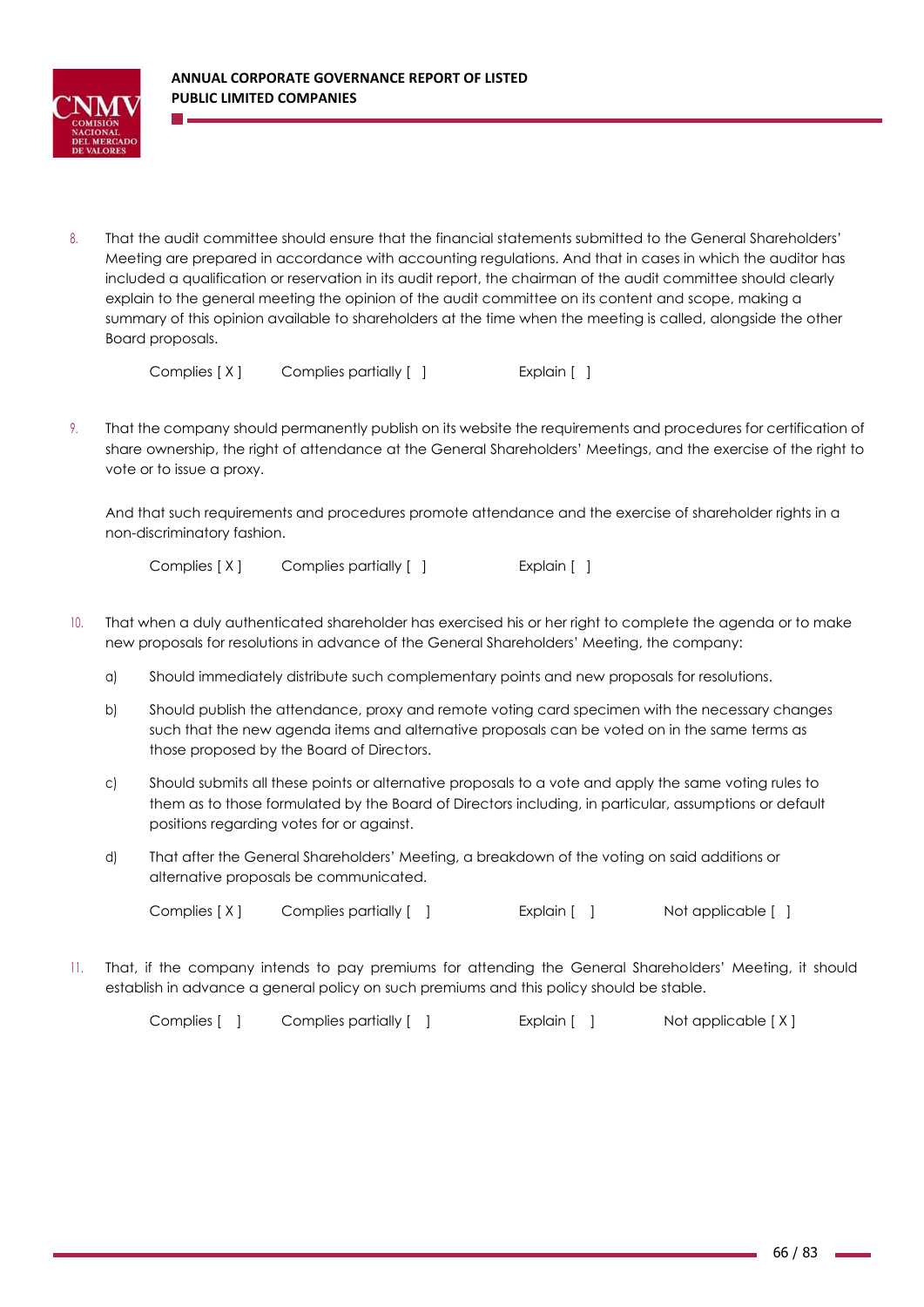

12. That the Board of Directors should perform its functions with a unity of purpose and independence of criterion, treating all similarly situated shareholders equally and being guided by the best interests of the company, which is understood to mean the pursuit of a profitable and sustainable business in the long term, promoting its continuity and maximising the economic value of the business.

And that in pursuit of the company's interest, in addition to complying with applicable law and rules and conducting itself on the basis of good faith, ethics and a respect for commonly accepted best practices, it should seek to reconcile its own company interests, when appropriate, with the interests of its employees, suppliers, clients and other stakeholders that may be affected, as well as the impact of its corporate activities on the communities in which it operates and on the environment.

Complies [ X ] Complies partially [ ] [ [ ] Explain [ ]

13. That the Board of Directors should be of an appropriate size to perform its duties effectively and in a collegial manner, which makes it advisable for it to have between five and fifteen members.

Complies [ X ] Explain [ ]

- 14. That the Board of Directors should approve a policy aimed at favouring an appropriate composition of the Board and that:
	- a) Is concrete and verifiable.
	- b) Ensures that proposals for appointment or re-election are based upon a prior analysis of the skills required by the Board of Directors; and
	- c) Favours diversity of knowledge, experience, age and gender. For these purposes, it is considered that the measures that encourage the company to have a significant number of female senior executives favour gender diversity.

That the result of the prior analysis of the skills required by the Board of Directors be contained in the supporting report from the nomination committee published upon calling the General Shareholders' Meeting to which the ratification, appointment or re-election of each director is submitted.

The nomination committee will annually verify compliance with this policy and explain its findings in the annual corporate governance report.

Complies [ X ] Complies partially [ ] [ [ ] Explain [ ]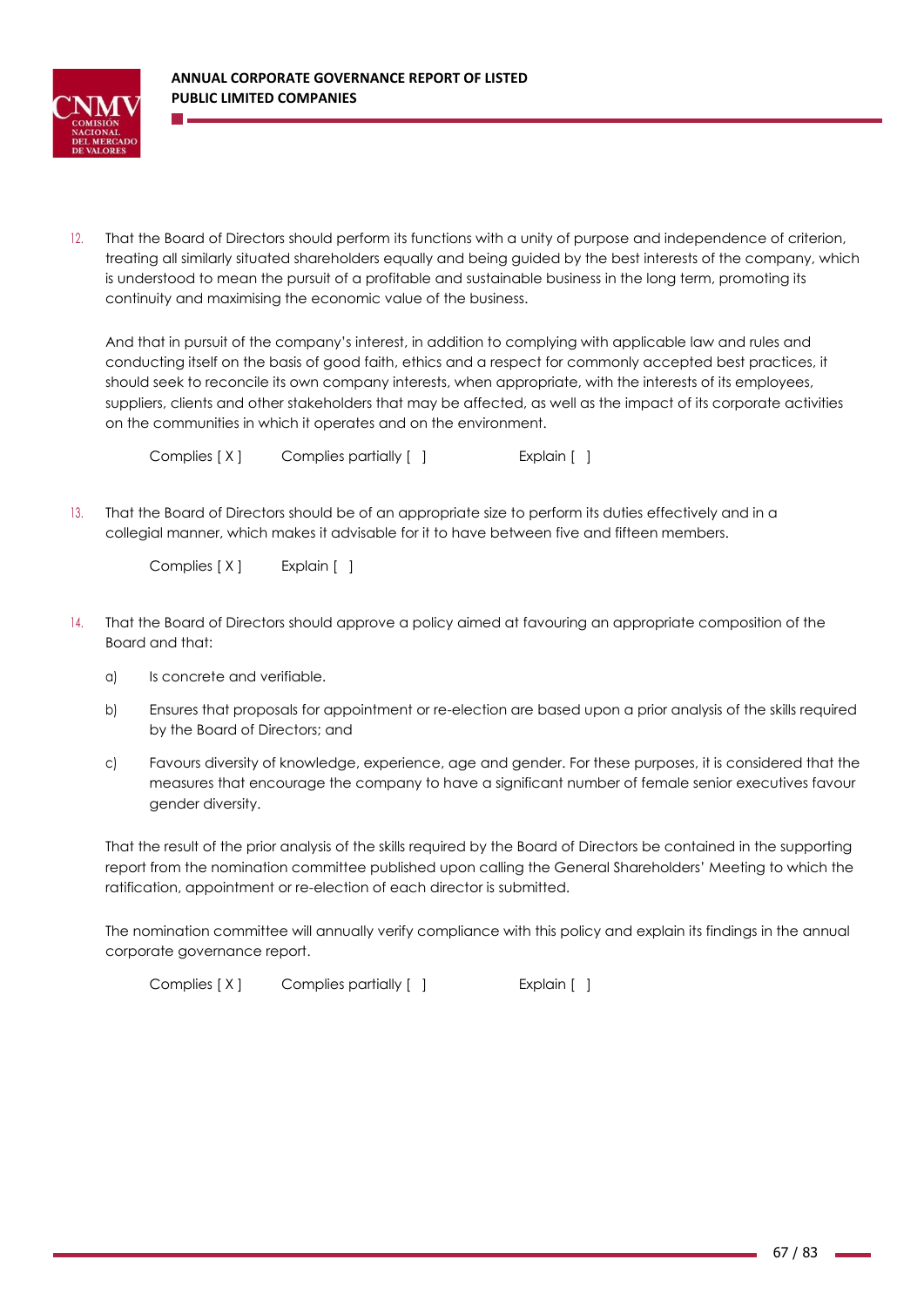

15. That proprietary and independent directors should constitute a substantial majority of the Board of Directors and that the number of executive directors be kept to a minimum, taking into account the complexity of the corporate group and the percentage of equity participation of executive directors.

And that the number of female directors should represent at least 40% of the members of the Board of Directors before the end of 2022 and thereafter, and no less 30% prior to that date.

Complies [ X ] Complies partially [ ] [ [ ] Explain [ ]

16. That the number of proprietary directors as a percentage of the total number of non-executive directors not be greater than the proportion of the company's share capital represented by those directors and the rest of the capital.

This criterion may be relaxed:

- a) In large-cap companies where very few shareholdings are legally considered significant.
- b) In the case of companies where a plurality of shareholders is represented on the Board of Directors without ties among them.

Complies [ X ] Explain [ ]

17. That the number of independent directors should represent at least half of the total number of directors.

That, however, when the company does not have a high level of market capitalisation or in the event that it is a large-cap company with one shareholder or a group of shareholders acting in concert who together control more than 30% of the company's share capital, the number of independent directors should represent at least one third of the total number of directors.

Complies [ X ] Explain [ ]

- 18. That companies should publish the following information on its directors on their website, and keep it up to date:
	- a) Professional profile and biography.
	- b) Any other Boards to which the directors belong, regardless of whether or not the companies are listed, as well as any other remunerated activities engaged in, regardless of type.
	- c) Category of directorship, indicating, in the case of individuals who represent significant shareholders, the shareholder that they represent or to which they are connected.
	- d) Date of their first appointment as a director of the company's Board of Directors, and any subsequent re-elections.
	- e) Company shares and share options that they own.

Complies [ X ] Complies partially [ ] [ [ ] Explain [ ]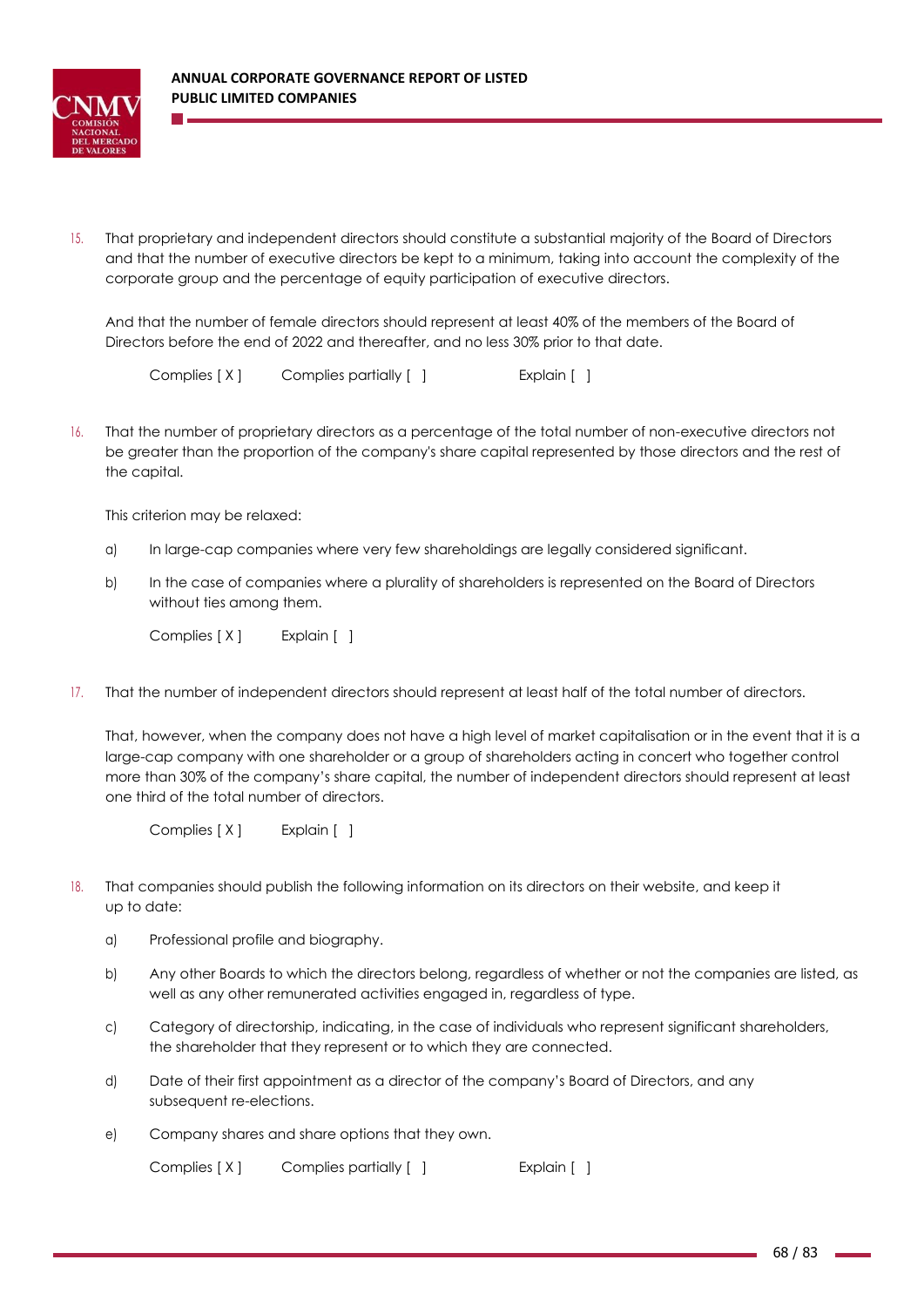

19. That the annual corporate governance report, after verification by the nomination committee, should explain the reasons for the appointment of any proprietary directors at the proposal of shareholders whose holding is less than 3%. It should also explain, if applicable, why formal requests from shareholders for presence on the Board were not honoured, when their shareholding was equal to or exceeded that of other shareholders whose proposal for proprietary directors was honoured.

Complies [ X ] Complies partially [ ] [ [ ] Explain [ ] Not applicable [ ]

20. That proprietary directors representing significant shareholders should resign from the Board when the shareholder they represent disposes of its entire shareholding. They should also resign, in a proportional fashion, in the event that said shareholder reduces its percentage interest to a level that requires a decrease in the number of proprietary directors.

| Complies [X] | Complies partially [ ] | Explain [ ] | Not applicable [ ] |
|--------------|------------------------|-------------|--------------------|
|--------------|------------------------|-------------|--------------------|

21. That the Board of Directors should not propose the dismissal of any independent director before the completion of the director's term provided for in the articles of incorporation unless the Board of Directors finds just cause and a prior report has been prepared by the nomination committee. Specifically, just cause is considered to exist if the director takes on new duties or commits to new obligations that would interfere with his or her ability to dedicate the time necessary for attention to the duties inherent to his or her post as a director, fails to complete the tasks inherent to his or her post, or is affected by any of the circumstances which would cause the loss of independent status in accordance with applicable law.

The dismissal of independent directors may also be proposed as a result of a public takeover bid, merger or other similar corporate transaction entailing a change in the shareholder structure of the company, provided that such changes in the structure of the Board are the result of application of the proportionate representation criterion provided in Recommendation 16.

Complies [X] Explain []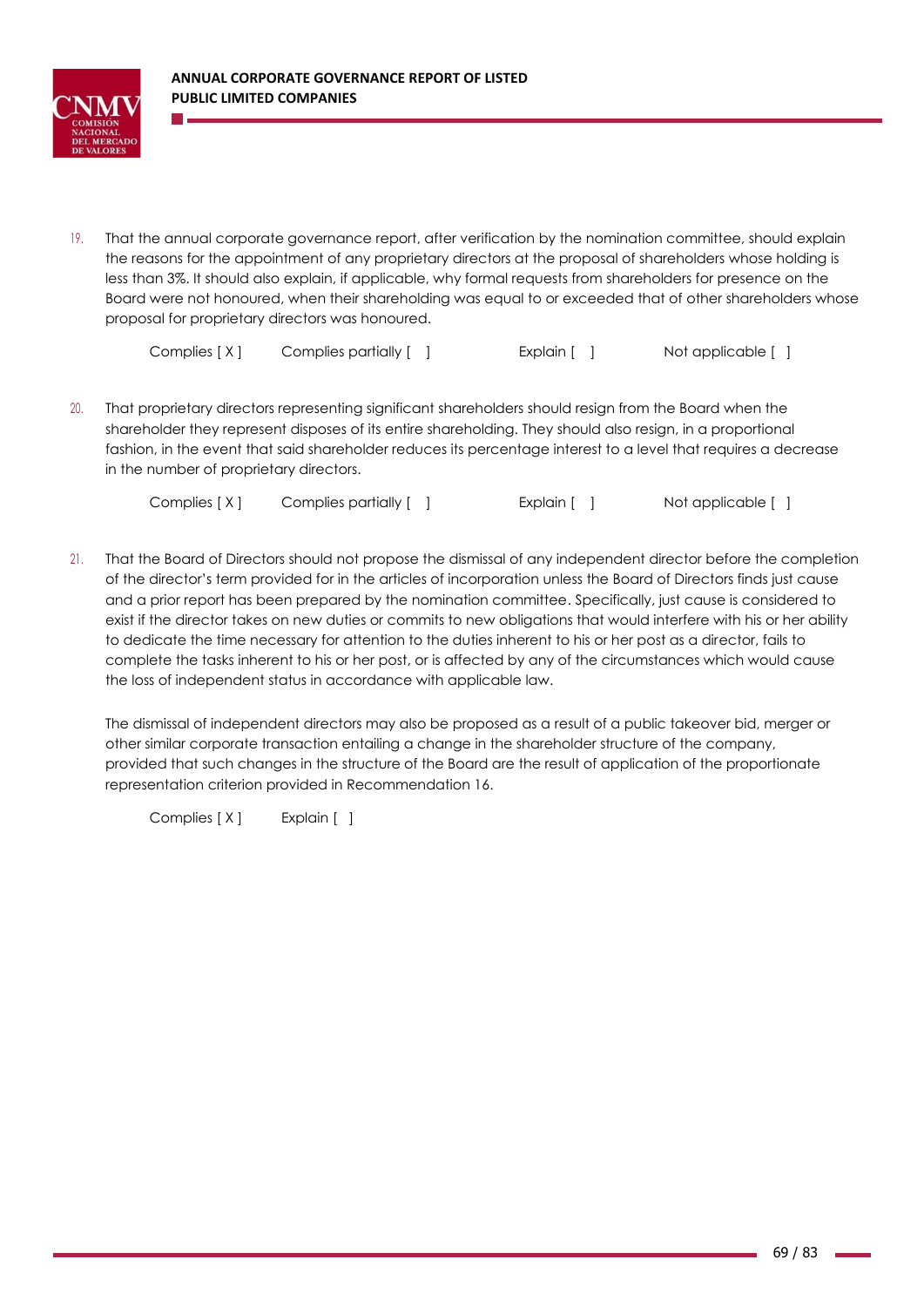

22. That companies should establish rules requiring that directors inform the Board of Directors and, where appropriate, resign from their posts, when circumstances arise which affect them, whether or not related to their actions in the company itself, and which may harm the company's standing and reputation, and in particular requiring them to inform the Board of any criminal proceedings in which they appear as suspects or defendants, as well as of how the legal proceedings subsequently unfold.

And that, if the Board is informed or becomes aware in any other manner of any of the circumstances mentioned above, it must investigate the case as quickly as possible and, depending on the specific circumstances, decide, based on a report from the nomination and remuneration committee, whether or not any measure must be adopted, such as the opening of an internal investigation, asking the director to resign or proposing that he or she be dismissed. And that these events must be reported in the annual corporate governance report, unless there are any special reasons not to do so, which must also be noted in the minutes. This without prejudice to the information that the company must disseminate, if appropriate, at the time when the corresponding measures are implemented.

Complies [ X ] Complies partially [ ] [ [ ] Explain [ ]

23. That all directors clearly express their opposition when they consider any proposal submitted to the Board of Directors to be against the company's interests. This particularly applies to independent directors and directors who are unaffected by a potential conflict of interest if the decision could be detrimental to any shareholders not represented on the Board of Directors.

Furthermore, when the Board of Directors makes significant or repeated decisions about which the director has serious reservations, the director should draw the appropriate conclusions and, in the event the director decides to resign, explain the reasons for this decision in the letter referred to in the next recommendation.

This recommendation also applies to the secretary of the Board of Directors, even if he or she is not a director.

Complies [ X ] Complies partially [ ] [ [ ] Explain [ ] Not applicable [ ]

24. 24. That whenever, due to resignation or resolution of the General Shareholders' Meeting, a director leaves before the completion of his or her term of office, the director should explain the reasons for this decision, or in the case of non-executive directors, their opinion of the reasons for cessation, in a letter addressed to all members of the Board of Directors.

And that, without prejudice to all this being reported in the annual corporate governance report, insofar as it is relevant to investors, the company must publish the cessation as quickly as possible, adequately referring to the reasons or circumstances adduced by the director.

Complies  $[X]$  Complies partially [ ] Explain [ ] Not applicable [ ]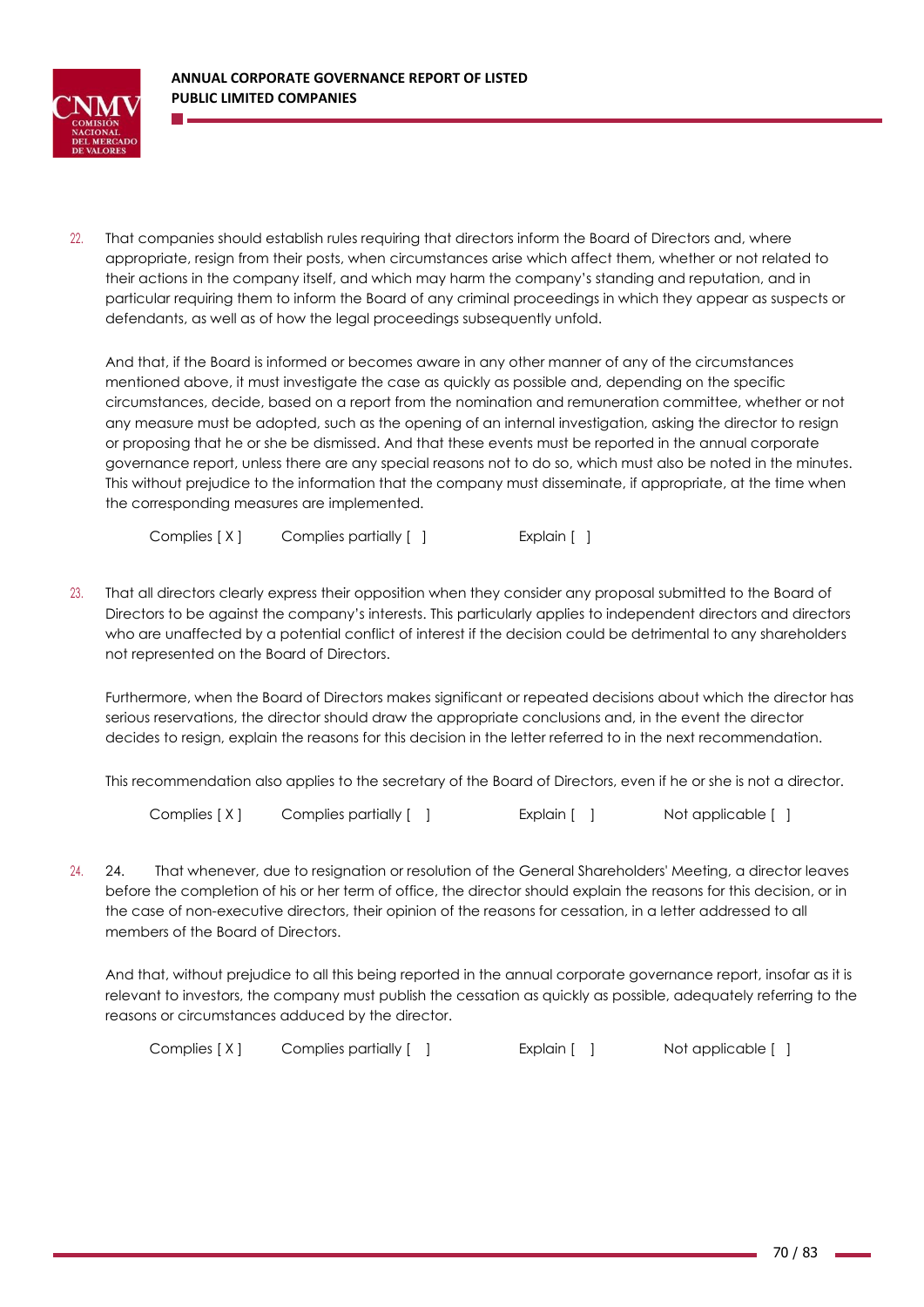

25. That the nomination committee should make sure that non-executive directors have sufficient time available in order to properly perform their duties.

And that the Board regulations establish the maximum number of company Boards on which directors may sit.

Complies [ X ] Complies partially [ ] [ [ ] Explain [ ]

26. That the Board of Directors meet frequently enough to be able to effectively perform its duties, and at least eight times per year, following a schedule of dates and agendas established at the beginning of the year and allowing each director individually to propose other items that do not originally appear on the agenda.

Complies [X] Complies partially [ ] [ [ ] Explain [ ]

27. That director absences occur only when absolutely necessary and be quantified in the annual corporate governance report. And when absences do occur, that the director appoint a proxy with instructions.

Complies [ X ] Complies partially [ ] [ [ ] Explain [ ]

28. That when directors or the secretary express concern regarding a proposal or, in the case of directors, regarding the direction in which the company is headed and said concerns are not resolved by the Board of Directors, such concerns should be included in the minutes at the request of the director expressing them.

Complies [ X ] Complies partially [ ] [ [ ] Explain [ ] Not applicable [ ]

29. That the company should establishes adequate means for directors to obtain appropriate advice in order to properly fulfil their duties including, should circumstances warrant, external advice at the company's expense.

Complies [ X ] Complies partially [ ] [ ] [ Explain [ ]

30. That, without regard to the knowledge necessary for directors to complete their duties, companies make refresher courses available to them when circumstances make this advisable.

Complies [ X ] Explain [ ] Not applicable [ ]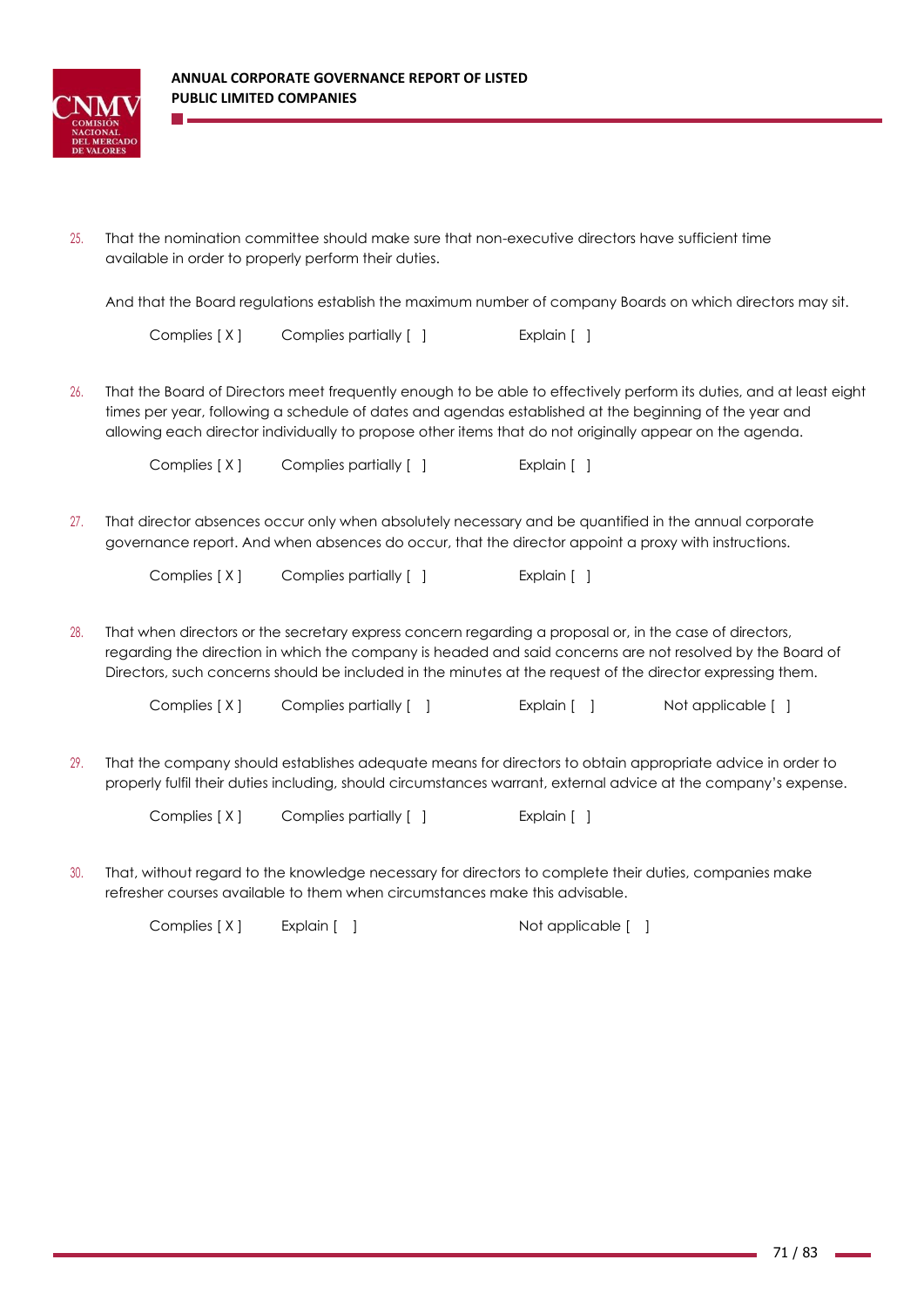

31. That the agenda for meetings clearly states those matters about which the Board of Directors are to make a decision or adopt a resolution so that the directors may study or gather all relevant information ahead of time.

When, under exceptional circumstances, the chairman wishes to bring urgent matters for decision or resolution before the Board of Directors which do not appear on the agenda, prior express agreement of a majority of the directors shall be necessary, and said consent shall by duly recorded in the minutes.

Complies [ X ] Complies partially [ ] [ [ ] Explain [ ]

32. That directors be periodically informed of changes in shareholding and of the opinions of significant shareholders, investors and rating agencies of the company and its group.

Complies [ X ] Complies partially [ ] [ [ ] Explain [ ]

33. That the chairman, as the person responsible for the efficient workings of the Board of Directors, in addition to carrying out his duties required by law and the Articles of Association, should prepare and submit to the Board of Directors a schedule of dates and matters to be considered; organise and coordinate the periodic evaluation of the Board as well as, if applicable, the chief executive of the company, should be responsible for leading the Board and the effectiveness of its work; ensuring that sufficient time is devoted to considering strategic issues, and approve and supervise refresher courses for each director when circumstances so dictate.

Complies [ X ] Complies partially [ ] [ ] [ Explain [ ]

34. That when there is a coordinating director, the articles of incorporation or Board regulations should confer upon him or her the following powers in addition to those conferred by law: to chair the Board of Directors in the absence of the chairman and deputy chairmen, should there be any; to reflect the concerns of non-executive directors; to liaise with investors and shareholders in order to understand their points of view and respond to their concerns, in particular as those concerns relate to corporate governance of the company; and to coordinate a succession plan for the chairman.

Complies [X] Complies partially [ ] [ [ ] Explain [ ] Not applicable [ ]

35. That the secretary of the Board of Directors should pay special attention to ensure that the activities and decisions of the Board of Directors take into account such recommendations regarding good governance contained in this Good Governance Code as may be applicable to the company.

Complies [ X ] Explain [ ]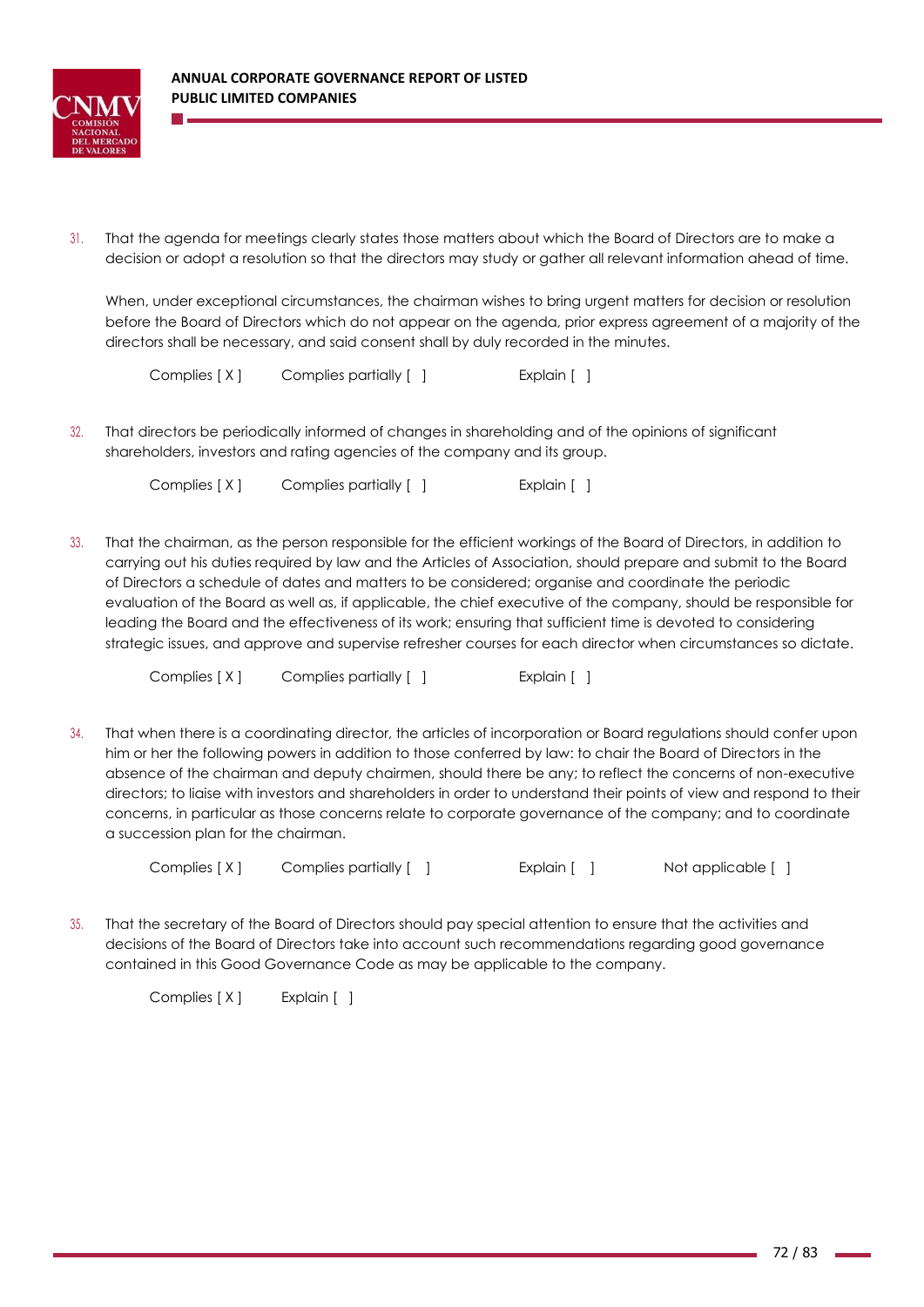

- 36. That the Board of Directors meet in plenary session once a year and adopt, where appropriate, an action plan to correct any deficiencies detected in the following:
	- a) The quality and efficiency of the Board of Directors' work.
	- b) The workings and composition of its committees.
	- c) Diversity in the composition and skills of the Board of Directors.
	- d) Performance of the chairman of the Board of Directors and of the chief executive officer of the company.
	- e) Performance and input of each director, paying special attention to those in charge of the various Board committees.

In order to perform its evaluation of the various committees, the Board of Directors will take a report from the committees themselves as a starting point and for the evaluation of the Board, a report from the nomination committee.

Every three years, the Board of Directors will rely for its evaluation upon the assistance of an external advisor, whose independence shall be verified by the nomination committee.

Business relationships between the external adviser or any member of the adviser's group and the company or any company within its group must be specified in the annual corporate governance report.

The process and the areas evaluated must be described in the annual corporate governance report.

Complies [ X ] Complies partially [ ] [ [ ] Explain [ ]

37. That if there is an executive committee, it must contain at least two non-executive directors, at least one of whom must be independent, and its secretary must be the secretary of the Board.

Complies  $[X]$  Complies partially [ ] Explain [ ] Not applicable [ ]

38. That the Board of Directors must always be aware of the matters discussed and decisions taken by the executive committee and that all members of the Board of Directors receive a copy of the minutes of meetings of the executive committee.

Complies [ X ] Complies partially [ ] [ ] Explain [ ] Not applicable [ ]

39. That the members of the audit committee, in particular its chairman, be appointed in consideration of their knowledge and experience in accountancy, audit and risk management issues, both financial and nonfinancial.

Complies [ X ] Complies partially [ ] [ ] [ Explain [ ]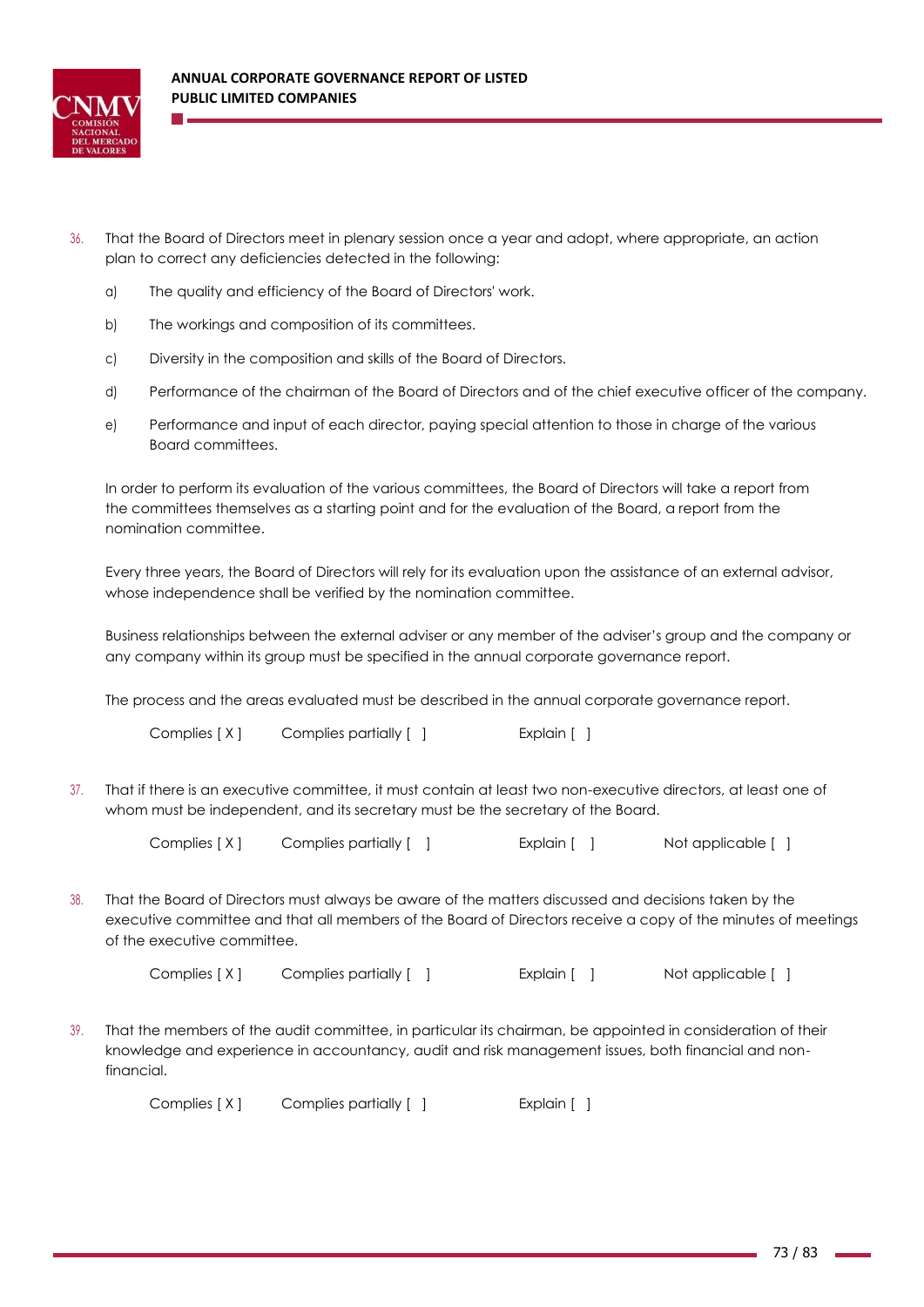

40. That under the supervision of the audit committee, there should be a unit in charge of the internal audit function, which ensures that information and internal control systems operate correctly, and which reports to the non-executive chairman of the Board or of the audit committee.

Complies [ X ] Complies partially [ ] [ ] [ Explain [ ]

41. That the person in charge of the unit performing the internal audit function should present an annual work plan to the audit committee, for approval by that committee or by the Board, reporting directly on its execution, including any incidents or limitations of scope, the results and monitoring of its recommendations, and present an activity report at the end of each year.

Complies [X] Complies partially [ ] Explain [ ] Not applicable [ ]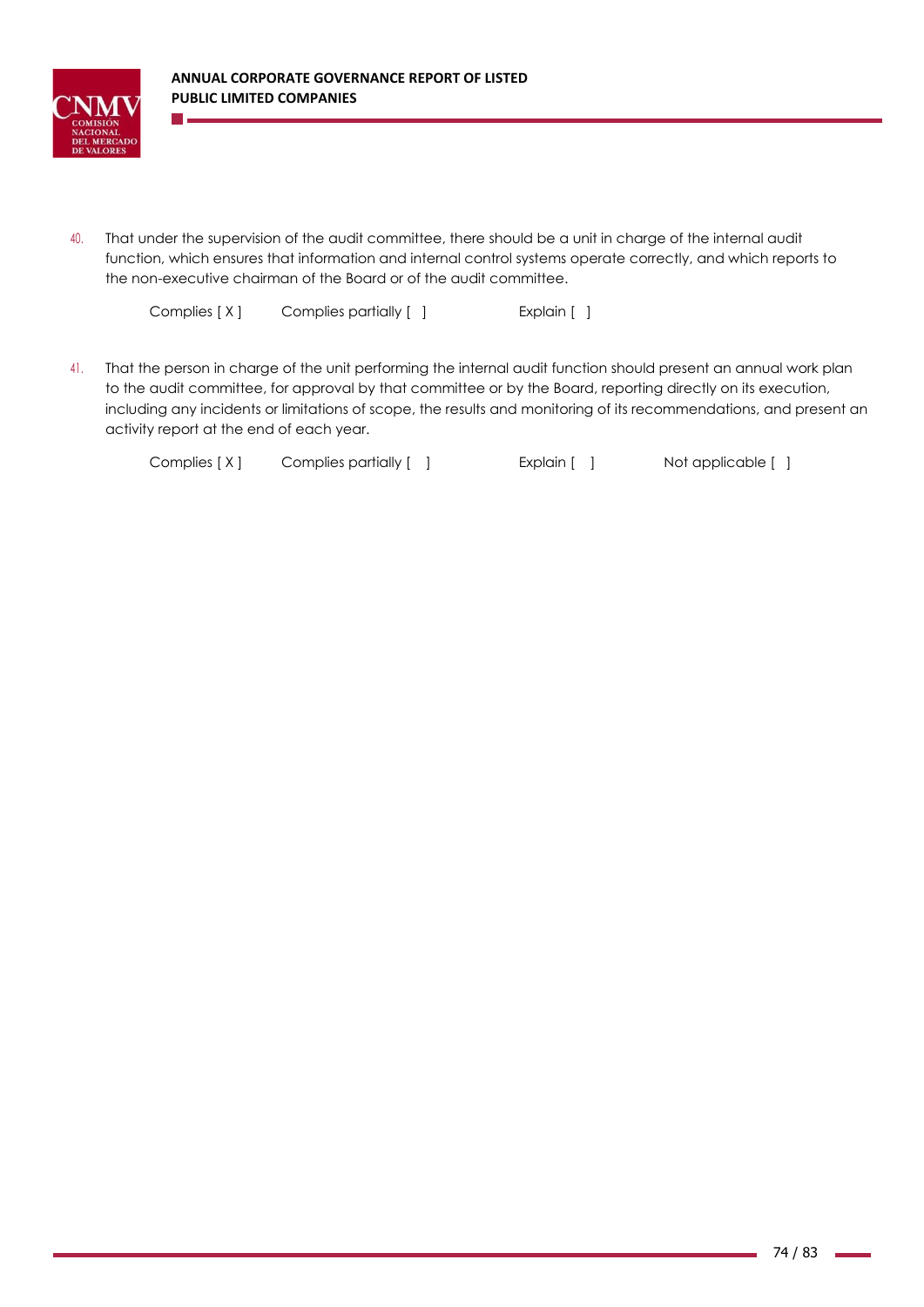

- 42. That in addition to the provisions of applicable law, the audit committee should be responsible for the following:
	- 1. With regard to information systems and internal control:
		- a) Supervising and evaluating the process of preparation and the completeness of the financial and nonfinancial information, as well as the control and management systems for financial and non-financial risk relating to the company and, if applicable, the group - including operational , technological, legal, social, environmental, political and reputational risk, or risk related to corruption - reviewing compliance with regulatory requirements, the appropriate delimitation of the scope of consolidation and the correct application of accounting criteria.
		- b) Ensuring the independence of the unit charged with the internal audit function; proposing the selection, appointment and dismissal of the head of internal audit; proposing the budget for this service; approving or proposing its orientation and annual work plans for approval by the Board, making sure that its activity is focused primarily on material risks (including reputational risk); receiving periodic information on its activities; and verifying that senior management takes into account the conclusions and recommendations of its reports.
		- c) Establishing and supervising a mechanism that allows employees and other persons related to the company, such as directors, shareholders, suppliers, contractors or subcontractors, to report any potentially serious irregularities, especially those of a financial or accounting nature, that they observe in the company or its group. This mechanism must guarantee confidentiality and in any case provide for cases in which the communications can be made anonymously, respecting the rights of the whistleblower and the person reported.
		- d) Generally ensuring that internal control policies and systems are effectively applied in practice.
	- 2. With regard to the external auditor:
	- a) In the event that the external auditor resigns, examining the circumstances leading to such resignation.
		- b) Ensuring that the remuneration paid to the external auditor for its work does not compromise the quality of the work or the auditor's independence.
		- c) Making sure that the company informs the CNMV of the change of auditor, along with a statement on any differences that arose with the outgoing auditor and, if applicable, the contents thereof.
		- d) Ensuring that the external auditor holds an annual meeting with the Board of Directors in plenary session in order to make a report regarding the tasks performed and the development of the company's accounting situation and risks.
		- e) Ensuring that the company and the external auditor comply with applicable rules regarding the provision of services other than auditing, limits on the concentration of the auditor's business, and, in general, all other rules regarding auditors' independence.

Complies [ X ] Complies partially [ ] [ [ ] Explain [ ]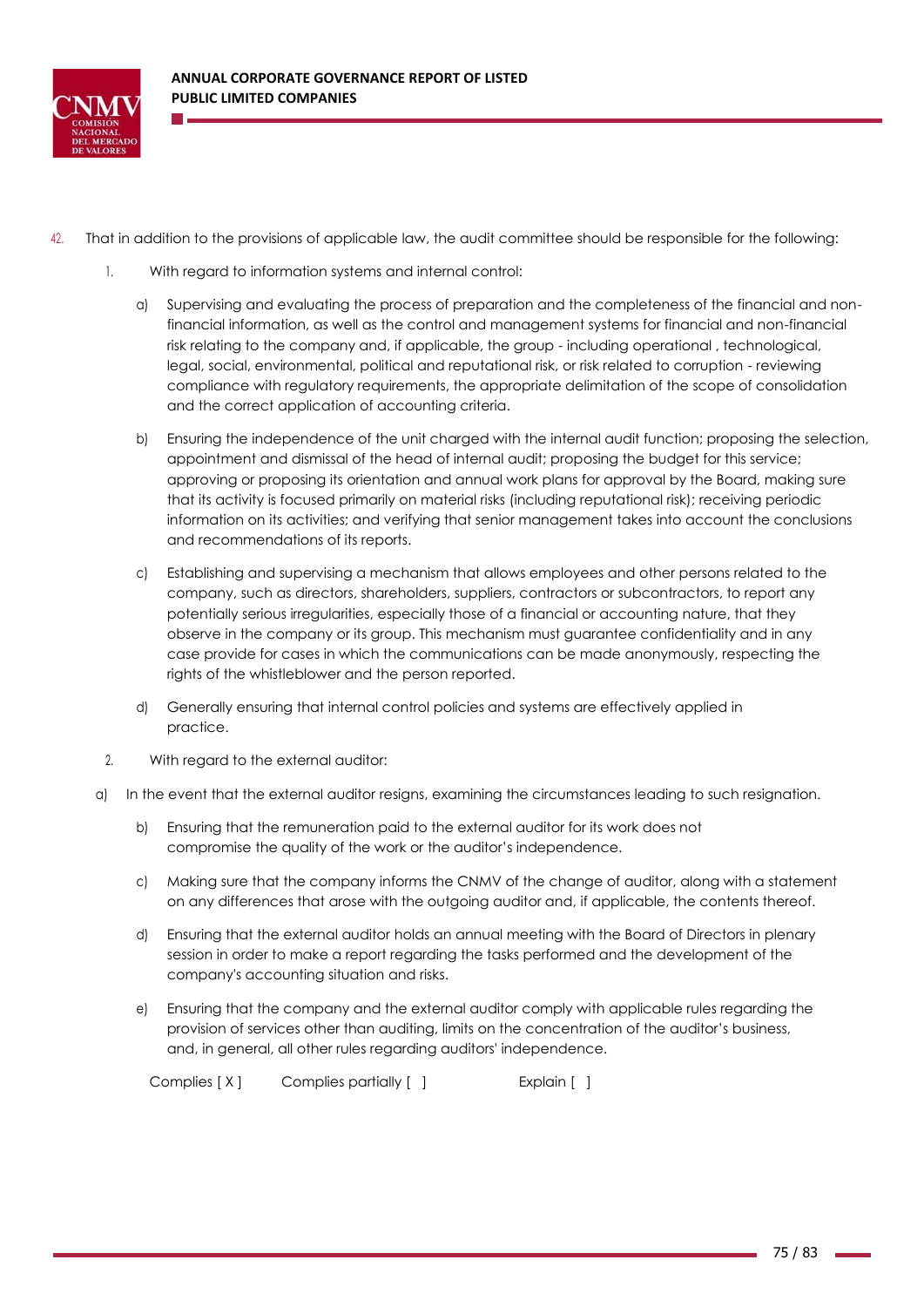

43. That the audit committee be able to require the presence of any employee or manager of the company, even stipulating that he or she appear without the presence of any other member of management.

Complies [ X ] Complies partially [ ] [ [ ] Explain [ ]

44. That the audit committee be kept abreast of any corporate and structural changes planned by the company in order to perform an analysis and draw up a prior report to the Board of Directors on the economic conditions and accounting implications and, in particular, any exchange ratio involved.

Complies  $[X]$  Complies partially [ ] Explain [ ] Not applicable [ ]

- 45. That the risk management and control policy identify or determine, as a minimum:
	- a) The various types of financial and non-financial risks (including operational, technological, legal, social, environmental, political and reputational risks and risks relating to corruption) which the company faces, including among the financial or economic risks contingent liabilities and other off-balance sheet risks.
	- b) A risk control and management model based on different levels, which will include a specialised risk committee when sector regulations so require or the company considers it to be appropriate.
	- c) The level of risk that the company considers to be acceptable.
	- d) Measures in place to mitigate the impact of the risks identified in the event that they should materialised.
	- e) Internal control and information systems to be used in order to control and manage the aforementioned risks, including contingent liabilities or off-balance sheet risks.

Complies [ X ] Complies partially [ ] [ [ ] Explain [ ]

- 46. That under the direct supervision of the audit committee or, if applicable, of a specialised committee of the Board of Directors, an internal risk control and management function should exist, performed by an internal unit or department of the company which is expressly charged with the following responsibilities:
	- a) Ensuring the proper functioning of the risk management and control systems and, in particular, that they adequately identify, manage and quantify all material risks affecting the company.
	- b) Actively participating in drawing up the risk strategy and in important decisions regarding risk management.
	- c) Ensuring that the risk management and control systems adequately mitigate risks as defined by the policy laid down by the Board of Directors.

Complies [ X ] Complies partially [ ] [ ] [ Explain [ ]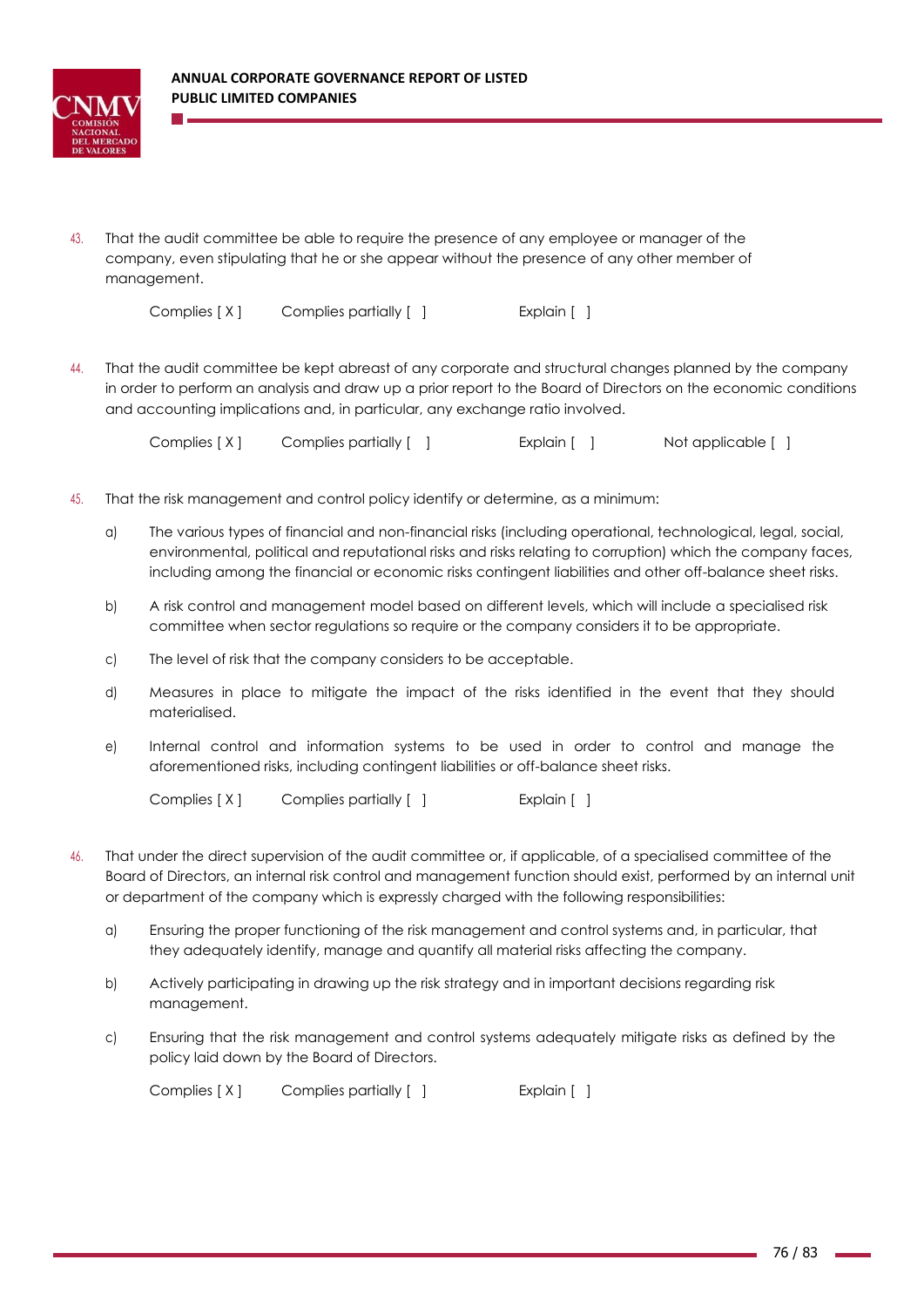

47. That in designating the members of the nomination and remuneration committee – or of the nomination committee and the remuneration committee if they are separate – care be taken to ensure that they have the knowledge, aptitudes and experience appropriate to the functions that they are called upon to perform and that the majority of said members are independent directors.

Complies [ X ] Complies partially [ ] [ [ ] Explain [ ]

48. That large-cap companies have separate nomination and remuneration committees.

| Complies [ ] | Explain [ | Not applicable [X] |
|--------------|-----------|--------------------|
|--------------|-----------|--------------------|

49. That the nomination committee consult with the chairman of the Board of Directors and the chief executive of the company, especially in relation to matters concerning executive directors.

And that any director be able to ask the nomination committee to consider potential candidates that he or she considers suitable to fill a vacancy on the Board of Directors.

Complies [ X ] Complies partially [ ] [ ] [ Explain [ ]

- 50. That the remuneration committee exercise its functions independently and that, in addition to the functions assigned to it by law, it should be responsible for the following:
	- a) Proposing the basic conditions of employment for senior management to the Board of Directors.
	- b) Verifying compliance with the company's remuneration policy.
	- c) Periodically reviewing the remuneration policy applied to directors and senior managers, including sharebased remuneration systems and their application, as well as ensuring that their individual remuneration is proportional to that received by the company's other directors and senior managers.
	- d) Making sure that potential conflicts of interest do not undermine the independence of external advice given to the committee.
	- e) Verifying the information on remuneration of directors and senior managers contained in the various corporate documents, including the annual report on director remuneration.

Complies [ X ] Complies partially [ ] [ ] [ Explain [ ]

51. That the remuneration committee should consult with the chairman and the chief executive of the company, especially on matters relating to executive directors and senior management.

Complies [ X ] Complies partially [ ] [ [ ] Explain [ ]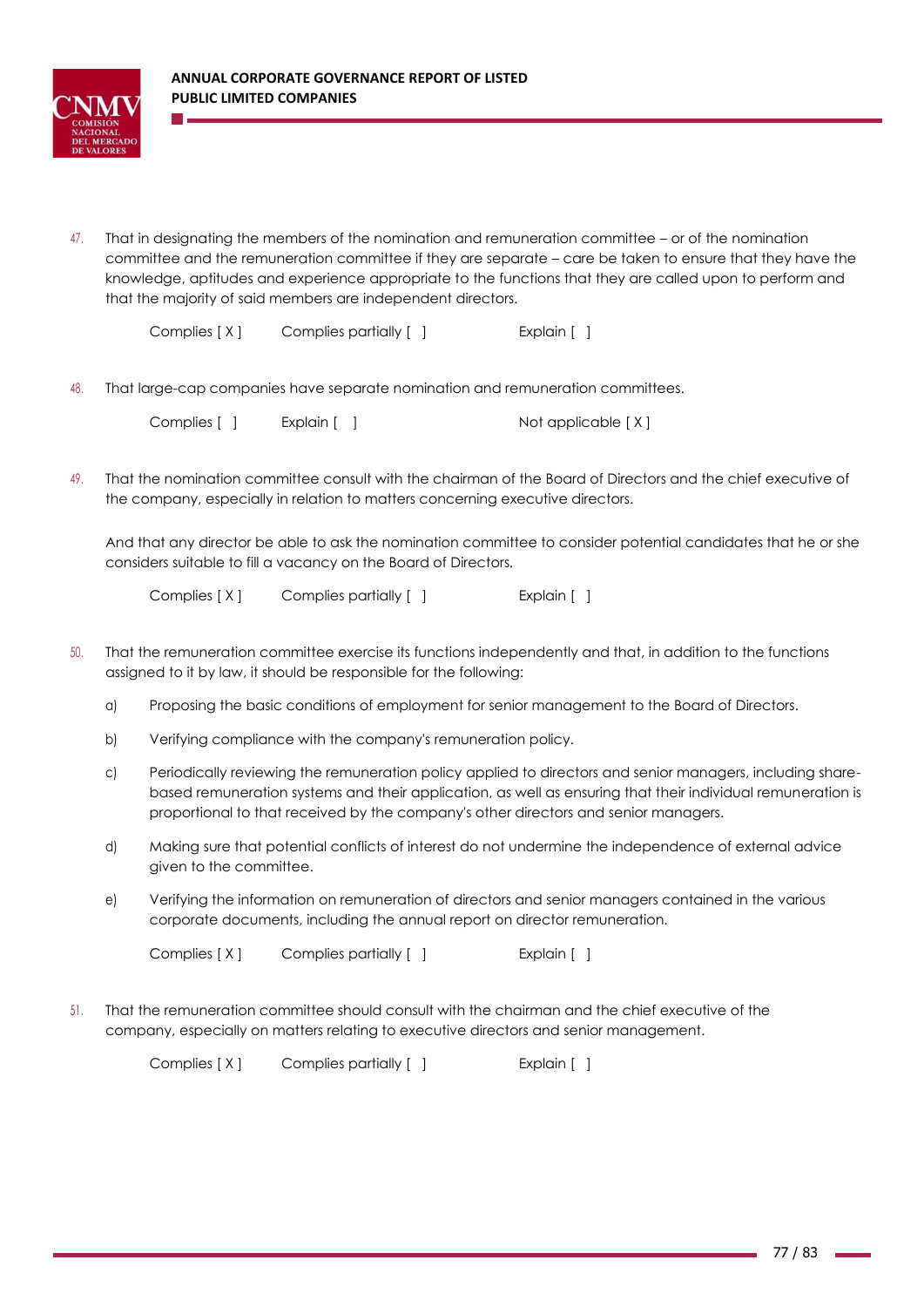

- 52. That the rules regarding the composition and workings of the supervision and control committees should appear in the regulations of the Board of Directors and that they should be consistent with those applying to legally mandatory committees in accordance with the foregoing recommendations, including:
	- a) That they be composed exclusively of non-executive directors, with a majority of independent directors.
	- b) That their chairpersons be independent directors.
	- c) That the Board of Directors select members of these committees taking into account their knowledge, skills and experience and the duties of each committee; discuss their proposals and reports; and require them to render account of their activities and of the work performed in the first plenary session of the Board of Directors held after each committee meeting.
	- d) That the committees be allowed to avail themselves of outside advice when they consider it necessary to perform their duties.
	- e) That their meetings be recorded and their minutes be made available to all directors.

Complies [ ] Complies partially [ ] Explain [ ] Not applicable [X]

53. That verification of compliance with the company's policies and rules on environmental, social and corporate governance matters, and with the internal codes of conduct be assigned to one or divided among more than one committee of the Board of Directors, which may be the audit committee, the nomination committee, a specialised committee on sustainability or corporate social responsibility or such other specialised committee as the Board of Directors, in the exercise of its powers of self-organisation, may have decided to create. And that such committee be composed exclusively of non-executive directors, with a majority of these being independent directors, and that the minimum functions indicated in the next recommendation be specifically assigned to it.

Complies [ X ] Complies partially [ ] [ [ ] Explain [ ]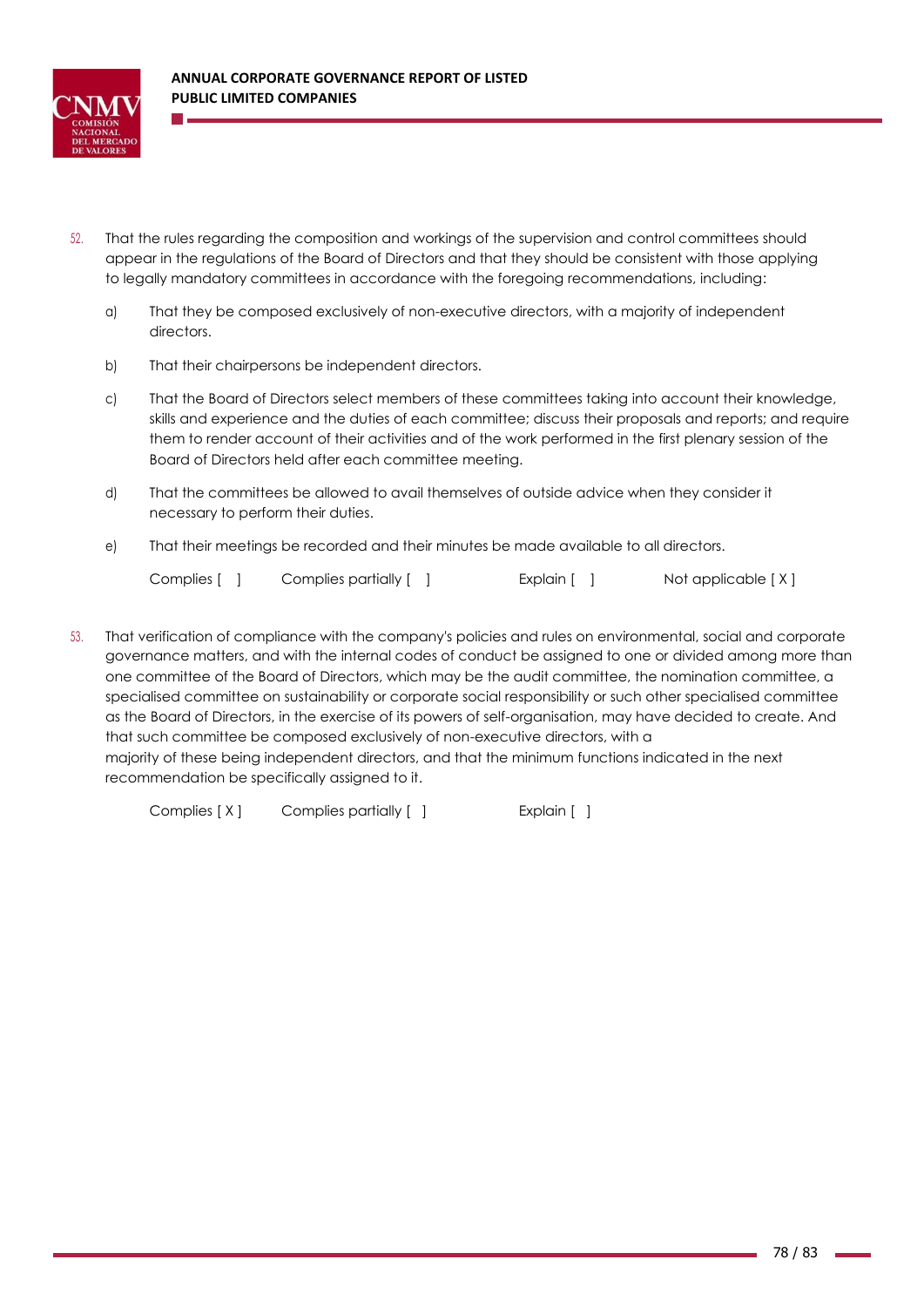

- 54. The minimum functions referred to in the foregoing recommendation are the following:
	- a) Monitoring of compliance with the company's internal codes of conduct and corporate governance rules, also ensuring that the corporate culture is aligned with its purpose and values.
	- b) Monitoring the application of the general policy on communication of economic and financial information, non-financial and corporate information and communication with shareholders and investors, proxy advisors and other stakeholders. The manner in which the entity communicates and handles relations with small and medium-sized shareholders must also be monitored.
	- c) The periodic evaluation and review of the company's corporate governance system, and environmental and social policy, with a view to ensuring that they fulfil their purposes of promoting the interests of society and take account, as appropriate, of the legitimate interests of other stakeholders.
	- d) Supervision of the company's environmental and social practices to ensure that they are in alignment with the established strategy and policy.
	- e) Supervision and evaluation of the way in which relations with the various stakeholders are handled.

- 55. That environmental and social sustainability policies identify and include at least the following:
	- a) The principles, commitments, objectives and strategy relating to shareholders, employees, clients, suppliers, social issues, the environment, diversity, tax responsibility, respect for human rights, and the prevention of corruption and other unlawful conduct-
	- b) Means or systems for monitoring compliance with these policies, their associated risks, and management.
	- c) Mechanisms for supervising non-financial risk, including that relating to ethical aspects and aspects of business conduct.
	- d) Channels of communication, participation and dialogue with stakeholders.
	- e) Responsible communication practices that impede the manipulation of data and protect integrity and honour.

Complies [X] Complies partially [ ] [ [ ] Explain [ ]

56. That director remuneration be sufficient in order to attract and retain directors who meet the desired professional profile and to adequately compensate them for the dedication, qualifications and responsibility demanded of their posts, while not being so excessive as to compromise the independent judgement of non-executive directors.

Complies [ X ] Explain [ ]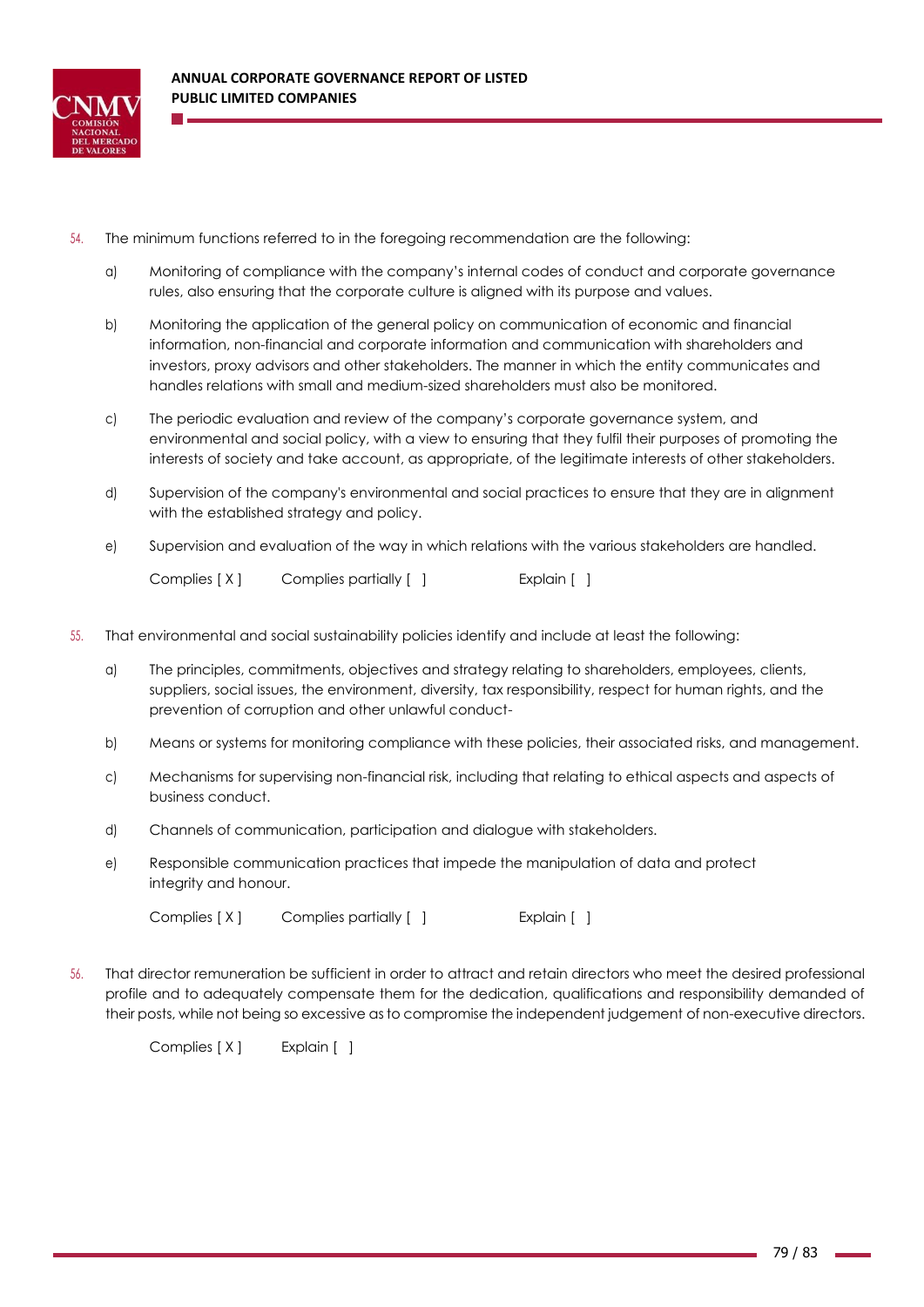

57. That only executive directors should receive variable remuneration linked to corporate results and personal performance, as well as remuneration in the form of shares, options or rights to shares or instruments referenced to the share price and long-term savings plans such as pension plans, retirement schemes or other provident schemes.

Consideration may be given to delivering shares to non-executive directors as remuneration providing this is conditional upon their holding them until they cease to be directors. The foregoing shall not apply to shares that the director may need to sell in order to meet the costs related to their acquisition.

Complies [ X ] Complies partially [ ] [ ] [ Explain [ ]

58. That as regards variable remuneration, remuneration policies should incorporate the necessary limits and technical safeguards to ensure that such remuneration is in line with the professional performance of its beneficiaries and not based solely on general developments in the markets or in the sector in which the company operates, or other similar circumstances.

And, in particular, that variable remuneration components:

- a) Are linked to pre-determined and measurable performance criteria and that such criteria take into account the risk incurred to achieve a given result.
- b) Promote the sustainability of the company and include non-financial criteria that are geared towards creating long term value, such as compliance with the company's rules and internal operating procedures and with its risk management and control policies.
- c) Are based on balancing the attainment of short-, medium- and long-term objectives, so as to allow remuneration of continuous performance over a period long enough to be able to assess its contribution to the sustainable creation of value, such that the elements used to measure performance are not associated only with one-off, occasional or extraordinary events.

Complies [X] Complies partially [ ] Explain [ ] Not applicable [ ]

59. That the payment of variable remuneration components be subject to sufficient verification that previously established performance or other conditions have effectively been met. Entities must include in their annual report on director remuneration the criteria for the time required and methods used for this verification depending on the nature and characteristics of each variable component.

That, additionally, companies consider the inclusion of a reduction ('malus') clause for the deferral of the payment of a portion of variable remuneration components that would imply their total or partial loss if an event were to occur prior to the payment date that would make this advisable.

Complies [ X ] Complies partially [ ] [ [ ] Explain [ ] Not applicable [ ]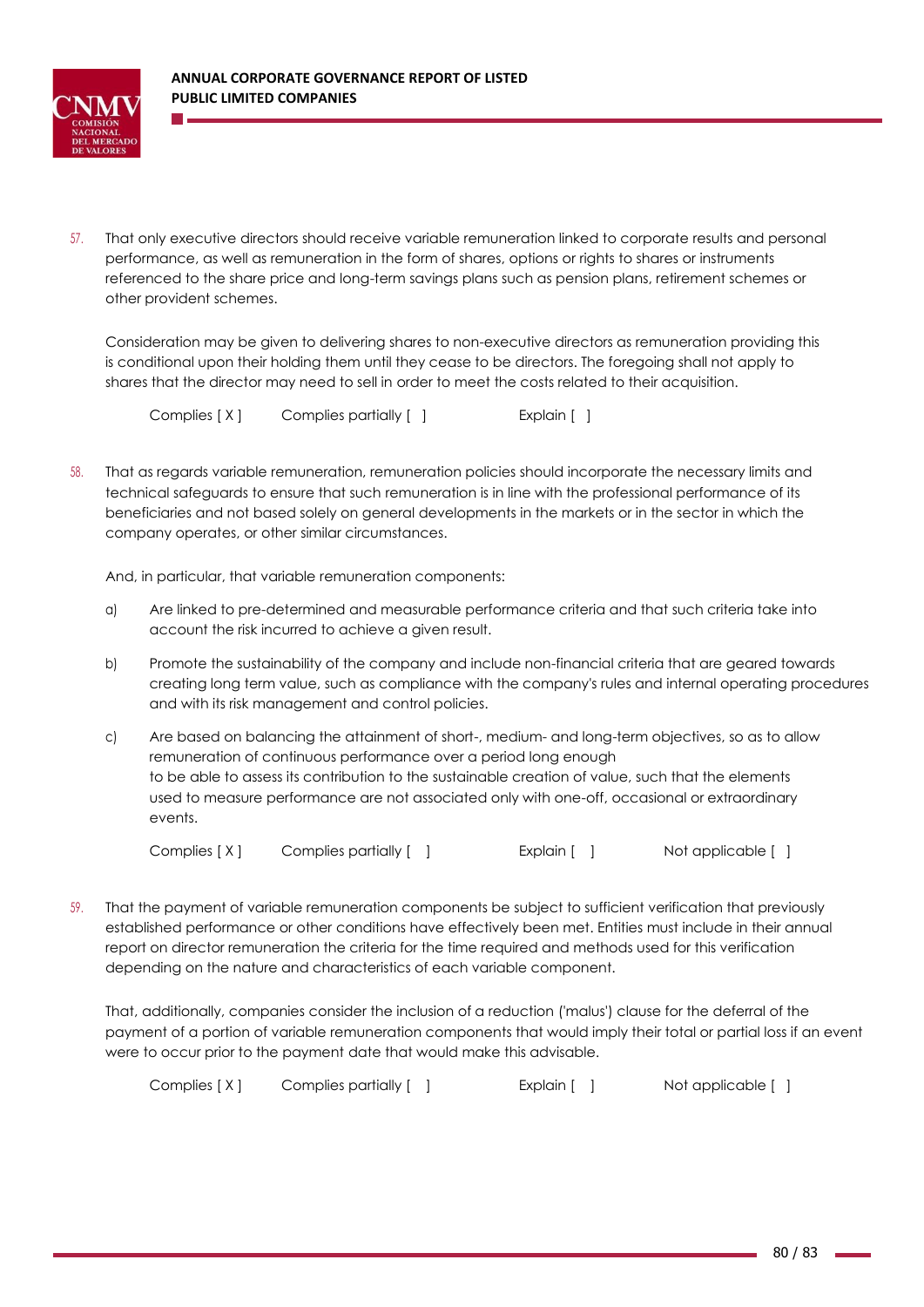

60. That remuneration related to company results should take into account any reservations that might appear in the external auditor's report and that would diminish said results.

Complies [ X ] Complies partially [ ] [ ] Explain [ ] Not applicable [ ]

61. That a material portion of executive directors' variable remuneration be linked to the delivery of shares or financial instruments referenced to the share price.

| Complies [X]<br>Complies partially [ ] |  | Explain $\lceil \quad \rceil$ | Not applicable [ ] |
|----------------------------------------|--|-------------------------------|--------------------|
|----------------------------------------|--|-------------------------------|--------------------|

62. That once shares or options or financial instruments have been allocated under remuneration schemes, executive directors be prohibited from transferring ownership or exercising options or rights until a term of at least three years has elapsed.

An exception is made in cases where the director has, at the time of the transfer or exercise of options or rights, a net economic exposure to changes in the share price for a market value equivalent to at least twice the amount of his or her fixed annual remuneration through the ownership of shares, options or other financial instruments.

The foregoing shall not apply to shares that the director may need to sell in order to meet the costs related to their acquisition or, following a favourable assessment by the nomination and remuneration committee, to deal with such extraordinary situations as may arise and so require.

63. That contractual arrangements should include a clause allowing the company to demand reimbursement of the variable remuneration components in the event that payment was not in accordance with the performance conditions or when payment was made based on data subsequently shown to have been inaccurate.

Complies [X] Complies partially [ ] Explain [ ] Not applicable [ ]

64. That payments for contract termination should not exceed an amount equivalent to two years of total annual remuneration and should not be paid until the company has been able to verify that the director has fulfilled all previously established criteria or conditions for payment.

For the purposes of this recommendation, payments for contractual termination will be considered to include any payments the accrual of which or the obligation to pay which arises as a consequence of or on the occasion of the termination of the contractual relationship between the director and the company, including amounts not previously vested of long-term savings schemes and amounts paid by virtue of postcontractual non-competition agreements.

| Complies [<br>Complies partially $[ X ]$<br>Explain [ | Not applicable [ |
|-------------------------------------------------------|------------------|
|-------------------------------------------------------|------------------|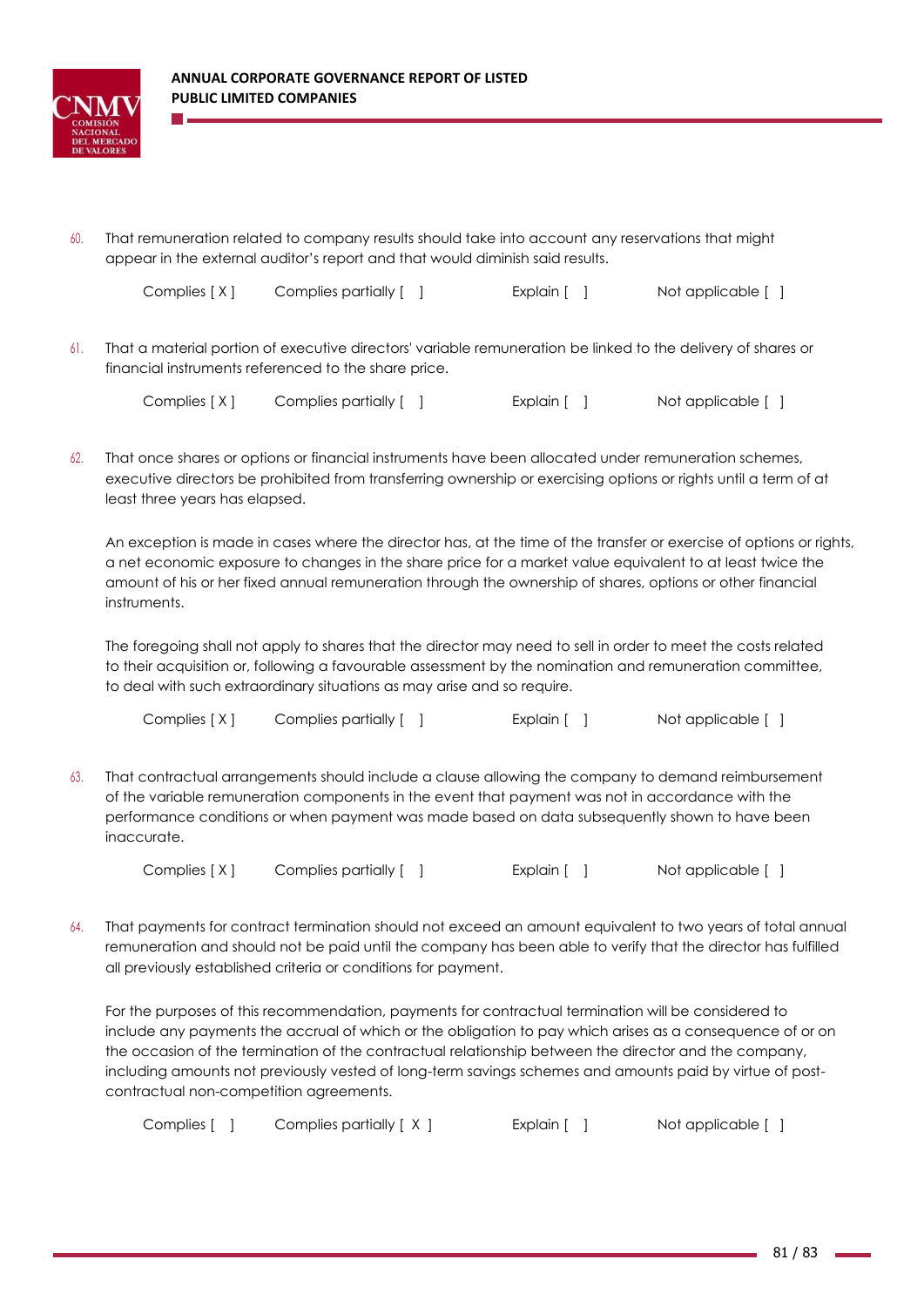

Payments for contractual termination of executive directors who are contractually entitled to this right do not exceed two years' of their total annual remuneration. Receipt is contingent on complying with the terms of their respective contracts.

However, these contracts - which were drawn up before the current wording of this recommendation - also include an additional amount of one year of remuneration linked to fulfilment of a post-contractual non-competition agreement. It should be noted that it is the Company's exclusive responsibility to assess and decide whether or not there is effective interest of an industrial competitor and is free to waive this non-competition obligation of the director and not require payment of the agreed economic compensation as it sees fit.

No circumstances arose in 2021 causing any action by Atresmedia to infringe on the content of this recommendation, since none of its executive directors' contracts were terminated and, therefore, no payments for termination accrued.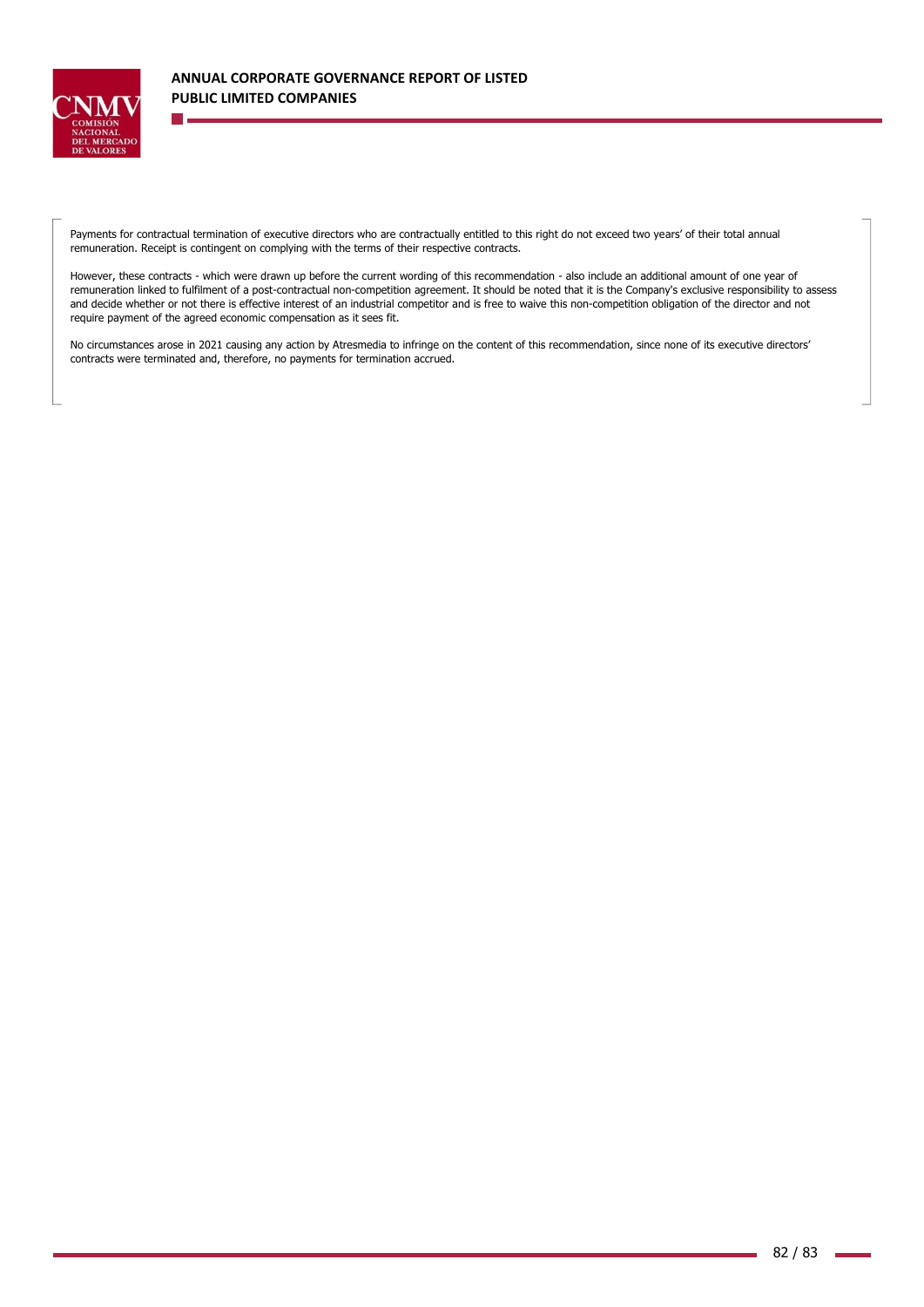

## **H. FURTHER INFORMATION OF INTEREST**

- 1. If there is any significant aspect regarding corporate governance in the company or other companies in the group that has not been included in other sections of this report, but which it is necessary to include in order to provide a more comprehensive and reasoned picture of the structure and governance practices in the company or its group, describe them briefly below.
- 2. This section may also be used to provide any other information, explanation or clarification relating to previous sections of the report, so long as it is relevant and not repetitive.

Specifically, indicate whether the company is subject to any corporate governance legislation other than that of Spain and, if so, include any information required under this legislation that differs from the data required in this report.

3. The company may also indicate whether it has voluntarily subscribed to other ethical or best practice codes, whether international, sector-based, or other. In such case, name the code in question and the date on which the company subscribed to it. Specific mention must be made as to whether the company adheres to the Code of Good Tax Practices of 20 July 2010:

On section A.<sub>2</sub>

UFA FILM UND FERNSEH GMBH, a direct shareholder of ATRESMEDIA CORPORACIÓN, is controlled by BERTELSMANN,

A.G. through its subsidiary RTL GROUP, S.A. within the meaning of article 4 of the Ley del Mercado de Valores, Spain's statute on the securities market ("Securities Market Act").

PLANETA CORPORACIÓN controls GRUPO PLANETA- DE AGOSTINI, S.L. within the meaning of article 5 of the Securities Market Act, and the latter company in turn owns 100% of shares in GRUPO PASA CARTERA, S.A.

On section E.3.

The content has been included in the APPENDIX that forms part of this Report.

The Company has adhered to Spain's Code of Good Tax Practices (Código de Buenas Prácticas Tributarias) since 2020. Also in 2020, the Company adhered to the new Code of Conduct for Data Processing in Advertising Activity drafted by Autocontrol and approved by the Spanish Data Protection Agency (AEPD). It also joined the Digital Pact for the protection of individuals promoted by AEPD.

ATRES ADVERTISING, S.L.U., a Group company that markets advertising in all its media (television, radio and digital) is a member of Autocontrol (Association for the Self-Regulation of Commercial Notices), which has entered into numerous agreements with government authorities and with sectoral organisations, which are adhered to and applied by its shareholders. The subject matter and date of the agreements are disclosed on that entity's website (www.autocontrol.com)

This Annual Corporate Governance Report was approved by the Board of Directors of the company in its meeting held on:

23/02/2022

Indicate whether any director voted against or abstained from approving this report.

[ ] Yes  $\lceil \sqrt{ } \rceil$  No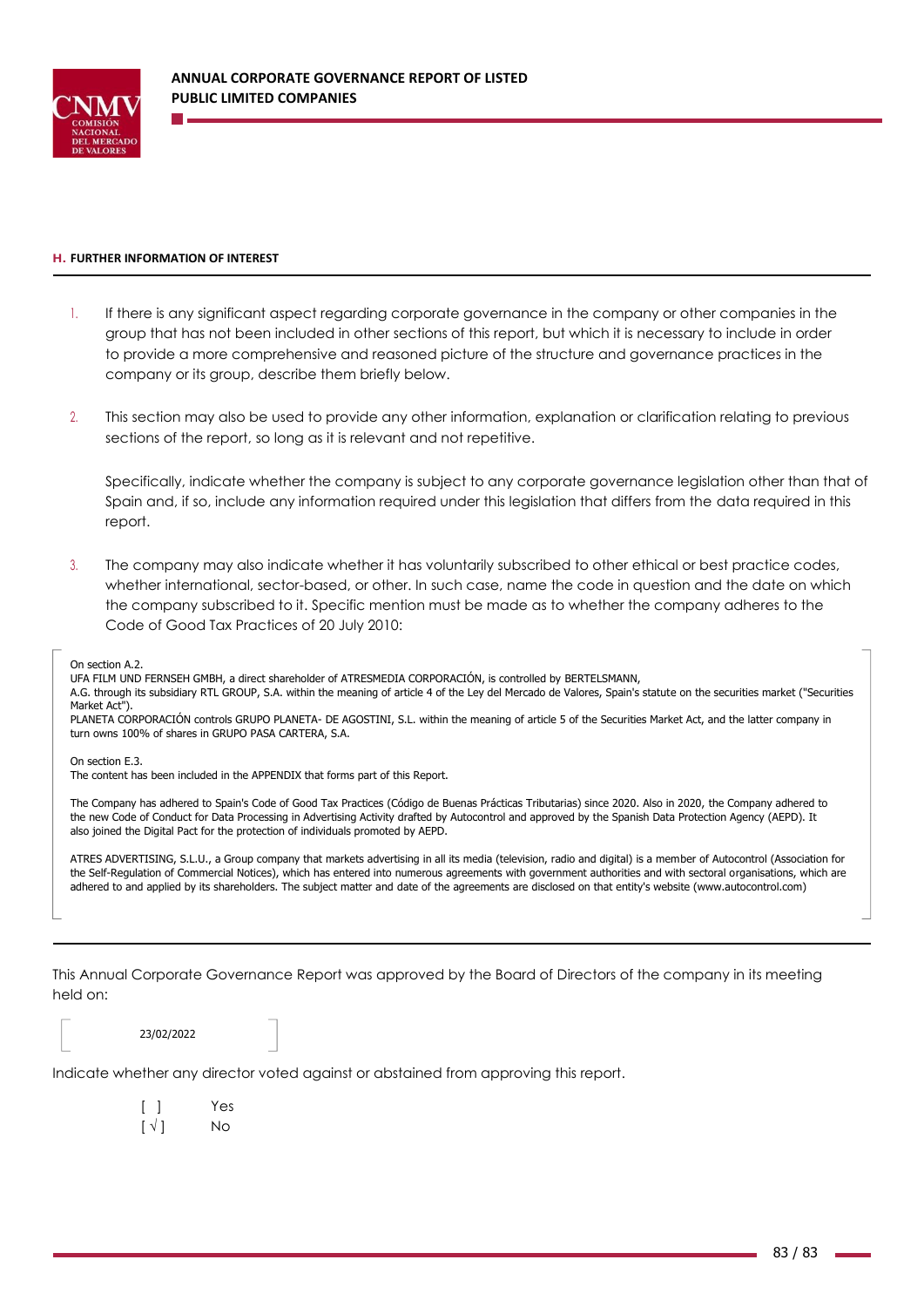## **Appendix**

## **Section E.3 (Continued)**

The main risks that might affect the achievement of the business aims of the Atresmedia Group can be classified as follows:

a) COMPLIANCE: Compliance risks. These risks arise from legal obligations in the various market domains that affect the industries where the Group operates: mainly, regulatory changes in the audiovisual sector (advertising standards, rules on competition and new entrants, use of the radio spectrum, etc.) and in general any regulations that any of the Group's businesses/activities must comply with, including rules issued by regulatory bodies.

b) STRATEGIC: risks arising from difficulties achieving the Group's objectives. These risks arise from external factors which may trigger changes in the Company's objectives, such as regulatory changes, shifts in competition, changes in relations with shareholders and investors, changes in financial markets and other factors.

The main impact arises from the macro economic and political environment in the markets where the Group operates, chiefly Spain.

The performance of the wider economy powerfully shapes the advertising market: the sector depends on the health of the economy as a whole. In addition, we continuously assess and analyse the competition as to number of competitors and their strategies within the segments where the Group operates. The strategic plan, reviewed annually, examines all these risks and sets out action plans to mitigate them.

c) OPERATIONAL: risks arising from inadequate management of processes and resources, including human, material and technological resources. This risk category includes difficulties adapting to shifts in advertising demand, audience tastes and trends, etc.

The main operational risks would affect the following business processes:

− Advertising space sales: the Group has available relevant and updated information with which to analyse changes in demand in the advertising industry, and moves ahead of developments by creating comprehensive communication plans for our clients. We analyse the environment and the audiovisual sector to put in place a marketing strategy that is engaged in an ongoing interaction with the market and with programming goals and content schedules.

Programme production: Production projects are approved and carried out in accordance with a programming strategy that relies on an analysis of expectations, viewership targets and business returns. To minimise the adverse effect of any viewership or business underperformance, we create pilots and carry out viewer and advertiser expectation surveys.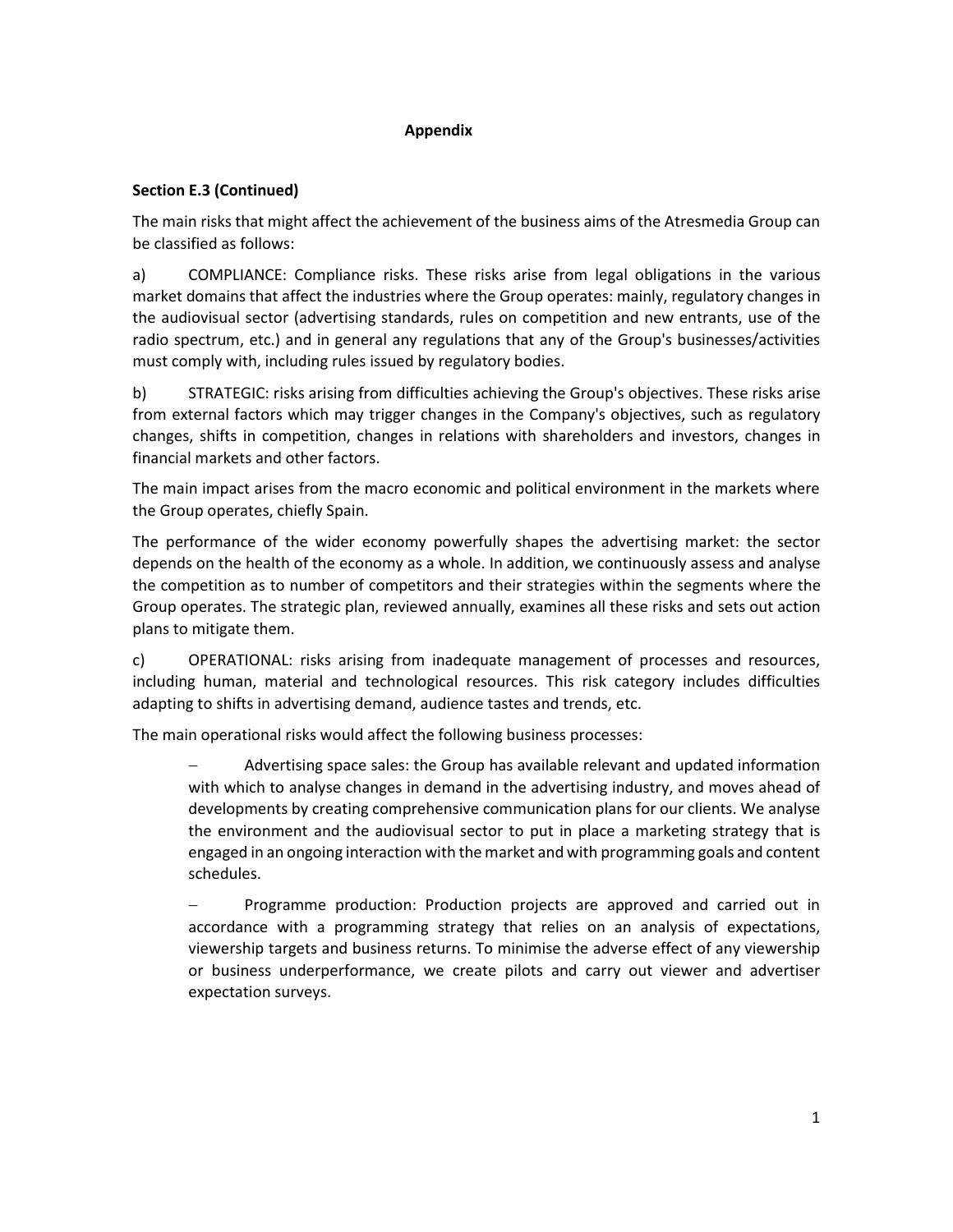Broadcast rights acquisition: we research general trends and programming forecasts, product suitability, broadcast capacity, estimated viewership, consistency with channel targets, price trends and authorised budgets.

Purchasing and contracting in general: We use a procurement management tool to approve any purchase or expenditure by the Group. A Procurement Committee assesses and authorises any purchases that require oversight and authorisation.

## d) FINANCIAL: Financial risk particularly relates to

risk arising from the financing structure and changes in exchange rates -because a significant proportion of broadcast rights purchases take place in foreign currency- chiefly US dollars. This risk is mitigated by exchange rate hedges entered into by the Atresmedia Group.

Tax risks, related to compliance with tax obligations, changes in tax laws affecting the use of tax credits or different interpretations of the law with the taxation authorities.

Risks arising from the existence of liquidity and, therefore, external borrowings required to fund the Group's operations.

Risks related to the correct accounting of transactions, particularly with respect to contingent liabilities that may arise and must be adequately supported and provisioned, and risks of off-balance sheet transactions.

− Risks related to the preparation of financial information so that it gives a true and fair view of the equity and financial position of Atresmedia Group and is prepared in accordance with accounting standards and criteria.

For these risks, Atresmedia has a system of control over financial reporting (ICFR) to ensure that mechanisms are in place to measure the key indicators and metrics of the business for agile and efficient decision-making on business processes and the quantifiable aspects of strategy, structure and financial capability. This allows for controls to be established that ensure the correctness of all financial reports published externally.

e) TECHNOLOGICAL: As consumption migrates towards the myriad forms and channels of digital distribution, technology and technological upgrades become a priority and source of risks in content distribution.

As a result, other relevant technological risks arise from exposure of the technological infrastructure to outside risks (e.g. cyberattacks, DOS attacks). These risks have increased significantly and become a focal point of attention and investment by the Atresmedia Group.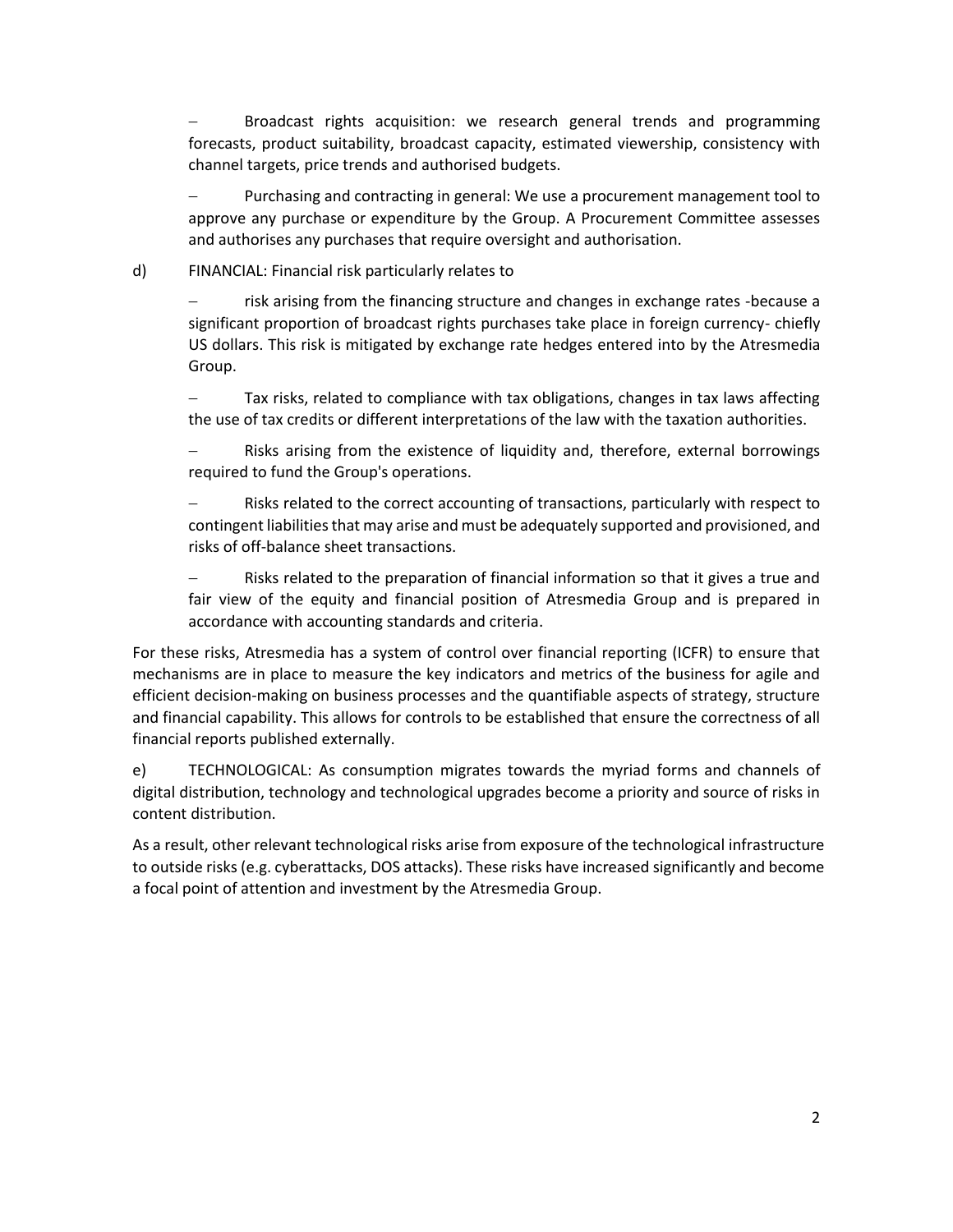f) REPUTATIONAL: The Atresmedia Group has high public exposure by reason of its wide range of corporate brands and the programmes it produces and its ability, as a media operator, to reach millions of people every day. Hence reputational risk is extremely important, and is closely followed and controlled by Group officers. We continuously monitor any news or information that might affect the reputation of the Atresmedia Group, any Group business and/or entity or any programme and/or presenter on such programme, so as to assess the materialisation of any reputational risk that might impair the Group image. The Communications Department monitors reputational risk and oversees internal coordination of Atresmedia's reporting on its own business activity.

This risk relates to the potentially negative impact on Atresmedia Group's value caused by behaviours by the Group or people acting on its behalf that undermine the expectations of its stakeholders (shareholders, customers, suppliers, employees, advertisers, viewers and the wider society), including behaviours that breach its Code of Conduct and other internal crime prevention rules.

For these risks, the Atresmedia Group has a Code of Conduct approved by the Board of Directors. The Code lends visibility to the overall conduct framework within Atresmedia, thus enabling oversight. It also specifies and guides conduct and the personal and collective commitment of all Atresmedia employees, external partners, executives and directors. The Code is mandatory for all persons within the Atresmedia Group and/or its suppliers and service providers.

g) ENVIRONMENTAL, SOCIAL AND GOVERNANCE (ESG): Given the growing importance and interest shown by investors and regulators in non-financial risks, Atresmedia Group has developed a specific ESG Risk Model. It is included within the Corporate Risk Model, but outlines risks that are specific to these categories that could affect Atresmedia Group and the related controls to mitigate them.

In 2020, to ensure the correct reporting of the non-financial information included in Atresmedia Group's annual financial statements, Atresmedia developed and implemented an INTERNAL CONTROL OVER NON-FINANCIAL REPORTING (ICNFR) SYSTEM. This system comprises a series of ESG risks, and the controls and measures implemented to mitigate these risks and ensure that the information reported on them is accurate.

h) PERSONAL DATA PROTECTION: The Group's business entails ongoing and intensive handling of this type of information (which is also tightly regulated) by the business areas (e.g. pay TV, personalised advertising) and the Group's dealings with the community and its stakeholders: shareholders, social responsibility campaigns (e.g. *Ponle freno, Levanta la cabeza*), data protection risks are increasingly important.